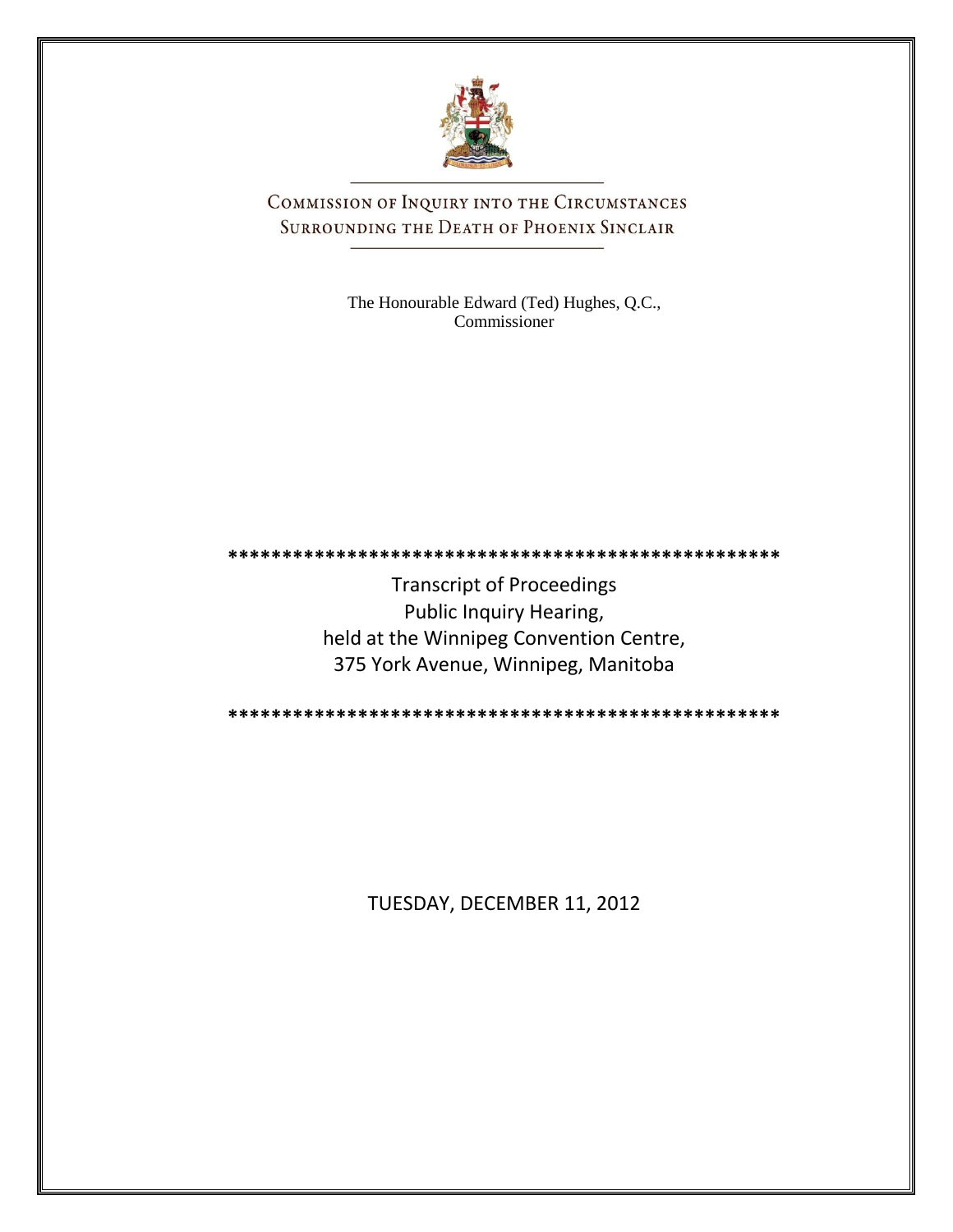## **APPEARANCES**

**MS. S. WALSH,** Commission Counsel **MR. D. OLSON,** Senior Associate Counsel **MR. R. MASCARENHAS,** Associate Commission Counsel

**MR. S. PAUL,** Department of Family Services and Labour

**MR. T. RAY,** Manitoba Government and General Employees Union

**MR. K. SAXBERG and MR. L. BERNAS,** General Child and Family Services Authority, First Nations of Northern Manitoba Child and Family Services Authority First Nations of Southern Manitoba Child and Family Services Authority Child and Family All Nation Coordinated Response Network

**MR. H. KHAN** and **MR. J. BENSON,** Intertribal Child and Family Services

**MR. J. GINDIN,** Mr. Nelson Draper, Steve Sinclair and Ms. Kimberly-Ann Edwards

**MS. J. SAUNDERS,** Assembly of Manitoba Chiefs and Southern Chiefs Organization Inc.

**MS. M. VERSACE**, University of Manitoba, Faculty of Social Work

**MR. R. BUCHWALD**, for Ms. D. De Gale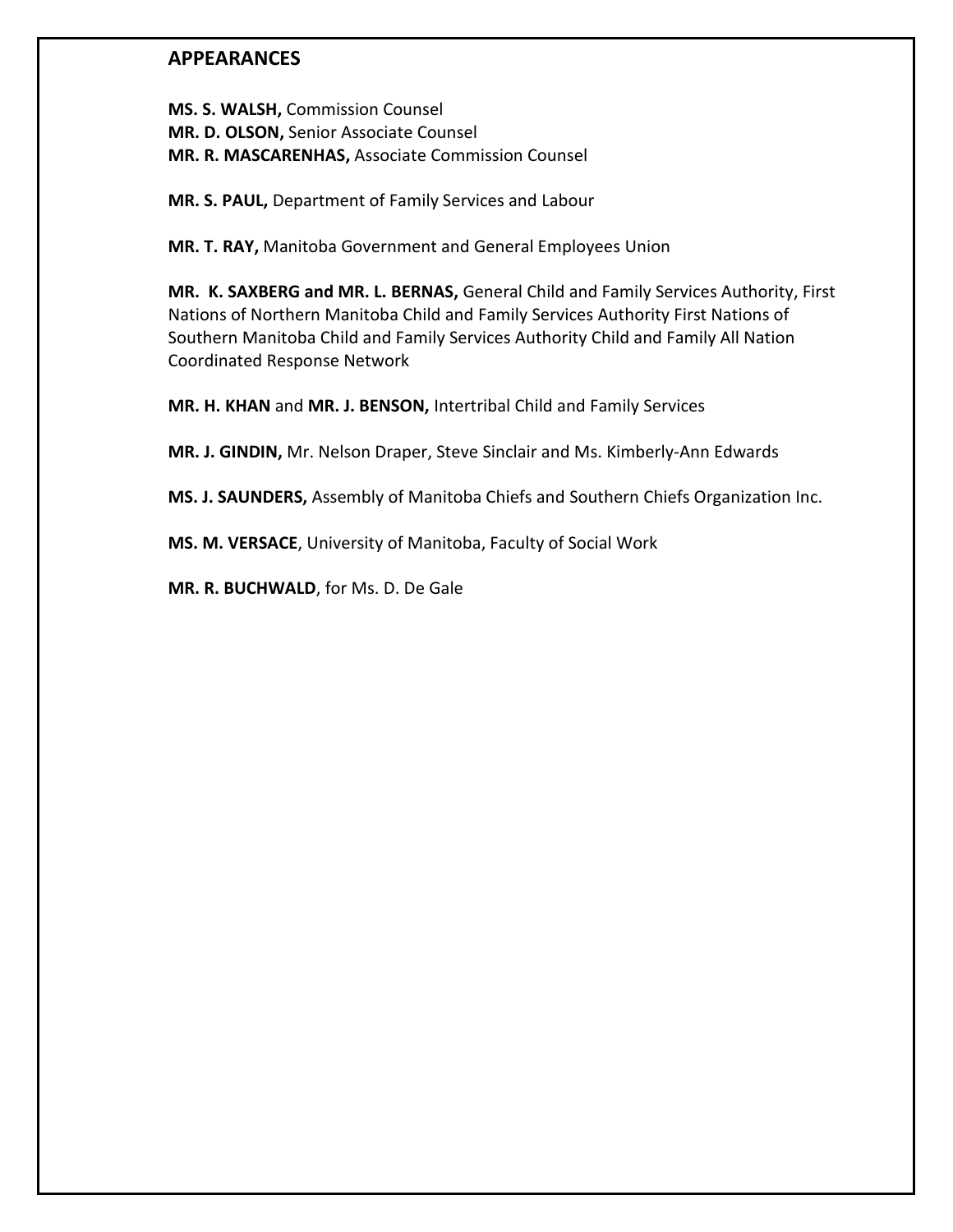# **INDEX**

### **Page**

### **WITNESSES**:

DEBBIE LYNN DE GALE

| Cross-Examination<br>Cross-Examination                                 | (Paul)<br>(Gindin)    | 21             |  |  |
|------------------------------------------------------------------------|-----------------------|----------------|--|--|
| Examination by the Commissioner<br>Cross-Examination<br>Re-Examination | (Buchwald)<br>(Walsh) | 37<br>37<br>46 |  |  |
| LYNN VERRIER<br>DTANA                                                  |                       |                |  |  |
| Direct Examination                                                     | (Olson)               | 55             |  |  |
| PROCEEDINGS                                                            |                       | 119            |  |  |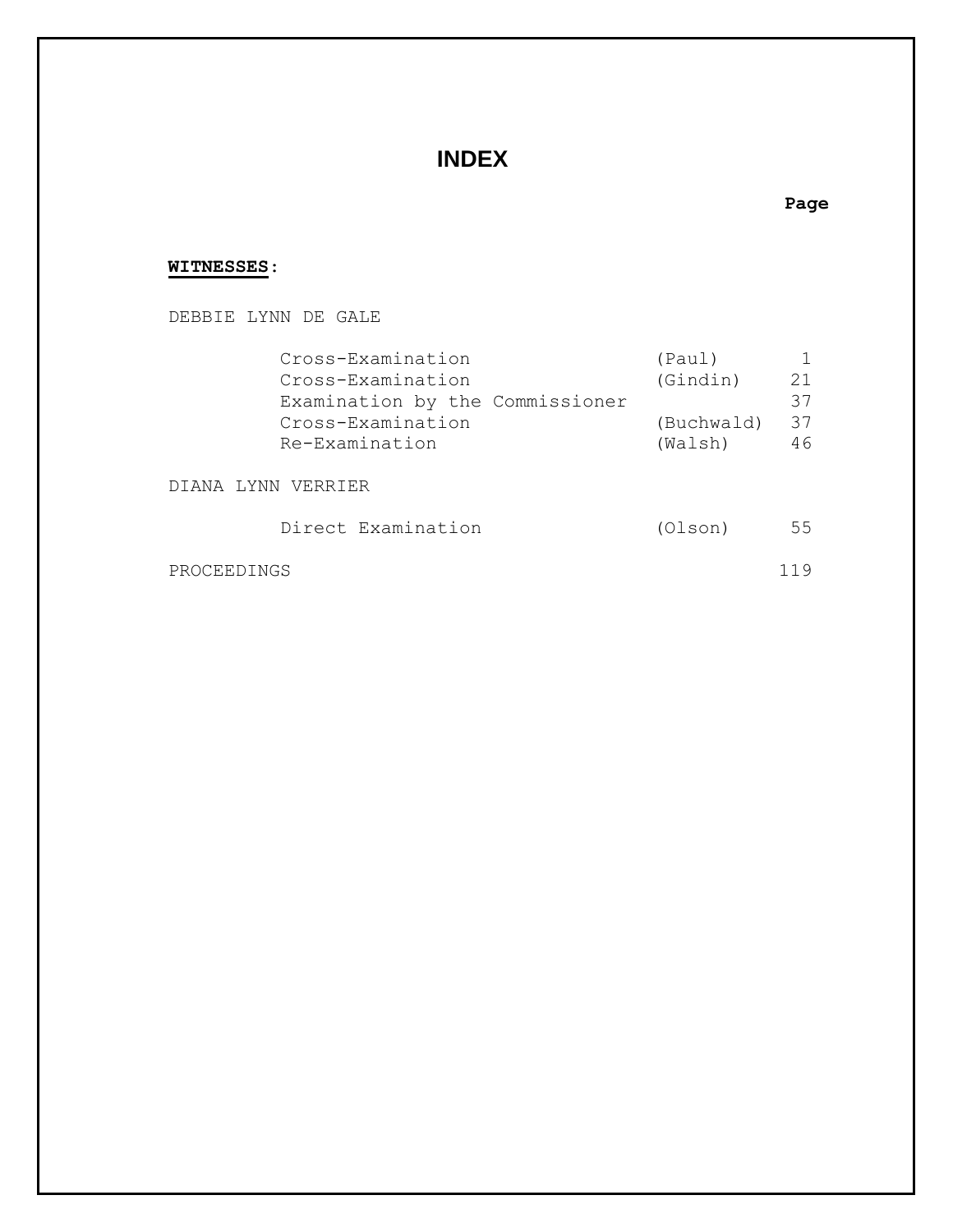DECEMBER 11, 2012 PROCEEDINGS CONTINUED FROM DECEMBER 10, 2012 THE COMMISSIONER: Good morning, ladies and gentlemen. MS. WALSH: Good morning. 7 MR. OLSON: Good morning. 8 MR. PAUL: Good morning, Mr. Commissioner. 9 For the record, Mr. Commissioner -- THE COMMISSIONER: Good morning, Mr. Paul. MR. PAUL: Good morning, Mr. Commissioner. For the record, it's Sasha Paul for Winnipeg Child and Family Services and the department. I'm not echoing, am I? Sorry. I hope you can hear me all right? 16 THE WITNESS: Yes. MR. PAUL: Great. **DEBBIE LYNN DE GALE,** previously sworn, testified as follows: CROSS-EXAMINATION BY MR. PAUL: Q Ms. De Gale, I take it that if I were to suggest to you that Mr. McKay and Ms. Kematch were convicted of murdering Phoenix, you would accept that information?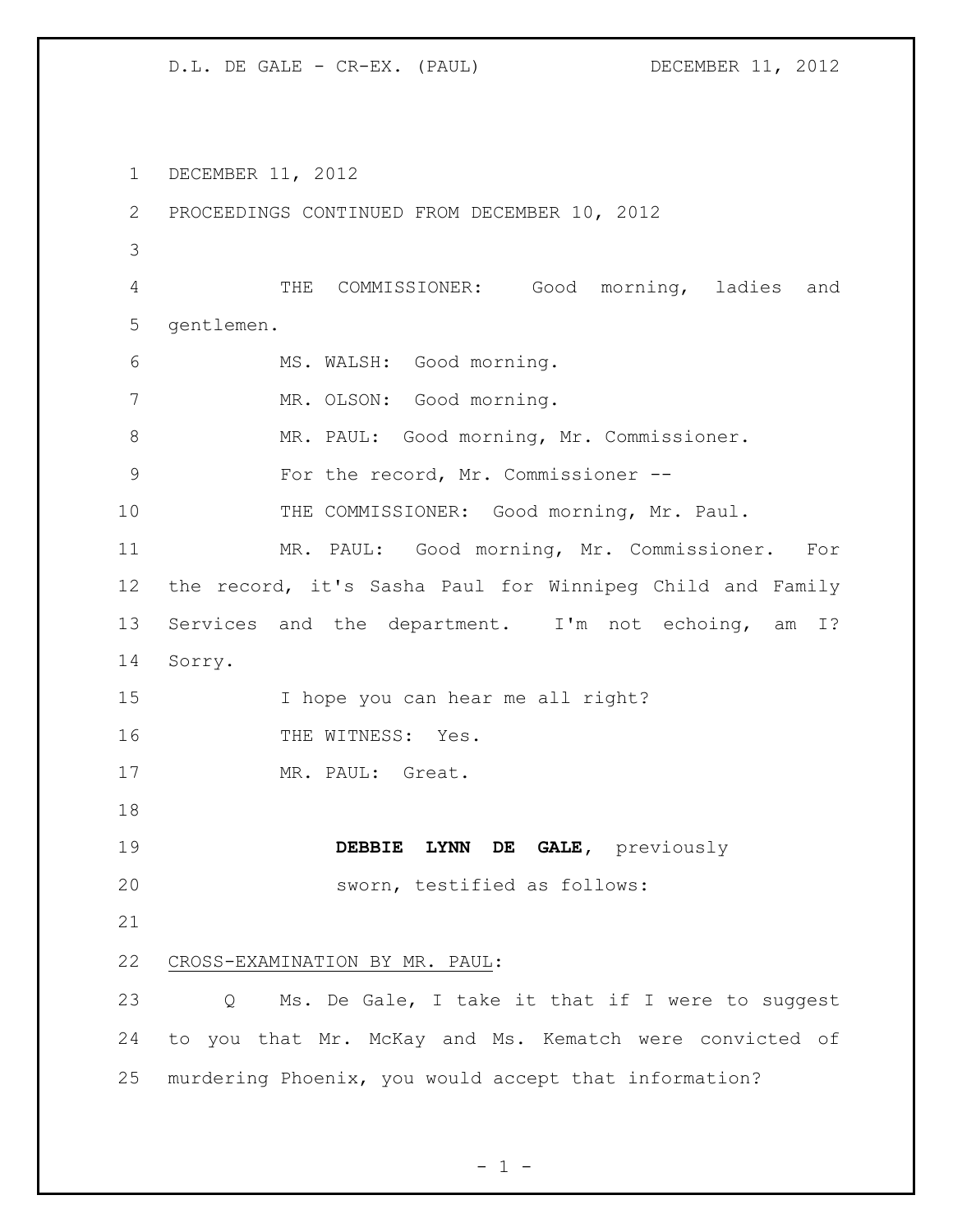A Yes.

2 THE COMMISSIONER: Excuse me. MR. PAUL: Sorry. THE COMMISSIONER: I was just telling Commission counsel that my written documents from yesterday are not here. MS. WALSH: Well, someone from the office must have removed them. I'll contact -- THE COMMISSIONER: Well, I mean, we'll carry on but get them. 11 MS. WALSH: I'll contact the office. 12 THE COMMISSIONER: Sorry to interrupt you, Mr. Paul. 14 MR. PAUL: Not a problem. 15 THE COMMISSIONER: So put your question again? BY MR. PAUL: 18 Q I think that the question and answer, and my learned friend will correct me if I'm wrong, is that if I were to suggest to Ms. De Gale that Mr. McKay and Ms. Kematch were convicted of murdering Phoenix, she would accept that information as accurate. A Correct. Q Correct. And I would take it that you didn't sit

in the courtroom during that particular murder trial for

 $- 2 -$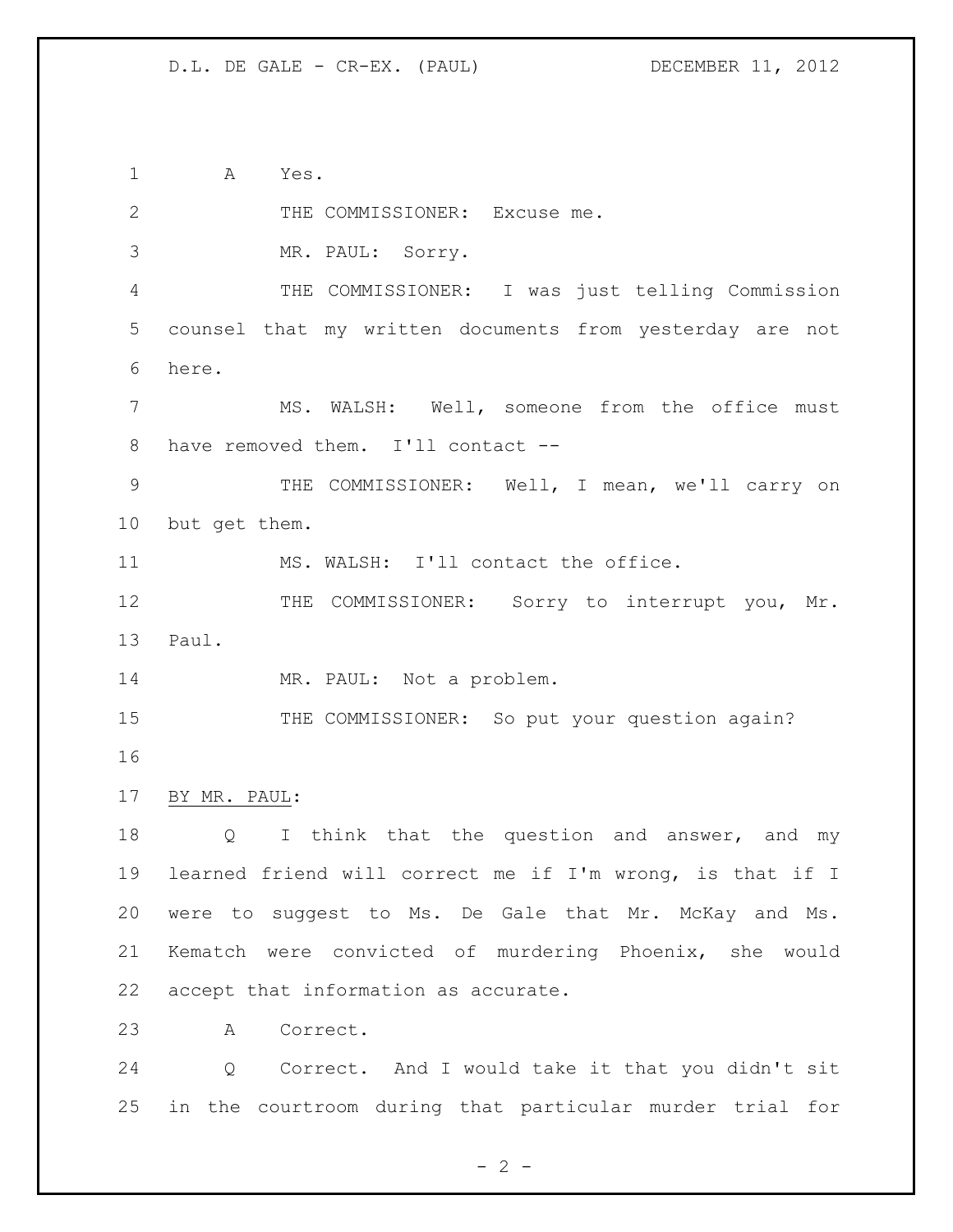any time at all?

A No.

 Q No. And I would take it then, like all other citizens, that you relied on the media to tell you what was happening in that particular murder trial. Would that be fair?

A I probably read the media, yeah.

 Q Okay. And, of course, if we can take us back to, to yesterday, just to recap my understanding, is that in 2004 you were a crisis response unit worker?

A Yes.

 Q You were with Winnipeg Child and Family Services? A Yes.

 Q And, of course, your job there, in essence, was primarily to answer phones that were coming in with referrals?

A I also did backup.

Q And then to investigate those referrals?

A Yes.

 Q So you would answer phones and sometimes go out on fields?

A Yes.

Q As part of CRU?

A Yes.

Q And sometimes part of your investigation, you

 $- 3 -$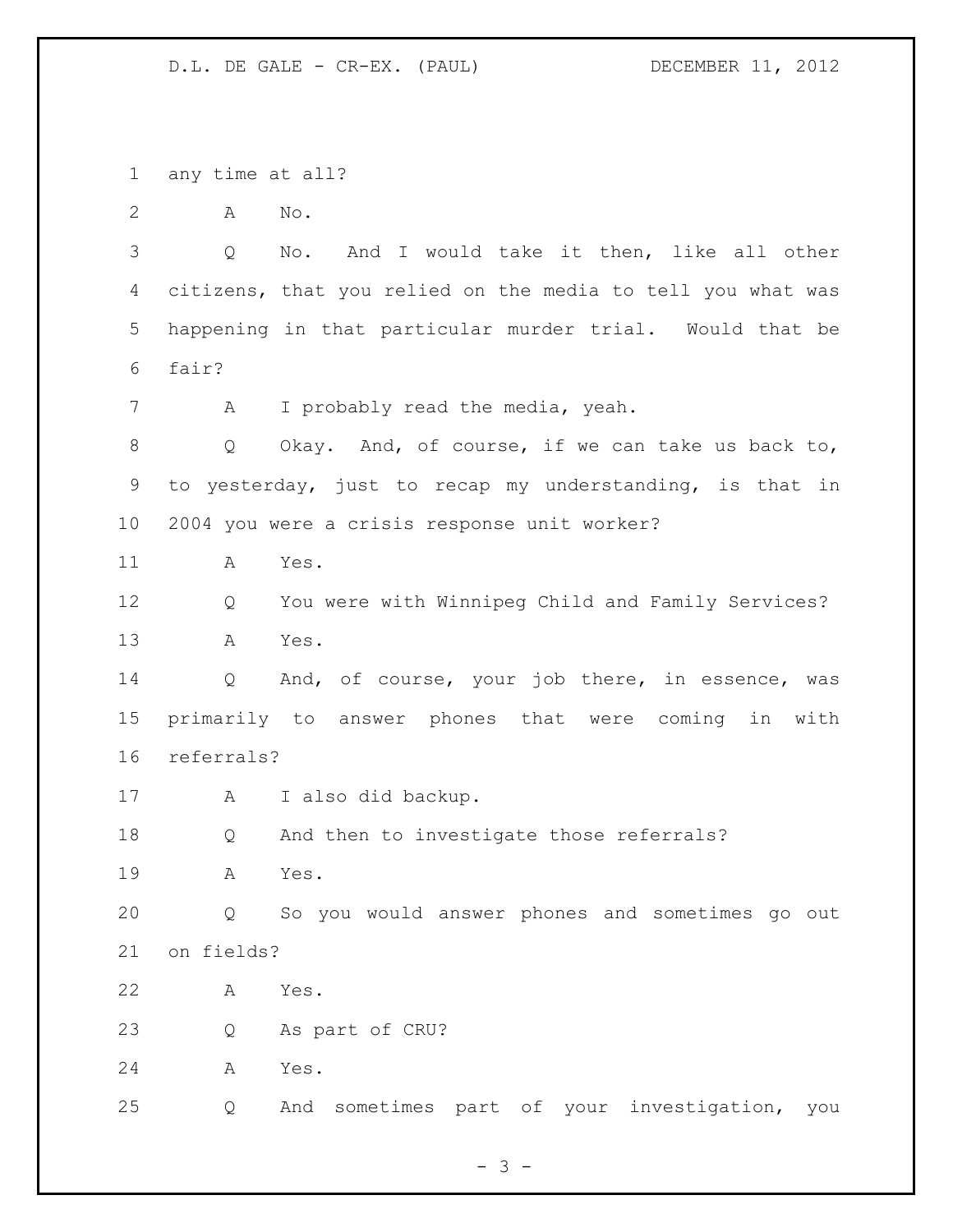would make your own phone calls? A Yes. Q Right. And sometimes you would go out on the field to investigate? A Yes. Q And that I think your evidence was that over the years as a CRU worker you would have taken thousands of calls? A Yes. Q And my understanding of your evidence yesterday was that when you got a particular call your practise was to type it up on a Microsoft word document? A Yeah. Q My understanding of the business process, in terms of this, and correct me if I'm wrong, is that these word documents would be uploaded to a computer system called CFSIS. Is that correct? A When I did it? Q Well, just generally, that eventually a word document -- let's take another view, a word document would be uploaded to CFSIS? A Eventually it would be attached to CFSIS. Q Oh, attached would probably be the correct word. My understanding of your evidence, yesterday, is that the person who did that attachment would be a clerical worker

 $- 4 -$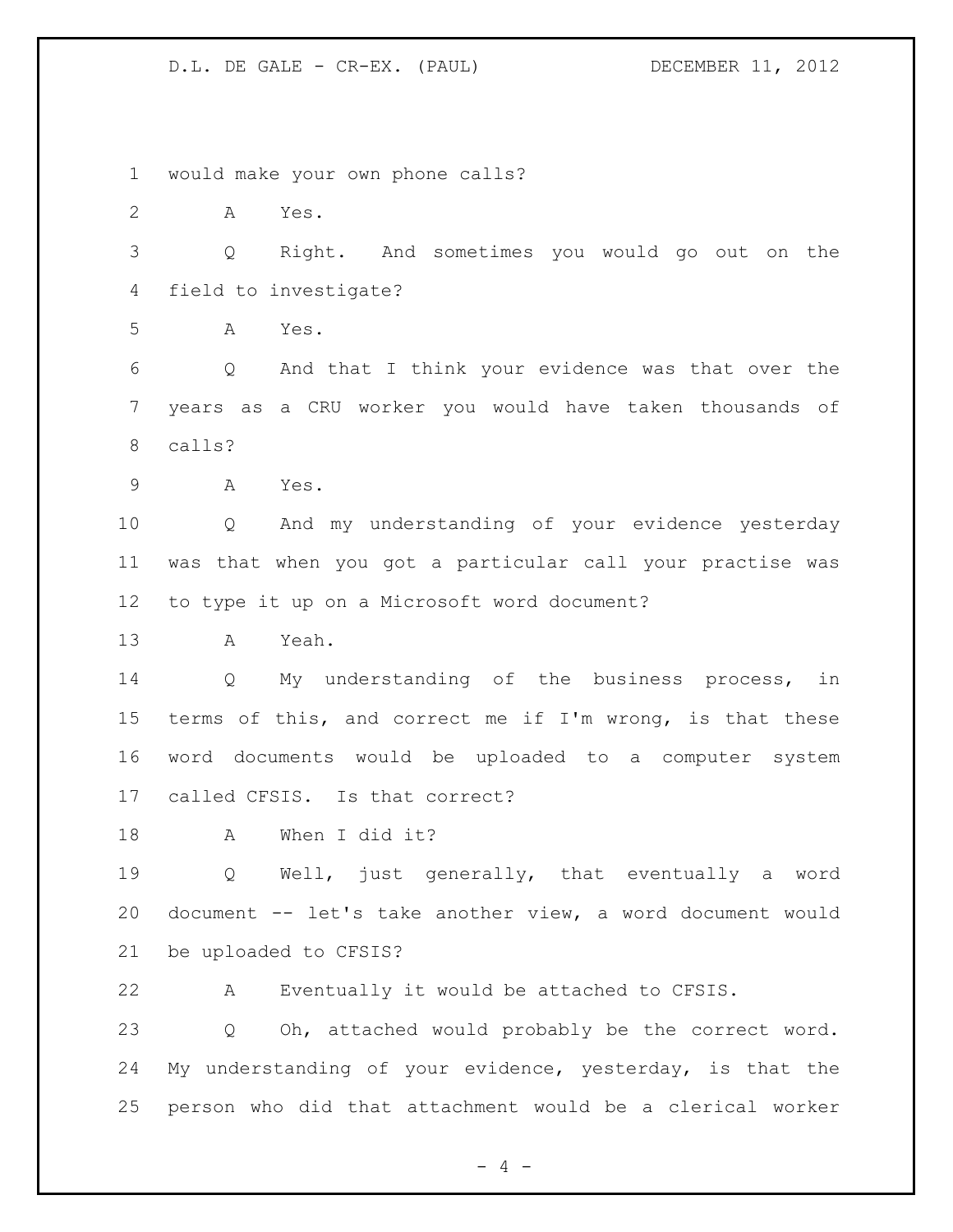at Winnipeg Child and Family Services? A Yes. Q Someone, for example, like Trudy Carpenter, who I believe was administrative or clerical at that time. Are you familiar with Trudy Carpenter? A Yes. Q You're familiar that she is, for the lack of a better term, clerical or administrative? A Yes. Q And you're familiar that Trudy would be the one who would upload these documents on behalf of workers, to CFSIS? A Yes. Q And my understanding was that workers did not upload documents themselves to CFSIS at this time? A Correct. Q It was just the administrative staff? 18 A Right. Q And one of that administrative staff would be Trudy Carpenter? 21 A Or Jolene Skene at the time. Q Or Jolene Skene. 23 THE CLERK: (Inaudible.) THE WITNESS: Pardon? THE CLERK: Could you spell her name? Jolene.

 $- 5 -$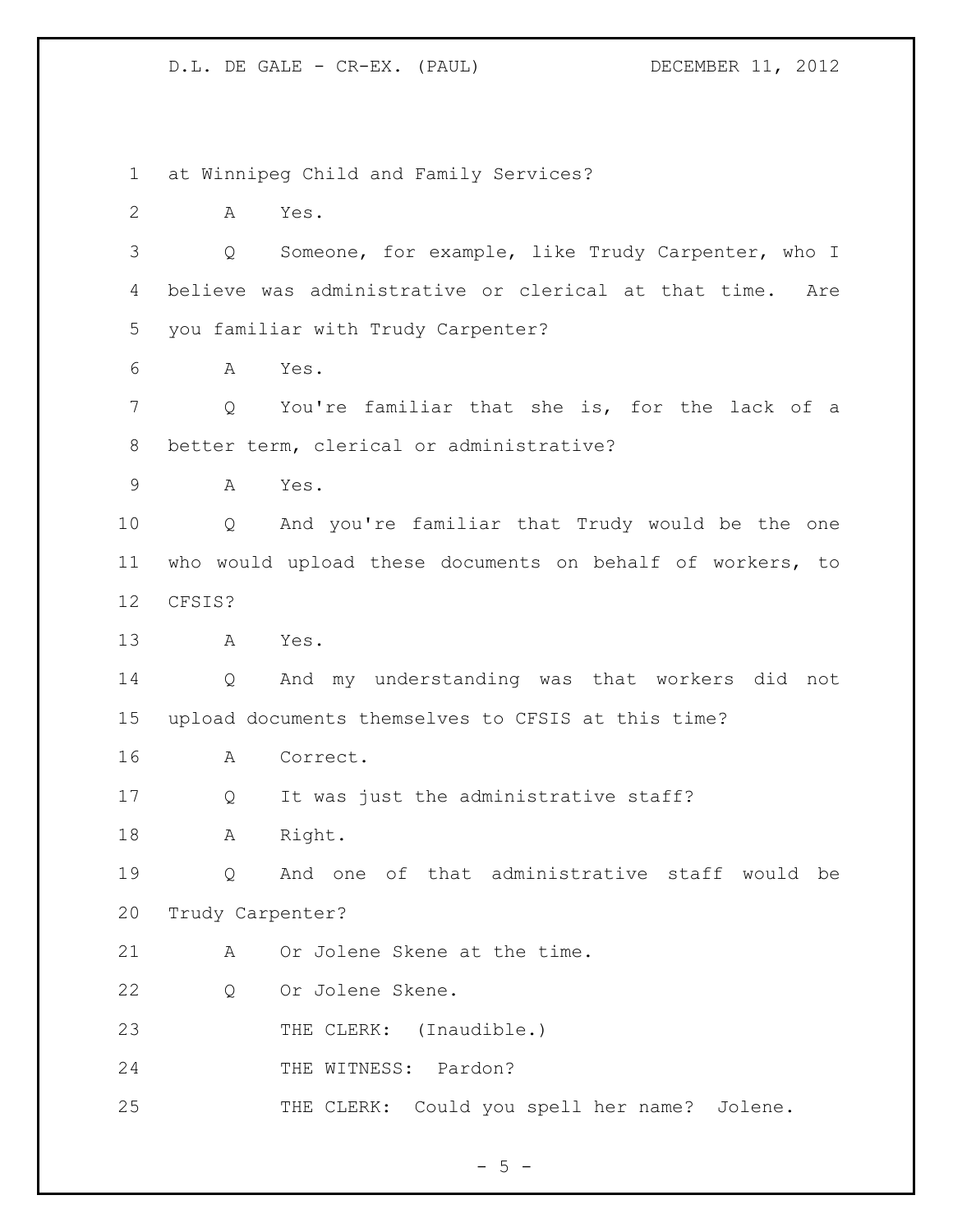1 THE WITNESS: My surname? 2 THE CLERK: No, the, the person you just said. THE WITNESS: Oh, Skene, Jolene, J-O-L-E-N-E, S-K-E-N-E. BY MR. PAUL: Q In terms of the documentation then on file, if I were to suggest to you, and bring up page 37344. If I were to suggest to you that this document, signed by Ms. Verrier is found on the paper file of Steven Sinclair's file, you would accept that? A Yes. Q And if you go then to page 37445, which is the handwritten assessment form. You see that there? A Yes. Q You would accept, also, that it's on Steven Sinclair's protection file, the paper file? A Yes. Q And if we then turn to page 37341, you see the CFSIS case sheet and you would accept that that was on the or that is on the Steven Sinclair paper protection file? A It would have been. Q And then if I were to suggest to you that if you looked at the CFSIS file, family Commission disclosure is 240 or 241. And we'll bring them up, Commission disclosure

 $- 6 -$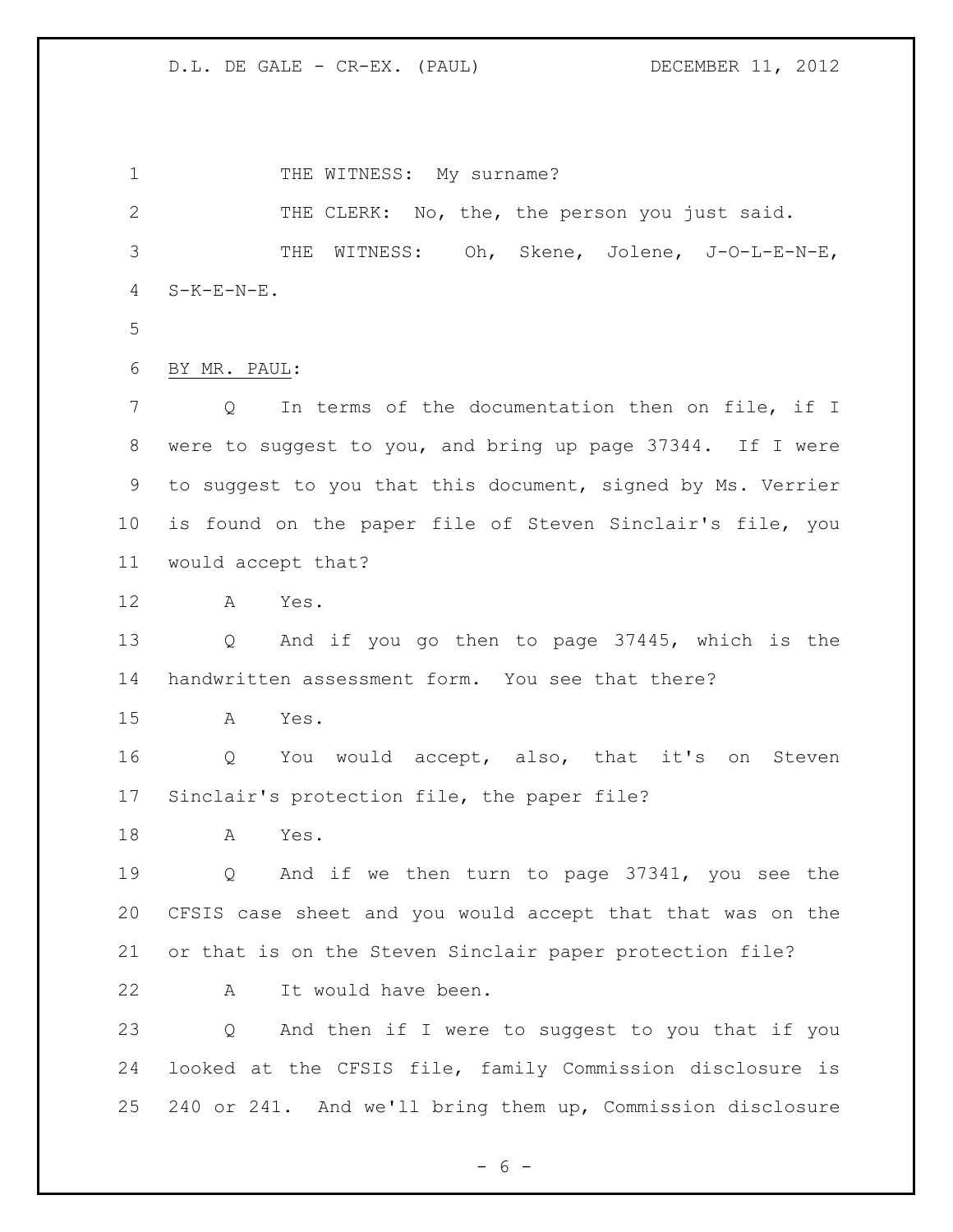| $\mathbf 1$ | 240 and 241 which are the Ms. Samantha Kematch and Steven     |
|-------------|---------------------------------------------------------------|
| 2           | Sinclair CFSIS files, if I were to suggest to you that the    |
| 3           | CFSIS<br>sheet and the safety assessments, these<br>case      |
| 4           | handwritten documents aren't on CFSIS, that wouldn't          |
| 5           | surprise you either?                                          |
| 6           | That wouldn't surprise me?<br>А                               |
| 7           | That wouldn't surprise you.<br>Q                              |
| 8           | Α<br>No.                                                      |
| $\mathsf 9$ | Because they're handwritten.<br>Q                             |
| 10          | Right.<br>A                                                   |
| 11          | They're not electronic.<br>Q                                  |
| 12          | A<br>Correct.                                                 |
| 13          | And, at that time, if someone were to take pen to<br>Q        |
| 14          | paper, those documents don't get unloaded onto CFSIS?         |
| 15          | Not at that time.<br>A                                        |
| 16          | At that time. And the only documents that you<br>Q            |
| 17          | would be, those typewritten documents --                      |
| 18          | Correct.<br>A                                                 |
| 19          | -- that get uploaded onto CFSIS?<br>Q                         |
| 20          | A<br>Correct.                                                 |
| 21          | If we can then turn to page 11535 and if you can<br>Q         |
| 22          | scroll down to the bottom of that page, just a little         |
| 23          | further down to the bottom, it's my understanding that this   |
| 24          | document is found on the Steven Sinclair CFSIS file.<br>Would |
| 25          | you accept that?                                              |

- 7 -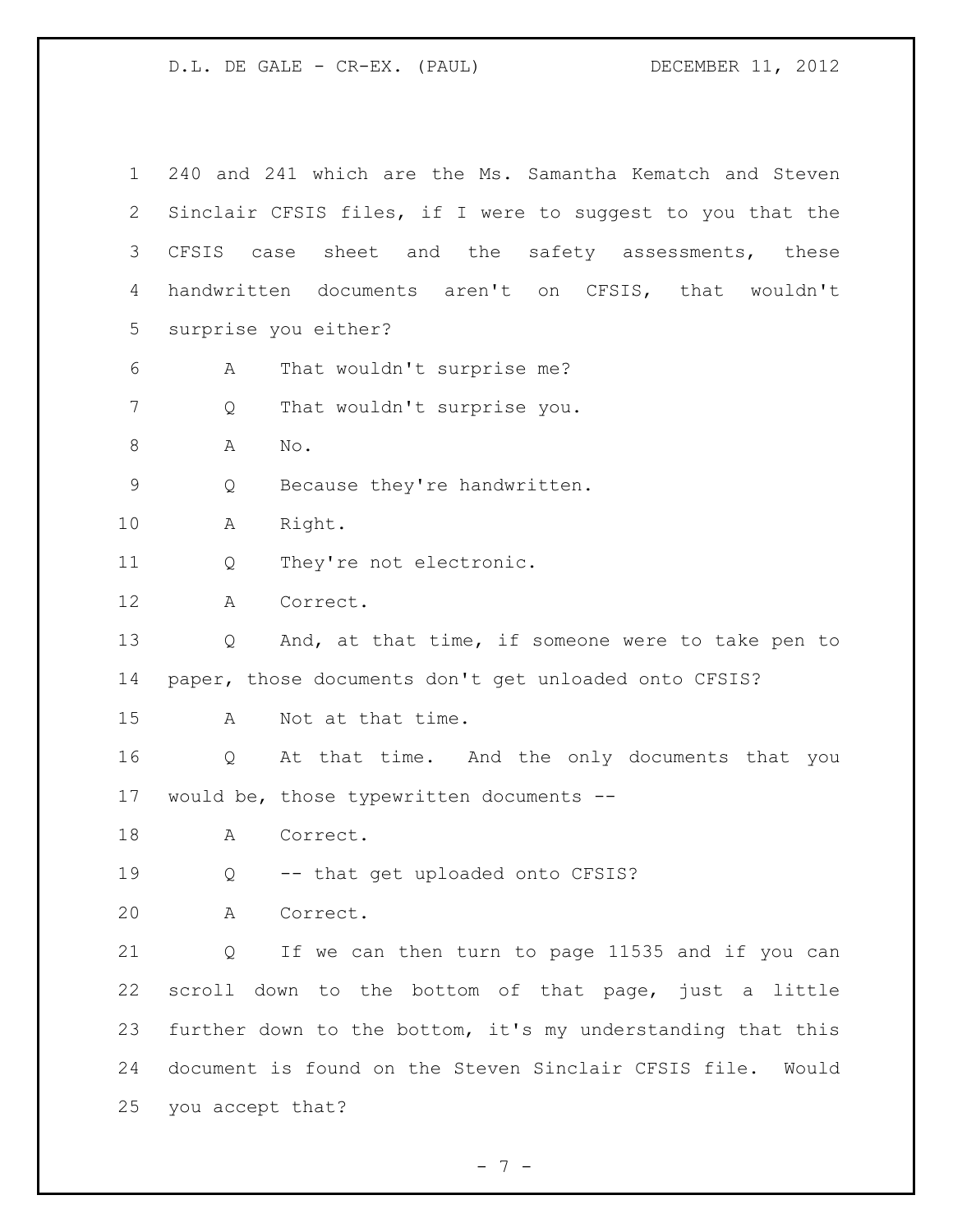1 A It should be.

| $\mathbf{2}$ | And that would you accept that $--$ sorry, I'm<br>Q         |
|--------------|-------------------------------------------------------------|
| 3            | going to hold up the paper but we'll get the point. If I    |
| 4            | were to suggest to you that the paper Steven Sinclair       |
| 5            | document, signed by Diane Verrier, and the CFSIS May 11,    |
| 6            | 2004 document is the same in substance, you would accept    |
| 7            | that?                                                       |
| 8            | And if you wish I can give you both copies, you             |
| 9            | can take a look but my understanding is the only difference |
| 10           | is that Ms. Verrier signed the paper copy and that the      |
| 11           | CFSIS version isn't signed.                                 |
| 12           | MR. BUCHWALD: Mr. Commissioner, I would ask that            |
| 13           | she be provided these documents to take a look since she    |
| 14           | hasn't seen the original file.                              |
| 15           | THE COMMISSIONER: That's very fair.                         |
| 16           | MR. PAUL: And, of course, this is not a memory              |
| 17           | test and I'm more than happy to do that, Mr. Commissioner.  |
| 18           | THE COMMISSIONER: Please proceed.                           |
| 19           | MR. PAUL: Can I approach?                                   |
| 20           | THE COMMISSIONER: Yes, by all means.                        |
| 21           | Now, you're showing her which, which, which page            |
| 22           | numbers?                                                    |
| 23           | MR. PAUL: Yes, the page numbers would be on the             |
| 24           | bottom.                                                     |
| 25           | THE COMMISSIONER: Yes. And they are which?                  |

- 8 -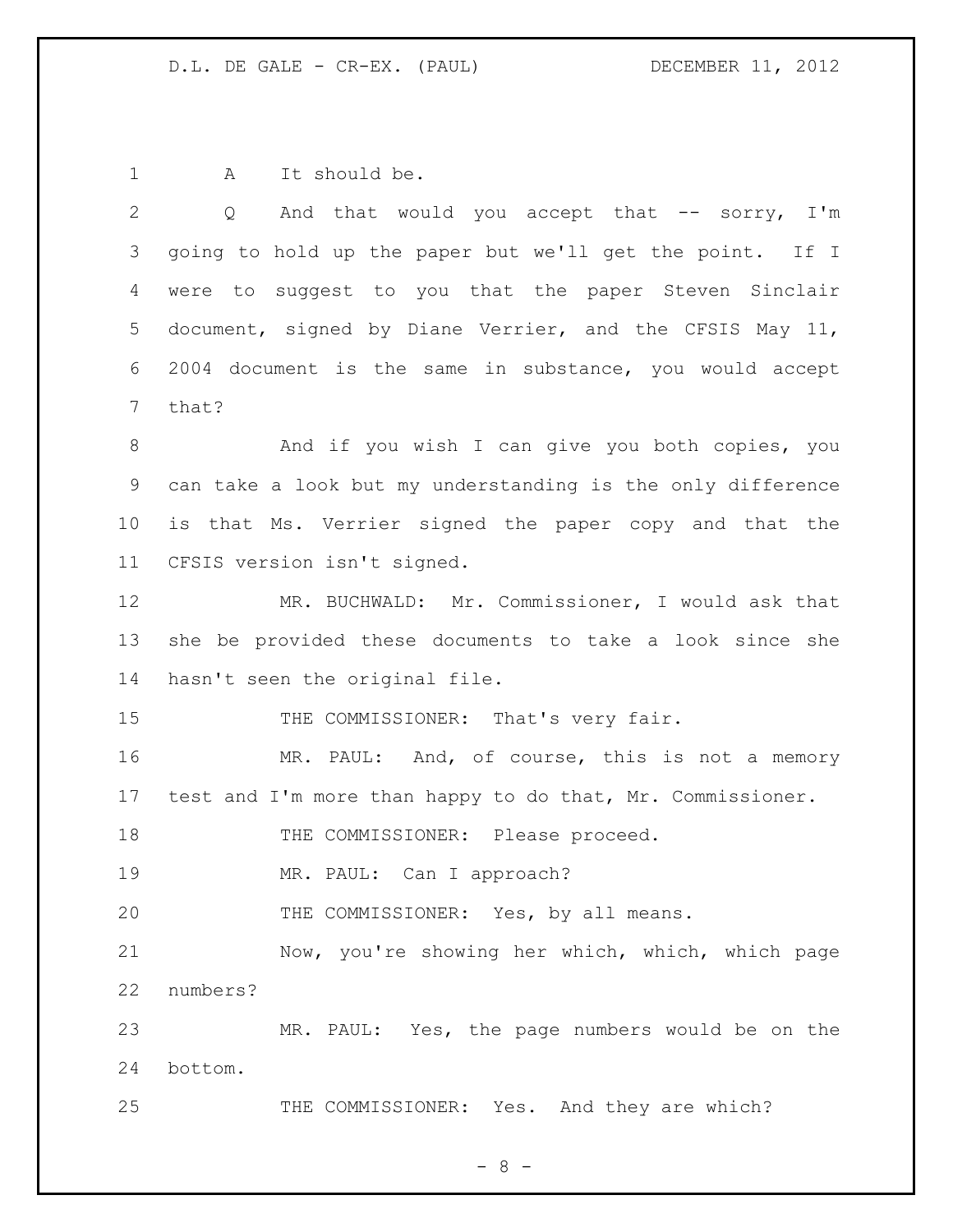1 THE CLERK: 37344. 2 THE COMMISSIONER: 37344 and? 3 THE CLERK: All the way through 47. THE COMMISSIONER: Yes. MR. PAUL: And the other document? THE CLERK: 11535 through to 38. THE COMMISSIONER: Thank you. And what is your question, Mr. Paul? BY MR. PAUL: Q I would simply like the witness to confirm that the paper version of the May 11, 2004 document on the Steven Sinclair file is the same as the CFSIS version of the May 11, 2004 document with the only exception that Diane Verrier has signed the paper copy. A Well, I would say that it's organized a little bit different. Q Sorry? A It's organized a bit different. Q The formatting is different. A Formatted. 22 Q But the words are the same? A It appears that way. Q And, again, again, to be fair to you, the, the difference then is formatting and the signature by Ms.

- 9 -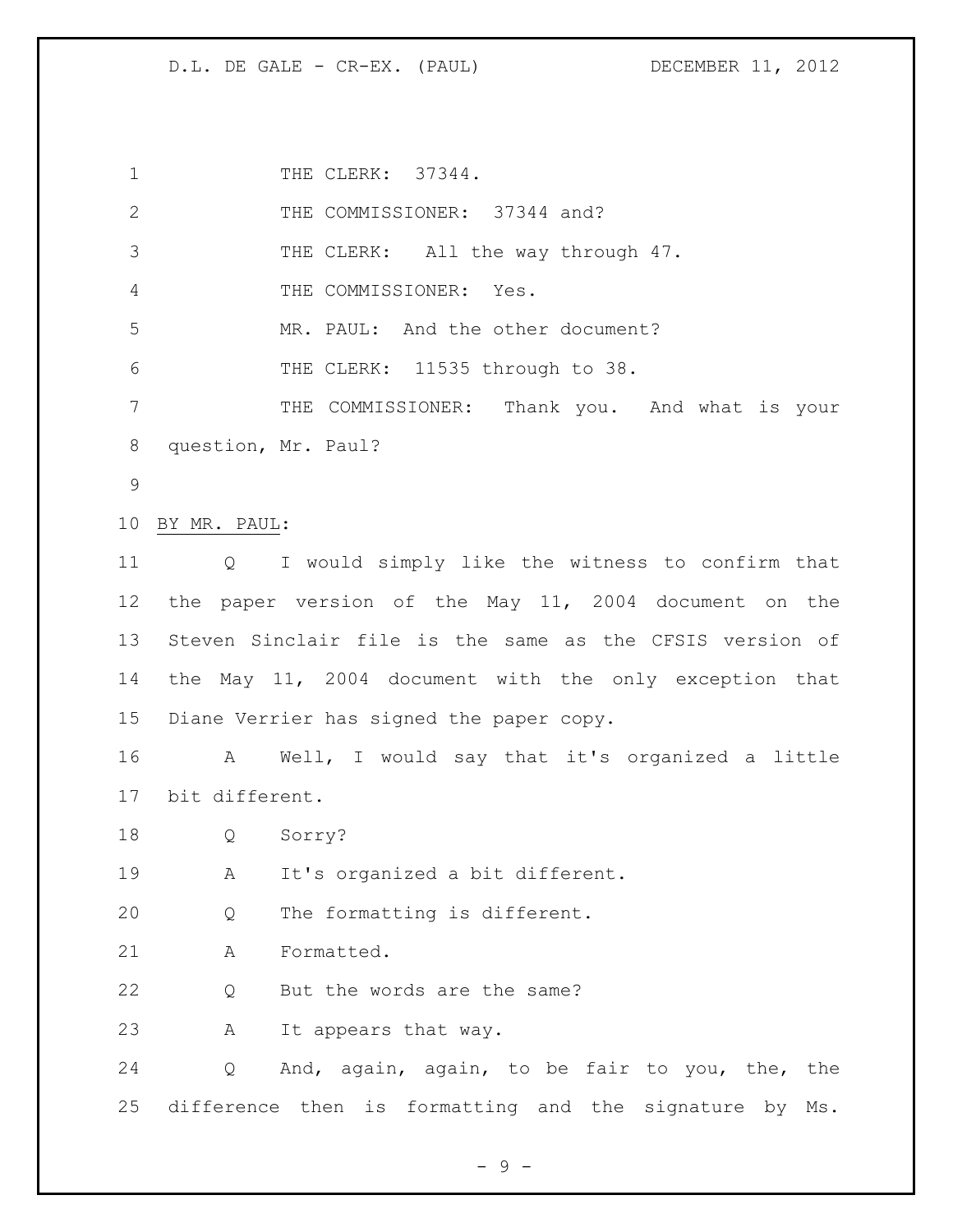Verrier? A Yes. Q Could I take back my paper? THE COMMISSIONER: Where is Exhibit 18? Do you have it, clerk? THE CLERK: (Inaudible.) 7 MR. PAUL: That, as I recall, is the safety assessment, the handwritten document. THE COMMISSIONER: They'll get them, you carry on. 11 MR. PAUL: Oh, thank you. MS. WALSH: It appears, Mr. Commissioner, that that was taken back to our office by staff, as well, unfortunately. Do you need to see a copy of it -- 15 THE COMMISSIONER: No, no, it's all right. This file is not complete as it was yesterday but we'll get -- deal with that later. BY MR. PAUL: Q It's -- then my information from the CFSIS system that the document that you see on screen, that this May 11, 2004 document was uploaded to CFSIS on May 12, 2004 at 8:10 a.m. by Trudy Carpenter. I take it you have no way of confirming or denying that? A No.

 $- 10 -$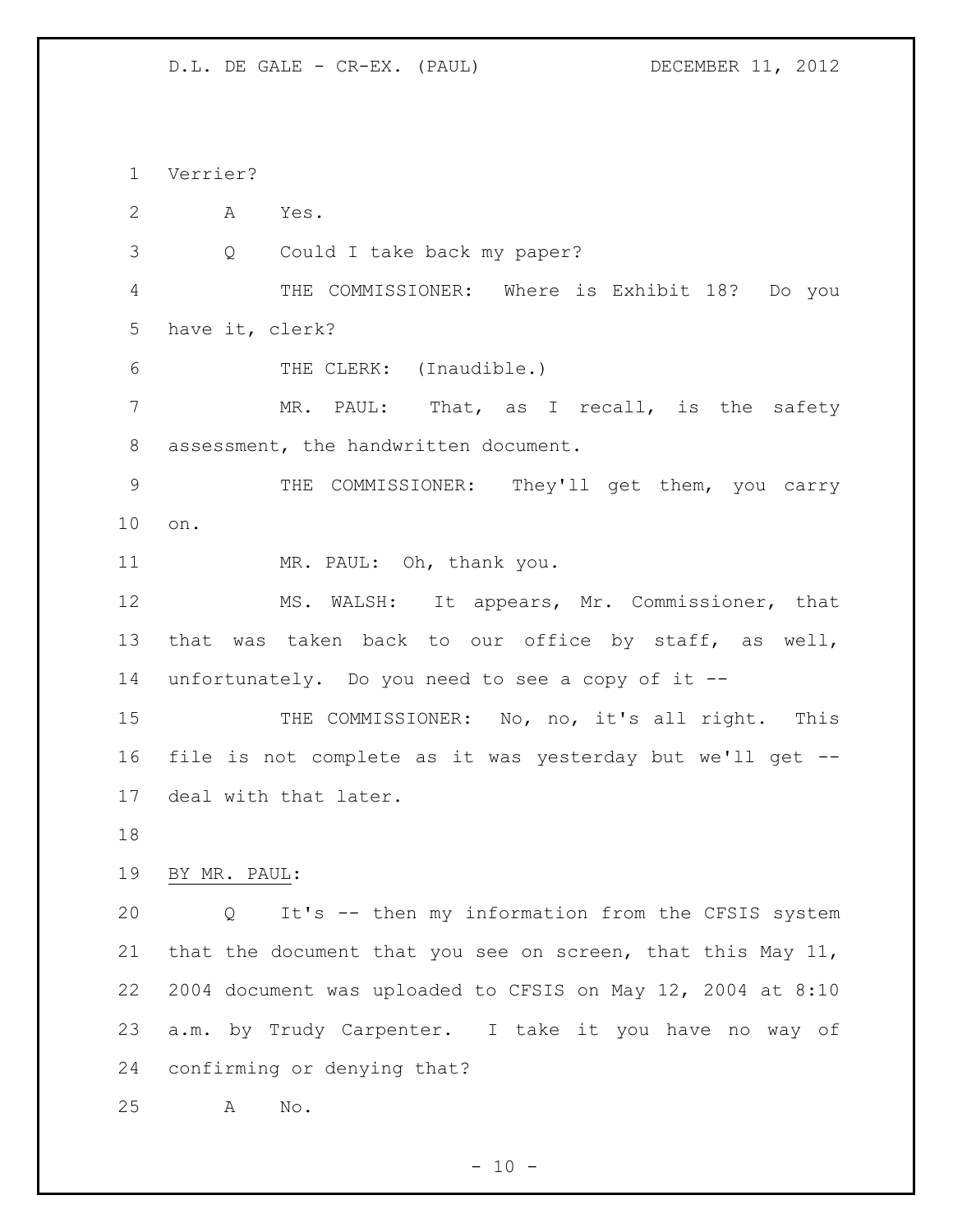1 Q And if I were to suggest to you that it was, indeed, Trudy Carpenter who was the one who uploaded the document, could you confirm or deny that? A No. Q You just don't know either way? A No. Q And if I were to suggest to you that Trudy Carpenter entered this on CFSIS on behalf of you, Debbie De Gale, you couldn't confirm or deny that either? A No. Q In terms of page 37447, where I believe your evidence is that Ms. Verrier changed the response time from 24 to 48 hours, you see that there? A Yes. Q All right. Is it possible that this change in response time by Ms. Verrier has an innocent explanation? Is that a possibility? 18 A The change in the response time? 19 O Yes. The one done by Ms. Verrier? THE COMMISSIONER: No, you -- are you -- what are you asking her? MR. PAUL: I'm simply wondering, Mr. Commissioner, if it's possible that there's an innocent explanation for the change in response time. MR. BUCHWALD: I'm going to object to the

 $-11 -$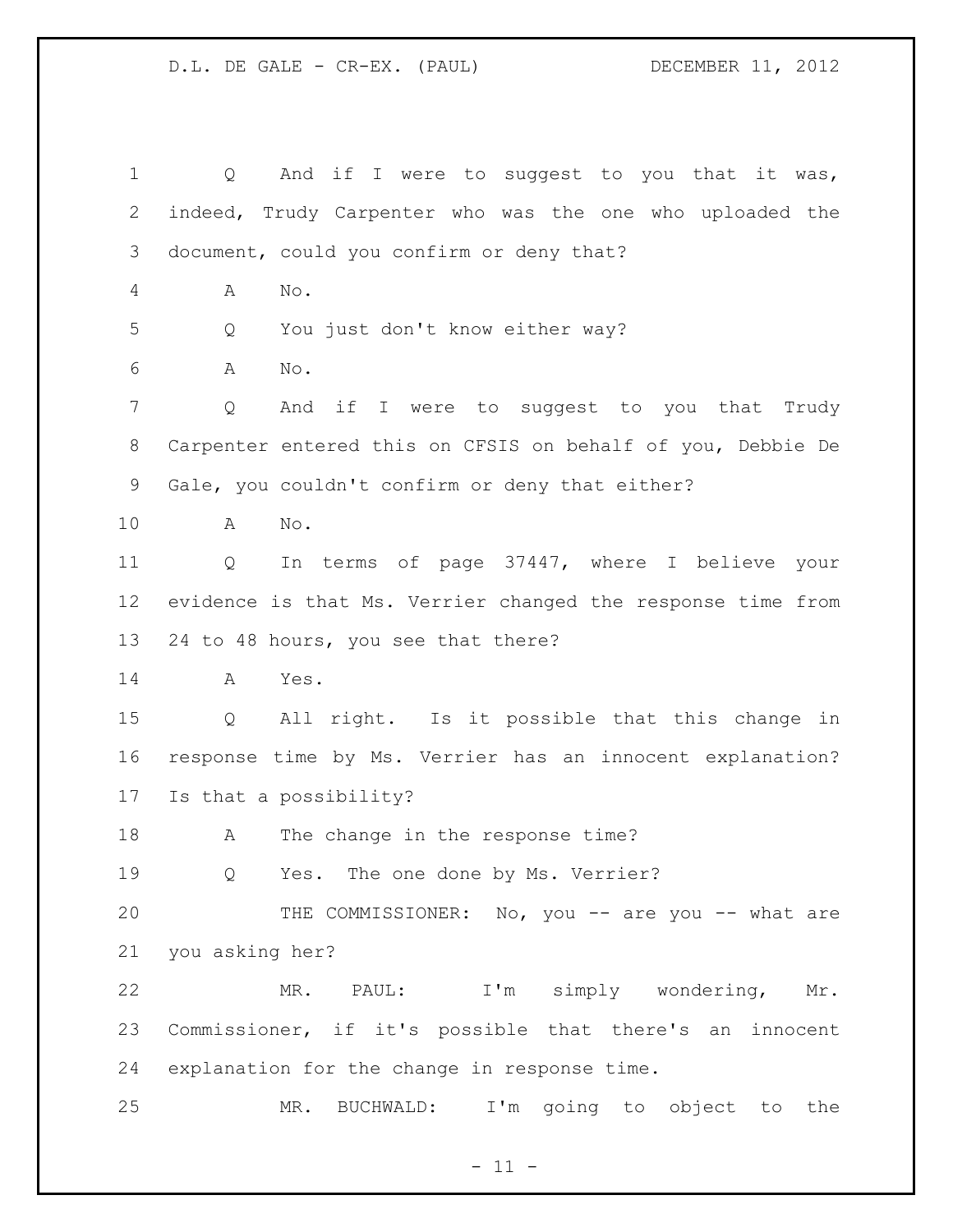question, she's being asked to speculate and, and I don't think that that's appropriate.

 THE COMMISSIONER: Yeah, well, that's why I intervene, how would she know?

 MR. PAUL: And that's entirely fair. I'll, I'll rephrase the question, I'll go in a different manner.

BY MR. PAUL:

 Q If I were to suggest to you that the facts indicate that the CFSIS document of the May 11, '04 was uploaded on May 12 at 8:00 a.m., you would accept that that's, indeed, the case, that almost 24 hours had elapsed from when you took the call from EIA on May 11, 9:30 a.m. to when the document was then uploaded at eight o'clock on May 12th. You would accept that as simple arithmetic?

A I don't know when it was uploaded.

 MR. BUCHWALD: I'm going to object again. Now he's speaking in rhetorics and, and I don't think, again, that it's appropriate to be asking questions of a CFS employee this way. He's making up a timeline and then suggesting that she agree with the timeline.

 THE COMMISSIONER: Well, the timeline has not been established.

 MR. PAUL: And simply the predicate of the question is if it is established she would accept --

 $- 12 -$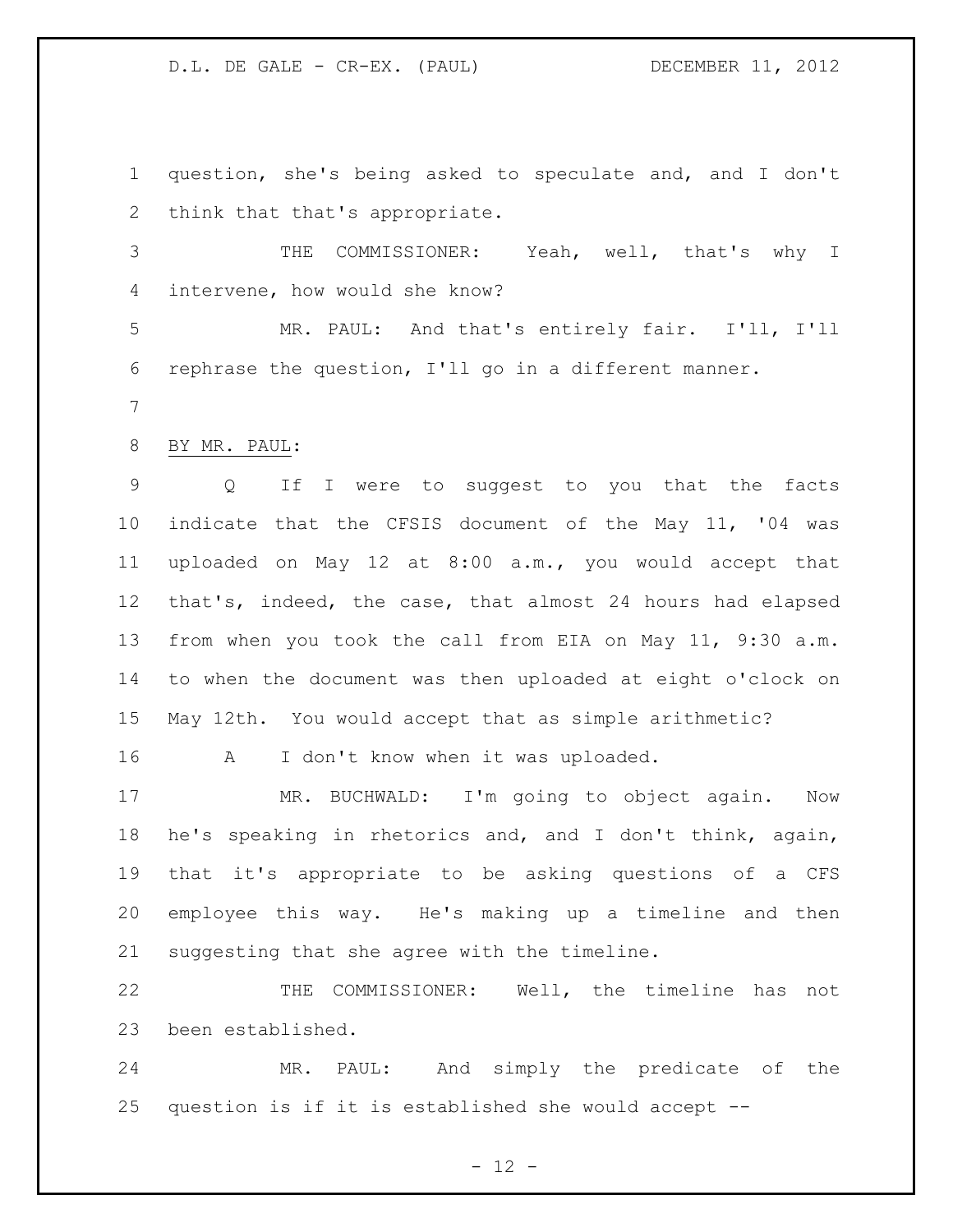THE COMMISSIONER: That there would be a 24 hour period.

 MR. PAUL: That -- yeah, essentially, 22.5 hours had elapsed.

5 THE COMMISSIONER: Well ...

 MR. BUCHWALD: Again, he's creating this timeline and asking her to agree with it.

8 THE COMMISSIONER: Yes.

 MR. BUCHWALD: I don't see what it's accomplishing.

11 THE COMMISSIONER: No, I, I will -- he's not entitled to ask her if she agrees with a timeline but she can be asked if she agrees with a mathematical calculation between those, those two points of time, there's 22 point whatever hours elapsed but, but she doesn't have to accept that that was --

 MR. PAUL: And, and I'm not asking her to accept --

19 THE COMMISSIONER: -- downloaded at the time that's in the calculation.

BY MR. PAUL:

Q And you would accept my simple arithmetic?

 A No. Because I don't know. Unless I was shown something in particular that states that this was the time

 $- 13 -$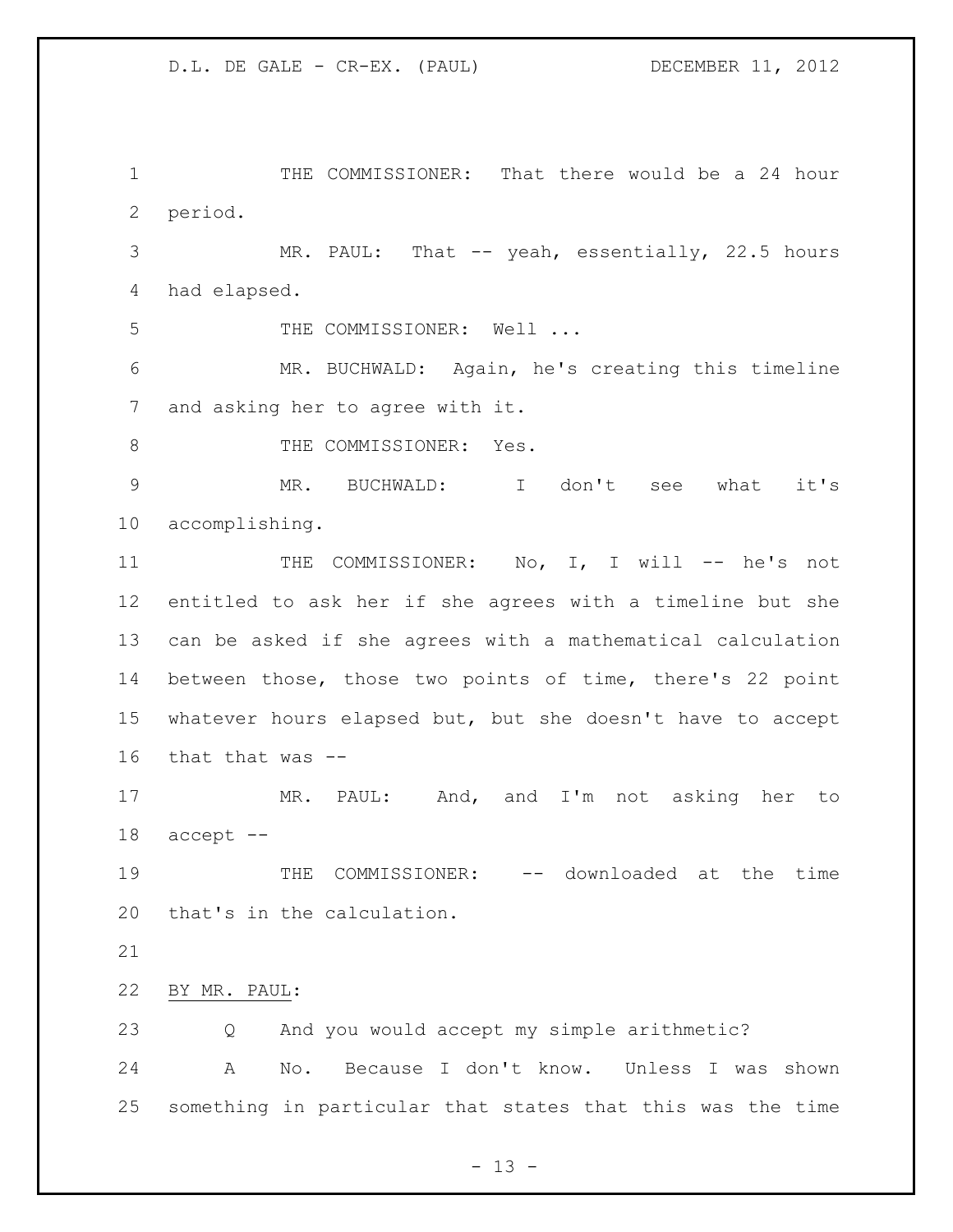that it was entered. Once it leaves my hand I have no clue what happens to it after that. Q And Mr. Commissioner -- A So --  $5 \qquad Q \qquad -- \text{ has, has fairly --}$  A So if -- Q -- ruled I can't put certain evidence to you. A Yeah. Q All I'm asking is a simple issue of arithmetic, that if a call comes in at 9:30 and it's uploaded the next day, at 8:00 a.m., 22 and a half hours have elapsed. THE COMMISSIONER: Well, I, I would accept that 13 that's -- your, your mathematics are correct. MR. PAUL: And, and I'm just wondering -- THE COMMISSIONER: I take -- I will take -- 16 MR. PAUL: -- I'm just wondering if the witness will. 18 THE COMMISSIONER: -- I take notice of that. I, I -- the -- I think your calculation is correct. MR. PAUL: Okay. And so long as the witness adopts that, that's fine. She said no to me, and I just wanted to -- THE COMMISSIONER: Well, no, I, I am accepting that your calculation is correct, whether you're, you're -- things happened at the time you say they did, is quite

 $- 14 -$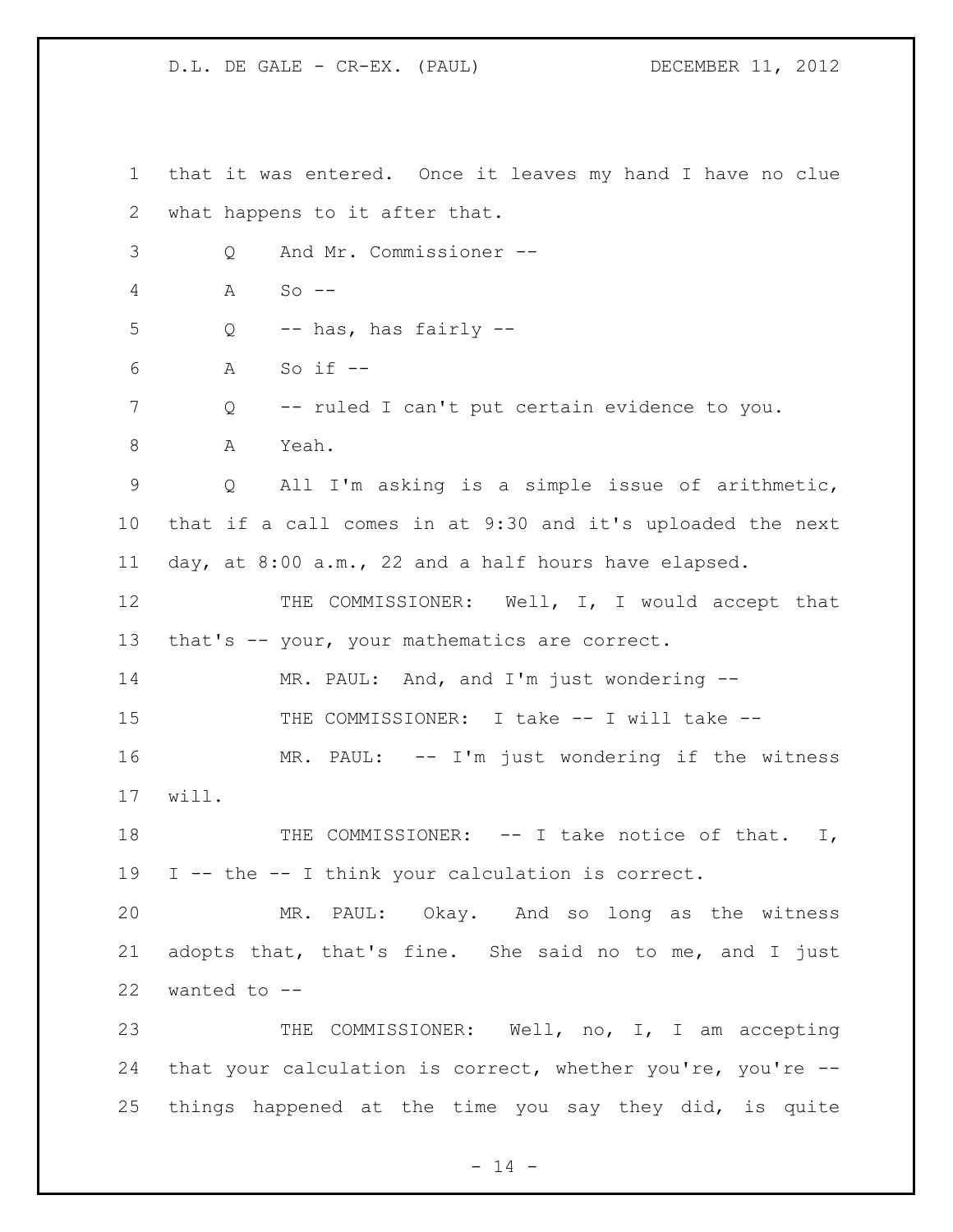another matter.

| $\mathbf{2}$ | MR. PAUL: I'm (inaudible) so I'll move on.                 |
|--------------|------------------------------------------------------------|
| 3            | THE COMMISSIONER: I think that's --                        |
| 4            | MR. PAUL: From arithmetic.                                 |
| 5            | THE COMMISSIONER: We're at that point.                     |
| 6            | MR. PAUL: Thank you, Mr. Commissioner.                     |
| 7            |                                                            |
| 8            | BY MR. PAUL:                                               |
| 9            | My understanding of your evidence, Ms. De Gale,<br>Q       |
| 10           | was what you told me a couple of moments ago, was that you |
| 11           | followed the murder trial of Kematch and McKay in the      |
| 12           | press. That was something you would be aware of?           |
| 13           | I wouldn't say I followed it 100 percent but I<br>A        |
| 14           | read the paper.                                            |
| 15           | As a reasonably informed citizen you read the<br>Q         |
| 16           | paper to find out what's happened; correct?                |
| 17           | Like I read everything, yeah.<br>A                         |
| 18           | Not read everything but you would have been<br>Q           |
| 19           | looking, I think as you said before, at the Phoenix        |
|              | 20 Sinclair murder trial?                                  |
| 21           | I would have read the paper.<br>A                          |
| 22           | Q<br>Right. And if I were to suggest to you that it        |
| 23           | was reported in the press, in 2008, that during the        |
| 24           | coverage of the murder trial Samantha Kematch was telling  |
| 25           | the cover story that Phoenix Sinclair was in Ontario to    |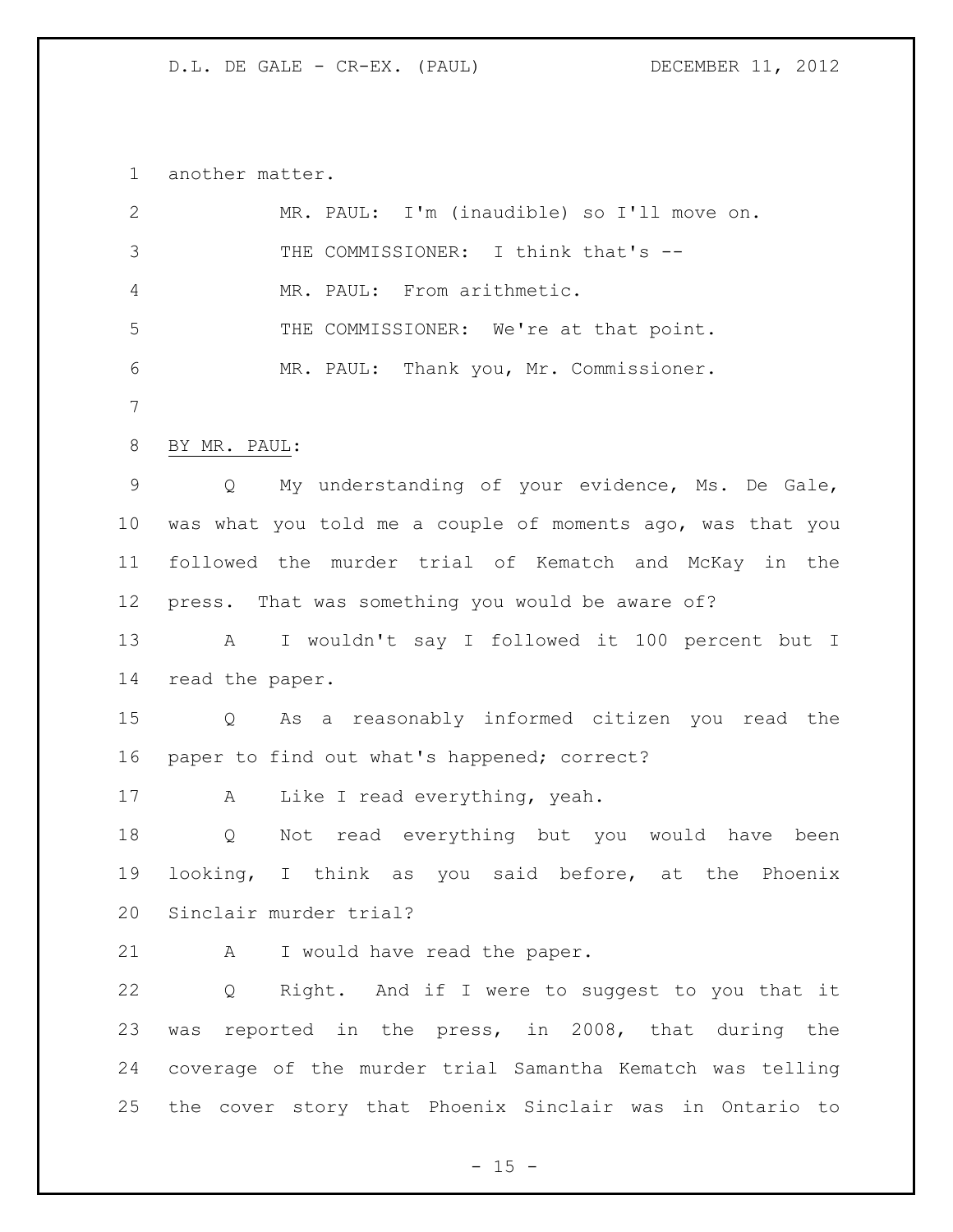cover up the fact that Phoenix Sinclair had died, would you accept that information as being reported in the press?

A I don't recall that.

Q You don't recall that.

 MR. BUCHWALD: I'm going to object, again, to this line of questioning. Again, a scenario is being created by my friend here to then put to the witness to agree or disagree with and I don't accept that as being proper.

 MR. PAUL: I think that was a proper question, Mr. Commissioner, I think we have the answer.

12 THE COMMISSIONER: Well, I, I think the question was all right and, and she says she's doesn't recall reading that in the paper and her answer doesn't surprise me, I might say.

BY MR. PAUL:

 Q Um-hum. But you at least would have been aware of the, the events at the murder trial to some degree? MR. BUCHWALD: Excuse me. Again, and I apologize for rising all the time but I --

22 THE COMMISSIONER: No, you're --

 MR. BUCHWALD: -- I, I wish to advise this inquiry that I will continue to do so as long as this line of questioning persists. She says she didn't read

 $- 16 -$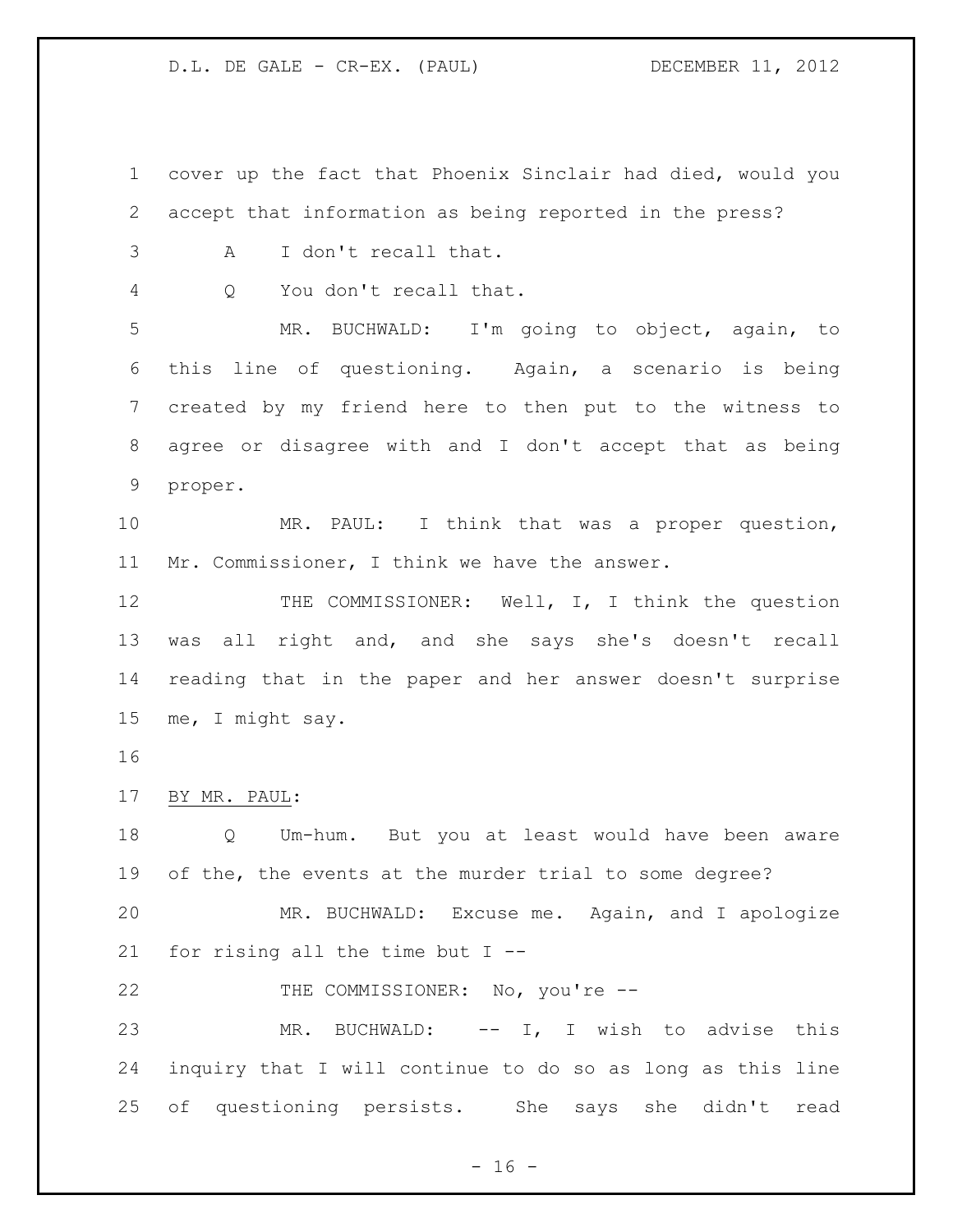everything, she didn't follow it every day, she read the paper but now she's being given a memory exam as to a murder trial that took place.

 THE COMMISSIONER: Well, I, I don't think the questions are improper but I am, I am getting the -- I'm hearing the answers that I expected to hear, expect to hear, when you take into account the peripheral knowledge she had of the murder trial from looking at the paper. But if, if you think you're getting somewhere with these questions, I'm not --

 MR. PAUL: I always hope I'm getting somewhere. 12 THE COMMISSIONER: -- I'm not going to rule them out.

MR. PAUL: Thank you, Mr. Commissioner.

BY MR. PAUL:

 Q I then don't suppose it would available to you to say whether it was possible that your information about a call from an aunt calling Ontario that this information was mixed up with your understanding of the press coverage on the Phoenix Sinclair murder trial. You wouldn't be able to say either way on that?

A No, I don't believe so.

Q The possibility doesn't exist?

25 THE COMMISSIONER: Pardon?

- 17 -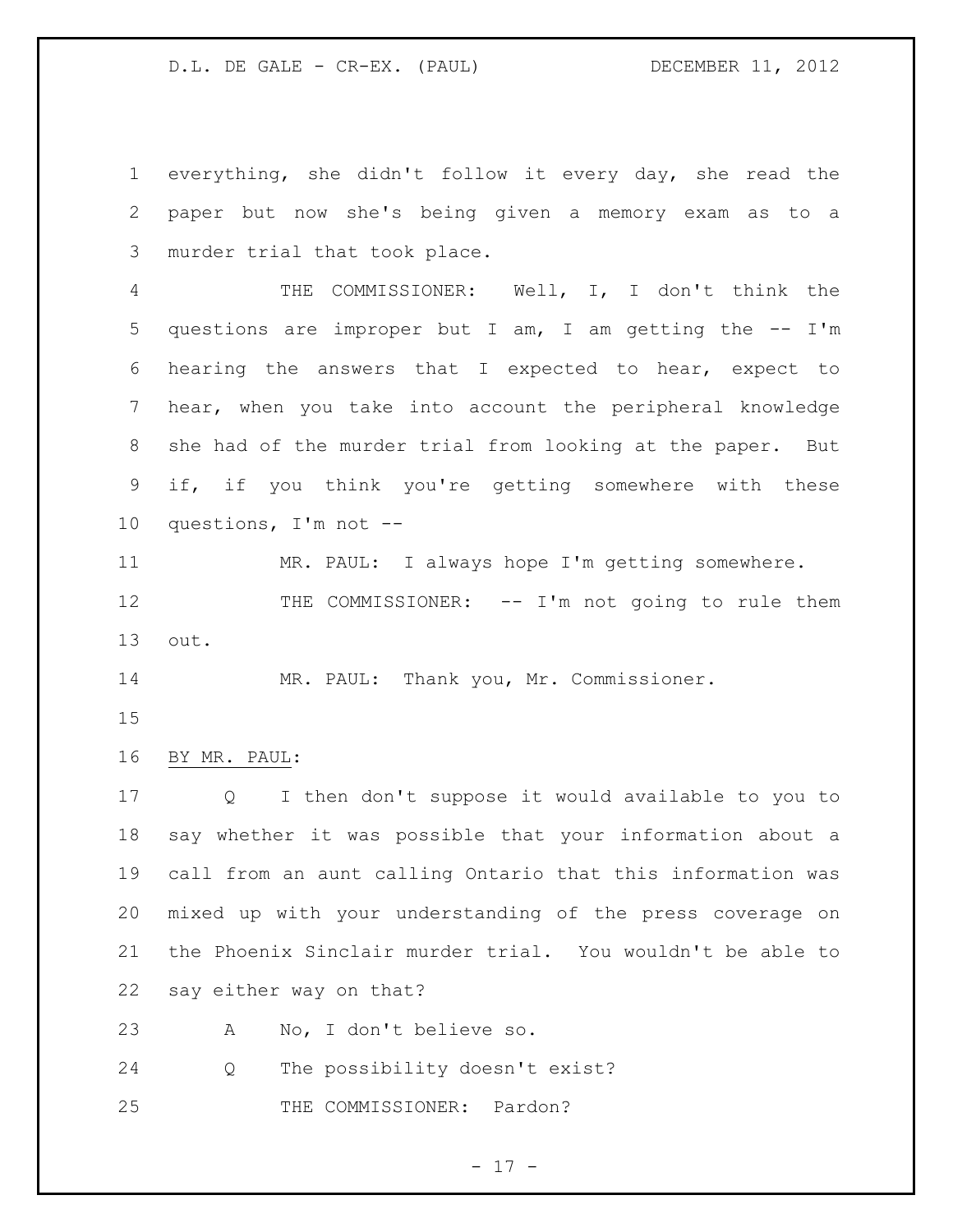MR. PAUL: That the possibility doesn't exist. THE COMMISSIONER: I don't think she's agreed with that. MR. PAUL: Okay. No, and that's fair. BY MR. PAUL: Q And finally, if we were to look at page 11536. It's my understanding from your evidence, yesterday, and perhaps I misheard her, that when you write Samantha drinks alcohol and smokes rock in front of Phoenix, that that was an error based upon your review of the past reports because the past reports suggested the one who was smoking rock was Samantha's mother. Am I correct in saying that this was an error in your history? A That's possible. Q That is possible? I just didn't hear, sorry. A It's possible. Q So then it's possible that, at least on this point, your history was incorrect? That's possible, yes? A One small piece, maybe. Q One small piece, maybe? And you would agree with me that the history is important for other workers? A It is. Q And it's something that, of course, they rely upon when they go out in the field.

 $- 18 -$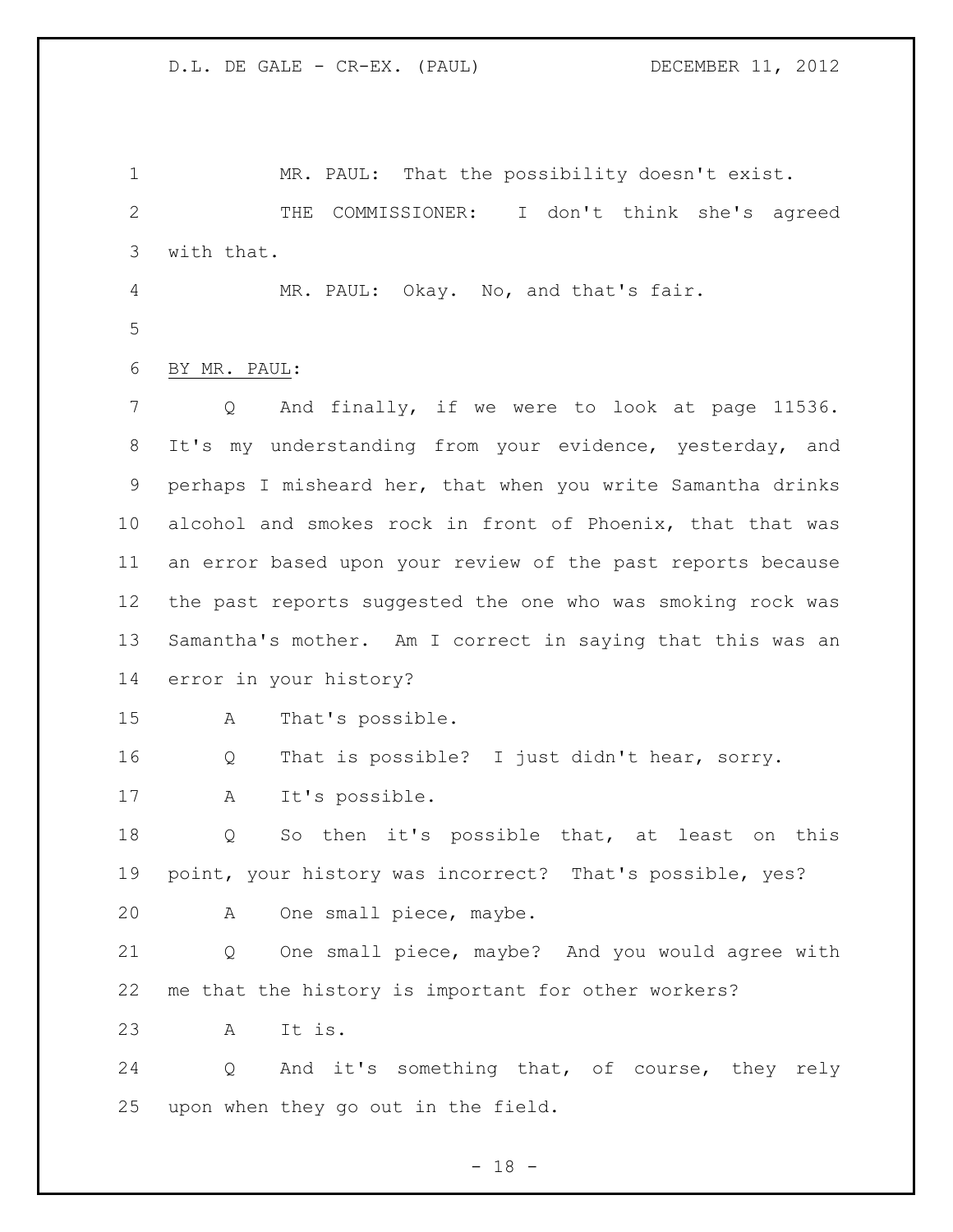D.L. DE GALE - CR-EX. (PAUL) DECEMBER 11, 2012 D.L. DE GALE - CR-EX. (GINDIN) 1 A Um-hum. Q And that you would hope, as a CRU worker, that you give the best information you can to -- A Right. Q -- the people going out in the fields. A Correct. Q And that errors made in these reports can cause errors in the field. Correct? A Correct. 10 MR. PAUL: Those are my questions, Ms. De Gale. 11 THE COMMISSIONER: Thank you, Mr. Paul. 12 MR. PAUL: Thank you. 13 THE COMMISSIONER: Mr. Gindin? MR. GINDIN: Good morning, Ms. De Gale, my name is Jeff Gindin. I appear for Kim Edwards and Steve Sinclair. 17 THE WITNESS: Good morning. CROSS-EXAMINATION BY MR. GINDIN: Q Just have a few general questions, first. You indicated, yesterday, that you tried to meet with your supervisor every second week? A We tried. Q Was that successful? A Sometimes it was impossible, if there were other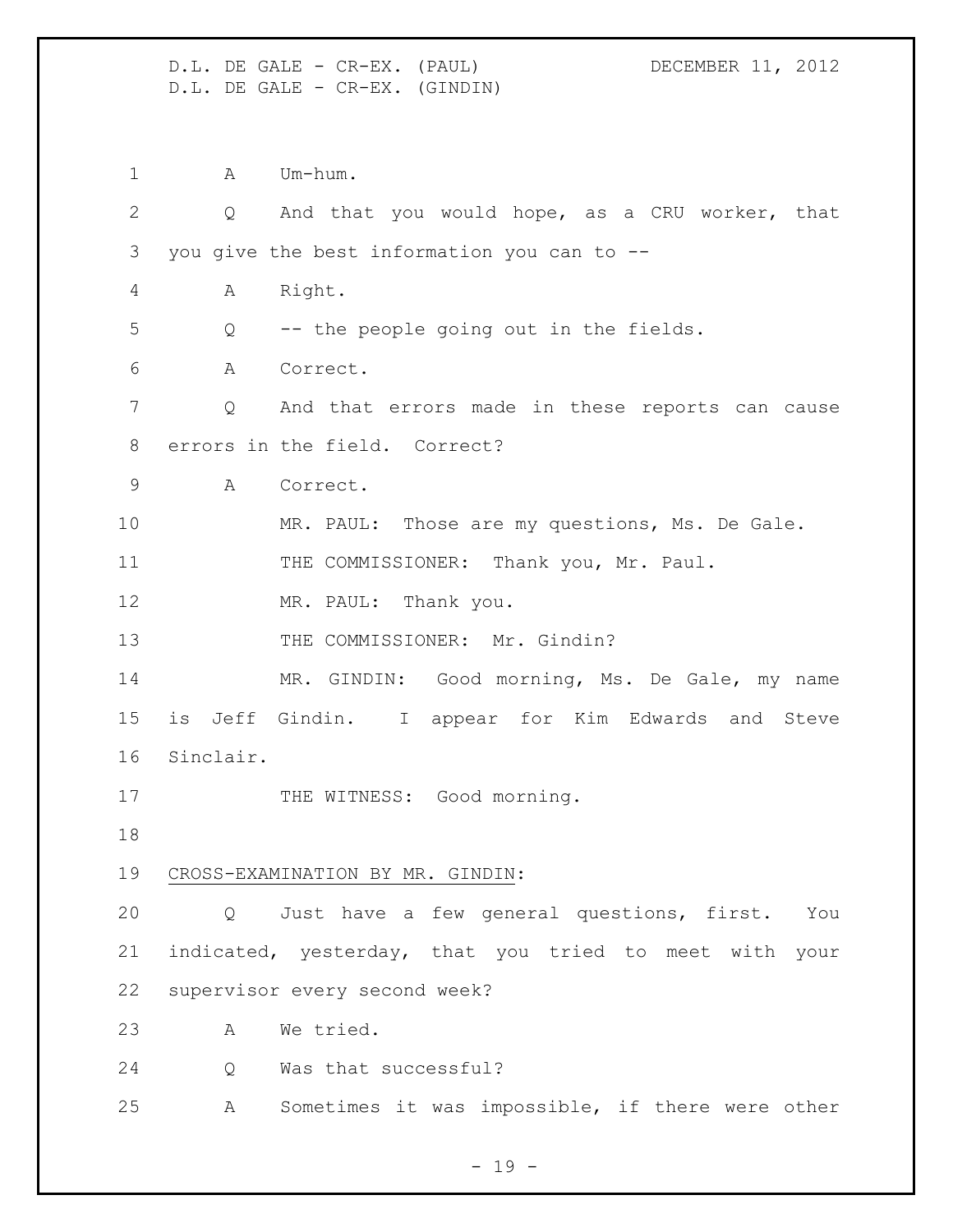demands of her time.

 Q So on occasion, on occasion it was less than every second week? A Pardon? Q On occasion it would be less than every second week that you met? A We, we met fairly regularly. Q All right. You also said that when you were working at CRU and taking calls, that not every call would be recorded. Do you recall -- A Correct. Q -- saying that? If a call came in asking for some information, that might not necessarily be recorded. A Correct. Q Correct? And if someone did call asking for information, whether you gave it would depend on who is calling, I presume, to some extent? 18 A I guess to some extent. Q You wouldn't just answer everybody's questions about personal files, it -- A Oh, God, no. Q -- would depend on who they were? A No, we -- Q Right? A -- wouldn't do that.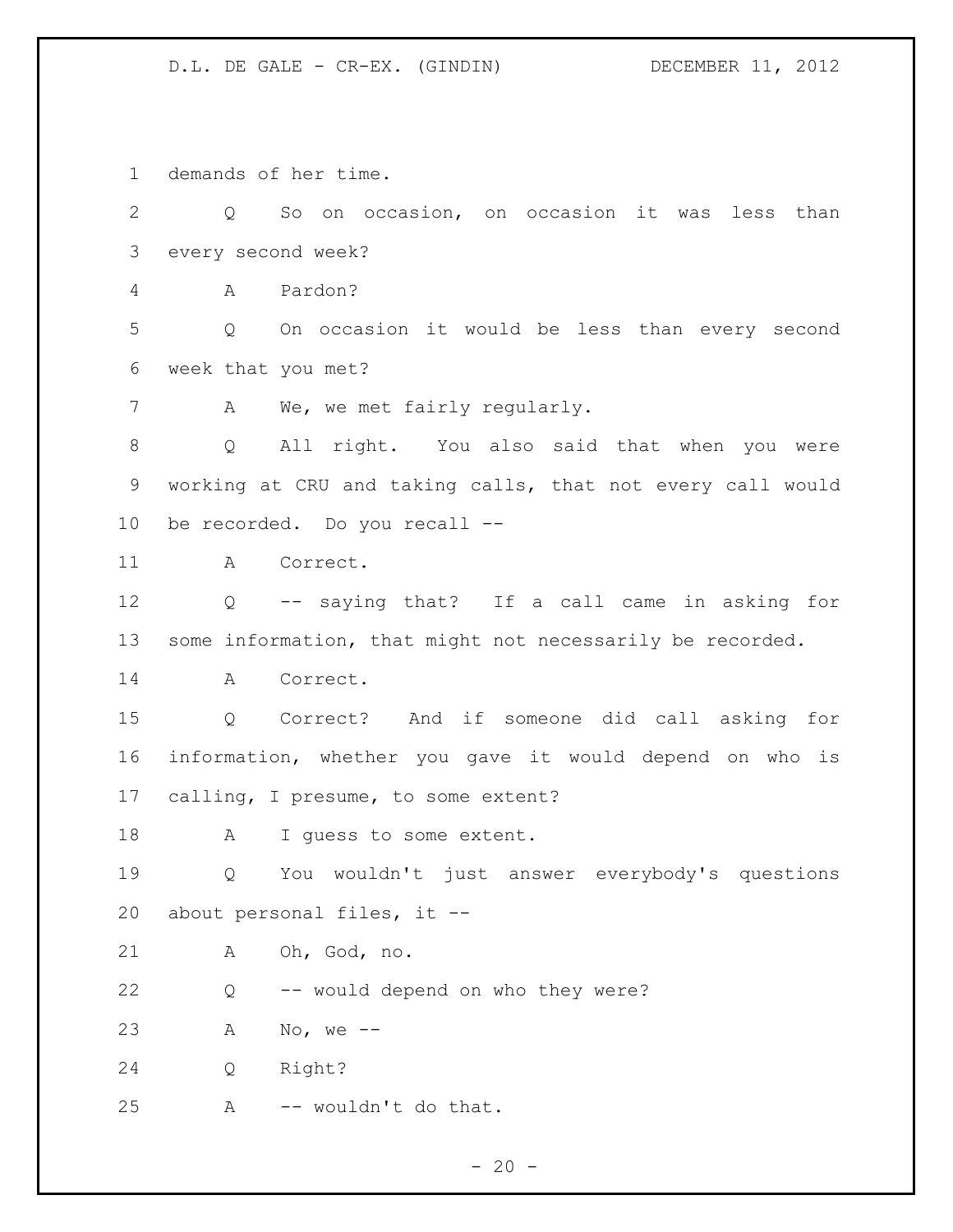Q Okay. So some calls that came in weren't recorded for one reason or another? A Right. Q Now, you told us about the phone call that Samantha Kematch made to you and you gave us the reasons why you recalled that phone call. Do you remember that? A Samantha Kematch made a phone call to me or I made a phone call to her? Q Or you spoke on the phone? A I spoke to her on the phone, I called her. Q And you called her because of some of the concerns that you had; correct? A Correct. Q And you recall that phone call because of the tone of her voice, I think you said? A That was one of the things. Q Her, her attitude towards you? 18 A Part of that. Q She swore? A Part of that. Q Yeah. I think you said she ended up hanging up on you? A Pardon? Q She ended up hanging up on you, I think you said? A Yes, she did.

 $- 21 -$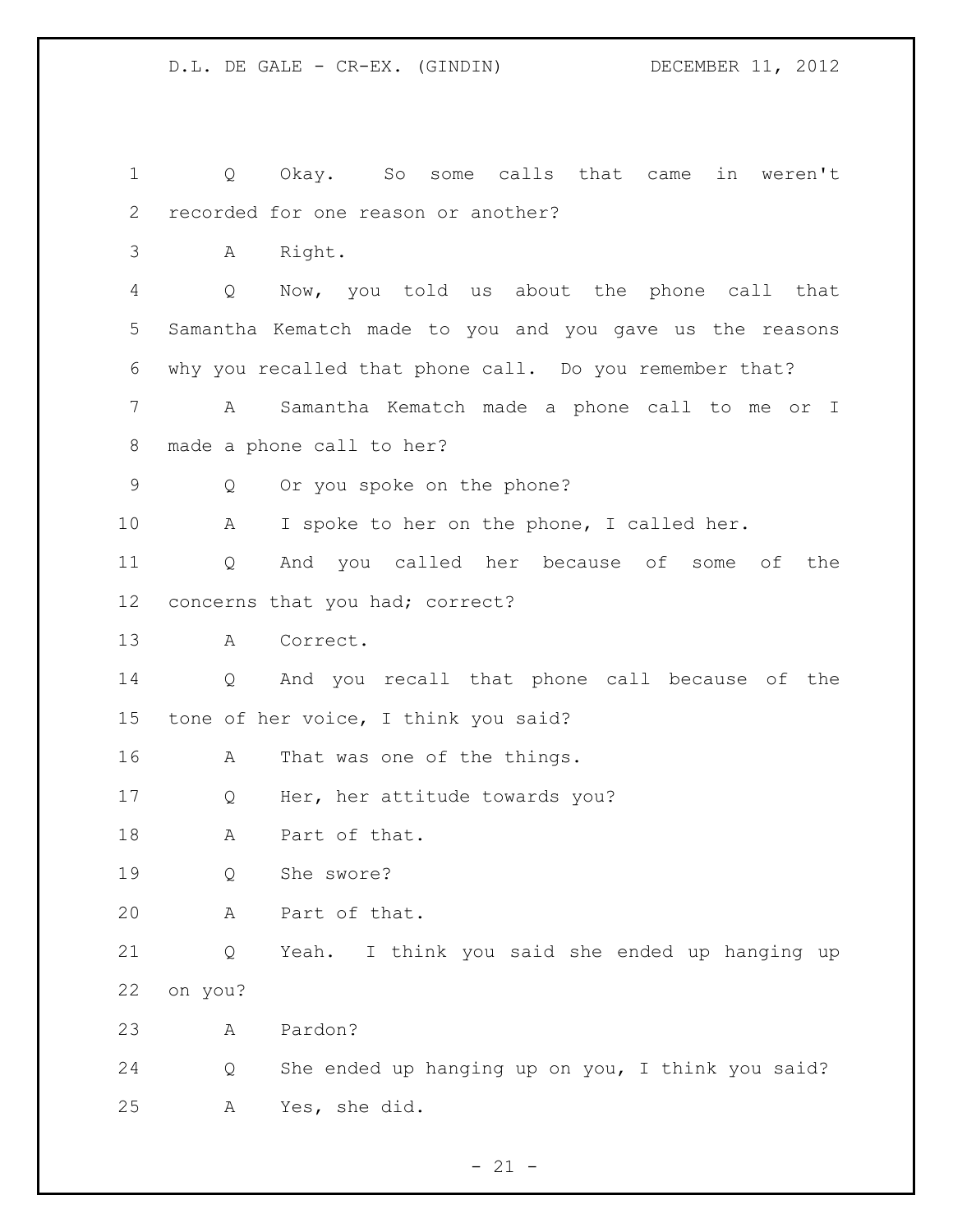Q And based on the information that you were being given by her, you clearly had some doubts about whether it made sense? A Correct. Q And you let her know that? A Yes. Q And she responded in a less than polite manner? 8 A Correct. Q Yesterday it was suggested to you by Mr. Saxberg that you should have asked her perhaps about Wesley McKay or who she was with. You recall him asking you that yesterday? A Yeah, I believe he was saying I should have asked the EIA worker that. When, when compiling the demographics. Q Okay. But after you got the information that you got, your expectation was that it would be referred to intake and people would look into it? A Yes. Q Yeah. And your expectation would be that if someone was going to check out Samantha and where the child was, they would certainly would want to know about who she was with. A If she was with somebody, yes. Q Yeah. And they would want to know, of course,

 $- 22 -$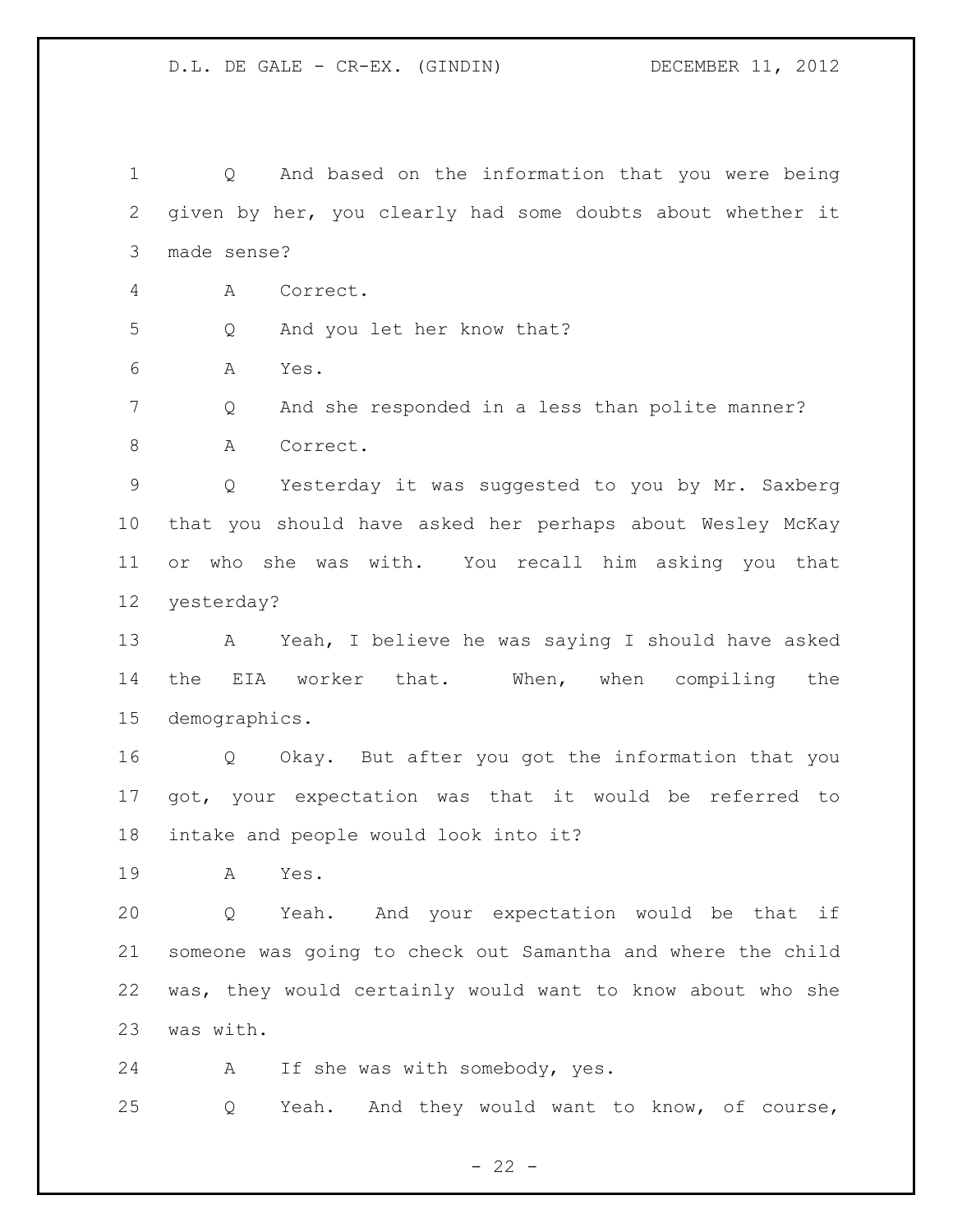who this person is, that she's with, and what his background is? A Correct. Q That would be a clear expectation of, of yours that that would happen. A Yes. 7 Q When it was passed on; right? 8 A I was never told, at any time, that Mr. McKay was with her. Q Okay. So that wasn't your job to look into that, you didn't even know about that? A That wasn't my job to find out -- Q To look into Karl McKay, that wasn't your task here? A It would have been if I had known he was in the picture. Q Yeah. Had you known you would have inquired? A Definitely. Q And I take it by that you mean that other people who became aware of it certainly would inquire about something like that? A They should. Q Yeah. Now, you've told us that you've concluded, based on the information that you had, that this was a high risk situation?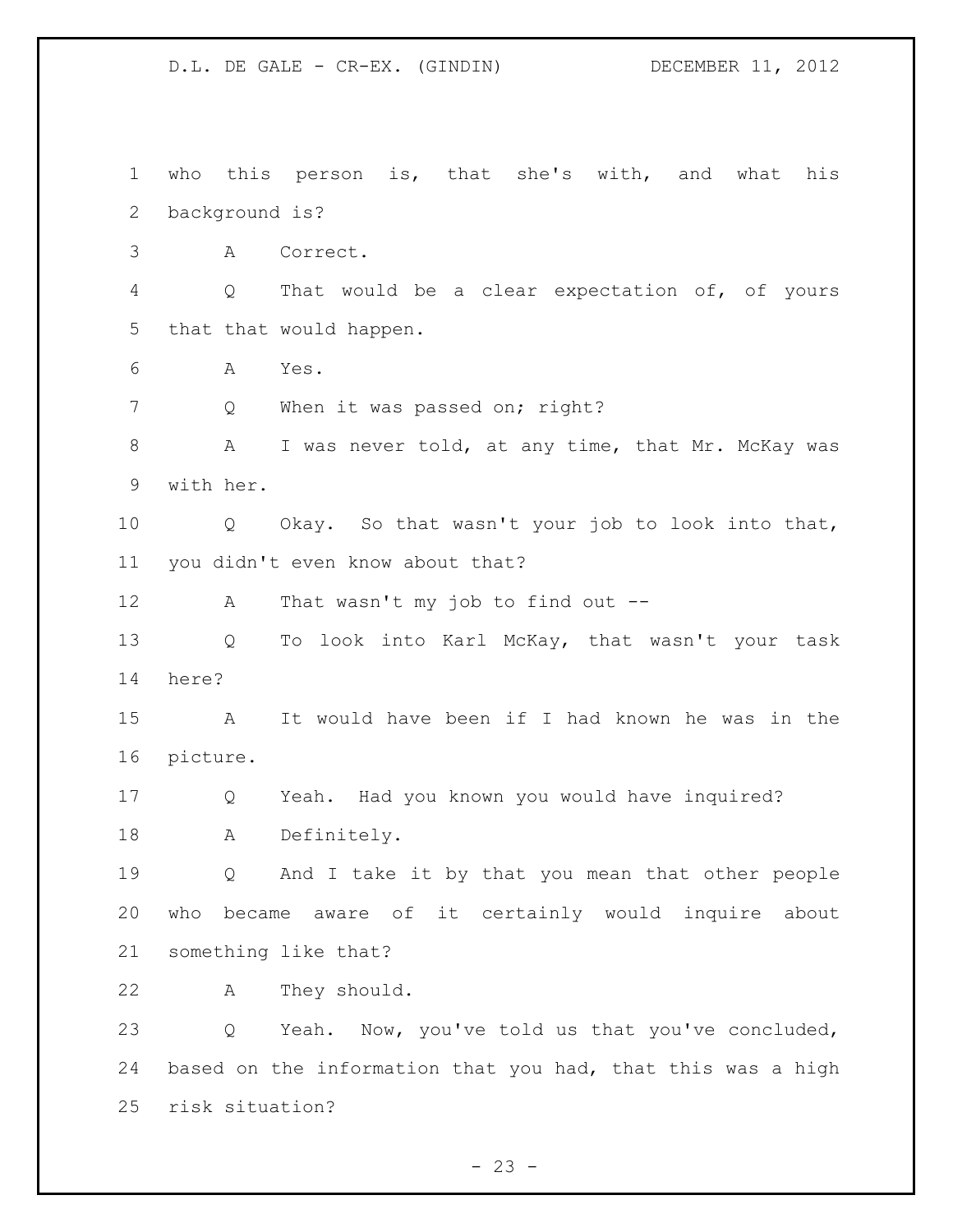1 A Um-hum. Q Right? A Yes. Q And you had lots of reasons for concluding that? A Yes. Q You were concerned, based on the history that you read, that there was a substance abuse issue, possibly; right? A Yes. Q You also told us you were concerned about neglect? A Yes. Q Right? You were concerned that the child is being placed in various locations? A Yes. Q You indicated you were concerned about unstable relationships, things of that nature; right? A Yes. Q You had lots of reasons to come to the conclusion that you did, that this was a high risk situation? A Yes. Q And your conversation with Samantha didn't reduce the risk, clearly? A It actually increased it. Q Yes. You doubted what, what it was that she was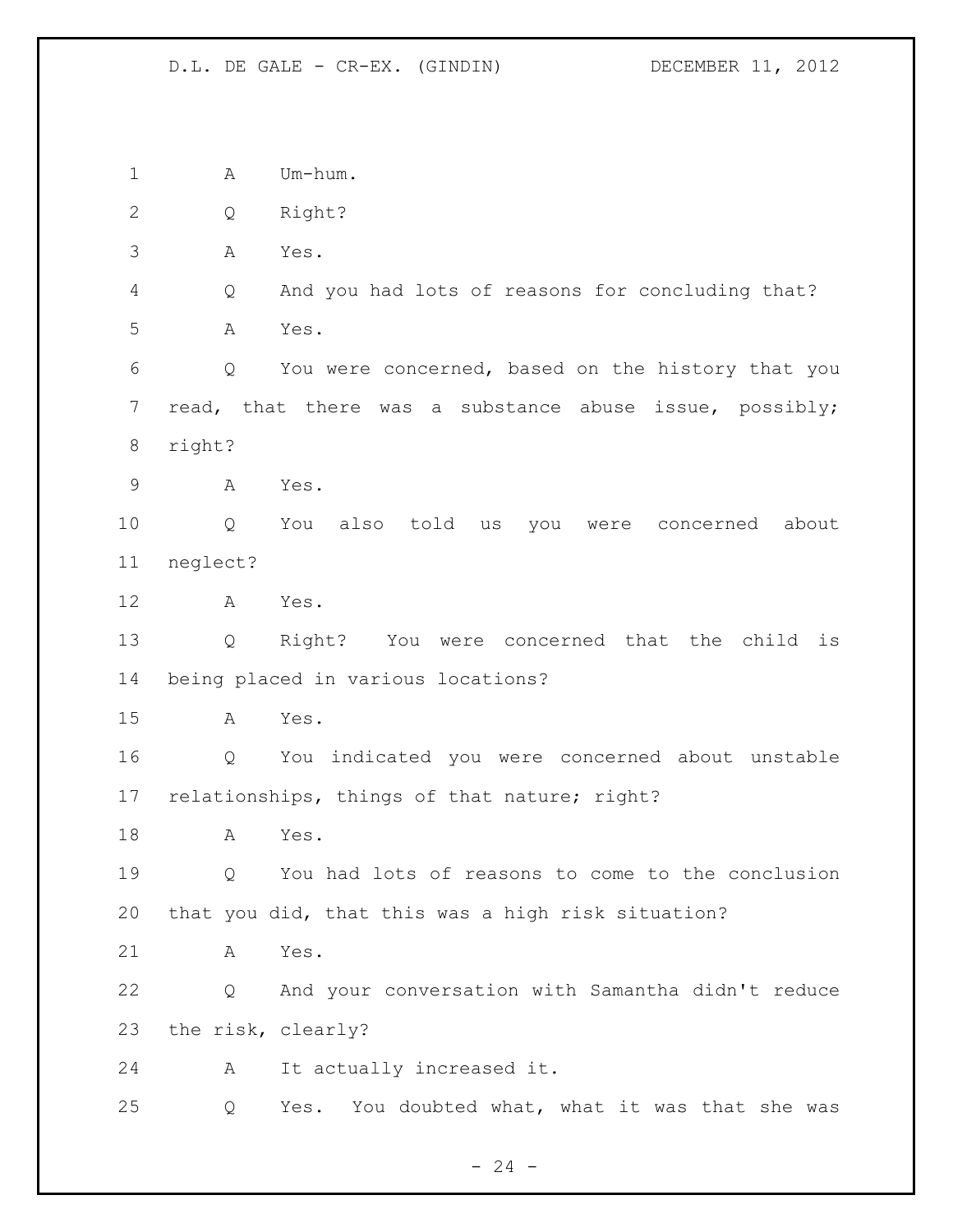telling you because it didn't make sense? A Correct. Q And that even made it a more serious situation -- A Right. Q -- in your mind; right? And then you told us about a call from someone claiming to be Samantha's aunt; correct? A I can't recall whether it was Samantha's aunt or whether it was Steven Sinclair's aunt. Q Okay. A family member, in any event -- A Um-hum. Q -- contacted you, and would this be after the phone call you had with Samantha? A No. Q Or before? A It would have been before. Q And do you recall whether it was the same day? A Yes. Q So someone claiming to be an aunt of either Steve or Samantha contacts you; right? A Correct. Q And expresses to you some concerns? A Yes. Q Okay. And tell us, again, your recollection of what you were being told by this person.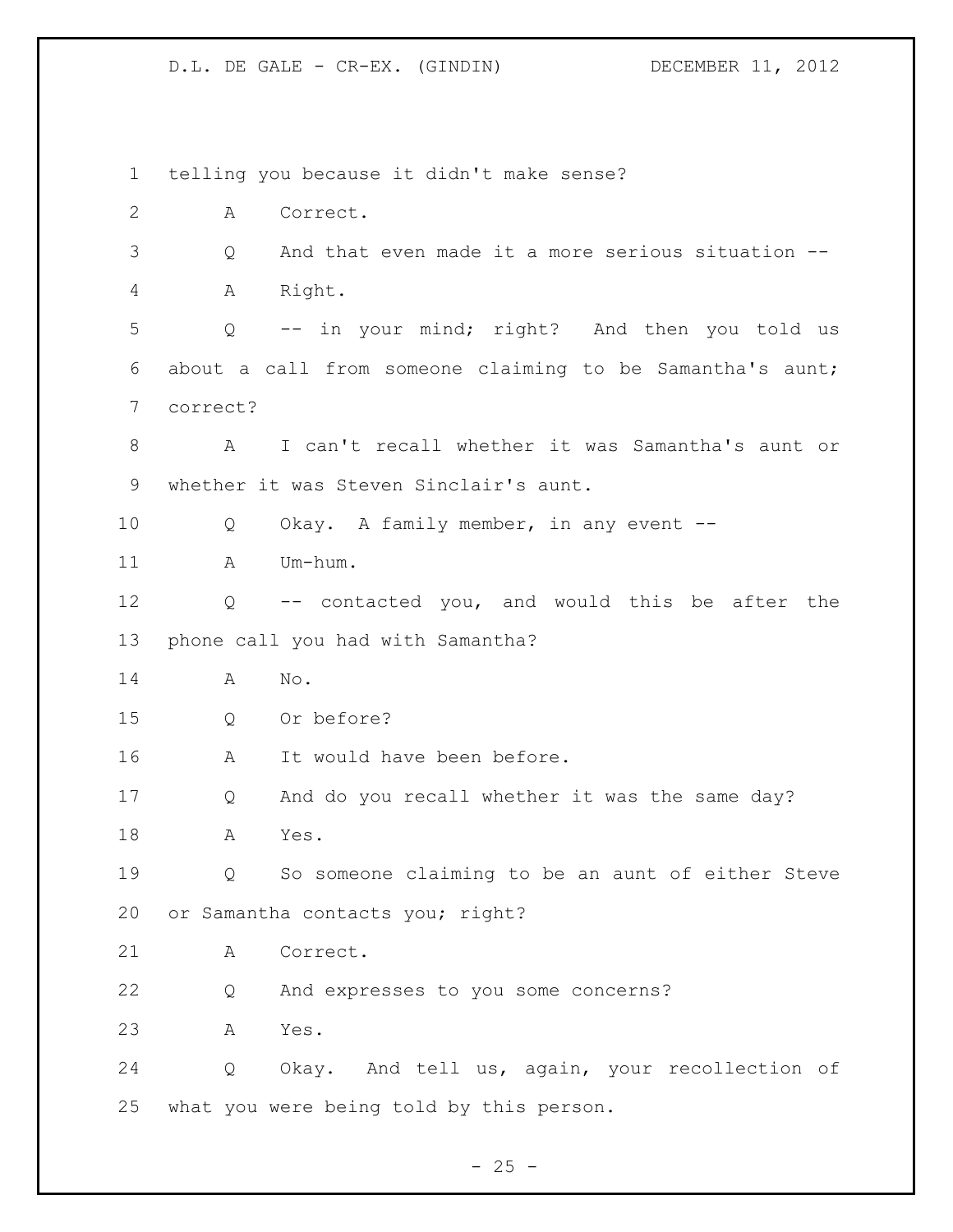A They said that they were very concerned about the safety of Phoenix, they hadn't seen her in awhile, that the -- when they tried to check on the child the mother said the child was with the father, the father said that the child was with the mother. And because they hadn't seen them and they knew that they had been mean and neglected her in the past, they were concerned. 8 Q Okay. Now, those were serious comments that were being made to you? A Yes. Q Anyone would conclude that there is a problem here and we don't know where the child is? A Correct. Q We don't like the way the child is being treated? A Correct. Q And this is a call from someone claiming to be a family member? 18 A Correct. Q So all of those things would contribute to your conclusion that this was a high risk situation -- A Correct. Q -- which needed a pretty quick response. Right? A Right. Q And that was even before you spoke to Samantha? A Yes.

 $- 26 -$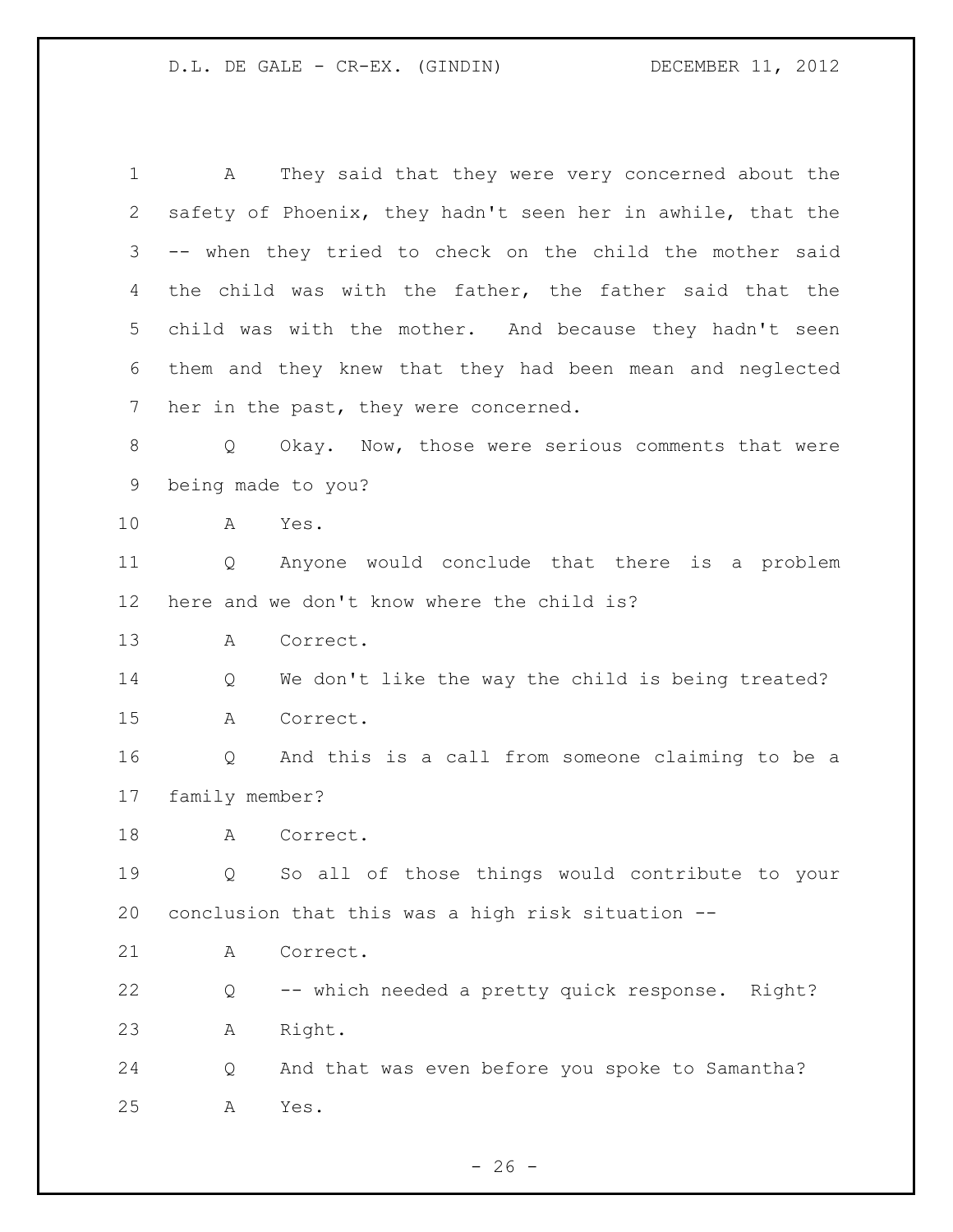Q And when you spoke to Samantha, that didn't reduce any concerns you had, if anything, it raised them? A Yes. Q Right? And you came to that conclusion not only based on these two phone calls but obviously you, you were familiar with the background, as well? A Yes. Q We've heard evidence here, and I hope I have the name correctly, I believe it was Roberta Dick, who was a person who answered the phone and had to also assess response time, and she testified that sometimes that depended on workload, when someone would make a note of the proper response time. Have you heard of that happening from time to time? A That would be the supervisor's option. Q Yeah. A That would not be how we would assess it. Q Okay. A We would have to assess it based on how we saw the situation. Q Okay. Yeah. So you would have to assess it on what you felt was the true and accurate situation you were faced with? A Correct. Q Whereas someone else, perhaps a supervisor, might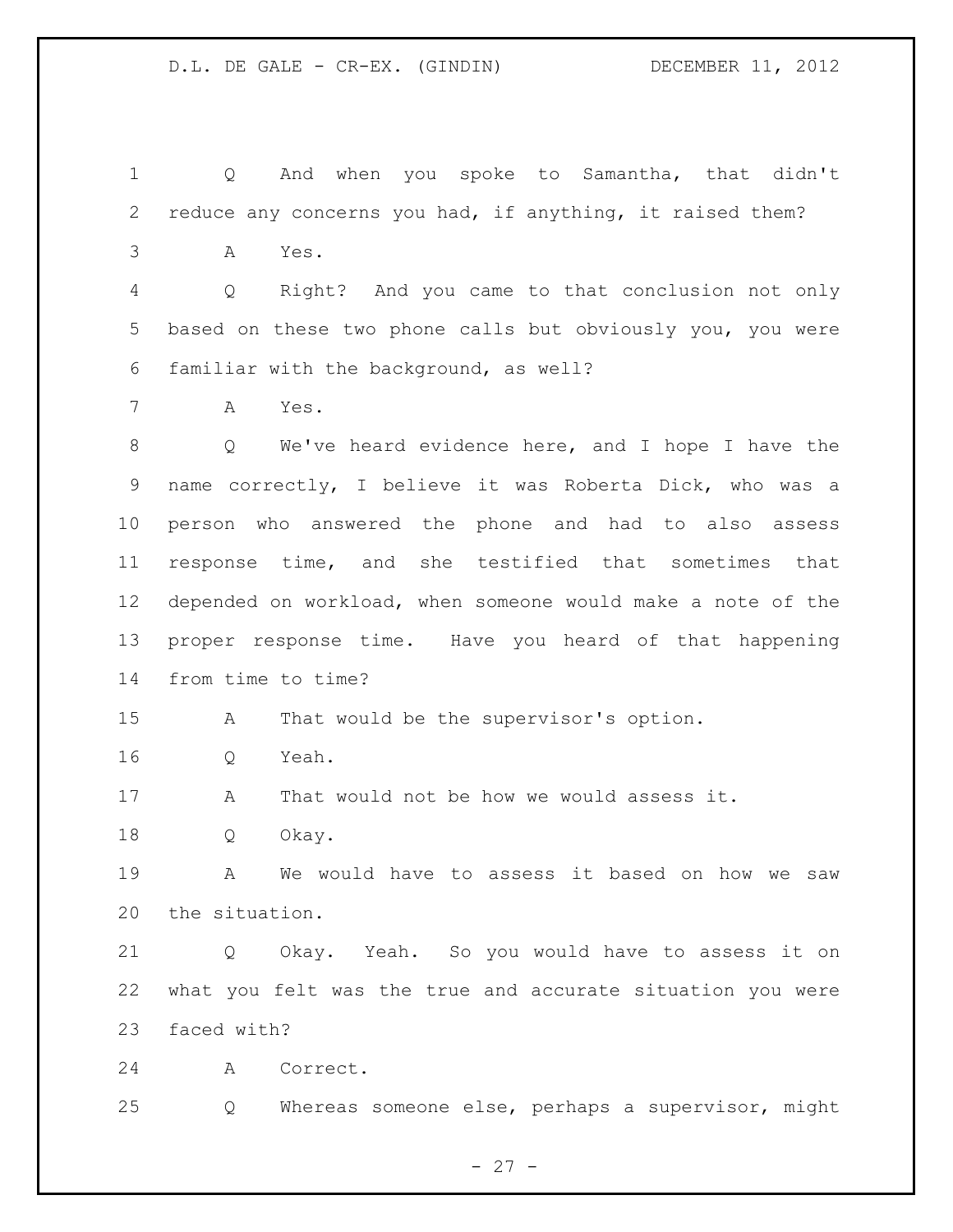have a different opinion.

A Yes.

 Q Which might depend on workload, and I'm not suggesting it should but it might?

A They would have to answer to that.

 Q All right. I take it that it wasn't easy for you to tell us about the document being altered?

A No.

 Q I take it that you would wrestle with that a little bit because you're dealing with people that you've worked with; right?

A Wrestled with it in what way?

Q It's not an easy thing to bring forward.

A No, it's not.

 Q And I take it you were -- I assume you would be somewhat concerned about repercussions of some kind that might flow your way?

A Possible.

 Q Yeah. But despite your concerns, you've come here under oath to tell us that piece of information; right?

A Yes.

 Q Now, I think you said yesterday that when a supervisor has a look at what you have put in a report, they may well have the authority to disagree; right?

 $- 28 -$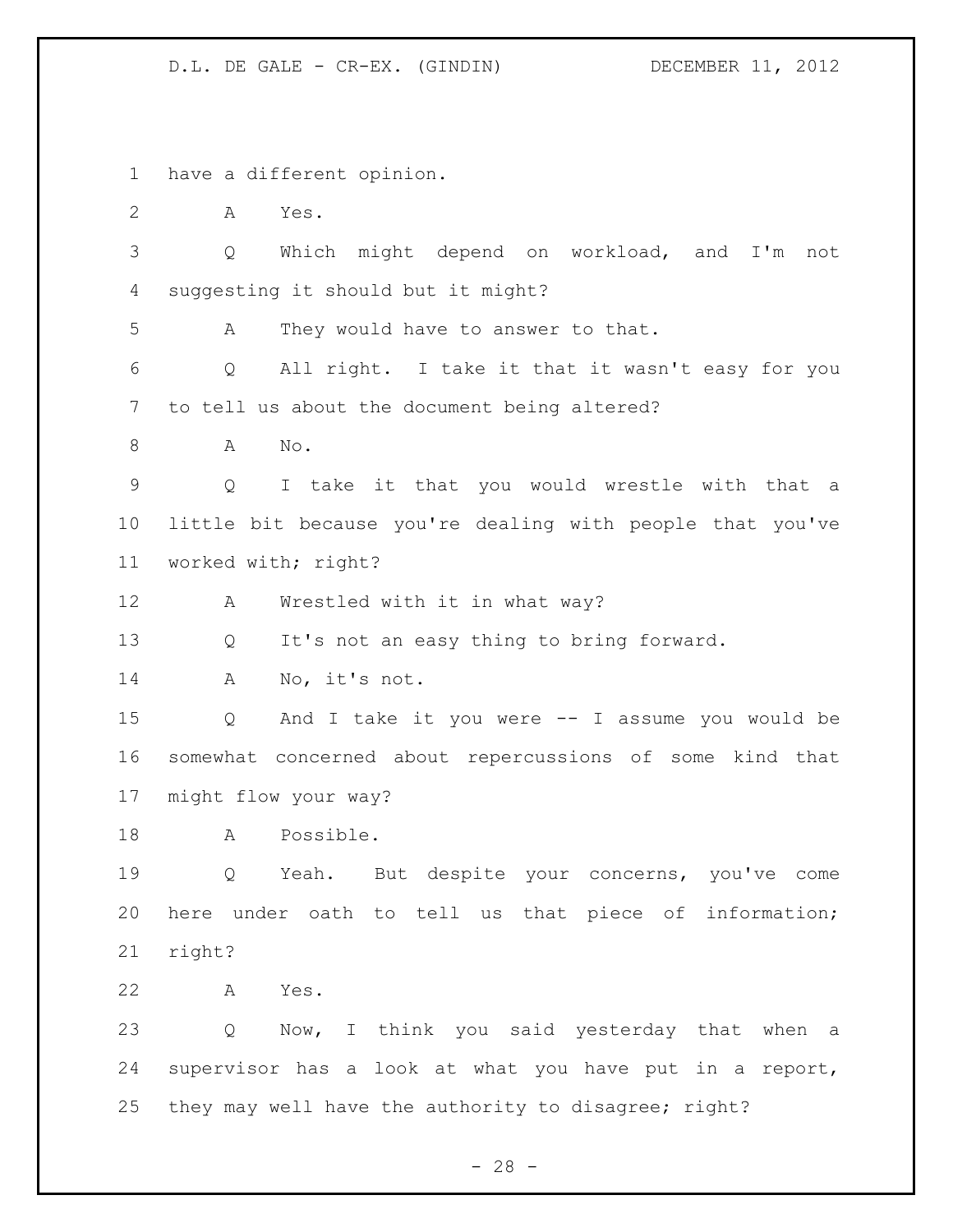A Yes. Q Your complaint or issue is that if that's to happen you feel they should bring it to your attention and tell you -- A Correct. Q -- that they're altering something that you had put down? A Yes. Q You've also told us that you discussed that with Diane Verrier sometime after, sometime after you discovered it, or when? 12 A No, I -- it wasn't -- I, I can't say it was this in -- case in particular but I had noticed it on, on a case that I had re-opened -- Q I see. 16 A -- and brought it to her attention. Q So you're speaking generally? A Generally. Q Generally there have been discussions about an issue like this where something might be changed by a supervisor and the worker isn't advised? A Right. Q Okay. And I think you said that you weren't the 24 only one who thought there was an issue, there were other people that you talked to about that?

 $- 29 -$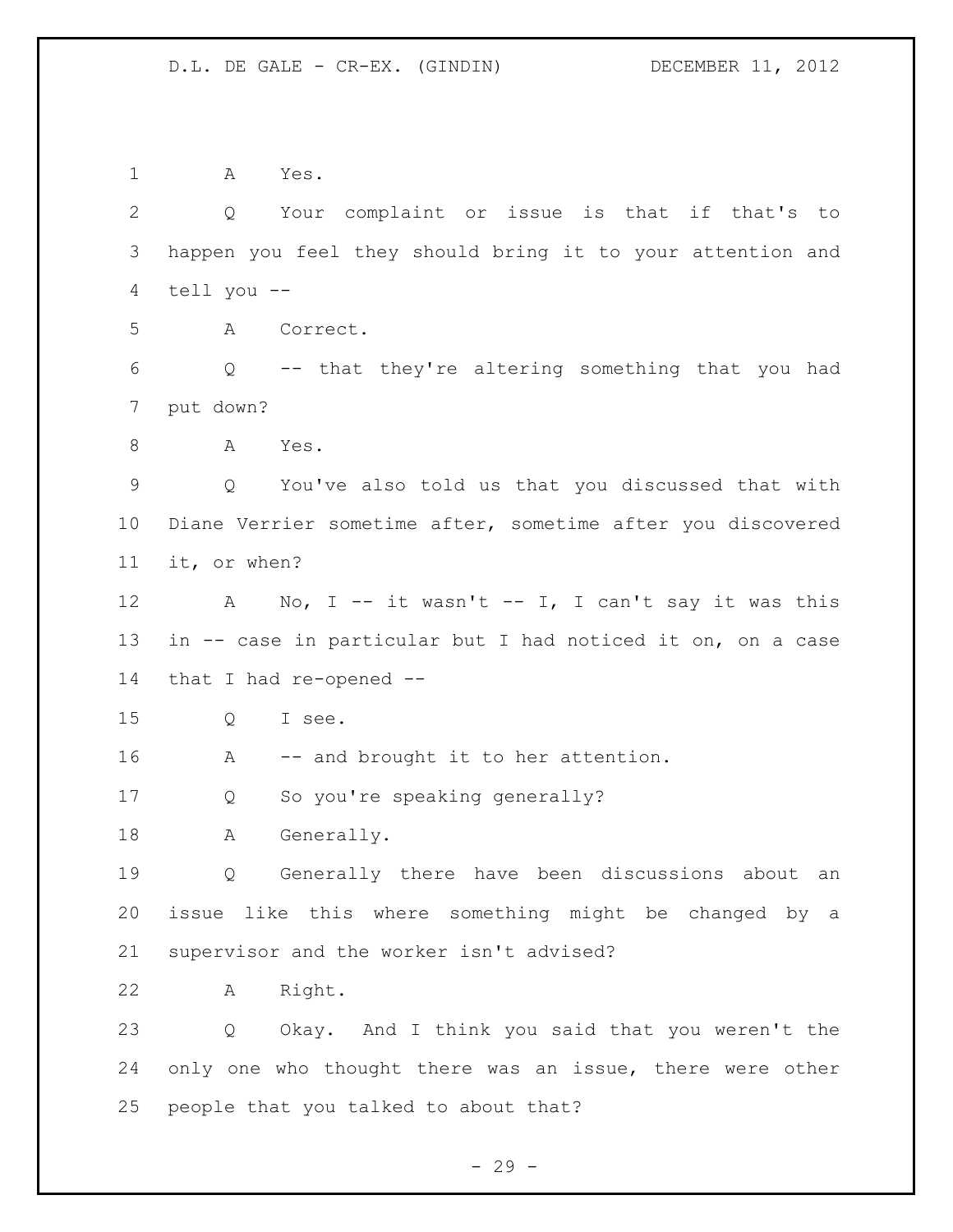A Correct. Q I think you mentioned a few names for us. Can you mention those again? Mr. Buchkowski, I think you said? A Richard Buchkowski -- Q Richard Buchkowski. A -- and I discussed it because he, he had brought it to my attention that he noticed some changes on some of his old cases, as well. I know that Shelly Willox, because we shared the same cubicle -- Q Um-hum. A -- was there one time, listening, and -- to us complaining about it -- Q Um-hum. A -- and Barb Klos also shared our cubicle. Q Okay. A So it's possible she heard it, too. Q Could there be others that you may have discussed this with or heard people perhaps commenting -- A It's possible. Q -- about? A It was possible. Q You also testified that not everything was done by the book. I think that was the phrase that you used. A Not everything is done by the book. Q In other words, you don't look at standards and

 $- 30 -$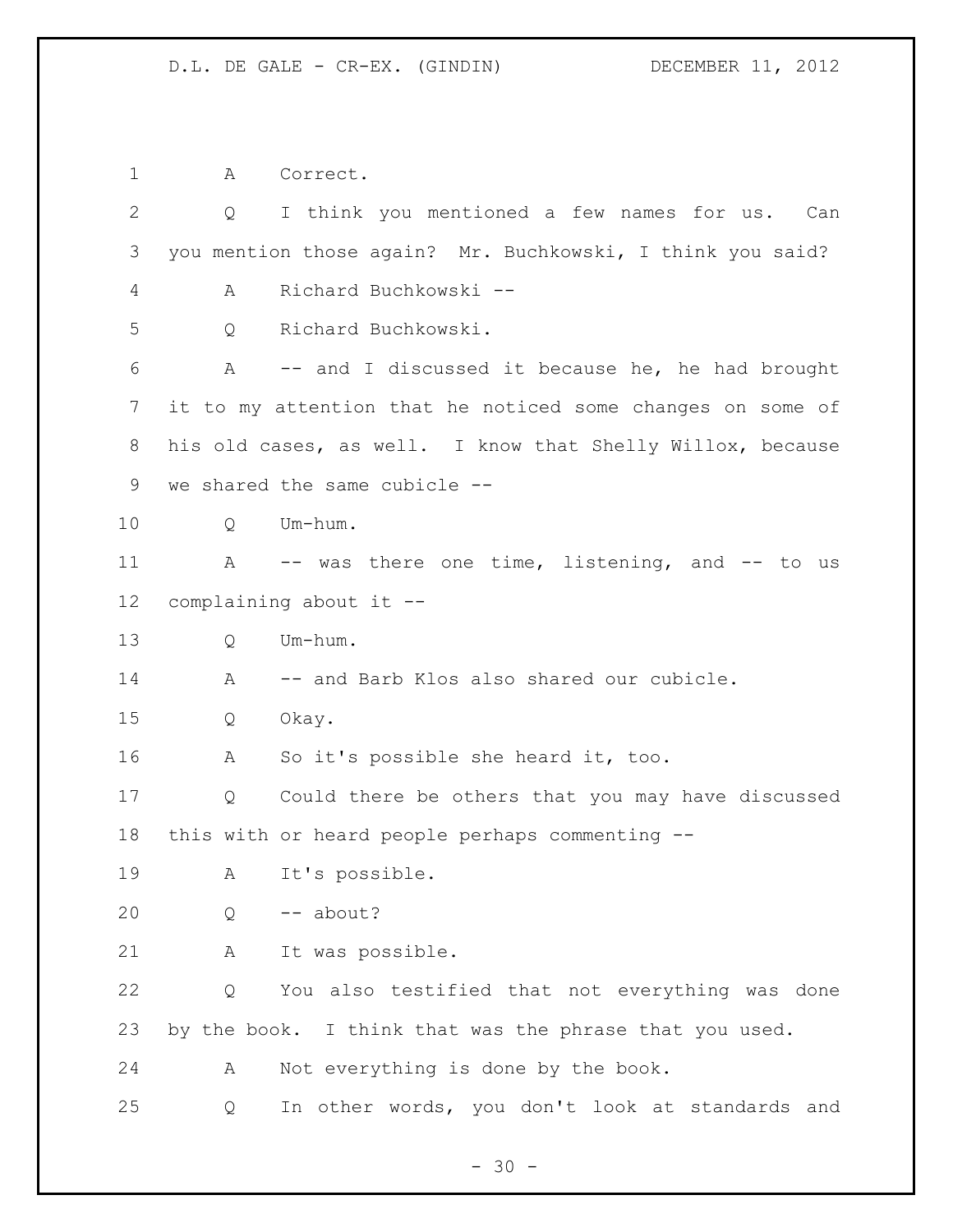manuals every time you're going to do something and check the various sections?

A No, we didn't.

 Q And because of the nature of your job, I take it that obviously you have to exercise a little bit of discretion on occasion?

A On occasion.

 Q Rather than just see whether something fits into a particular category on a document?

A Right.

 Q Now, if we can have a look at page 37445 which is a -- is the safety assessment with all the various categories, we looked at that yesterday and talked about it.

 So this is a document with -- where a number of categories are listed; right?

A Right.

 Q And not everything that occurs fits neatly into a category?

A No.

 Q Right? For example, some of the things that you mentioned like substance abuse issues, there's no actual 23 category for that; right?

A Right.

Q Unstable relationships, there's no category that

 $- 31 -$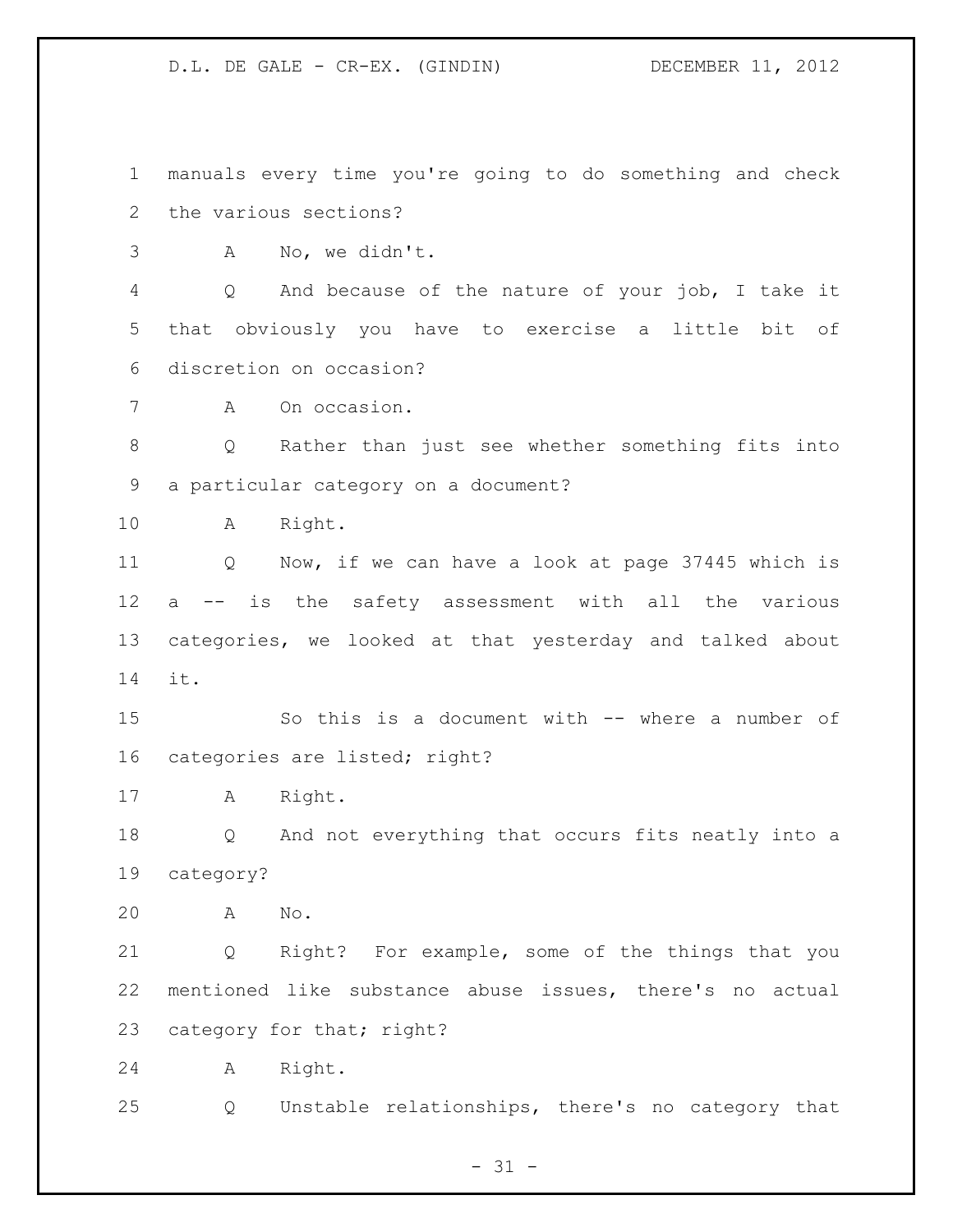1 deals just with that; right?

A No.

 Q Some categories touch on a variety of things but often, I suspect, that it doesn't quite fit exactly what's going on.

A No.

 Q Right? And so when you put down neglect, for example, and then wrote in substance abuse, the important thing is that, at the end of all those categories, then you've got to check off either 24 hours or 48 hours and regardless of what you wrote, or where you put it, that's what you checked off in the end?

A Correct.

 Q And you know someone is going to look at that to see what response time you've put down; right?

A Right.

 Q And I take it, as well, that there came a point in time, I think you mentioned, where meeting with the lawyers and other people, they basically told you that your position about it being altered seemed to be correct?

A Yes.

 Q Yeah. You also told us that although you were ready to or at least knew you were going to be meeting with Mr. Koster, to discuss some things, that never happened? A No.

 $- 32 -$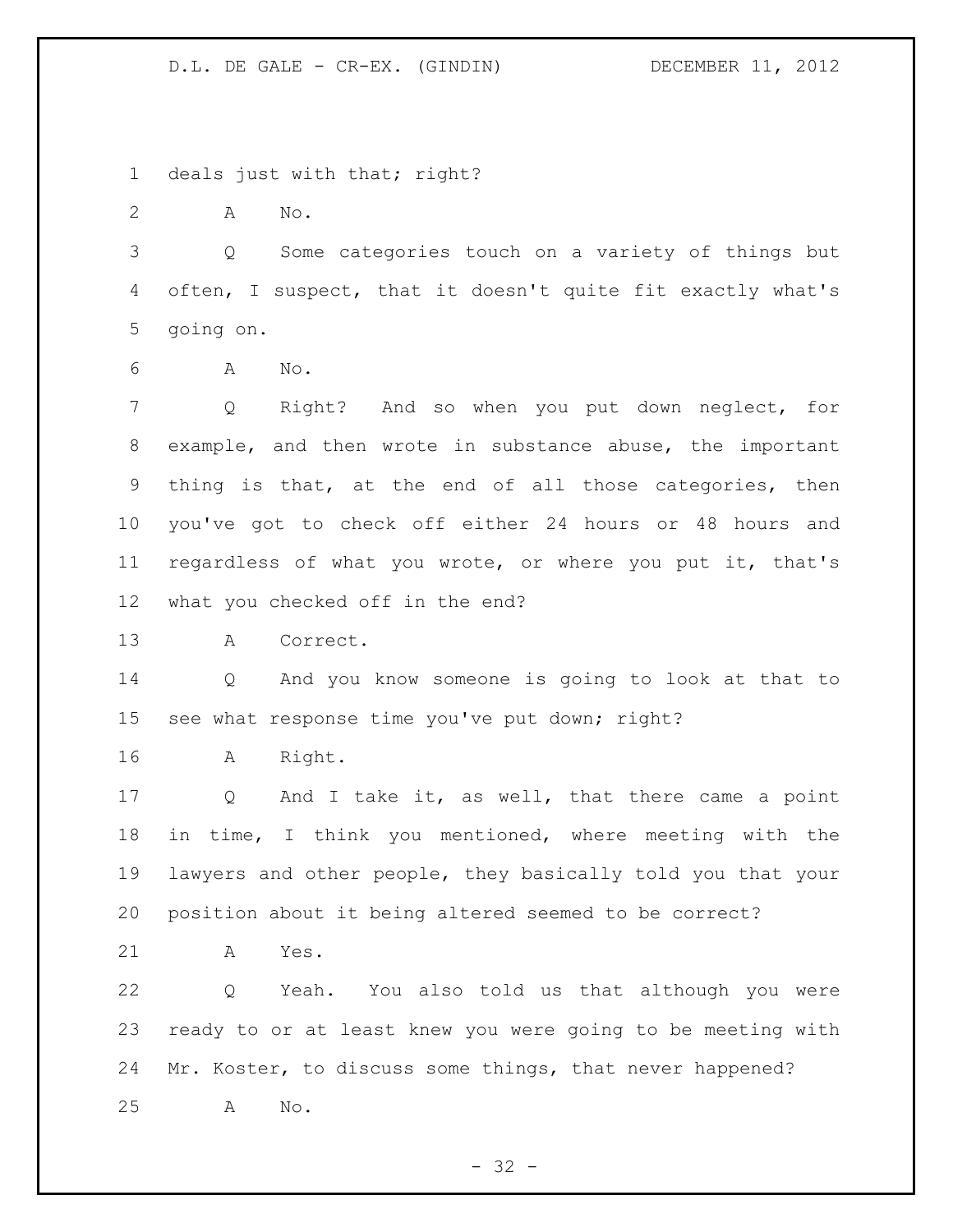Q And that was on a day that you were working? A Yes. Q Answering calls? A Yes. Q Emergencies coming in, probably? A Correct. Q All day. So while you were maybe given a document, you're not so sure you read it carefully? A I probably didn't look at it very detailed. Q Had you met with Mr. Koster, I presume you might have had a chance to go through it? A I would have before I met him. Q That didn't happen? A No. Q All right. It's been pointed out to you by Mr. Saxberg, and I think Mr. Paul also brought it up, that it appears as though, when you look at the documents, at one point it says: Samantha smoked rock in front of Phoenix. A Um-hum. Q And there's another place where it might -- it say something like Samantha's mother smoked rock in, in front of Phoenix. So either it was the mother smoking rock in front of Phoenix or the grandmother, whichever way you look at those two statements. Both pretty serious? A Yes.

 $- 33 -$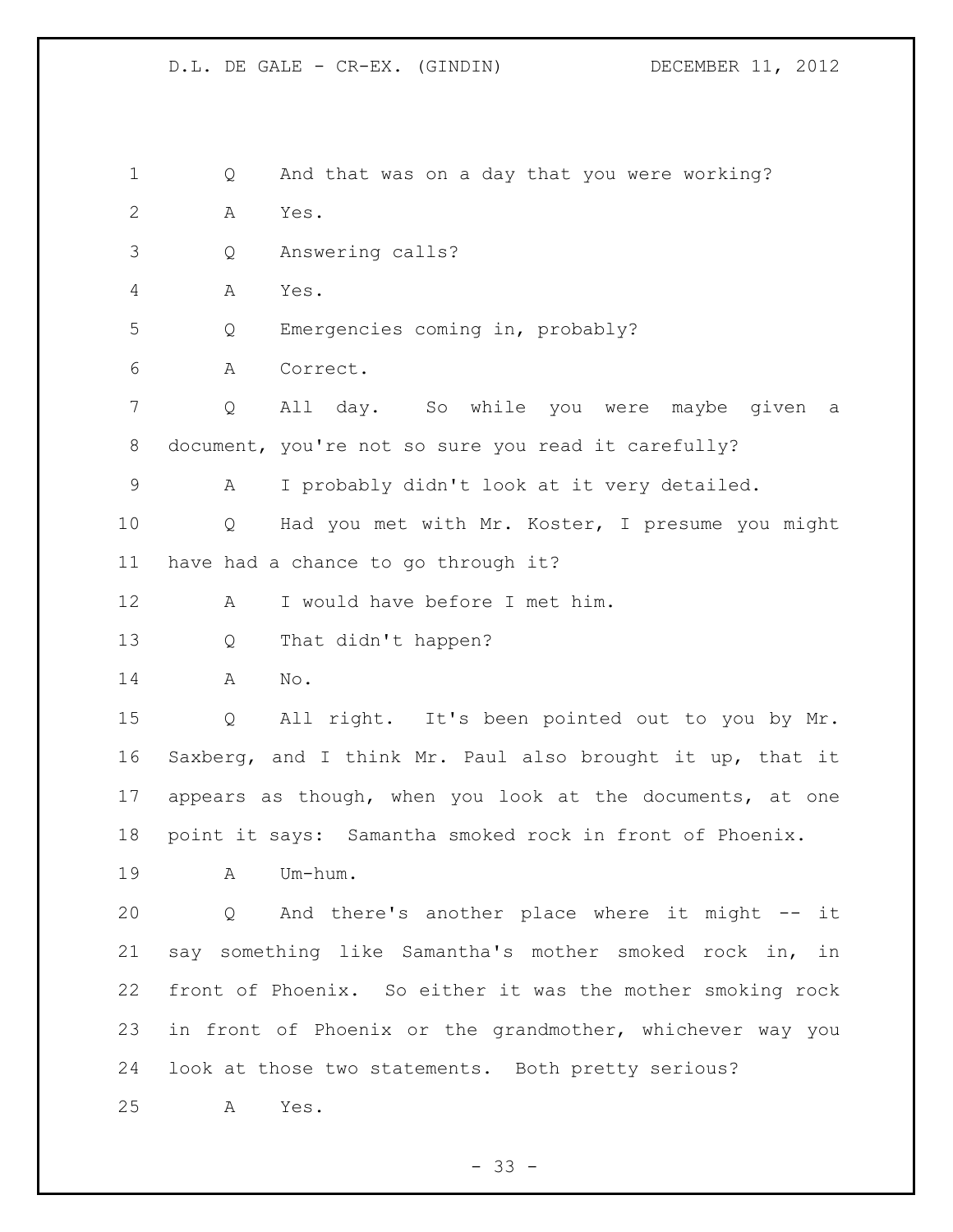Q Either one would cause you great concern? A Right. Q In other words, your risk assessment wouldn't change because it was the grandmother rather than the mother that was smoking rock in front of Phoenix? A No, it wouldn't change. Q You also told us that the information from the aunt who called was taken down by you; right? A Correct. Q And when you looked at your intake form, there was no paragraph about that? A No. Q So there was nothing there about the aunt called, expressed some concerns, and you made some phone calls to follow up on that; right? A No. Q Now, if I can direct you to page 36966, please. Now, I believe this document is a document that essentially you prepared and put in the information that you are aware of; correct? A Pardon? Q This is a document that was prepared by you? A For the most part. Q For the most part. And I think it was suggested to you, well, nothing could be added so easily to a report

- 34 -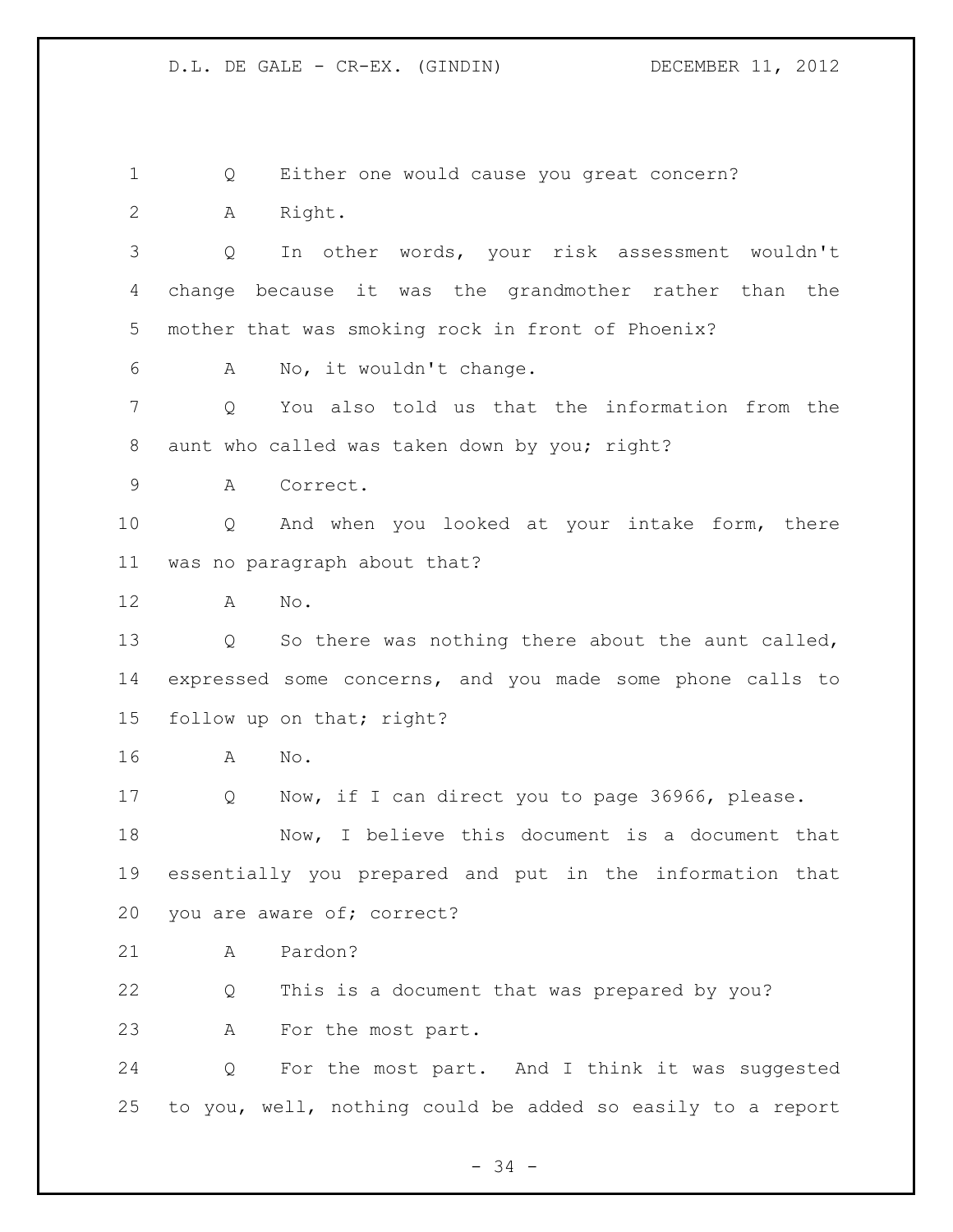D.L. DE GALE - CR-EX. (GINDIN) DECEMBER 11, 2012

 prepared but if you look at this report you're saying that the, the last paragraph, where it starts with the word based on the above noted information, you've -- that is not a paragraph that you put in there? At least not that wording? A That's usually how I would word, begin word that paragraph, yes. 8 Q But, of course, it's not entirely accurate, you've told us that? A No, not the whole paragraph. Q All right. So there's an example of something that could be added to the document that isn't entirely -- 13 A Absolutely. 14 Q -- something that you put in; right? A Yeah. Q If you look a little bit lower in that document, the very last thing on it, it would appear that something is added, signed by Orobko. You see that? A That's correct. Q Well, there's an example of something -- A Exactly. Q -- being added to a document? A Yes. Q And I presume if something could be added to a document, something could be taken away from a document?

 $- 35 -$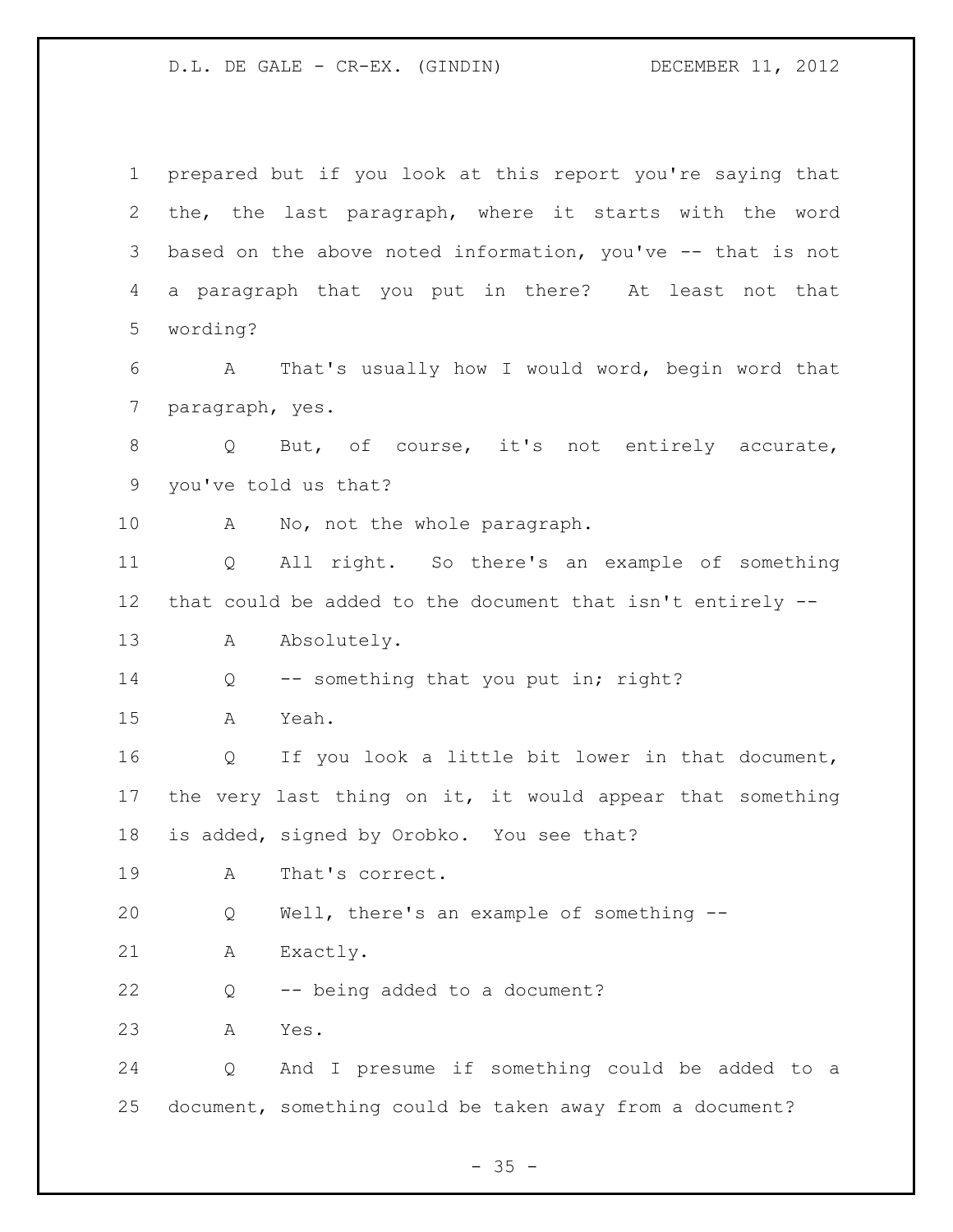A Yes.

| $\mathbf{2}$ | We've heard about a lot of cutting and pasting<br>$Q \qquad \qquad$ |
|--------------|---------------------------------------------------------------------|
| 3            | going on when documents are prepared. You're, you're                |
| 4            | familiar with that phrase, as well?                                 |
| 5            | Α<br>Yes.                                                           |
| 6            | And the issue of whether or not the 24 hour<br>Q                    |
| 7            | response time that you put down on the document<br>was              |
| 8            | actually adhered to or not, in terms of action, that's not          |
| 9            | something you would have control over.                              |
| 10           | No.<br>A                                                            |
| 11           | That would be for somebody else to do?<br>Q                         |
| 12           | No, I wouldn't have control over that.<br>Α                         |
| 13           | MR. GINDIN: No. If I can just have one moment,                      |
| 14           | please?                                                             |
| 15           | THE COMMISSIONER: Yeah, surely.                                     |
| 16           | MR. GINDIN: Thank you, those are my questions.                      |
| 17           | THE COMMISSIONER: Thank you, Mr. Gindin. Any                        |
| 18           | other examination?                                                  |
| 19           | Just before, Mr. Buchwald, you come on, what is                     |
| 20           | the, the number of that same document that bears the one            |
| 21           | signature? I just don't have the papers in front of me              |
| 22           | that I had yesterday.                                               |
| 23           | MS. WALSH: 37347.                                                   |
| 24           | THE COMMISSIONER: All right. Put that up on the                     |
| 25           | screen, please. I have a question to ask Mr. Buchwald and           |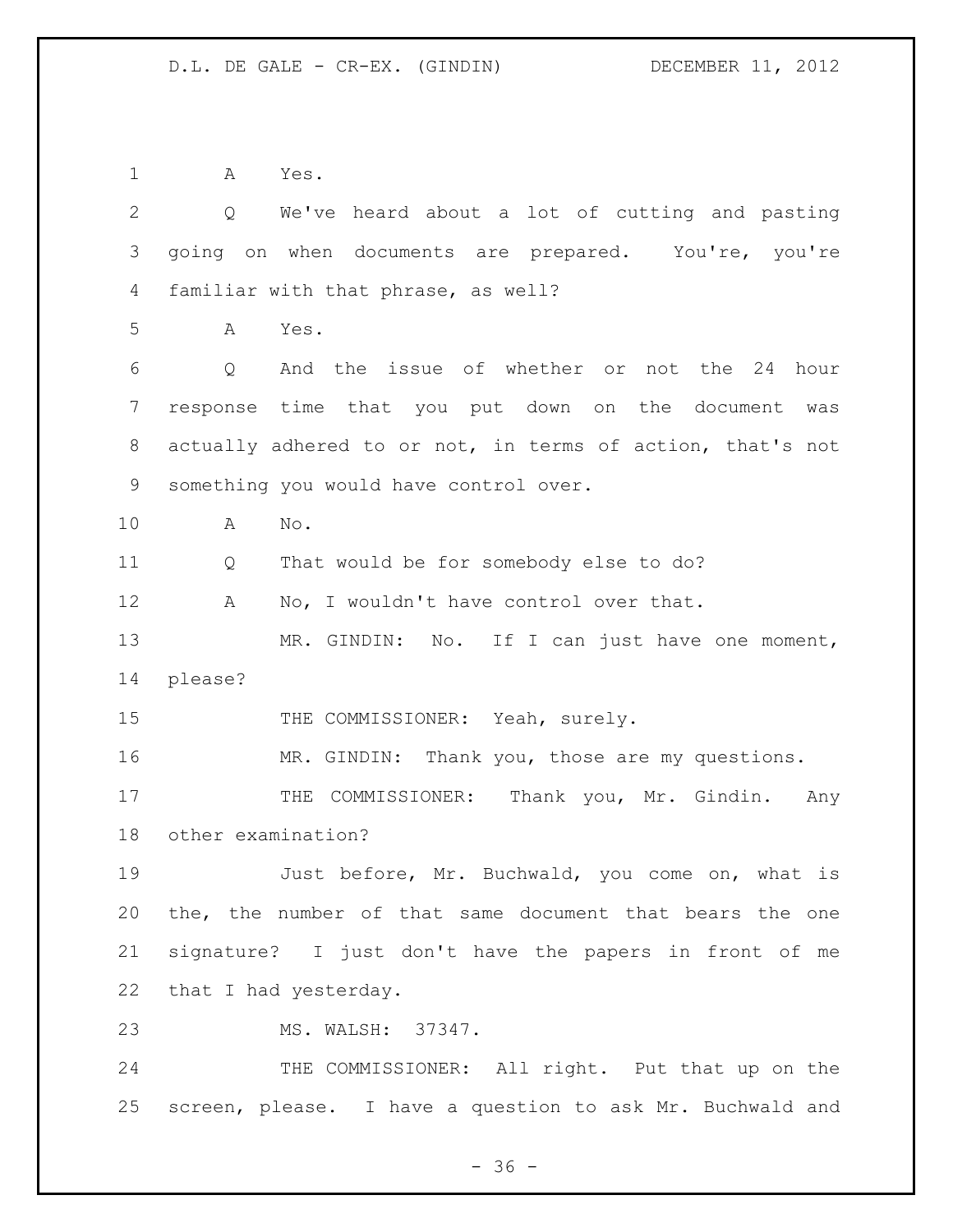D.L. DE GALE - BY THE COMMISSIONER DECEMBER 11, 2012 D.L. DE GALE - CR-EX. (BUCHWALD) I think I have -- I'll ask it ahead of you so that you know I've asked that question. EXAMINATION BY THE COMMISSIONER: Q This is -- that paragraph is the same paragraph that, that was in the document that was just on the screen before -- 8 A Yes. Q -- where there were no signatures. A Right. Q And you say that when you handed this document in, it referenced a 24 hour period rather than a 48 hour period. A Correct. Q Did your signature appear on this document that you handed in with the 24 hour reference? A Yes. 18 THE COMMISSIONER: Thank you. Mr. Buchwald? CROSS-EXAMINATION BY MR. BUCHWALD: Q Ms. De Gale, Mr. Saxberg, quite forcibly yesterday, wanted you to acknowledge that Ms. Verrier, as your supervisor, had the right to change the response time you had suggested or had the right to make adjustments to your report, and you acknowledged that. I would like you

 $- 37 -$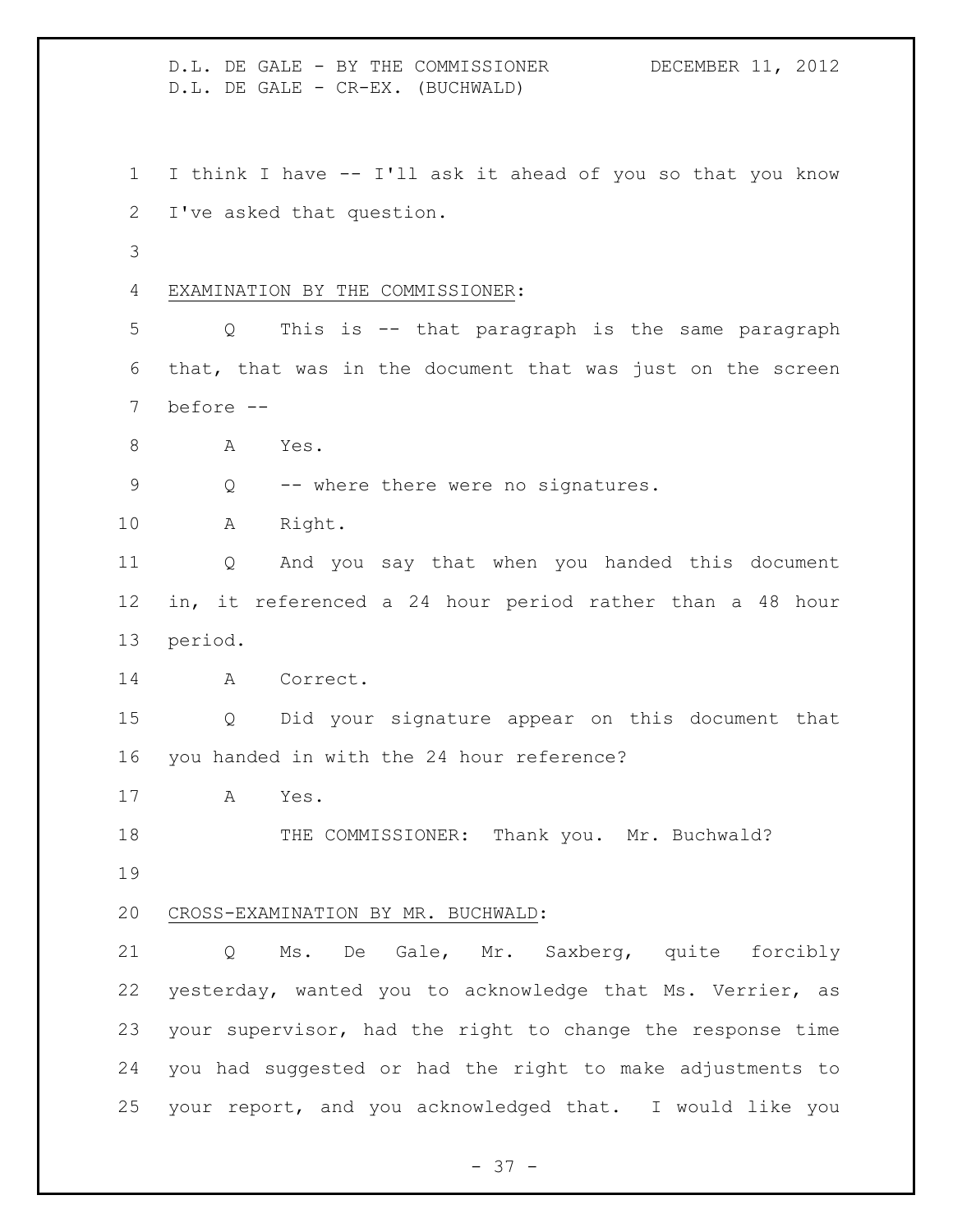to tell us what the practise was, in that respect, in your experience.

 A Normally what the normal practise would be, if the supervisor disagreed with my sentiment and wanted it changed they would come to talk to me and then we would discuss it and if we came to an agreement then I would change it but I would also usually include the fact that after consulting with supervisor and put their name, that we came to the agreement that this response time needs to be 48 hours due to these reasons.

 If, if they didn't come to me then the normal would be, if they wanted the response time changed, then they would make a notation like Mr. Orobko did, after my report, and say this is -- I'm making these changes and these are why and sign it and take responsibility for it.

 Q And, and can you advise whether or not, since submitting this report and signing it yourself, you've seen the changed version prior to these proceedings, as you discussed?

A Yes, I did.

Q I'm sorry?

 A I seen it during the interviews with the lawyers and such.

 Q Right. And that was the first you had learned of it?

- 38 -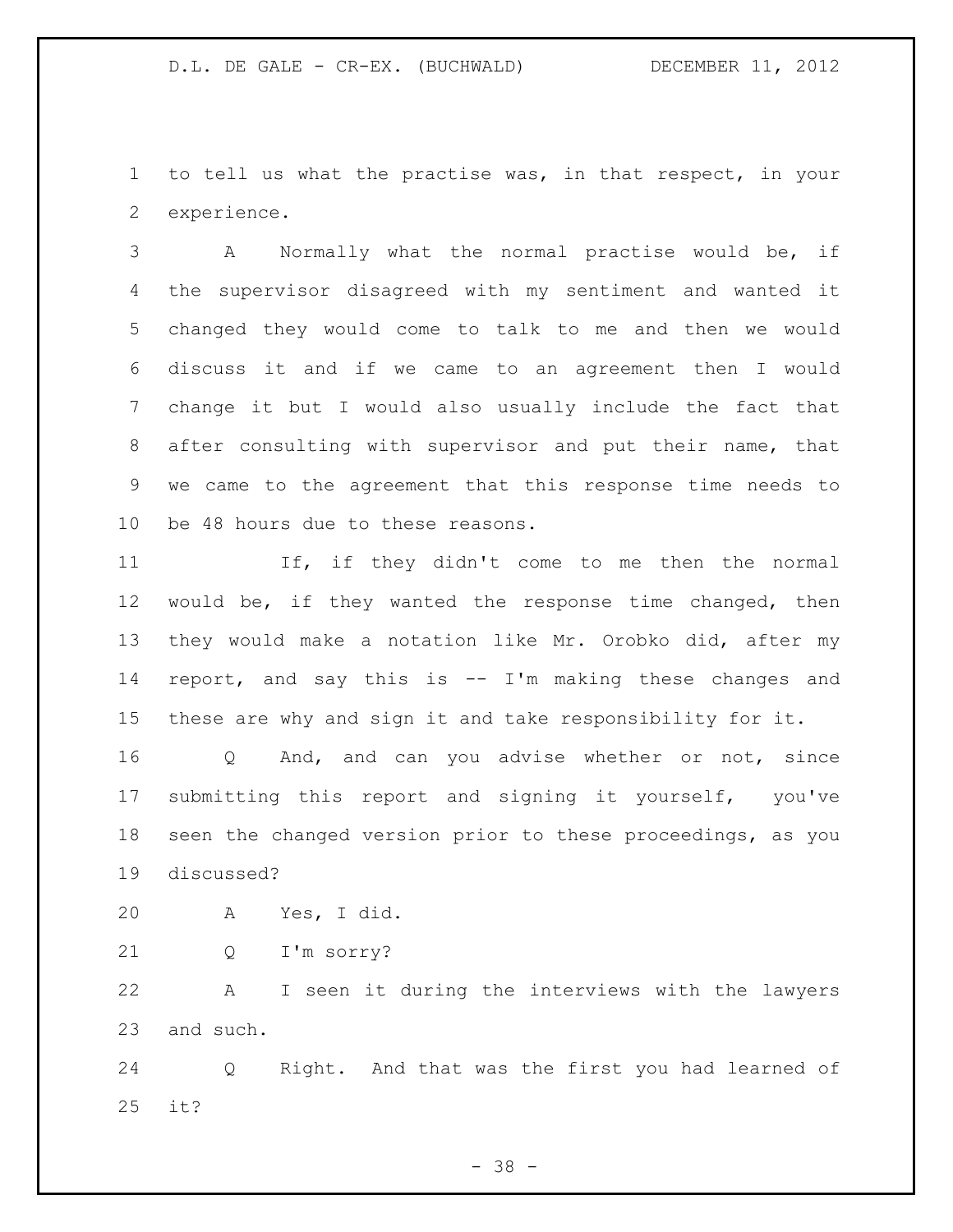A Yes.

 Q Okay. And how many supervisors have you had while in the CRU position?

A Three different supervisors. One twice.

 Q Okay. And can you tell us how often the, the, the practise of changing your report or your recommendations for response times occurred where you weren't informed about it or it wasn't discussed with you, prior to this happening with Ms. Verrier?

 A I noticed it a couple of times in reports that I had re-opened or cases I re-opened.

 Q But can you tell us whether or not that was an exception or the rule?

A It wasn't normal.

Q Okay. Can we pull up number 36967, please?

 Yesterday, Mr. Saxberg, counsel for Diana Verrier and several agencies, put this e-mail to you, again rather forcefully, to suggest that, suggest that you were the person that's referred to as "people from the agency are really confusing me." Do you remember him saying that to you?

A Yes.

 Q Okay. Have you ever seen this e-mail before yesterday?

A No.

- 39 -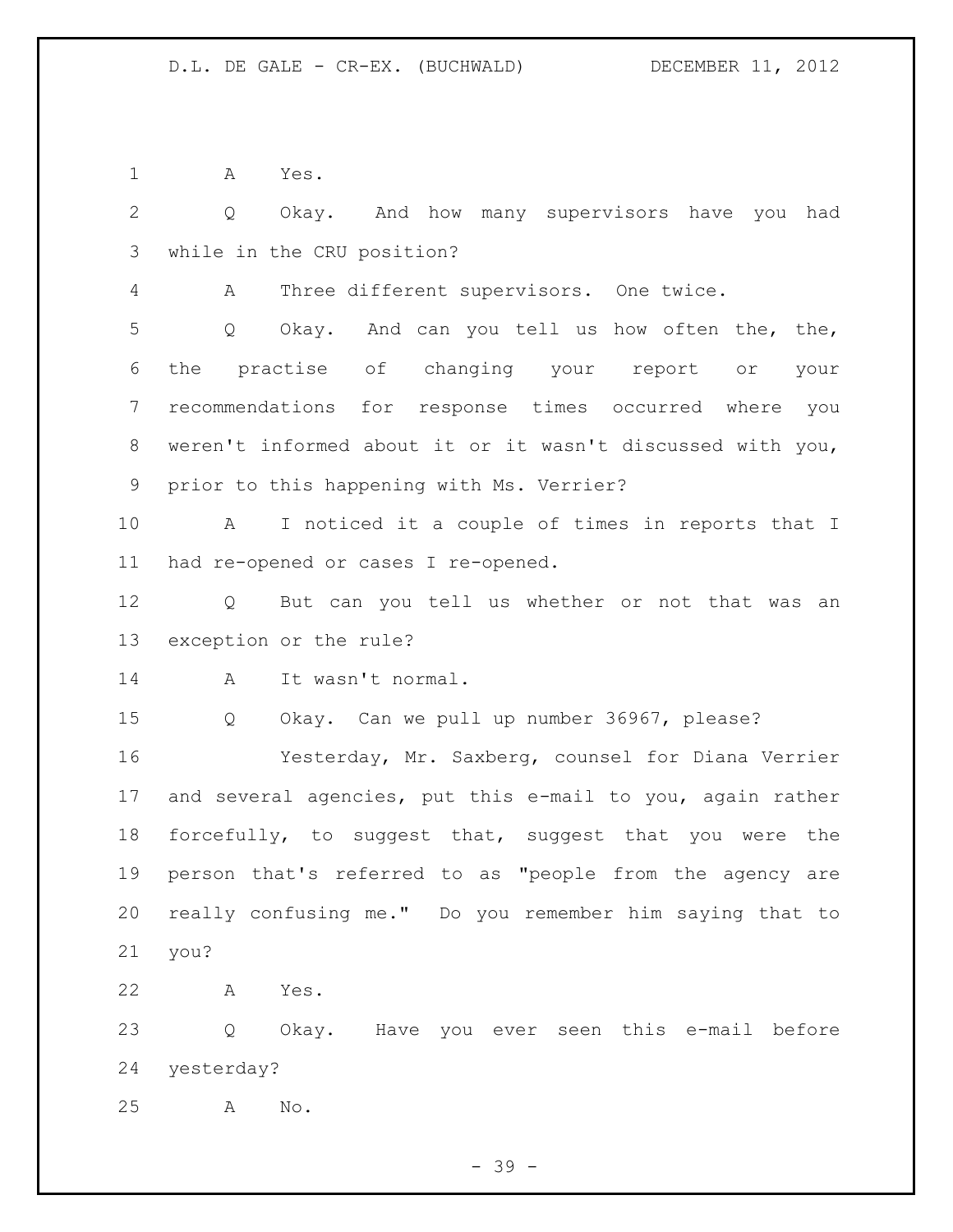Q And can you tell us whether or not the matter of confusing information to the EIA worker was ever raised with you by anyone?

A No.

 Q And can you tell us whether or not, in your conversation with the EIA worker, she ever suggested that you weren't being clear to her?

A No.

 Q And again, and Mr. Gindin just asked you this and just took you through this, but in terms of the question you were asked by Mr. Saxberg, yesterday, about it not being possible to change reports, what do you say to that?

A That's not true.

 Q And if we could look at number 11536. Now, Mr. Saxberg, yesterday, and, and today, Mr. Paul, on behalf of your employer, are asking you about the, the error that it would appear to make -- you appear to have made with respect to who smokes rock in front of Phoenix and there was reference to an earlier document, an earlier report by another worker. Do you remember that?

A Um-hum.

 Q Prior to yesterday, had you seen that earlier report since May of 2004?

A No.

Q Okay. And again, just picking up on what Mr.

 $- 40 -$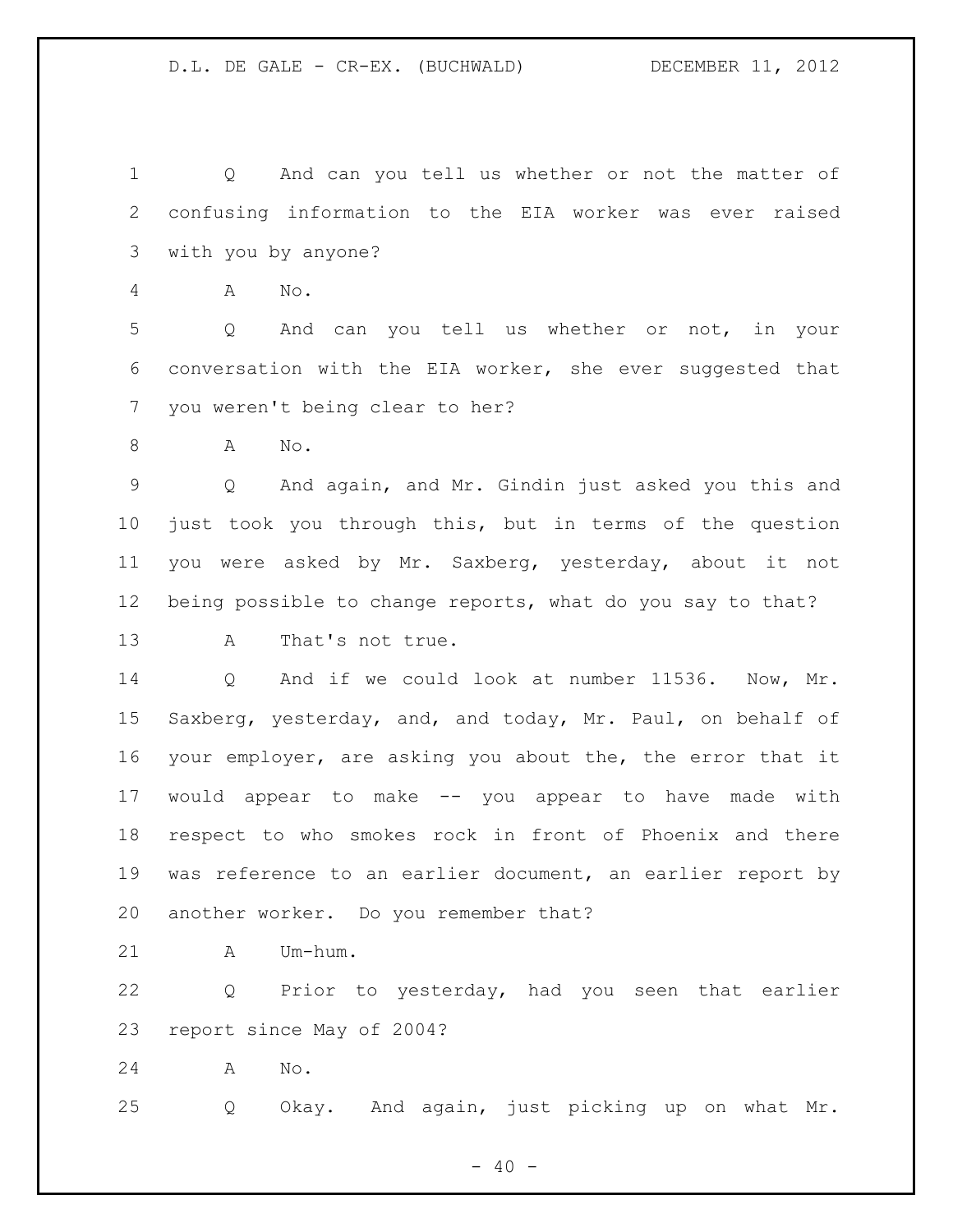D.L. DE GALE - CR-EX. (BUCHWALD) DECEMBER 11, 2012

 Gindin asked you about that, whether or not you had the 2 wrong person smoking rock, that -- your assessment was still the same; correct? A Correct. Q And, in fact, if it was an error, it was an error on the, on the -- erring on the more serious risk side of things; correct? 8 A Correct. Q And if we could just look at 37344. And scroll down, please. I'm sorry, if we can go to the next page. And you see the last sentence on the report that you were -- prepared here, it says -- it, it talks about Phoenix having been placed with Kim and Rohan Stephenson and then you had said here: "As this appeared to be an acceptable arrangement, no further 18 action was taken at the time, however, it was noted in the worker's recording that Phoenix would be at risk if the situation changed and she was in her --" And it's supposed to be the word "the".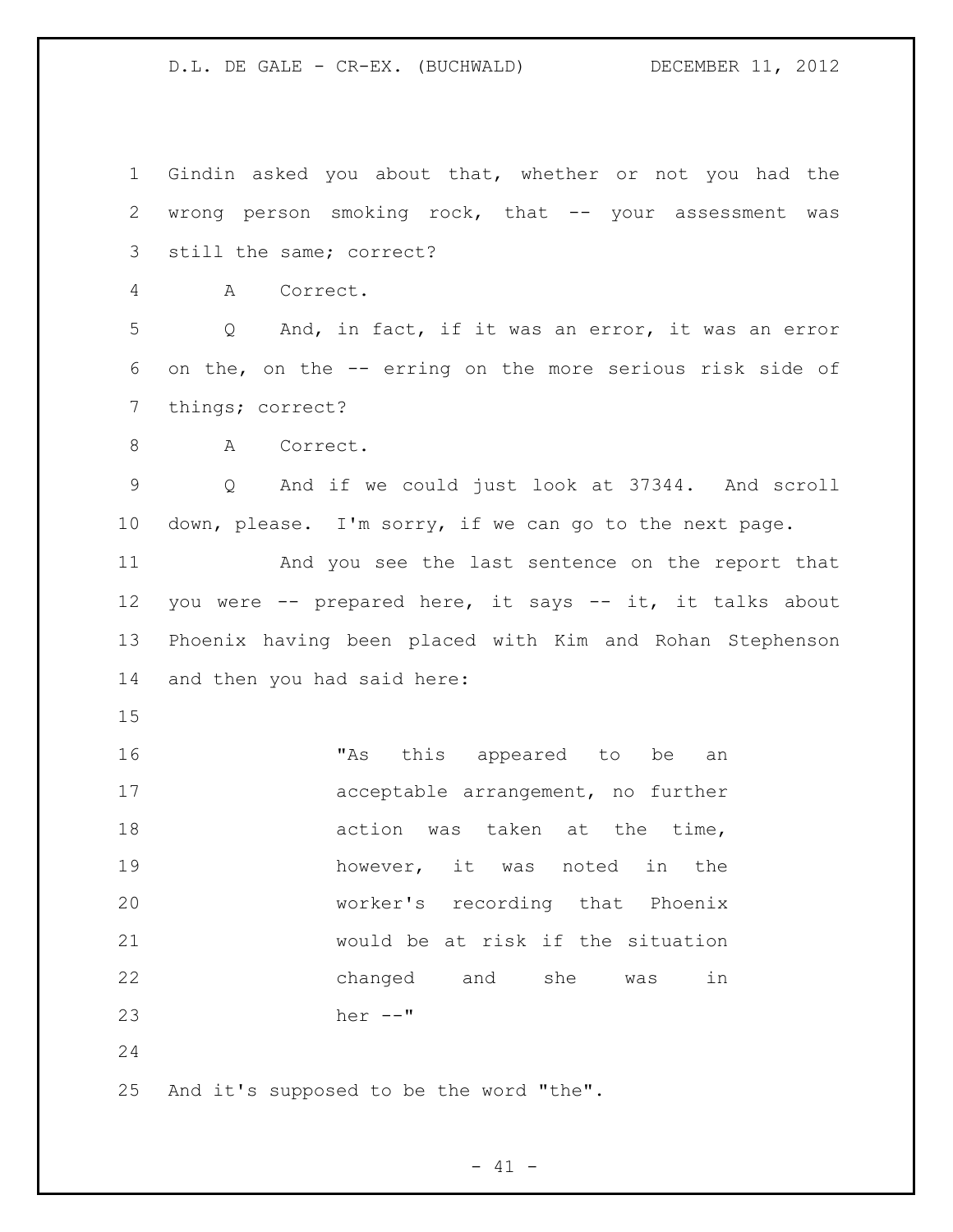| $\mathbf 1$  | "-- care of either parent."                                      |
|--------------|------------------------------------------------------------------|
| $\mathbf{2}$ |                                                                  |
| 3            | You wrote that; right?                                           |
| 4            | Yeah.<br>A                                                       |
| 5            | So what is one of the things that you learned<br>Q               |
| 6            | when you phoned Samantha Kematch?                                |
| 7            | She claimed to have the child.<br>A                              |
| $8\,$        | Right. So what did that do with respect to your<br>Q             |
| 9            | risk assessment?                                                 |
| 10           | That, that made it a 24 hour response, immediate<br>$\mathbf{A}$ |
| 11           | response, because the child was not supposed to be in her        |
| 12           | care.                                                            |
| 13           | Q Right. So can you tell us whether or not the                   |
| 14           | issue of who was smoking rock or who else was in the house,      |
| 15           | factored into your determination of the risk, ultimately?        |
| 16           | It wouldn't have made a difference.<br>A                         |
| 17           | Right. Because Phoenix was purported to be with<br>Q             |
| 18           | the mother; correct?                                             |
| 19           | Correct.<br>A                                                    |
| 20           | And that was something that was deemed to be a<br>$\circ$        |
| 21           | risk?                                                            |
| 22           | The biggest factor.<br>A                                         |
| 23           | And as we stand here today, under oath, your<br>Q                |
| 24           | determination as to what should happen, in terms of follow       |
| 25           | up, is what?                                                     |
|              |                                                                  |

- 42 -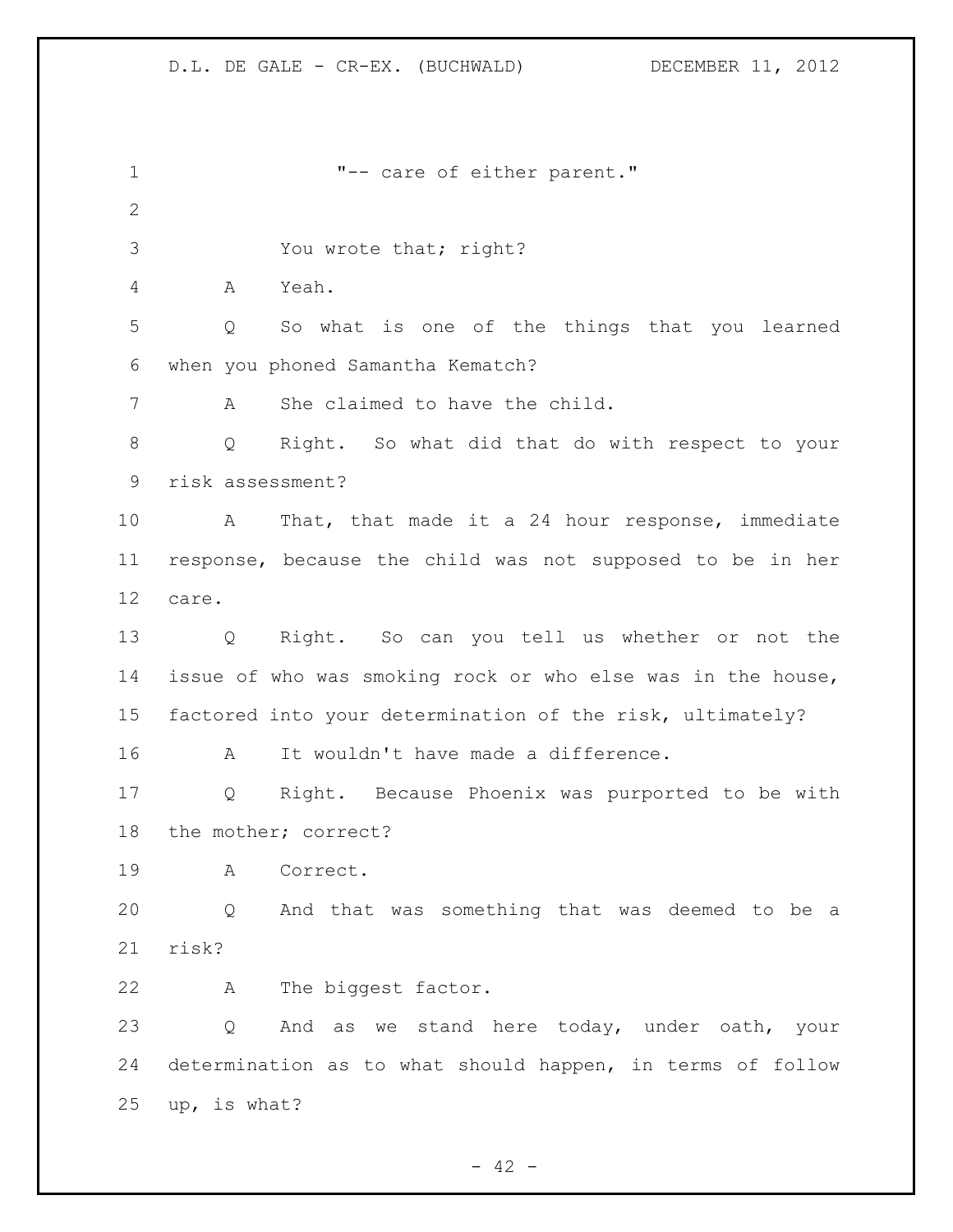1 A Twenty-four response.

 Q Okay. And on that point, and again Mr. Saxberg, Diana Verrier's counsel, suggested that you got it wrong by checking off intake on the form. And perhaps we can go to page 37448.

 Now, can you tell us, by checking off case to intake what actually happens at that time?

 A The report would be given to the supervisor and the, and the supervisor would decide then whether it would go CRU backup or upstairs intake.

 Q And can you tell us what difference that makes in terms of the 24 hour response that you are recommending? 13 A Neither. It needs to be done in 24 hours,

regardless of who is going to follow up.

 Q So when Mr. Saxberg suggested to you that you gave it a lesser degree of seriousness, if I could use that term, by checking off intake as opposed to CRU, what would you say to that?

A That's incorrect.

 Q And so it doesn't matter whether it says intake or CRU, it's about the response time; correct?

 A Yes. And I believe that one point in time we were asked not to mark CRU in case they wanted to send it upstairs. So intake is intake, whether it's tier one or tier two.

 $- 43 -$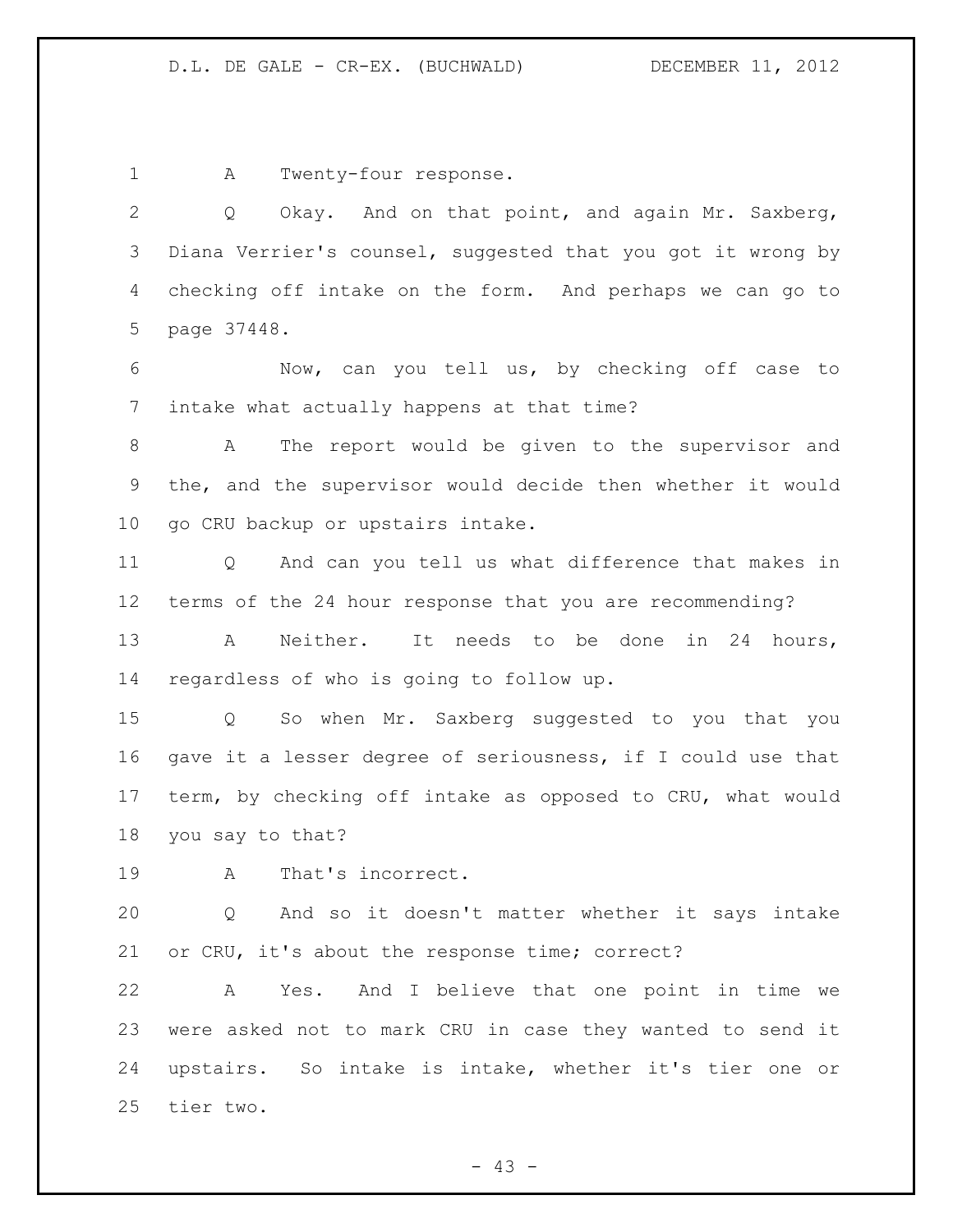D.L. DE GALE - CR-EX. (BUCHWALD) DECEMBER 11, 2012

 Q Mr. Gindin asked you some questions about the struggle you had to, to speak out about the fact that your 3 report has been changed and the fact that, that these things were made and, and he asked you to talk about the difficulty that was in terms of having to speak about other people you work with. I'm wondering if you can just give us a sense of sort of what it's been like for you at work lately. A I have had a feeling of being isolated. Q Sorry, you said you've had a feeling of being isolated? A Isolated and avoided. Q And, and why do you think that is or why do you -- what makes you feel that way? A Prior to this or prior to that newspaper article that was  $-$  MR. MCKINNON: Mr. Commissioner, I rise to object to this. If -- the understanding we've had is if, if information is being raised on re-direct, if it's new information it should go to Commission counsel, Commission counsel can raise it so we can cross-examine on it, point number one. And point number two, my learned friend here objected when the witness was being asked to speculate before, now he's asking the witness to speculate why other people feel particular ways towards this witness. I think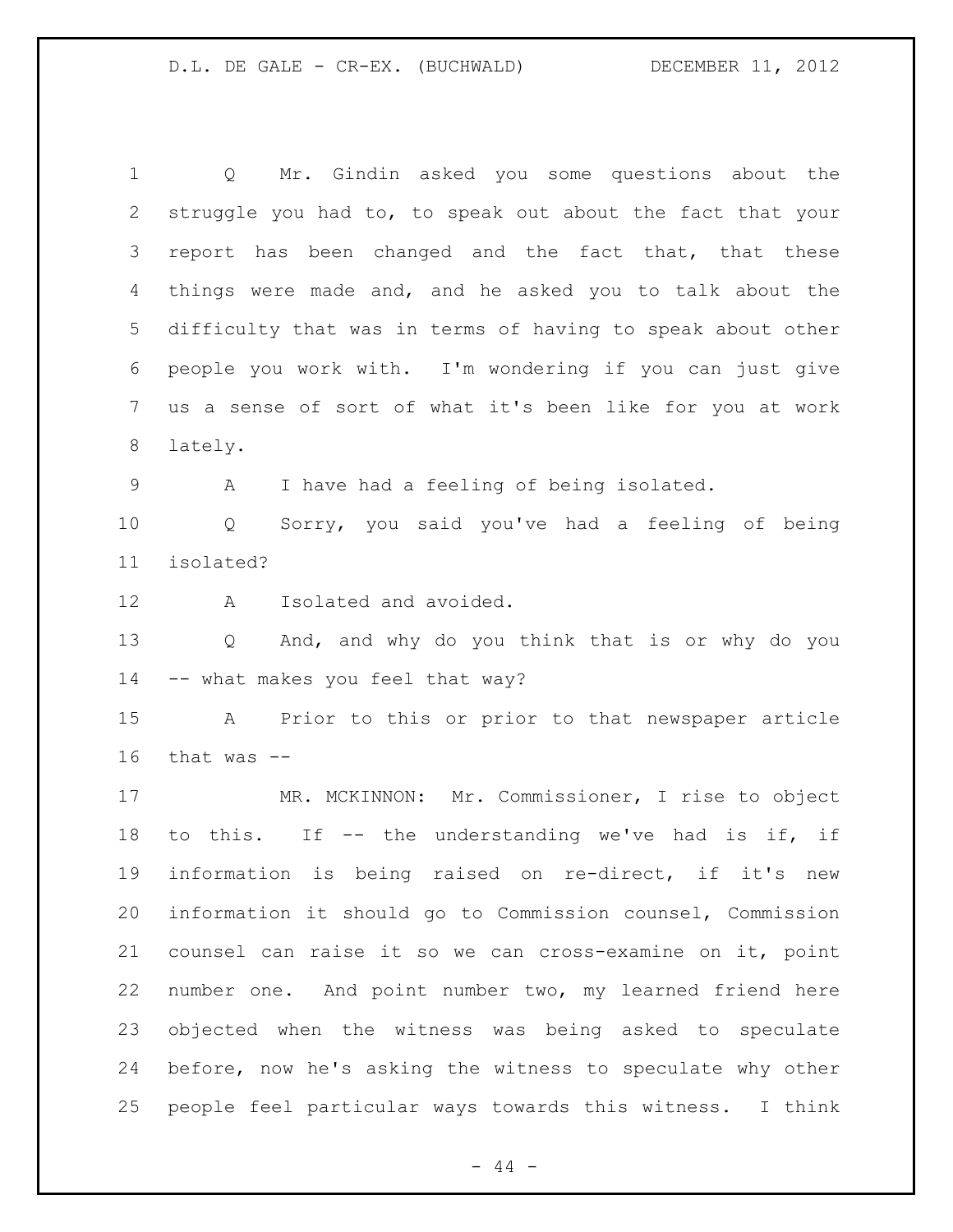D.L. DE GALE - CR-EX. (BUCHWALD) DECEMBER 11, 2012

it's improper on two grounds.

| $\overline{2}$ | THE COMMISSIONER: I, I understand what you're           |
|----------------|---------------------------------------------------------|
| 3              | saying, Mr. McKinnon. Mr. Buchwald -- and I think it's  |
| 4              | gone far enough and she's made the point and I, I think |
| 5              | it's, it's -- I think the point is made.                |
| 6              | MR. BUCHWALD: Understood, Mr. Commissioner,             |
| 7              | those are my only questions. Thank you.                 |
| $8\,$          | THE COMMISSIONER: All right. witness, thank you.        |
| $\mathcal{G}$  | MS. WALSH: Mr. Commissioner?                            |
| 10             | THE COMMISSIONER: Yes?                                  |
| 11             | MS. WALSH: I do have --                                 |
| 12             | THE COMMISSIONER: I'm sorry.                            |
| 13             | MS. WALSH: -- one or two questions, just to             |
| 14             | clear up a few things.                                  |
| 15             | THE COMMISSIONER: That is your right, yes.              |
| 16             | MS. WALSH: In, in my mind.                              |
| 17             | THE COMMISSIONER: Yes.                                  |
| 18             | MS. WALSH: Thank you.                                   |
| 19             | Can we pull up, please, page 37347? And just            |
| 20             | take a look at that. Mr. Commissioner, you have a hard  |
| 21             | copy of that document?                                  |
| 22             | THE COMMSSIONER: No. No.                                |
| 23             | MS. WALSH: You should have a hard copy of that,         |
| 24             | for your ease of reference, from yesterday.             |
| 25             | THE COMMISSIONER: Well, I had it yesterday but I        |

- 45 -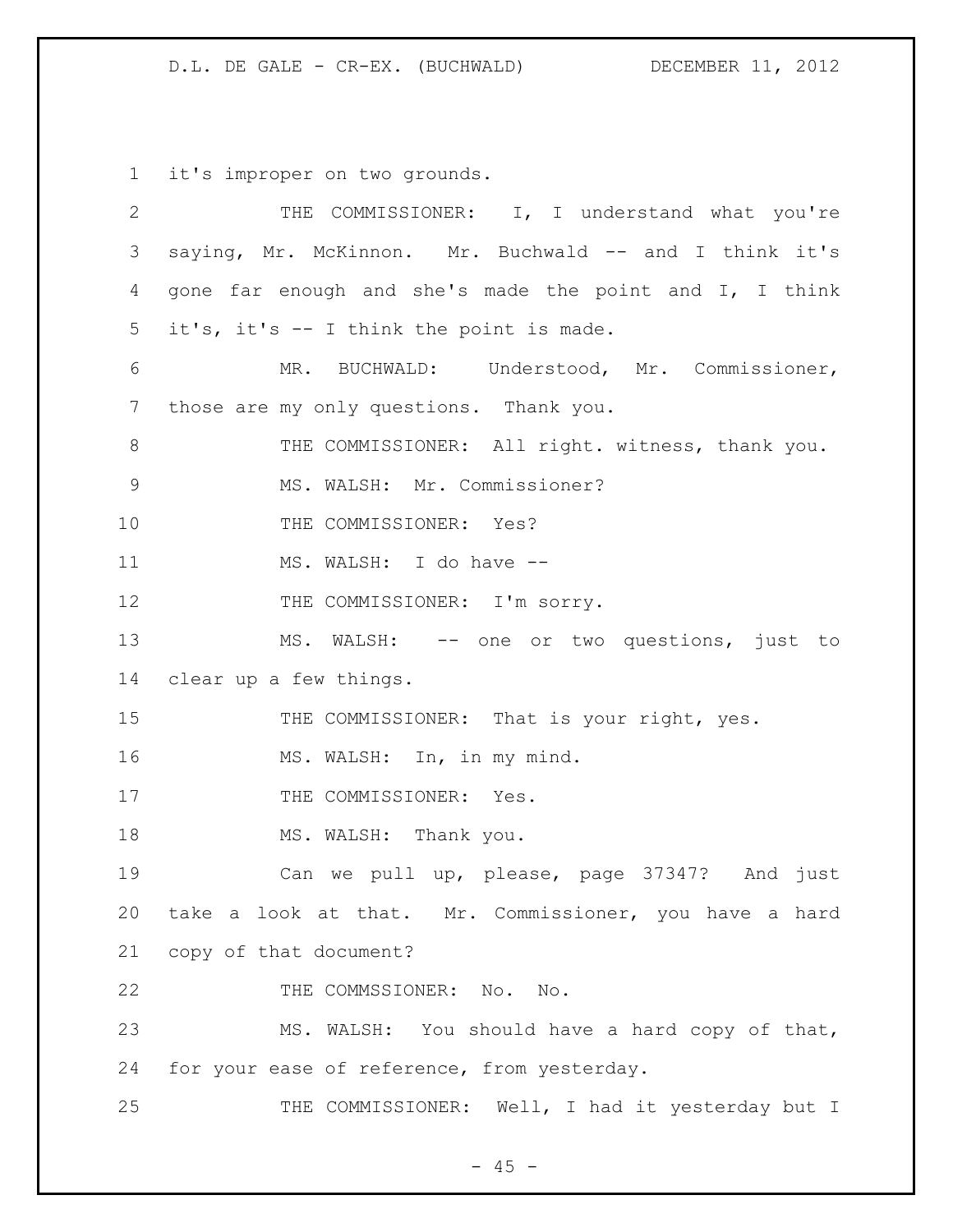-- wait a minute now.

 MS. WALSH: This is from the -- THE COMMISSIONER: Wait a minute, I might have it. MS. WALSH: -- intake report. RE-EXAMINATION BY MS. WALSH: Q Ms. De Gale, this is from the intake report that you prepared on May 11, 2004 that was in Steve Sinclair's file? A Yes. Q Do you recall it yesterday, I then took you to 13 the one that was  $-$  the, the version of, of your intake report that was ultimately put into Ms. Kematch's file. A Yes. Q And I just want to look at the last page and, and again, we've looked at the last page of that intake report in each file, today, and I just want to, to look at them again for comparison sake. So this document that we're looking at now, that's the one that was in Mr. Sinclair's file, at the time that you were still involved with the file and it shows a paragraph which you say is, is not the paragraph that you wrote, in fact. I believe that was your evidence? A No, not in its entirety.

 $- 46 -$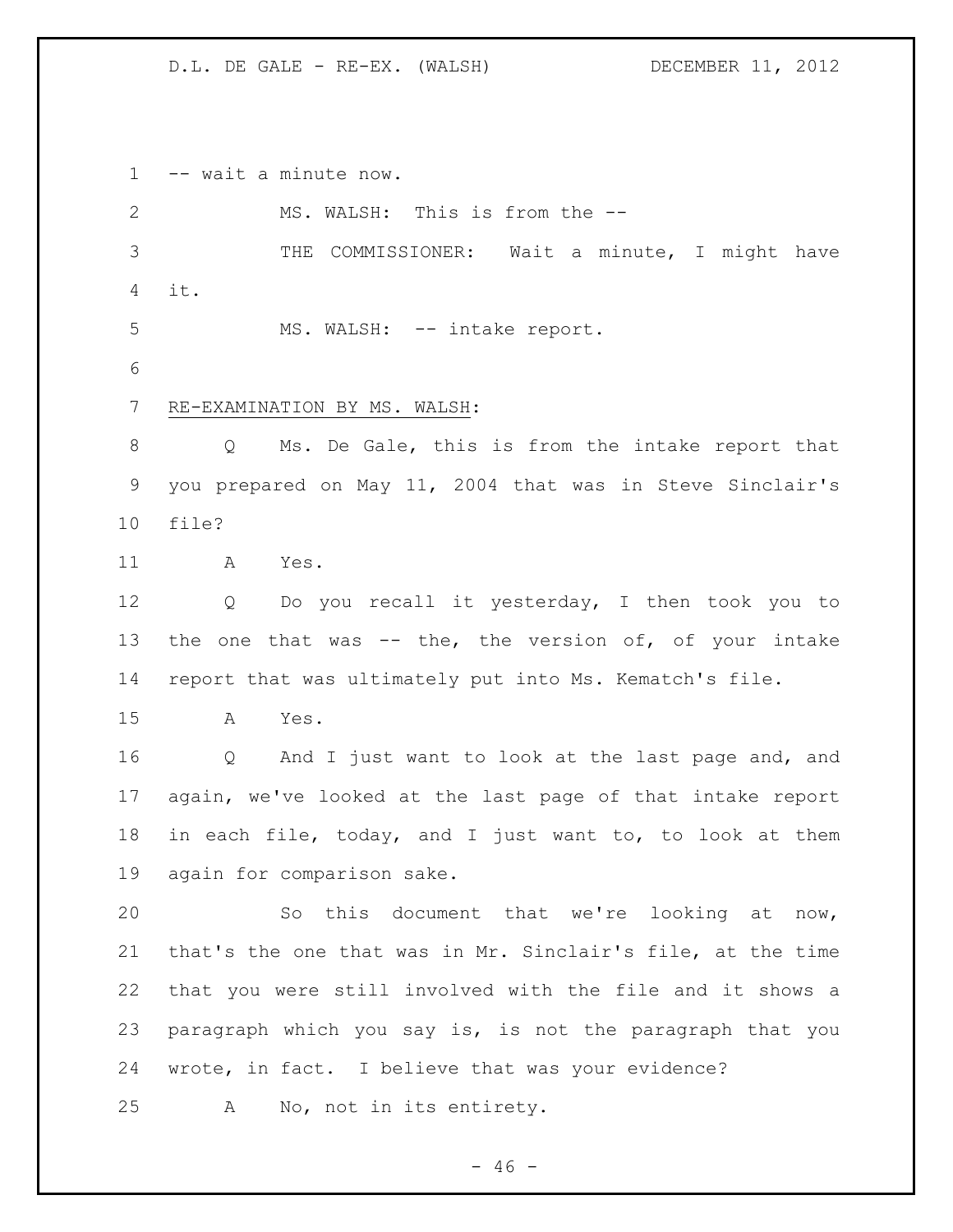| $\mathbf 1$    | Not in its entirety. And there's two lines for<br>Q            |
|----------------|----------------------------------------------------------------|
| $\overline{2}$ | signatures, yours and the supervisor's and only the            |
| 3              | supervisor's signature is there?                               |
| 4              | Correct.<br>Α                                                  |
| 5              | And then it says: May 11, slash, '04?<br>Q                     |
| 6              | Α<br>Correct.                                                  |
| 7              | Now, if we go to the last page of this report<br>Q             |
| 8              | that was put into Ms. Kematch's file, that's page 36966, it    |
| 9              | appears there are a number of differences between this page    |
| 10             | and the page that we just looked at. Would you agree?          |
| 11             | With the added comments after my report?<br>A                  |
| 12             | There's Mr. Orobko's comments.<br>Q                            |
| 13             | Α<br>Yes.                                                      |
| 14             | Even before Mr. Orobko's comments the font looks<br>Q          |
| 15             | different.                                                     |
| 16             | Yes.<br>A                                                      |
| 17             | And there appears to be a line on this page that<br>Q          |
| 18             | wasn't on the last page of the intake report that we saw in    |
| 19             | Mr. Sinclair's file?                                           |
| 20             | A<br>Correct.                                                  |
| 21             | And there's no signature from anyone on this<br>$\overline{Q}$ |
| 22             | page.                                                          |
| 23             | Correct.<br>A                                                  |
| 24             | And the date is documented differently. On the<br>Q            |
| 25             | last one we saw it was -- it said May 11, '04 and this says    |

- 47 -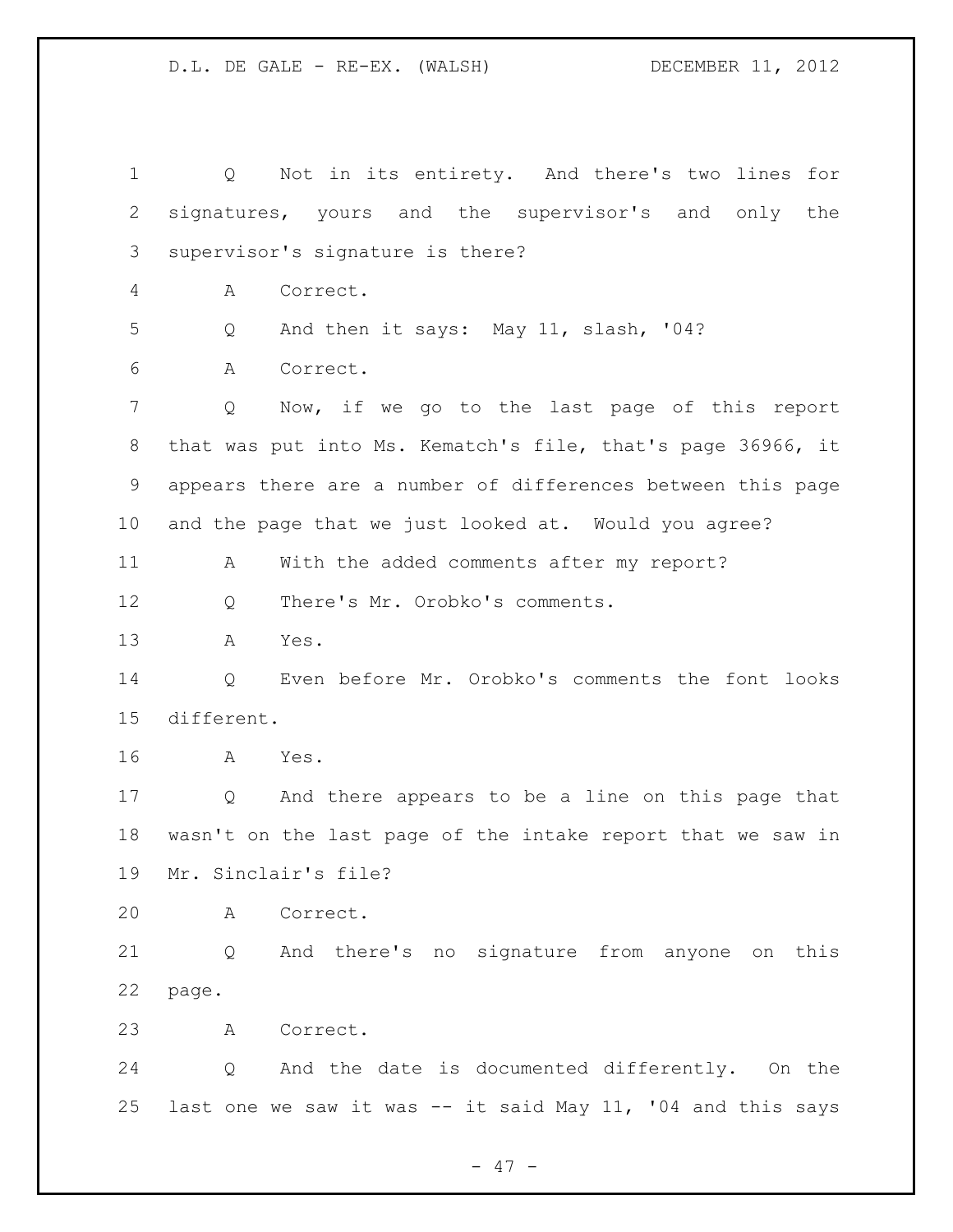DD, slash, May 11, '04. A Correct. Q So the last page of your intake report that makes its way into Ms. Kematch's file is not the same as the last page of the report that is in Mr. Sinclair's file? A No. Q I want to confirm the process of your preparing and handing in a report, just so that we're all clear. You 9 type up your intake report -- and, and speaking specifically, the intake report that you prepared on May 11, 2004 you typed it? A Correct. Q As a word document? A Yes. Q And then do you save it somewhere? Did you save it somewhere? 17 A We would save it on a drive. 18 Q Was that a shared drive that others -- A Yes. Q -- would have access to? A Yes. Q Okay. Then you printed a hard copy? A Yes. Q And you signed the hard copy? A Yes.

 $- 48 -$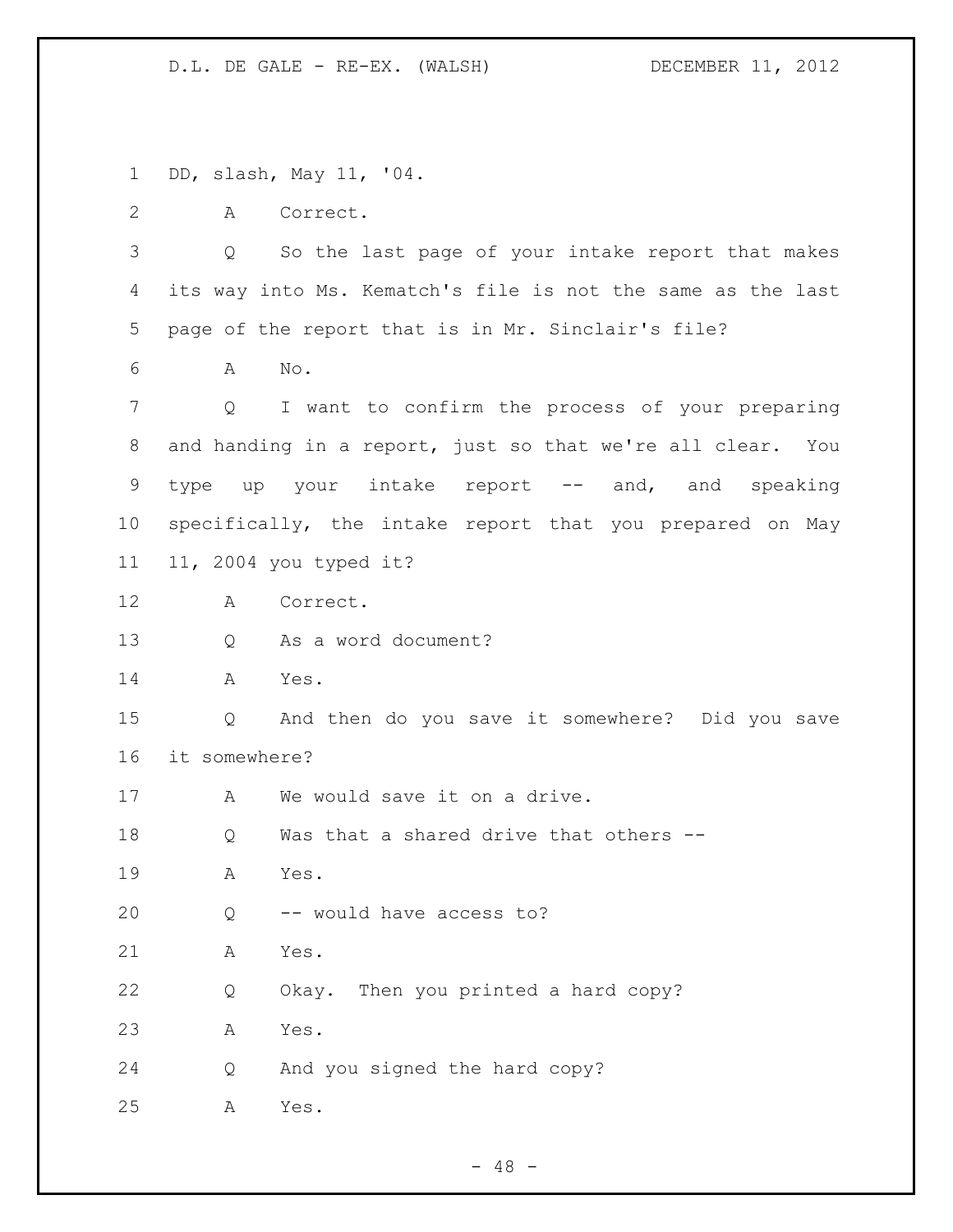1 Q And then you handed it to Ms. Verrier? A Correct. Q Along with the safety assessment form? A Yes. Q Once you handed the document, the intake report, to Ms. Verrier, did you see it again? A No. Q So you didn't see it after she signed it or knew whether she signed it or not? A No. Q And then how did the document get attached to CFSIS? A Once she would approve it then it would go to the admin and the admin would then go into the drive and attach it. Q Before the document went to admin to be added to CFSIS, was it given back to you to look at? A No. Q Just understanding the role of a CRU worker, you said yesterday that you agreed with the program description that I read to you from the intake program description and procedures manual at page 19628 in particular. And that says, in the second paragraph: "The CRU and AHU mandate is to

- 49 -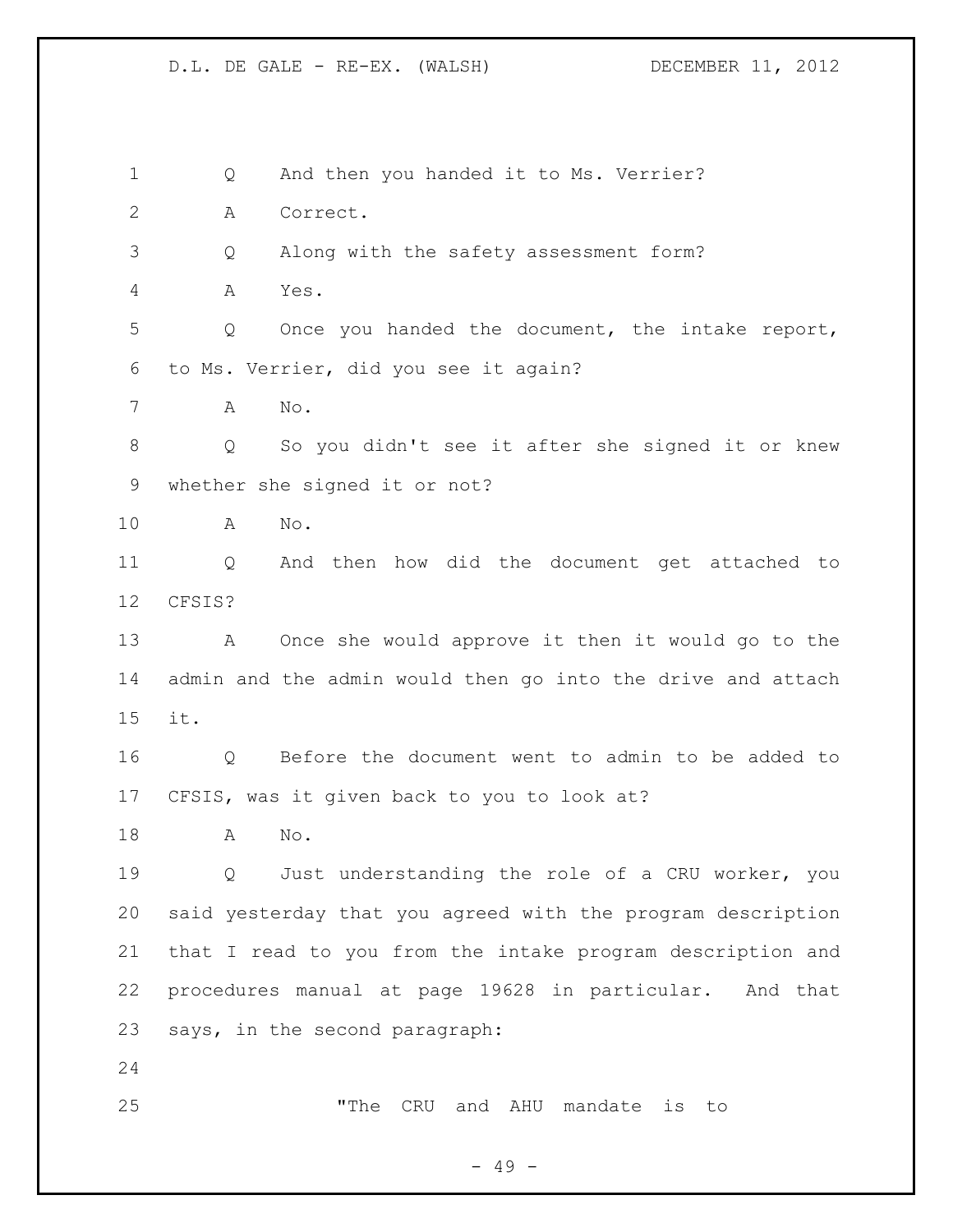| $\mathbf 1$    | process all referrals for service                                   |
|----------------|---------------------------------------------------------------------|
| $\overline{2}$ | the Agency, to gather and<br>to                                     |
| 3              | information, to determine<br>screen                                 |
| $\overline{4}$ | the validity of the referrals, and                                  |
| 5              | to assign priority levels<br>to                                     |
| 6              | referrals to ensure<br>further                                      |
| 7              | assessment or investigation occurs                                  |
| $\,8\,$        | if required."                                                       |
| $\mathcal{G}$  |                                                                     |
| 10             | You told me that you agreed with --                                 |
| 11             | Yes.<br>Α                                                           |
| 12             | -- that job description. So, as a CRU worker,<br>Q                  |
| 13             | was it your job to do a full investigation of the concerns          |
| 14             | that were expressed by a referral?                                  |
| 15             | No.<br>Α                                                            |
| 16             | So as this document says, your role did involve<br>Q                |
| 17             | recommending and ensuring that further assessment and               |
| 18             | investigation would take place, if necessary?                       |
| 19             | Α<br>Yes.                                                           |
| 20             | And that was what you did in this case?<br>Q                        |
| 21             | Α<br>Yes.                                                           |
| 22             | The last question that I have, I realized when,<br>Q                |
| 23             | when we were speaking yesterday and you said -- you told us         |
| 24             | how you came to learn how it was that your document was             |
| 25             | altered and that there<br>-- there<br>different<br>was<br>were<br>a |
|                |                                                                     |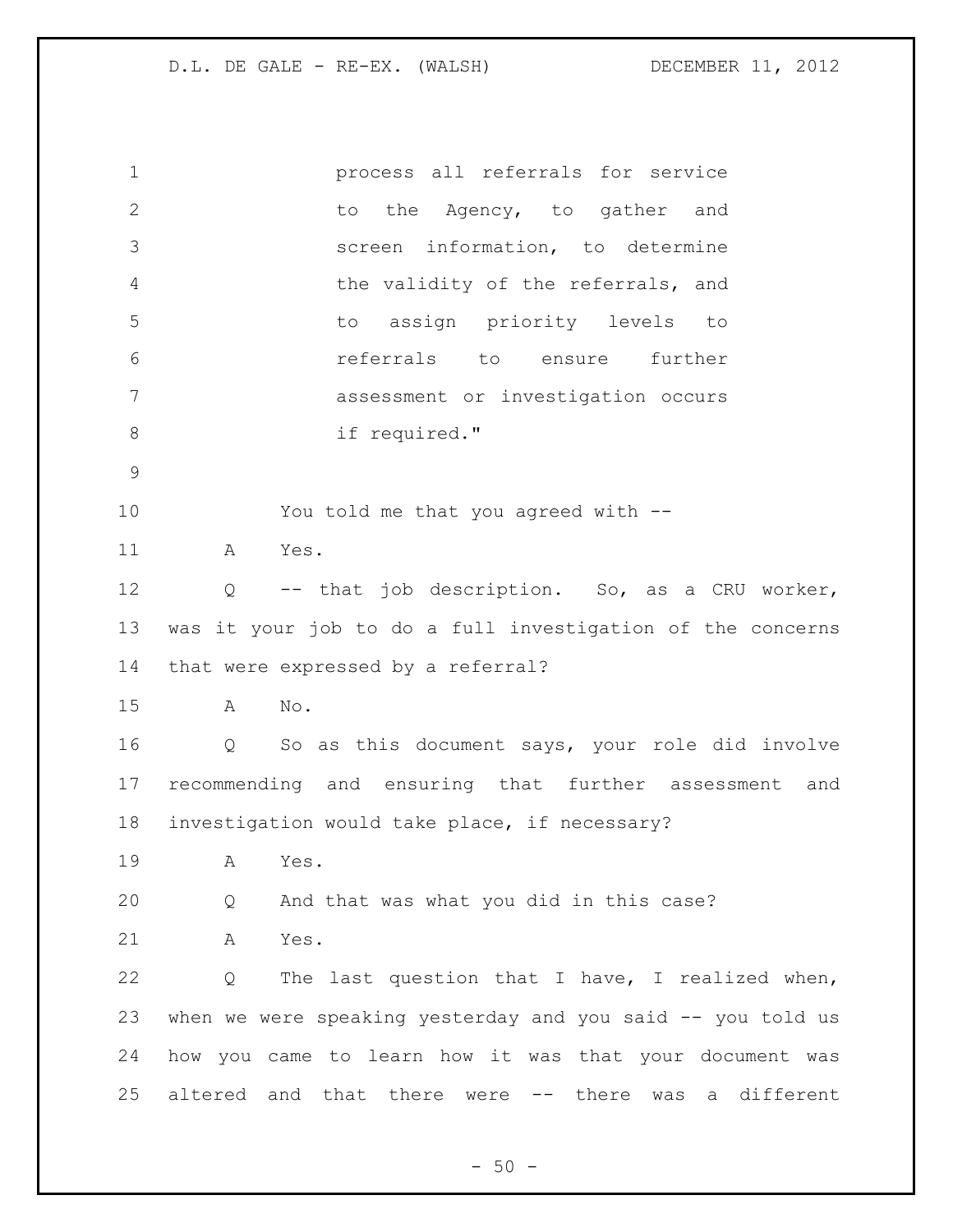version of the safety assessment from the version that you handed in, and the intake report from the version that you handed in, and you said you had a meeting with Mr. Paul and Ms. Loeppky. A Yeah. Q Who did you understand you were meeting with, at that point? 8 A At that point, I was aware that I would be meeting with Ms. Loeppky, the agency lawyer and Trevor Ray and myself. Q Trevor Ray being the union lawyer? A Yes. Q And Ms. Loeppky, did you understand that she was representing the department? A Yes. Q Because Winnipeg CFS, your employer, is a branch of the department? A Yes. Q And that's -- Winnipeg CFS is still your employer? A Yes. MS. WALSH: Those are my questions, Mr. Commissioner. 24 THE COMMISSIONER: All right. MS. WALSH: Thank you, Ms. De Gale.

 $- 51 -$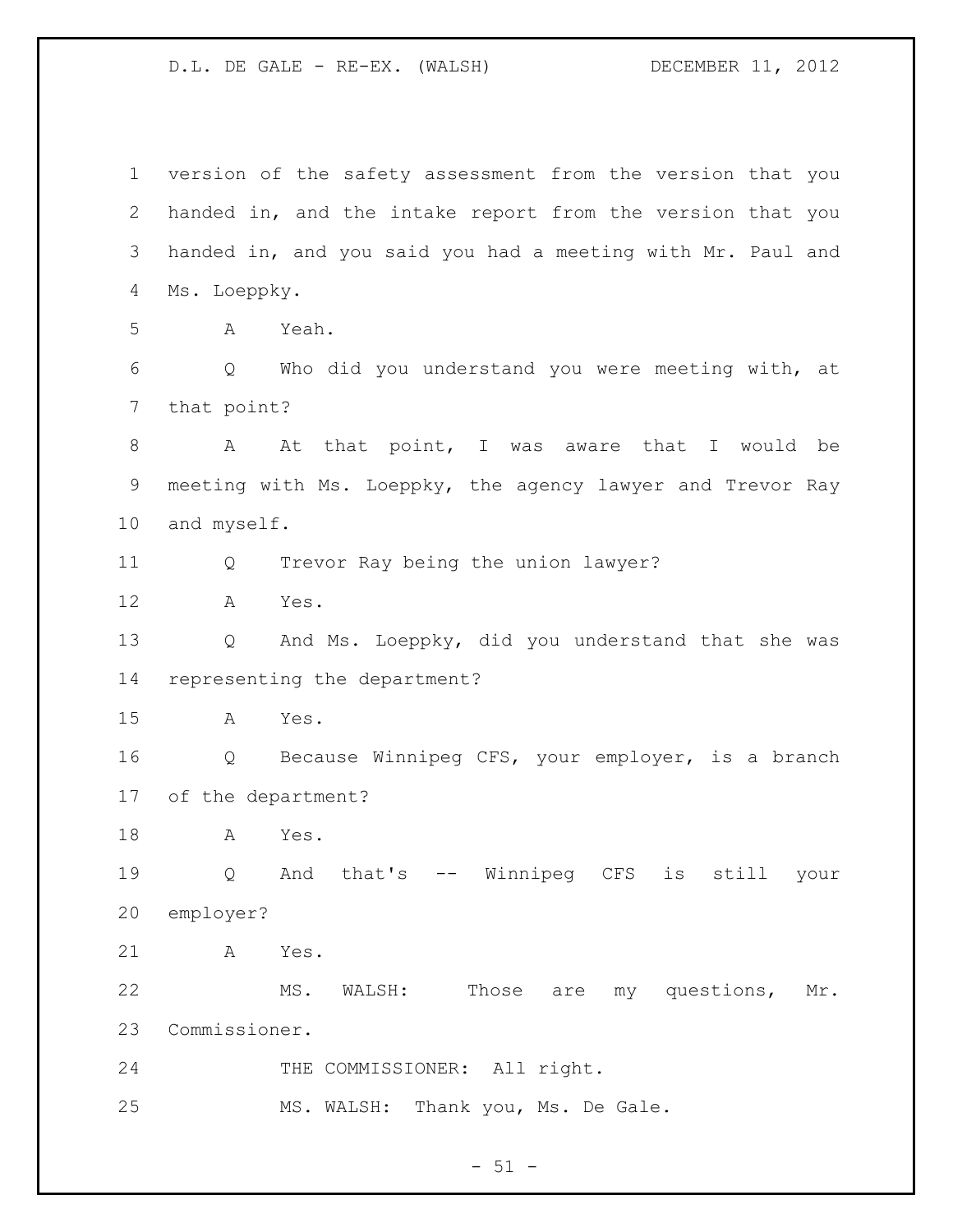THE COMMISSIONER: Now, witness, you are through. Thank you very much for coming -- 3 THE WITNESS: Thank you. 4 THE COMMISSIONER: -- and giving us your time. (WITNESS EXCUSED) 8 MS. WALSH: Mr. Commissioner, we have no further witnesses until the witness who is testifying at 2:00, because they are testifying via video link, because they are out of town, we couldn't move up or change the timing of their evidence, so my apologies for the delay. THE COMMISSIONER: Is that witness likely to be long or? MS. WALSH: They'll certainly take the afternoon, I would imagine. 17 THE COMMISSIONER: Oh, all right, that's -- that was my point, if it was going to be short I would want another witness brought on. MS. WALSH: Right. THE COMMISSIONER: Because it's -- we've had a couple of these but with this recording -- this, this person is out of town, is, is -- MS. WALSH: That's correct. 25 THE COMMISSIONER: I see. And, and the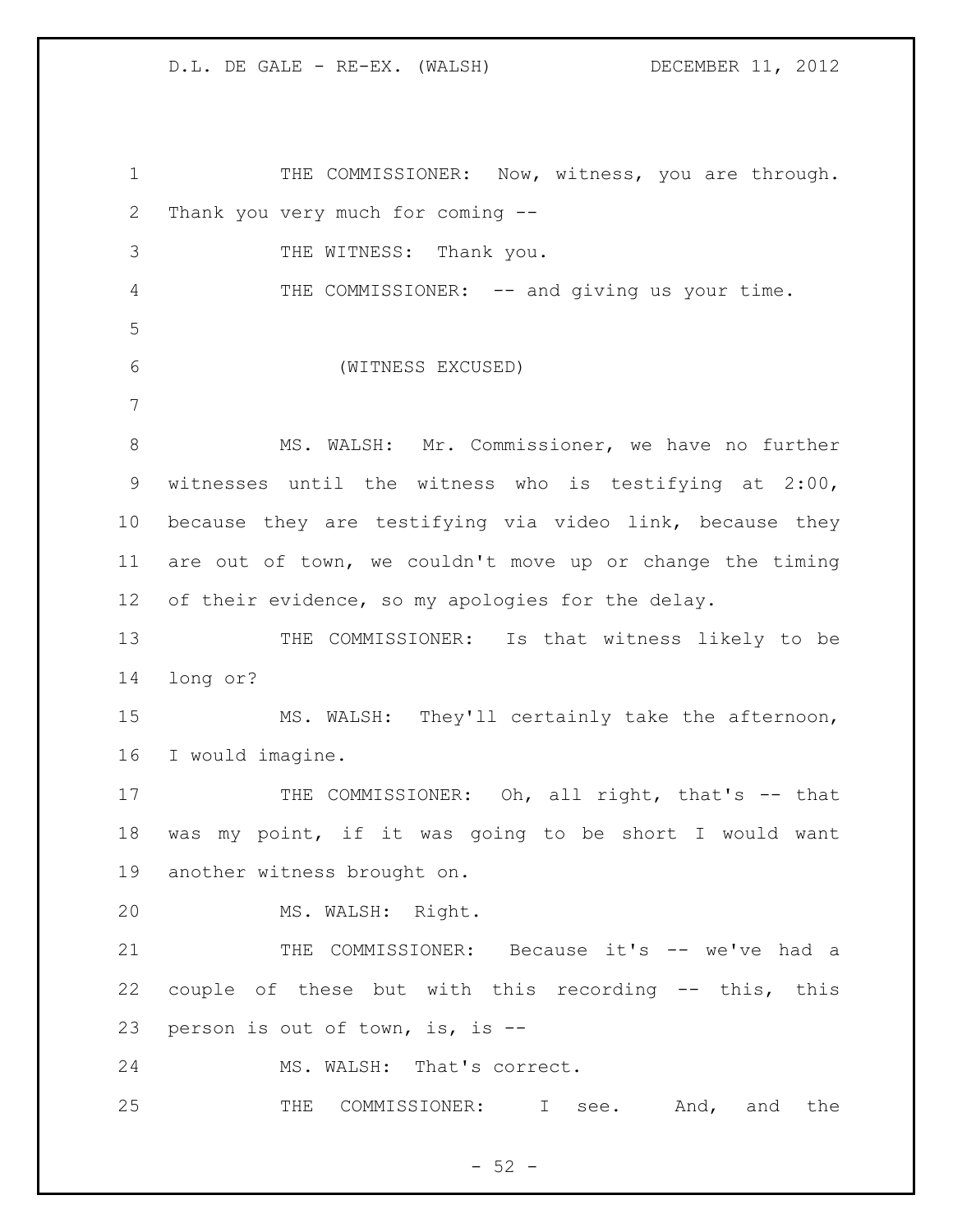### PROCEEDINGS DECEMBER 11, 2012

 arrangements will be made for the recording at two o'clock? MS. WALSH: That's right. It involves the witness attending at a specific place and having the equipment in place so it's just not that easy to, to move their testimony. THE COMMISSIONER: Right. Well, all right, there's -- I have no choice then but to adjourn to two o'clock this afternoon, and I would ask Commission counsel to check this file -- 10 MS. WALSH: Certainly. 11 THE COMMISSIONER: -- and get in there what was in yesterday, it's, it's not complete from what it was. MS. WALSH: I'll, I'll see what, what happened to the material. 15 THE COMMISSIONER: Okay. 16 MS. WALSH: Thank you. 17 THE COMMISSIONER: All right. We stand adjourned until two o'clock this afternoon. (LUNCHEON RECESS) 22 THE COMMISSIONER: Good afternoon. MS. WALSH: Mr. Commissioner, before we begin with this witness, we have been asked by counsel for Ms. De Gale for standing to be able to cross-examine Ms. Verrier.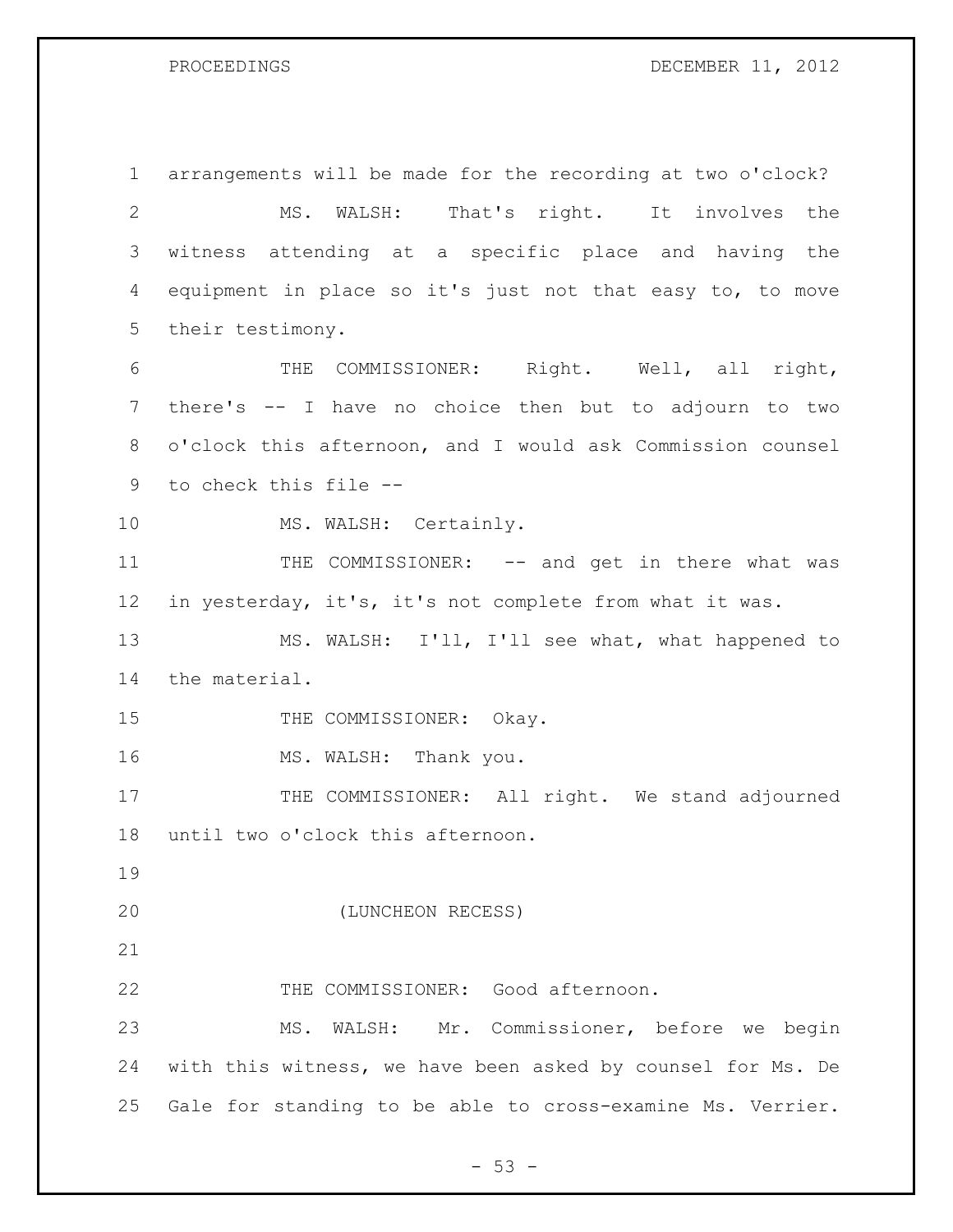PROCEEDINGS DECEMBER 11, 2012

| 1               | So Mr., Mr. Buchwald has, in accordance with the procedure |
|-----------------|------------------------------------------------------------|
| 2               | that we instituted, that counsel advise in advance that    |
| 3               | they would like standing to be able to cross-examine, he   |
| 4               | has advised that he would like to have that standing.      |
| 5               | THE COMMISSIONER: Anybody want to comment on               |
| 6               | that? All right, if not I'll make the order granting that  |
| 7               | request.                                                   |
| 8               | MS. WALSH: Thank you.                                      |
| 9               | THE CLERK: Good afternoon, can you see me?                 |
| 10              | THE WITNESS: I can.                                        |
| 11              | THE CLERK: Okay. Is it your choice to swear on             |
| 12 <sup>°</sup> | the Bible or affirm to tell the truth without the Bible?   |
| 13              | THE WITNESS: The Bible is fine.                            |
| 14              | THE CLERK: Do you have --                                  |
| 15              | THE WITNESS: It's right.                                   |
| 16              | THE CLERK: You have a Bible? Okay.                         |
| 17              | THE COMMISSIONER: Yes, she has.                            |
| 18              | THE CLERK: State your full name to the court.              |
| 19              | THE WITNESS: Diana Lynn Verrier.                           |
| 20              | THE CLERK: And just spell me your first name,              |
| 21              | please? Will you just spell me your first name.            |
| 22              | THE WITNESS: Oh, my first name, sorry?                     |
| 23              | THE CLERK: Yes.                                            |
| 24              | THE WITNESS: D-I-A-N-A.                                    |
| 25              | THE CLERK: And your middle name, please.                   |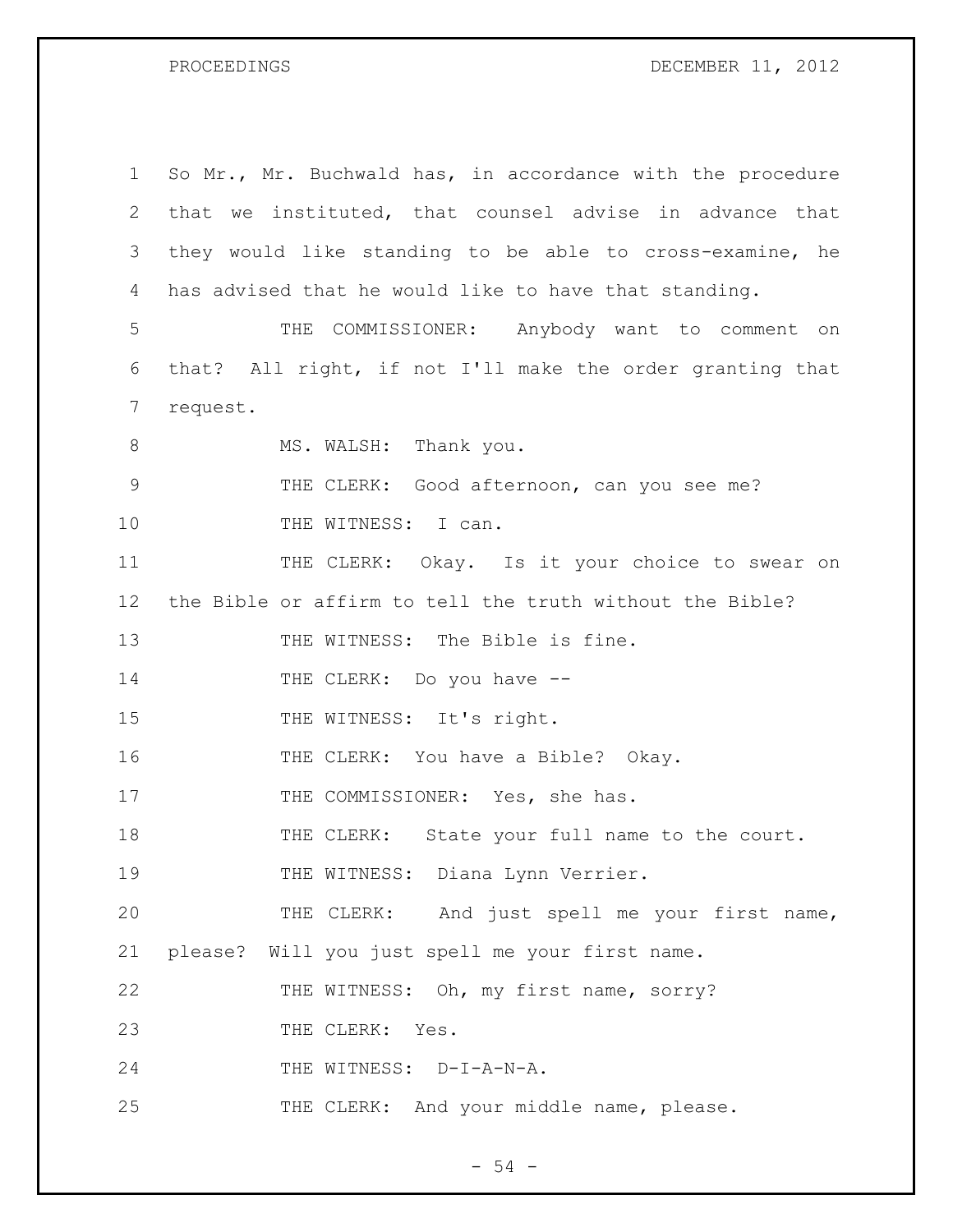1 THE WITNESS: L-Y-N-N. 2 THE CLERK: And your last name. THE WITNESS: "V" as in Victor, E-R-R-I-E-R. THE CLERK: Thank you. **DIANA LYNN VERRIER,** sworn, testified as follows: 9 THE CLERK: Thank you. MR. OLSON: Good afternoon, Ms. Verrier. There seems to be a bit of delay on the microphone. Can you hear me okay? THE WITNESS: I -- every once in awhile it goes out just a touch but I can hear for the most part. MR. OLSON: Okay. Just let me know if, if either you can't hear me or if I -- if the question isn't clear because of the, the delay. Okay? 18 THE WITNESS: Okay. DIRECT EXAMINATION BY MR. OLSON: Q You have a BA from the University of Manitoba, a Bachelor of Social Work, also from the University of Manitoba, obtained in 1992 and a Masters of social work from the U of M from 2006. Is that right? A That's correct. That's correct.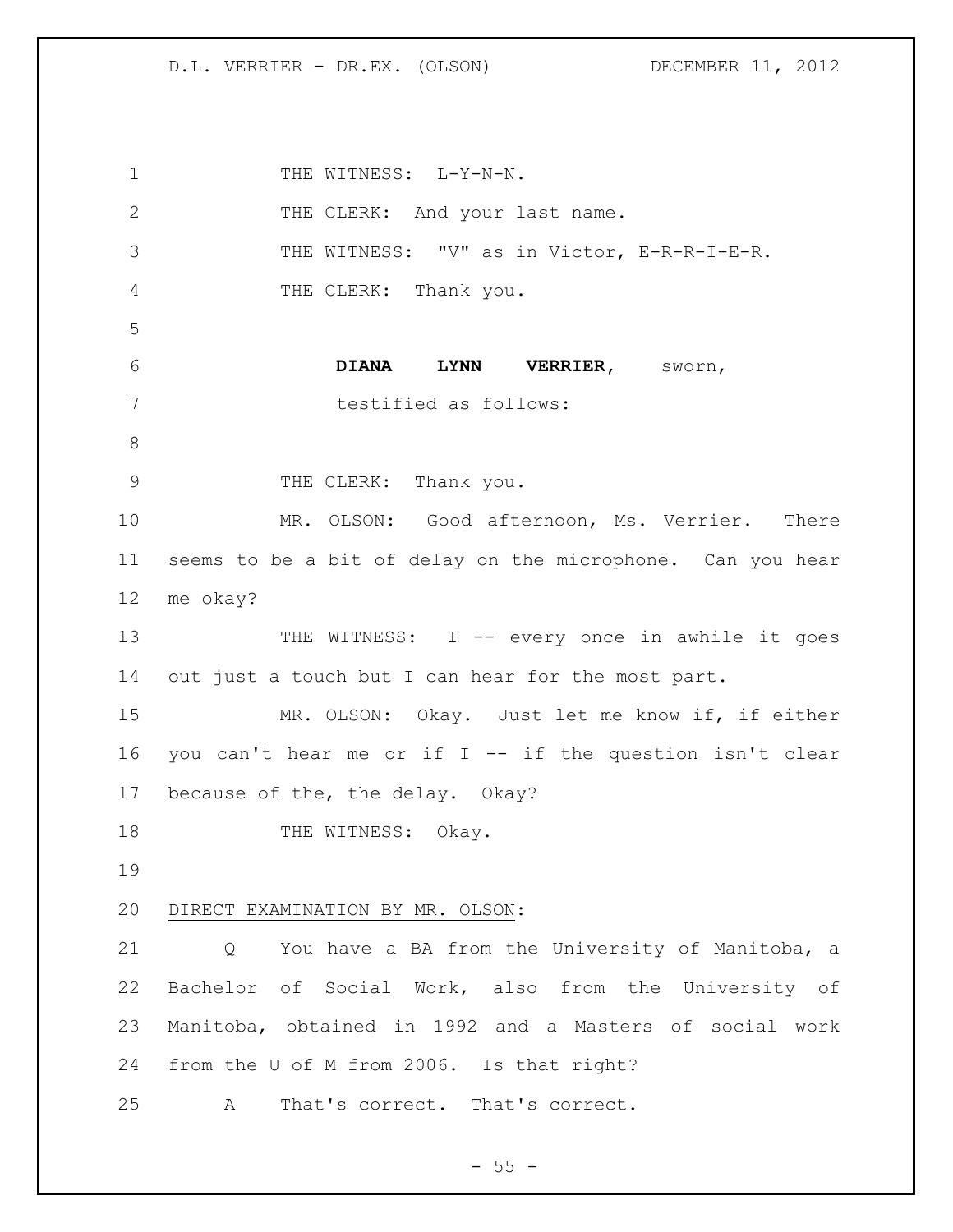Q When did you start working in the child welfare field?

 A I started working in, in and around August of 1992 in the afterhours unit.

 Q Was that just after obtaining your Bachelor of Social Work then?

 A It was probably a couple, a couple of months later, so I believe I would have graduated in May/June.

 Q Okay. And when you started, that was in the afterhours unit and what, what were you doing there?

 A I was a front line social worker, responding -- well, taking phone calls as well as responding with fields to any, any child protection concerns that needed to be fielded upon.

 Q Okay. And for how long did you stay in that unit?

17 A I was in that unit for a number of years. I remained in that unit on a casual basis when I went to a day position so I, I think I was in the unit for approximately oh, eight to 10 years, I think.

 Q Okay. And when you say you went to a day position, what was that position?

 A So after, after I went to after hours on a full-time basis I went to the reunification unit in the central area --

 $-56 -$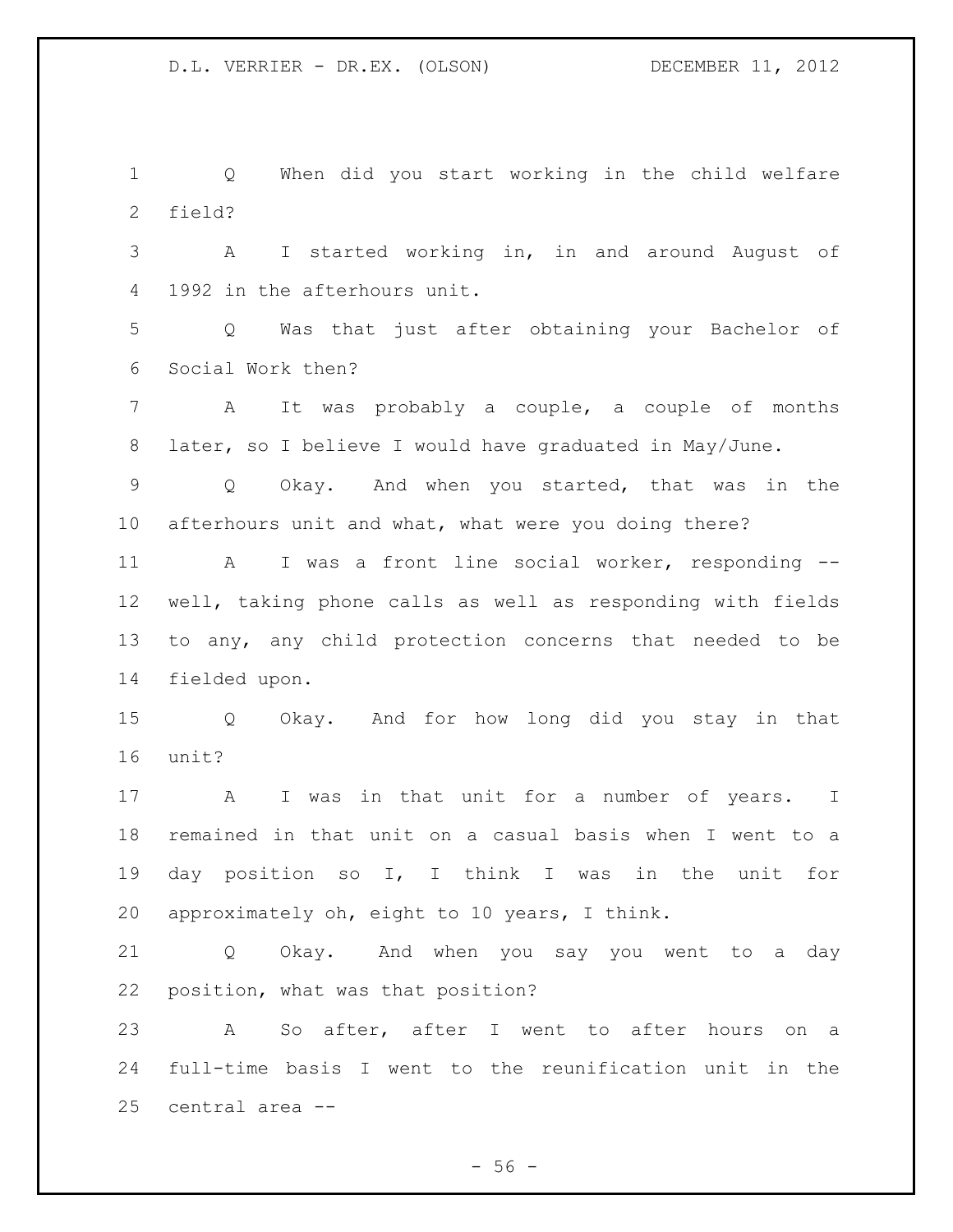# D.L. VERRIER - DR.EX. (OLSON) DECEMBER 11, 2012

| $\mathbf 1$ | THE COMMISSIONER: What, what, what --                           |
|-------------|-----------------------------------------------------------------|
| 2           | THE WITNESS: -- and so that was about 1999.                     |
| 3           | THE COMMISSIONER: What unit?                                    |
| 4           | MR. OLSON: Reunification.                                       |
| 5           | THE WITNESS: Re.                                                |
| 6           |                                                                 |
| 7           | BY MR. OLSON:                                                   |
| 8           | Is that right, reunification unit?<br>Q                         |
| $\mathsf 9$ | Yes, that's correct.<br>Α                                       |
| 10          | And you continued to work in the afterhours unit<br>Q           |
| 11          | on a casual basis?                                              |
| 12          | A I did.                                                        |
| 13          | Q<br>Okay. And that's because after hours work is               |
| 14          | typically after hours or on weekends, after normal business     |
| 15          | hours; right?                                                   |
| 16          | A<br>Yes. Yeah.                                                 |
| 17          | Q<br>And for how long did you stay in<br>the                    |
| 18          | reunification unit as, as a worker?                             |
| 19          | I, I then moved to the foster care unit in 2000<br>$\mathbf{A}$ |
| 20          | so I was in the reunification unit about a year, a year and     |
| 21          | a half.                                                         |
| 22          | Okay. Then you moved to the foster care unit and<br>Q           |
| 23          | how long did you stay there?                                    |
| 24          | Yes. I moved to CRU in 2003, so I was there<br>A                |
| 25          | about three years.                                              |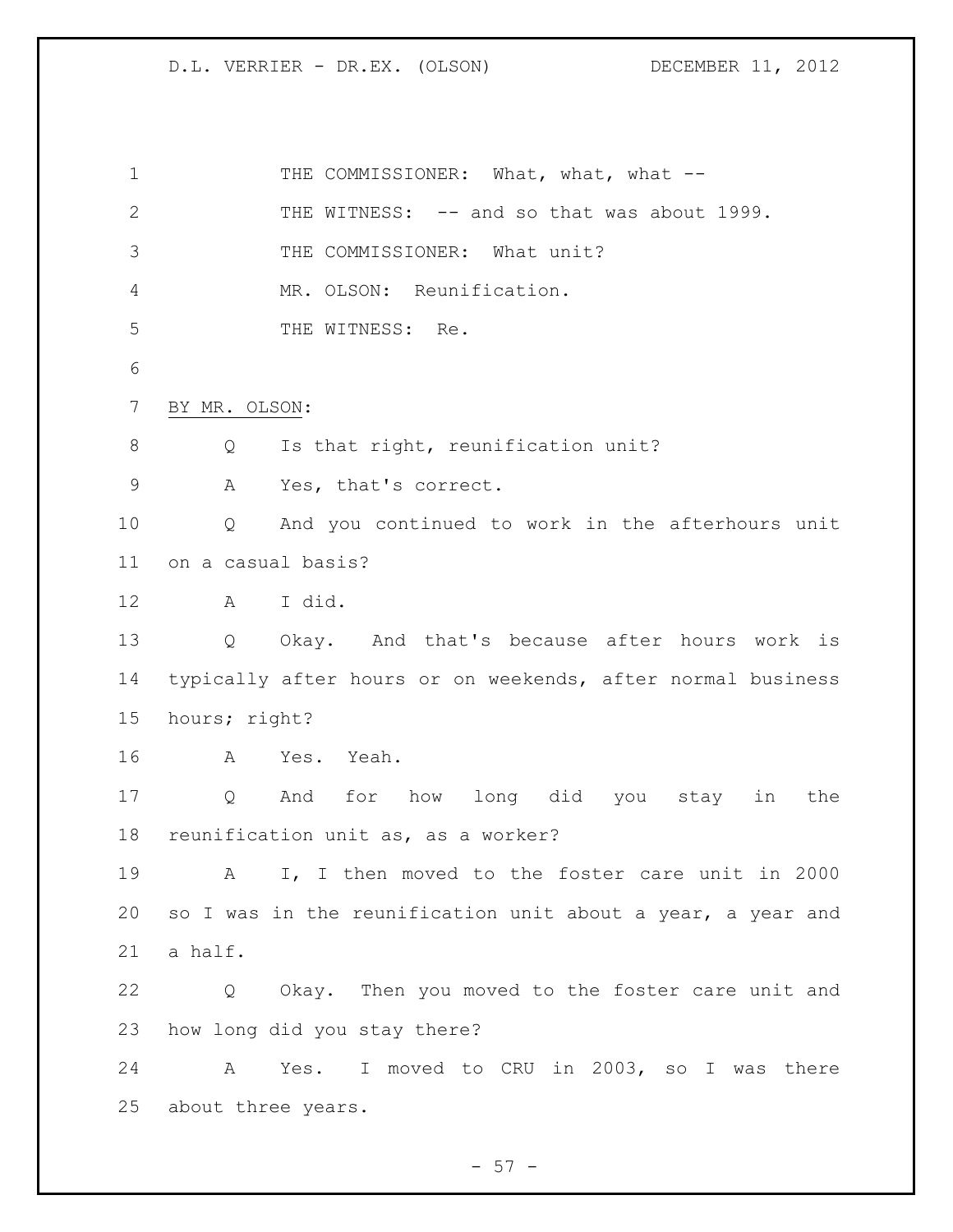Q Okay. And what was your position at CRU? A I was a CRU supervisor, one of two. Q So when you first started you were a supervisor? A Yes. Q Okay. When you first began as a supervisor in CRU, did you receive any specific training for that position? A I don't recall that far back. I do recall attending a competency based training for supervisors that we had also attended as front line social workers. Q Okay. I just noticed that you seem to be looking down. Are you referring to a paper or something? Do you -- A Yes, I'm -- I, I do have, I do have some notes in terms of dates, and yeah, I'm also thinking when I do look down, but I do have some notes. Q Are these notes you, you created for this interview? This testimony? A Yes. They're notes that I, that I wrote down in terms of dates and, and to remind myself of things, yes. Q And you, you shouldn't have anything like that with you at this point. If you can't recall something -- A Okay. Q -- you can just let us know. A Okay. So the -- should I have with me the, the

 $-58 -$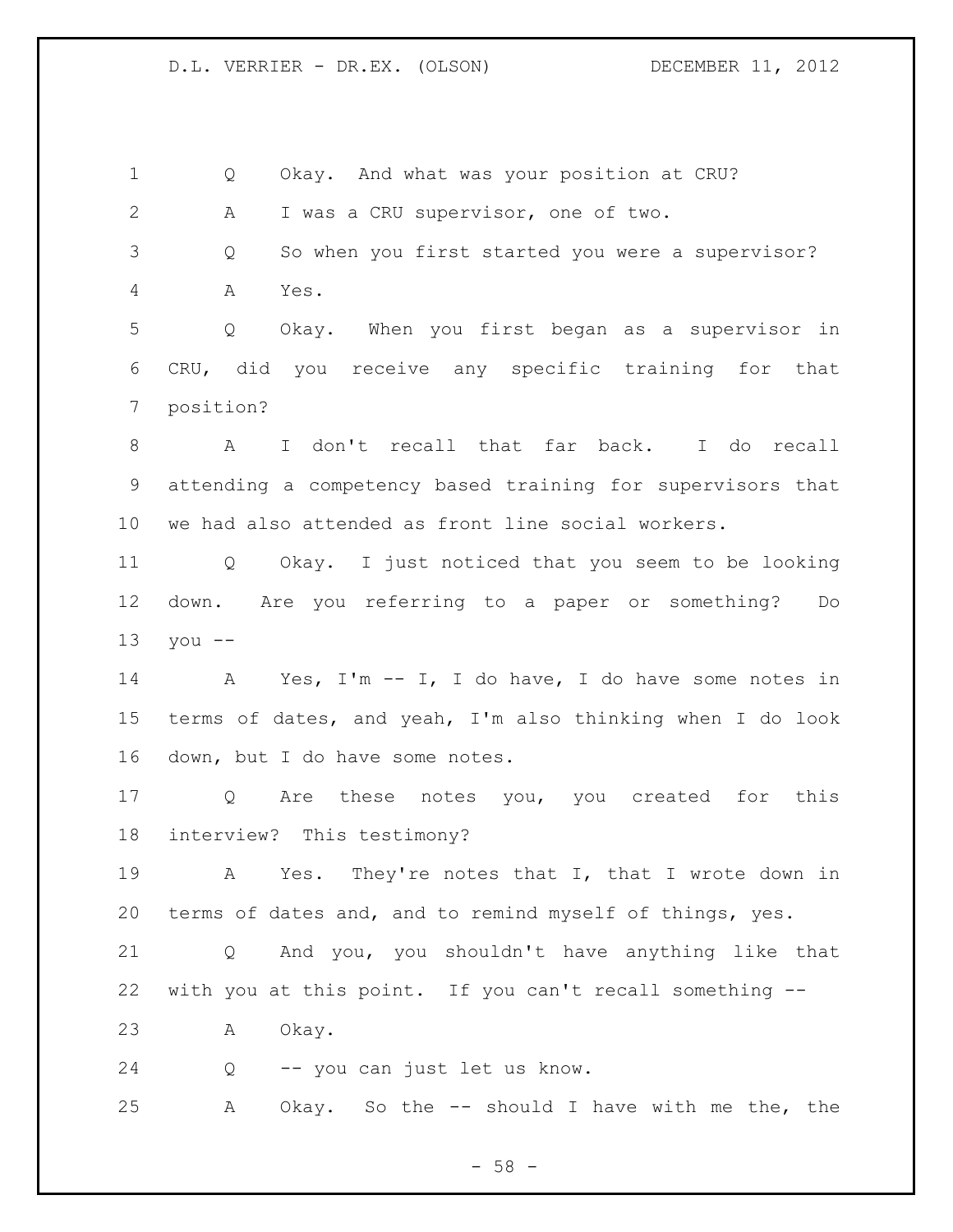D.L. VERRIER - DR.EX. (OLSON) DECEMBER 11, 2012

case -- or the reports?

Q Yes.

A That were sent to me?

Q Yes, you should.

A Okay. Fair enough.

 Q So you said you started as a supervisor in 2003 and you were telling us you received some training for that position?

 A Yes. Well, the competency based training I do recall, that's, that's the only thing I do recall. And it was competency based training for supervisors.

 Q Okay. And is that the core training that -- is it the same thing as core training?

 A So I, I can't decisively say if it was the same, I suspect.

Q But it was specifically for supervisors?

 A Yes, it was a, it was a -- I had to go through it, it was a number of weeks, I don't recall the specifics.

 Q Okay. For how long were you employed as a supervisor in CRU?

 A I left the organization in approximately May 2005.

Q May of 2005?

A So -- yeah.

Q And then from, from being a supervisor, where did

- 59 -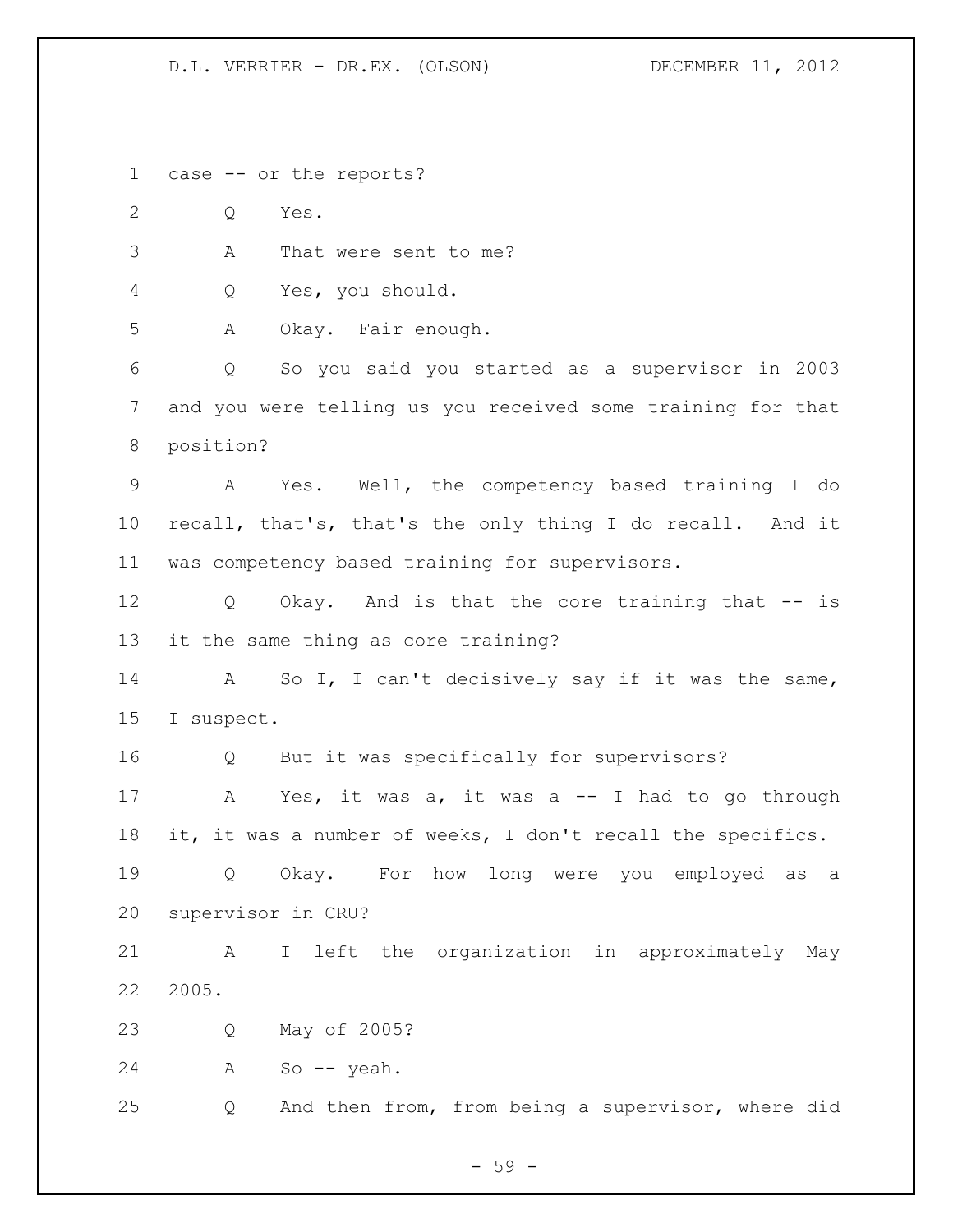D.L. VERRIER - DR.EX. (OLSON) DECEMBER 11, 2012

 you go after that, after May 2005? A Then I moved -- I left Winnipeg. Q Okay. Did you remain in the child welfare system? A I, I did not, no. Q When you were a supervisor, how many workers were you supervising? 8 A I believe there was six. Q Six workers? A That's correct. Q Was that fairly consistent -- A Yes. Q -- be -- over that time period that you were a supervisor, there were six workers? 15 A Yes. I -- the number never changed. Q And we've heard that there were two shifts in CRU so you would be a supervisor of one shift and then there would be a supervisor for another shift? A Yes. Q Who was the other supervisor? A Diva Faria was the supervisor of the other team. Q And was she the supervisor for that same time period that you were supervisor? A No, she was the supervisor of CRU prior to my arrival and she continued on after I left.

 $- 60 -$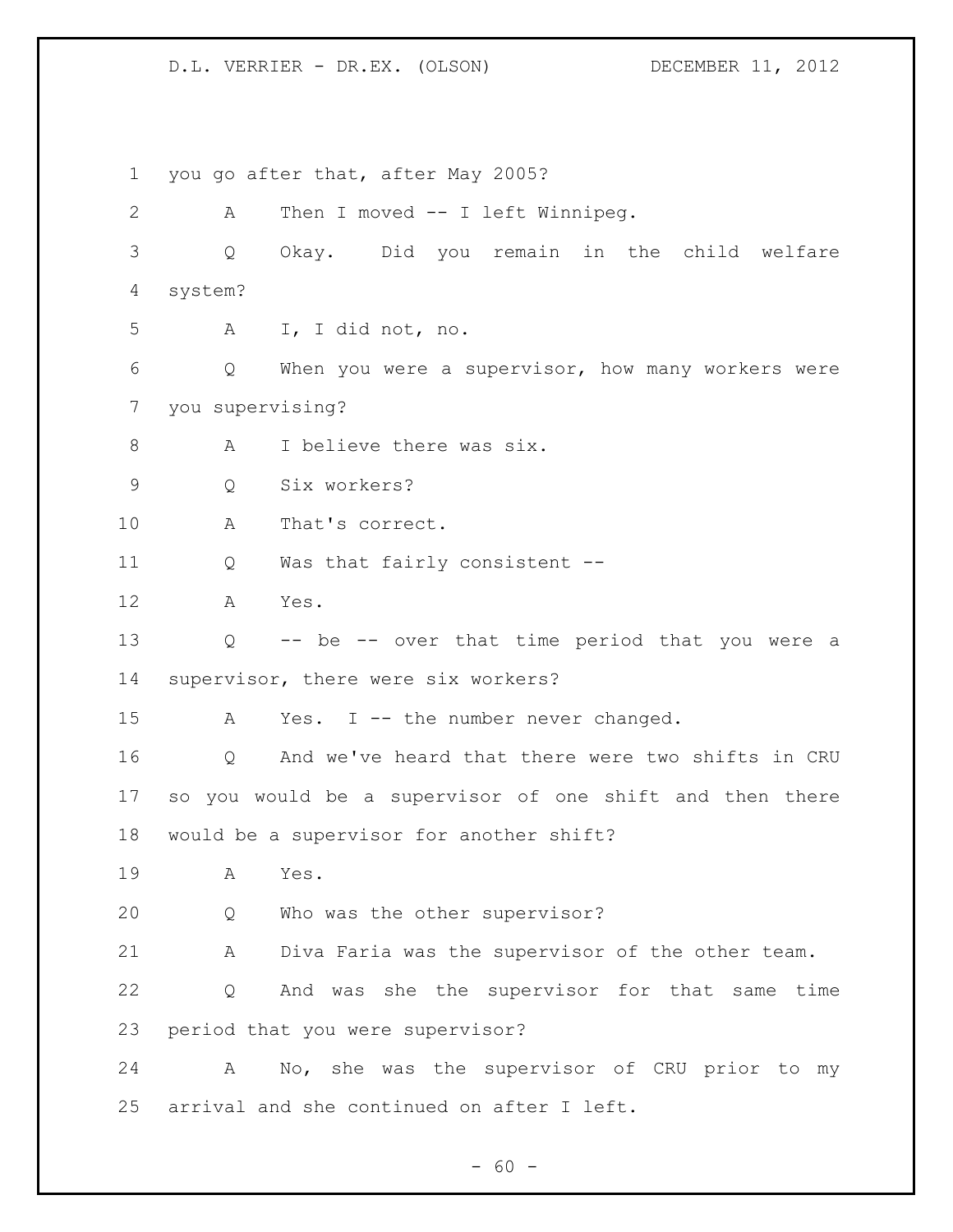Q Okay. And who -- as a supervisor, who is it you would report to?

A I reported to Rob Wilson.

Q And what was his title? Program manager?

5 A Oh, I -- yes, I think that sounds right.

Q Or assistant program manager?

A Yes. Yeah.

 Q Now, we've heard some evidence about CRU being one level of intake and that there was another level called tier two intake. Is that, is that correct?

 A Okay. So I'm not familiar with the terminology tier two, or tier one, but we had CRU and we absolutely then had the intake units and the abuse units, yes.

 Q Okay. And then there was also ongoing service? A Ongoing -- oh, family services, yes.

 Q Do you have a document in front of you that's -- it should say Commission disclosure 992 on it, starting at page 19624.

 A 992. So, I don't think I have those numbers but I do have one of two documents which I believe you're referring to.

 Q It's the Winnipeg Child and Family Services Intake Program Description and Procedures.

 A I have crisis response unit and after hours unit. Q If you look at --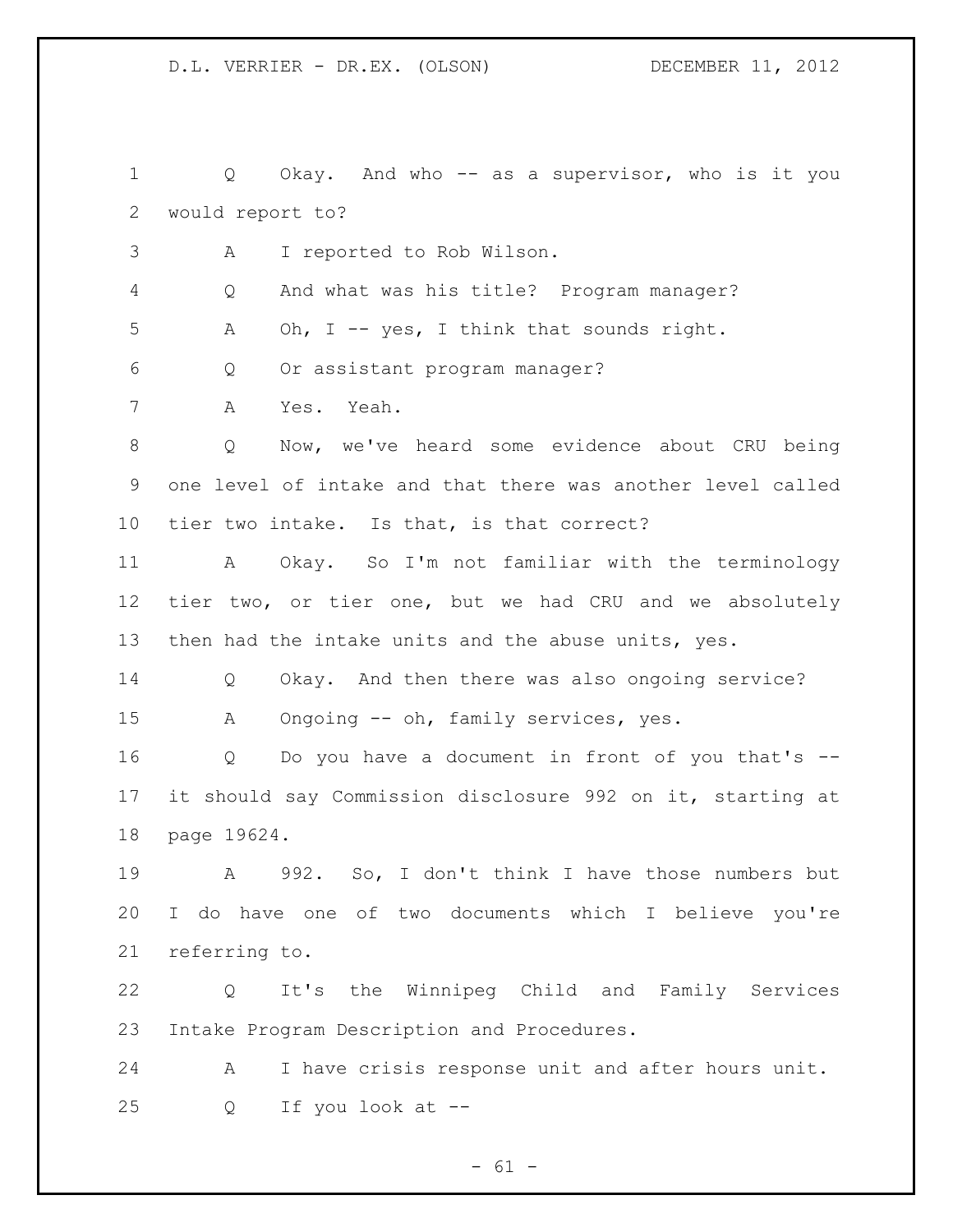1 THE COMMISSIONER: What page number? BY MR. OLSON: Q Yes, if you look at the bottom of that page, is that page 19628? A Yes. Q Okay, good. So we're looking at the same document then. Is this a document you were familiar with as a supervisor? A I don't recall this document. Q Okay, you don't have a recollection of it? A No. Q Okay. If you look -- have you had a chance to take a look at the document since it was provided to you? A Yes. Q If you look under program description, the second paragraph where it says: "The CRU and AHU mandate." Do you see that? A Yes. Q Can you tell me if this describes the mandate, as you understood it, it says: "... to process all referrals for service to the Agency, to gather 25 and screen information, to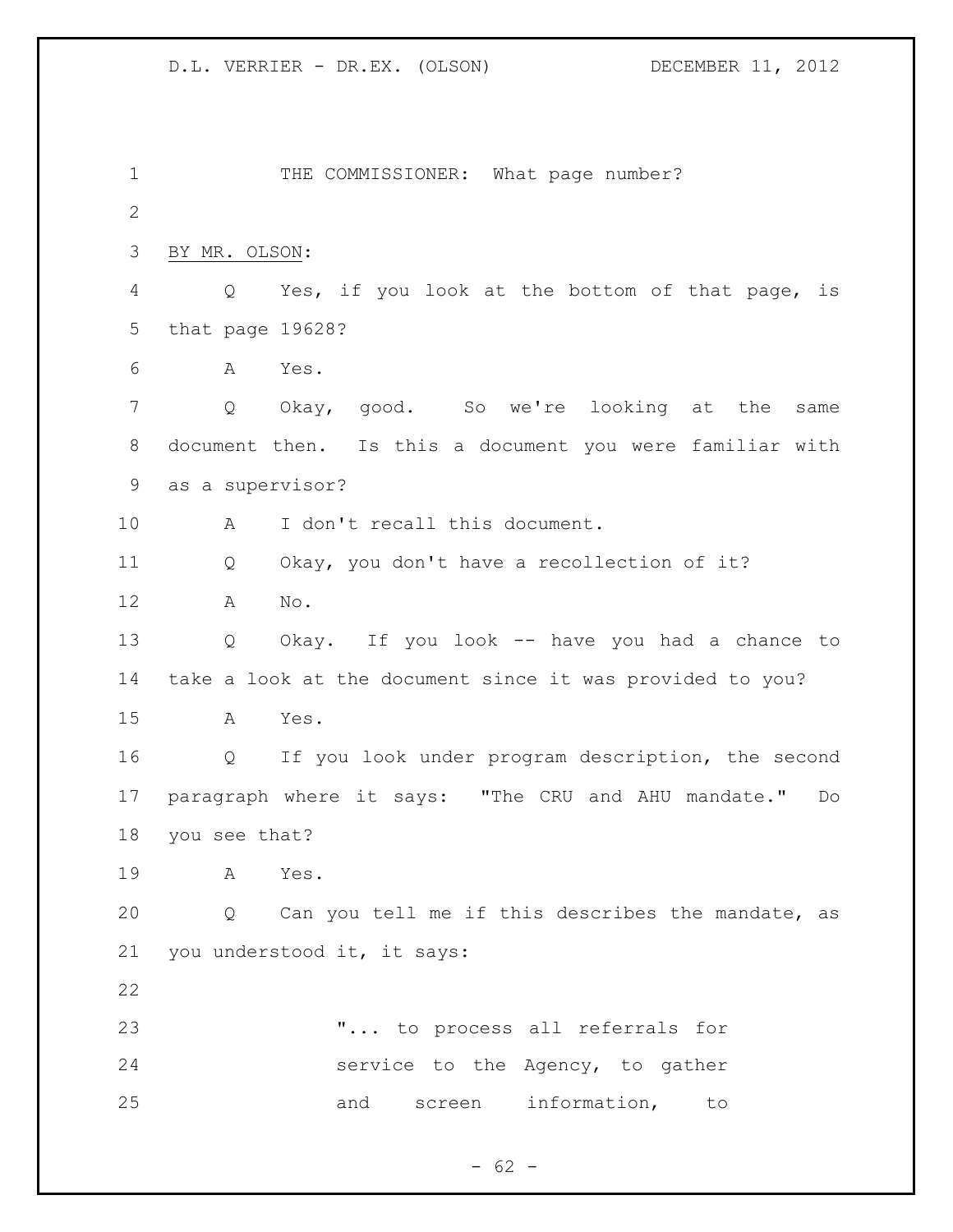D.L. VERRIER - DR.EX. (OLSON) DECEMBER 11, 2012

 determine the validity of the referrals, and to assign priority levels to referrals to ensure further assessment or investigation if required occurs. 6 As well, the CRU and AHU would have the primary obligation to 8 ensure the safety and well-being of children at risk ... which may include responding to and investigating allegations of serious physical and/or sexual 13 abuse and/or neglect." Was that your understanding of -- A Yes. Q It is. Okay. 18 And if you continued on, on that same page, the bullet points list case management decisions that would be made by CRU. So they include things such as: "Is the referral eligible ... for Winnipeg Child and Family Services? Are the children safe or in need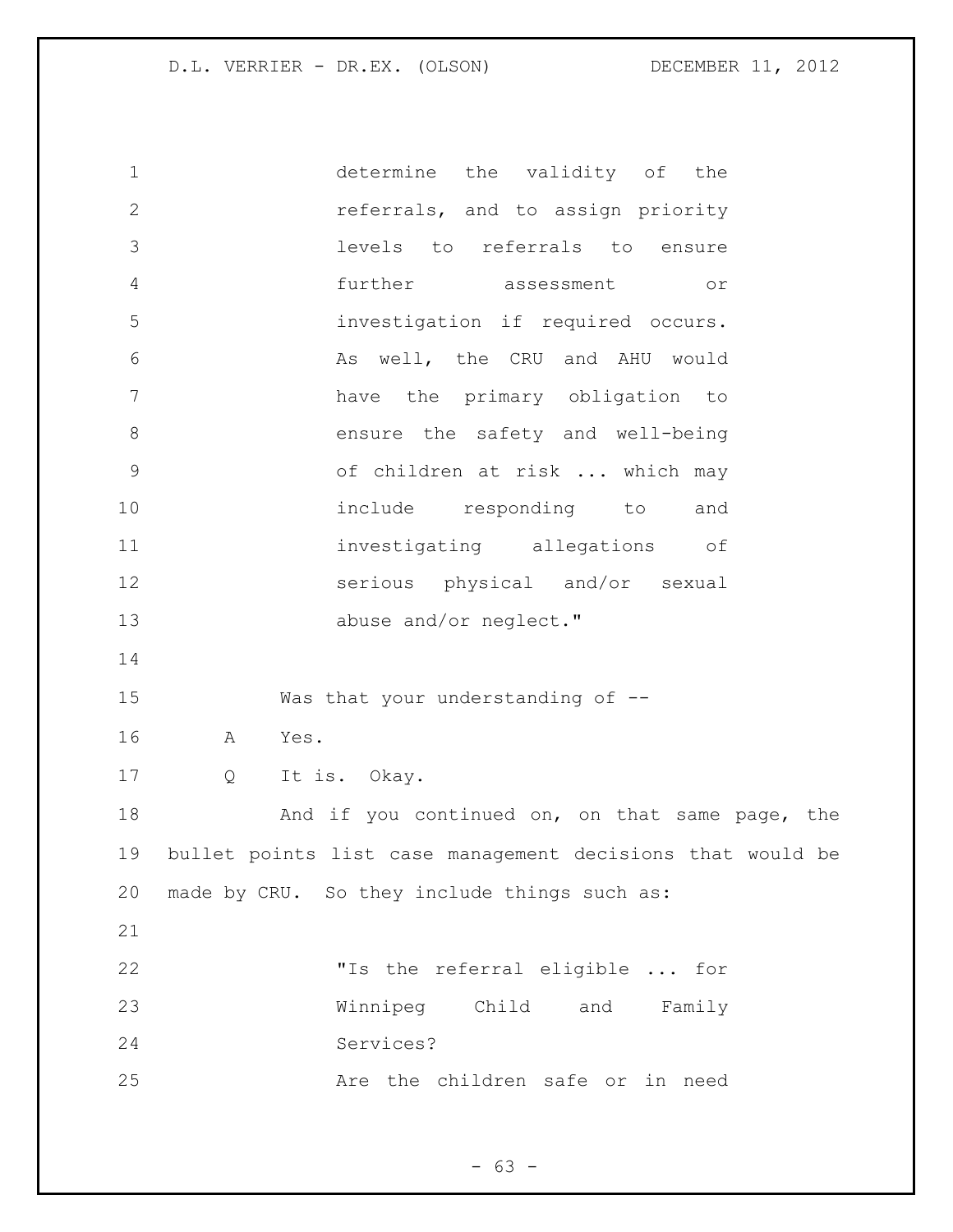of protection? What immediacy of response does 3 bhe referral warrant?" Et cetera. Those are all things that CRU would do at the time, assessments CRU would make? A Yes. Q Still looking at that page, there's a heading "Service Provision and Assessment." Do you see that? A Yes, I do. Q And it says: 13 TWith respect to the day-to-day provision of services 15 the CRU and AHU will ..." 17 And if you take a look at (b), it says: "Respond to any crisis involving assessing and intervention in situations where a child may be at 22 acute risk of abuse or neglect." Then it says: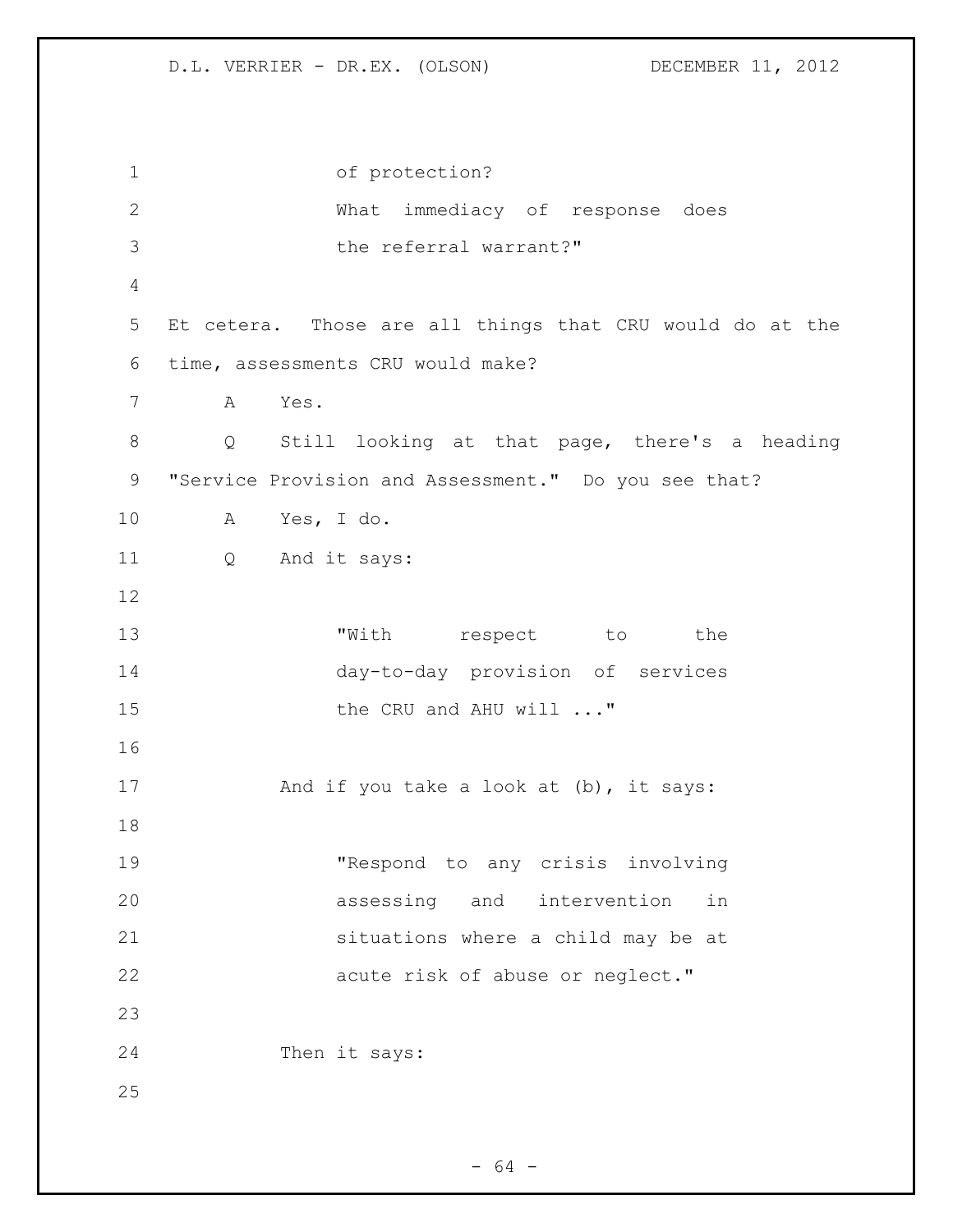"The CRU will respond to all situations where a response is required within 24 hours or within 48 hours (on cases not open to other agency units)." The, the time there, the "24 hours or within 48 hours", what -- first of all, is that accurate, is that what CRU did? A So we would respond to any imminent risk. So within 24 hours would be my understanding, the 48 hours, that is -- I'm not familiar with that. Q You're not familiar with that? 14 A Right. If there was even any imminent danger or, or somebody needed to go on it right away. Q So, so if something that had to be dealt with immediately is what CRU would deal with. Is that ... 18 A Sorry, can you repeat that? Q If, if an issue had to be dealt with immediately, that's something that CRU would deal with, they would go out on the call? A Absolutely. Q Sometimes would that involve going out on a call even if it's after 48 hours? A I'm not sure that I understand what you're asking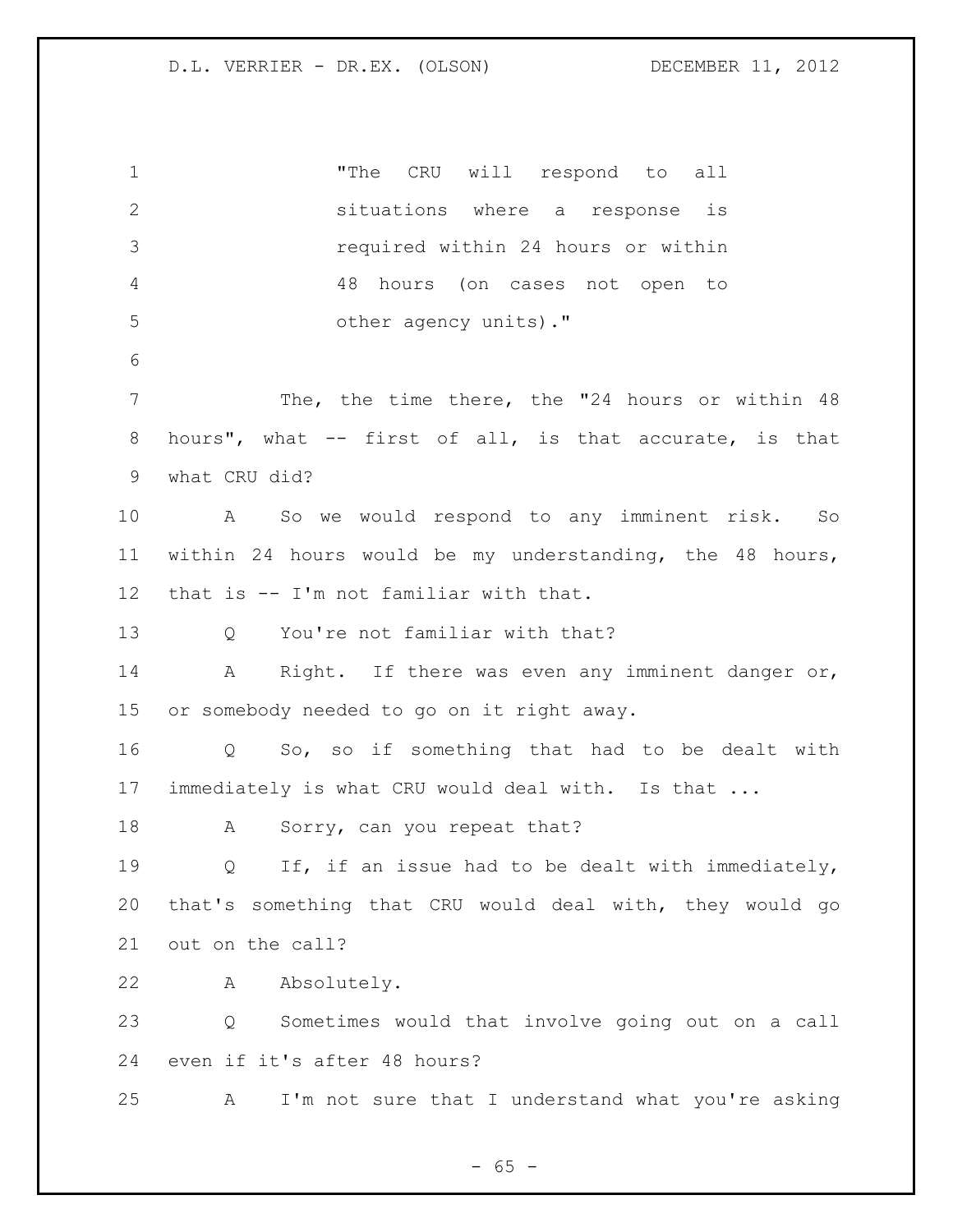me. So there's not a risk right now; is that what you're saying?

 Q Let me put it this way, if, if the risk is assessed to be fairly immediate but it's something that could be done within 48 hours, would CRU sometimes respond to that?

 A So if, if the -- if we needed to go out on that call right away, CRU would respond to it. I don't know that 48 hours would have been assigned to that sort of risk but if we said we need to go on this right now, that's what CRU would respond to.

 Q Okay. And so if CRU isn't going to be responding to a call, who would respond to it?

 A The -- so the call would have come through one of our teams, either through the fax or through the phone and then we would have our second team would be fielding any emergency calls. So it would have been the other team that would have received that to call (inaudible).

19 Q So the call comes into team one, they take, they take the call and do they -- what do they do with that, at that point?

 A So once they have received a call and they understand or believe that it needs an immediate response, they would bring it to their supervisor. The supervisor would then take it to the, the supervisor of the team that

 $- 66 -$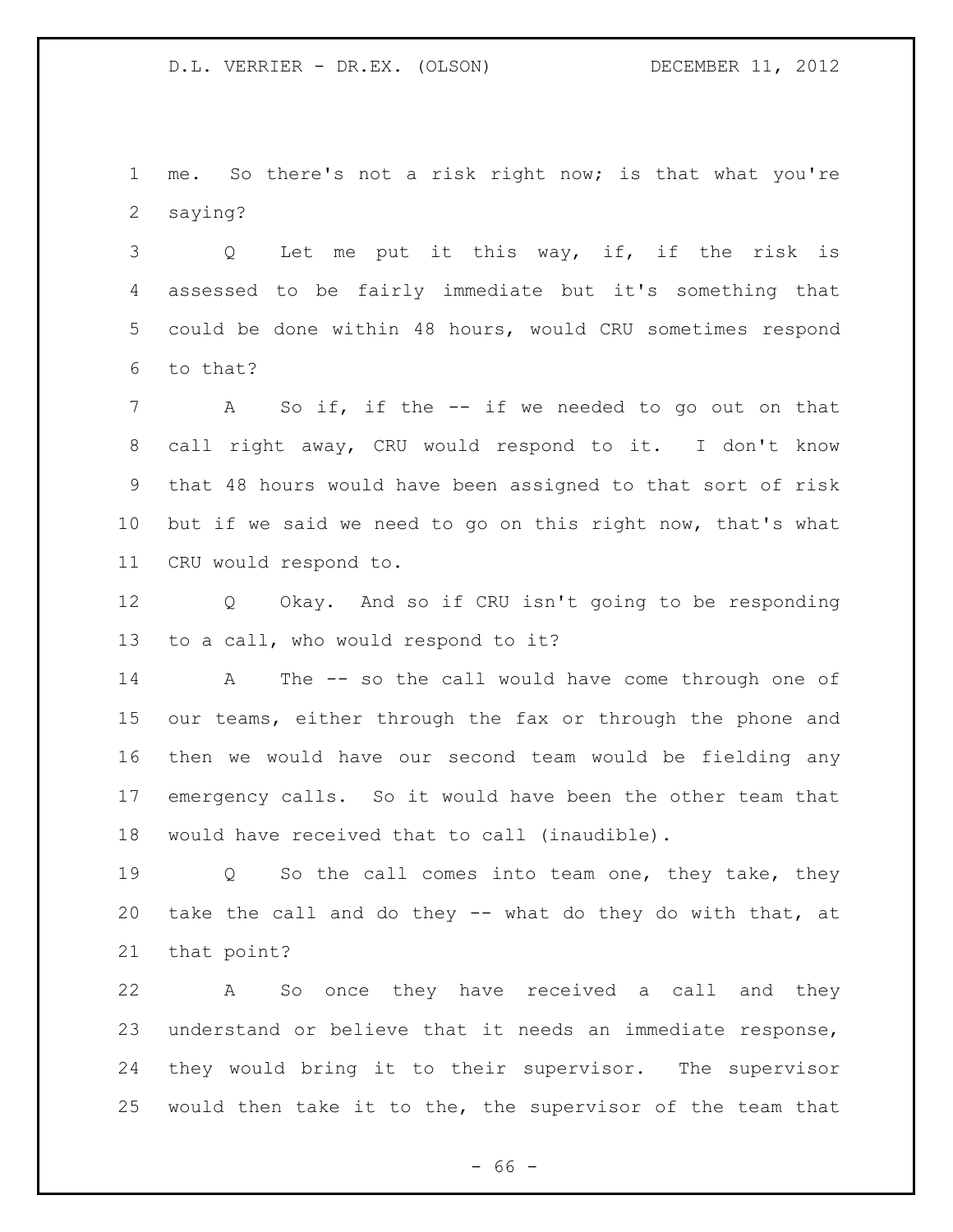## D.L. VERRIER - DR.EX. (OLSON) DECEMBER 11, 2012

 was not on phones. So if my team took the call I would take the, the report to Diva and say we need to field on this and she would assign it to one of her workers.

 Q And if, and if all Diva's workers are out on calls or for some reason there's no workers available, would there be someone else to handle that call, to go out on it?

 A I, I think it would depend on the priority of the call and could it wait for one of her workers to come back, could she divert one of the workers? If, if all of them were on, on calls that were requiring immediate -- like, they, they couldn't be diverted to this call if it wasn't, it wasn't higher priority. At that point we could potentially look at if there is someone on the phones that could be used to go on fields, or do we need to call the police to, to do the initial field to the home.

 Q Okay. Would, would you ever have intake, an intake worker go out and field that call?

 A I don't recall that ever occurring. I'm not suggesting it didn't, I just don't recall that occurring.

 Q Okay. Just in terms of the way CRU worked, a call would come in and one of the CRU workers would answer that -- the call, would be on phones. Is that right?

24 A That's -- yeah, so there would be, there would --the entire team would be on phones so there would be six

- 67 -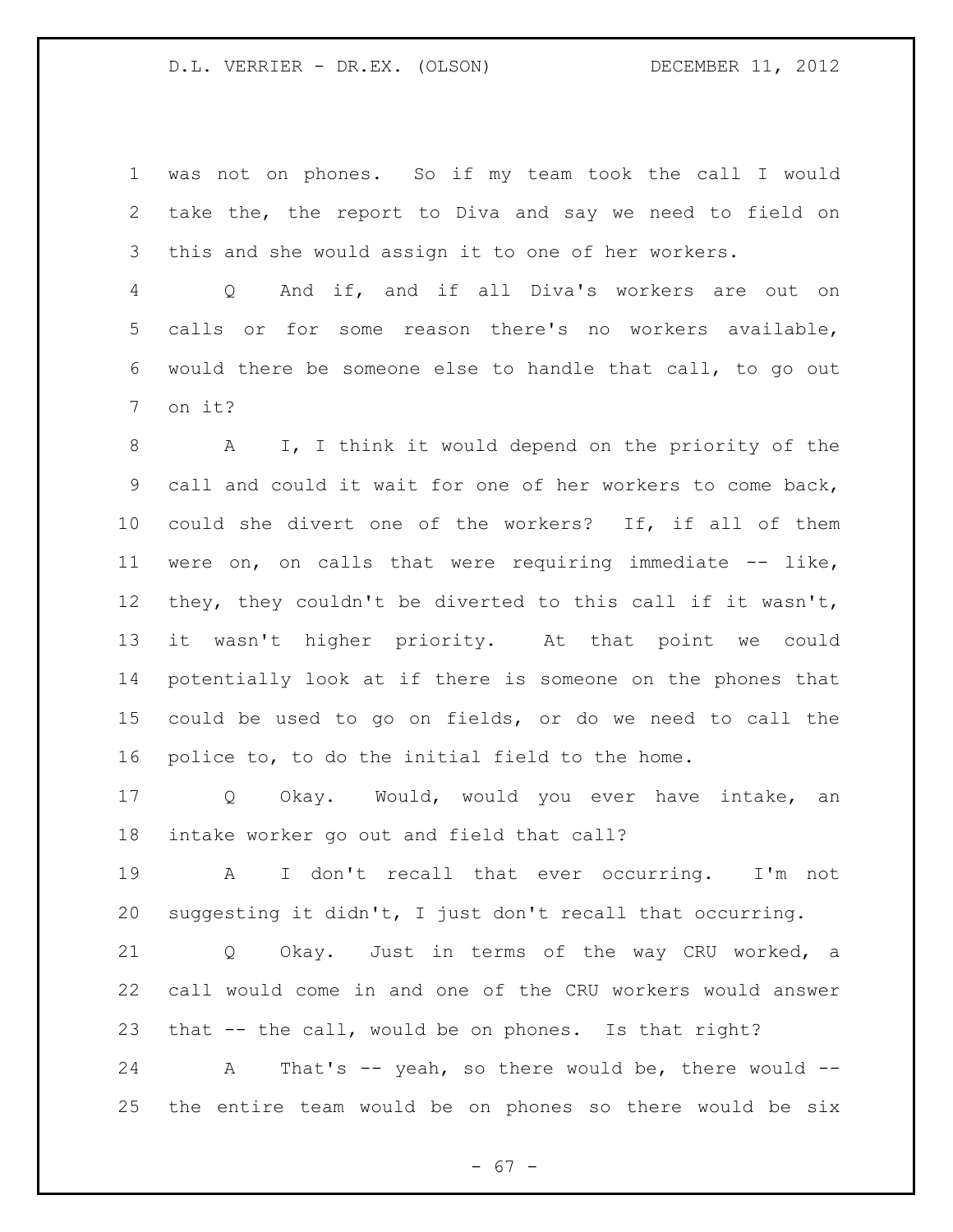## D.L. VERRIER - DR.EX. (OLSON) DECEMBER 11, 2012

 people or so, assuming everyone was present, on the phones and if all of them were on the phone calls, if I remember correctly, the phones would then go to our receptionist who would then keep messages and give them to the CRU workers on the phones.

 Q Okay. And I take it then the worker that picked up the call would deal with the, the referral. Is that how it worked?

 A So the, the worker who took the call would absolutely write the report, would gather information that was necessary and, and then would either bring it to their supervisor or would assign it to intake.

 Q And the worker, when receiving the referral, would you expect them to heck to see if a file was already open or if there was other contact with Child and Family Services?

 A So when the worker received the call they would do a CFSIS check to determine had there been prior contact or not, and if so, what was on CFSIS.

 Q Okay. And so they wouldn't have the physical file, at that point, just whatever is on CFSIS?

 A Right. Yeah, a physical file may or may not be at the same location that they are.

 Q And at that point, what would you expect the worker to review?

 $- 68 -$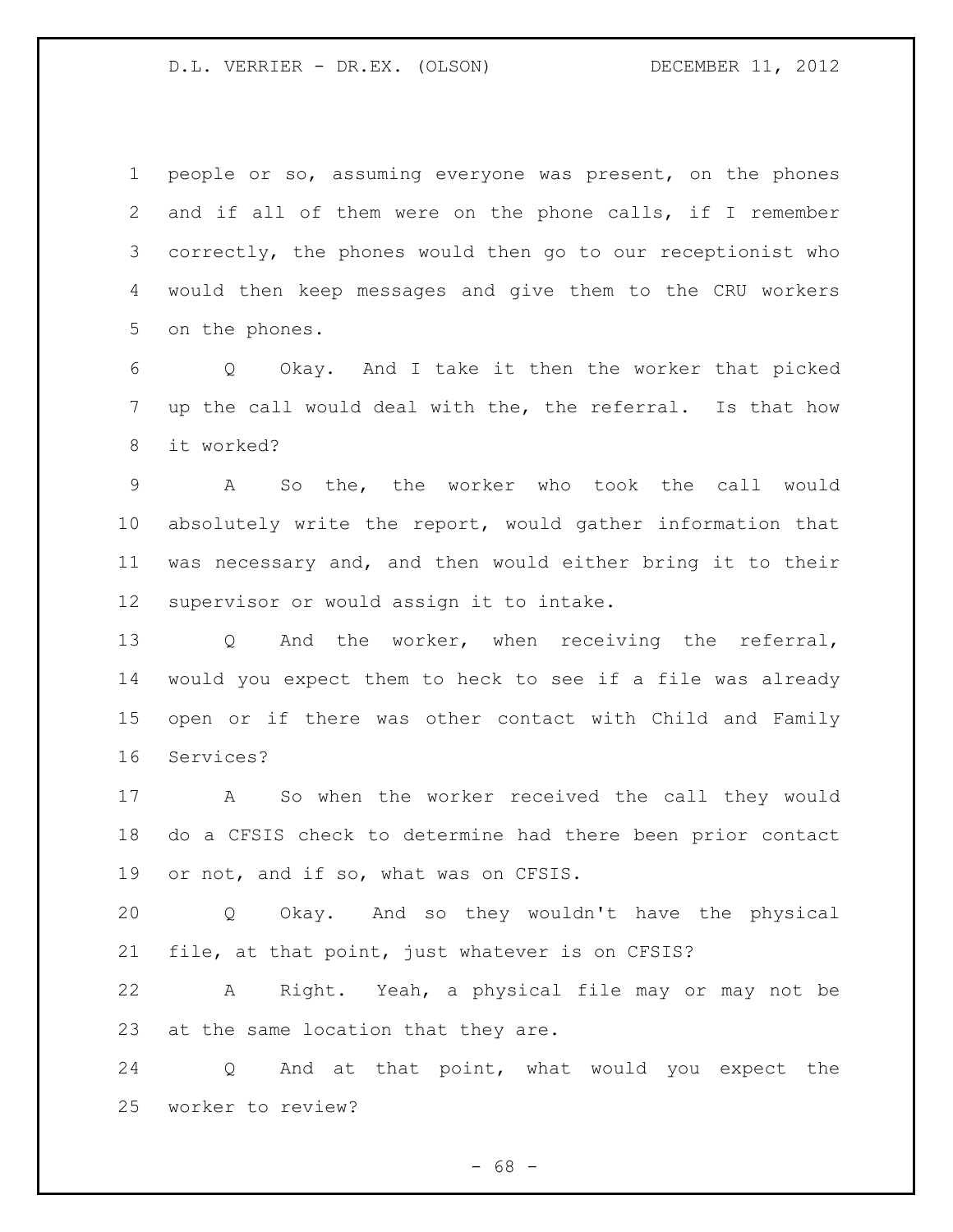1 A I would expect them to review the entire history that was available to them on CFSIS and to summarize that 3 or put that information into the report, itself.

 Q We've heard that some workers would look at the last intake that was available on CFSIS and if that was sufficient, use that for their history and their background. Was that, was that the practise in the unit at the time?

 A I'm not aware of that being a practise. Certainly the expectation would have been a complete summary from CFSIS of the history. But -- and so perhaps they are simply looking at the last contact. The last contact may have had a summary there, but certainly the expectation would have been to summarize the history, in total.

 Q In total. So whatever history is available on the file -- on CFSIS?

18 A On CFSIS, yes.

 Q And that's what you would have trained your workers to do?

A That would have been the expectation.

 Q Okay. And then once the worker looks at whatever information is available on CFSIS would they then try to contact collaterals?

A They may, it would, it would really depend on

- 69 -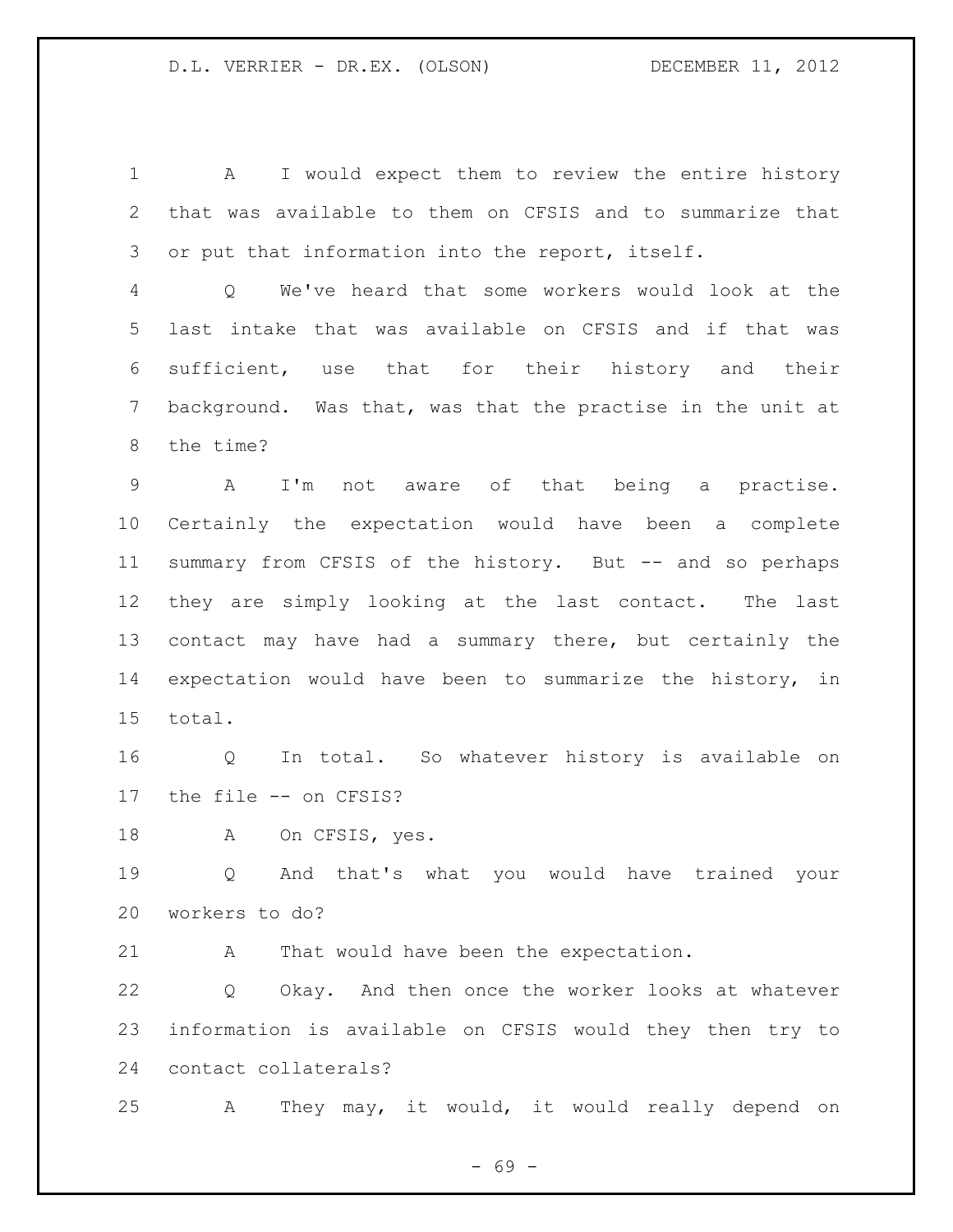what the, what, what the information was that they already had and it would depend on, on the presenting issue. So it would -- they may collect to contact collaterals and they may leave that for intake to do, as well.

 Q Okay. The worker that was on the phones, they would just be, when they contact collaterals, they don't go out in the field to, to do that, do they? Is it just all done through the phone?

9 A (Inaudible.) Yes, yes. So there -- the, the worker who was on the phone would do all of the phone work. If a field was required we would have the other team do that piece.

 Q CRU would only handle fields, in your experience, if it was something that was urgent or immediate?

A Yes.

 Q Okay. And then for all other cases they would be either dealt with at CRU, closed or sent up to intake or abuse intake?

 A What was the first part of that, for all other cases?

21 0 All other cases would have to be closed at CRU or they would be sent up to intake or abuse intake.

A Right.

 Q Who would it be -- sorry, who would make the determination as to whether a file should be closed?

 $- 70 -$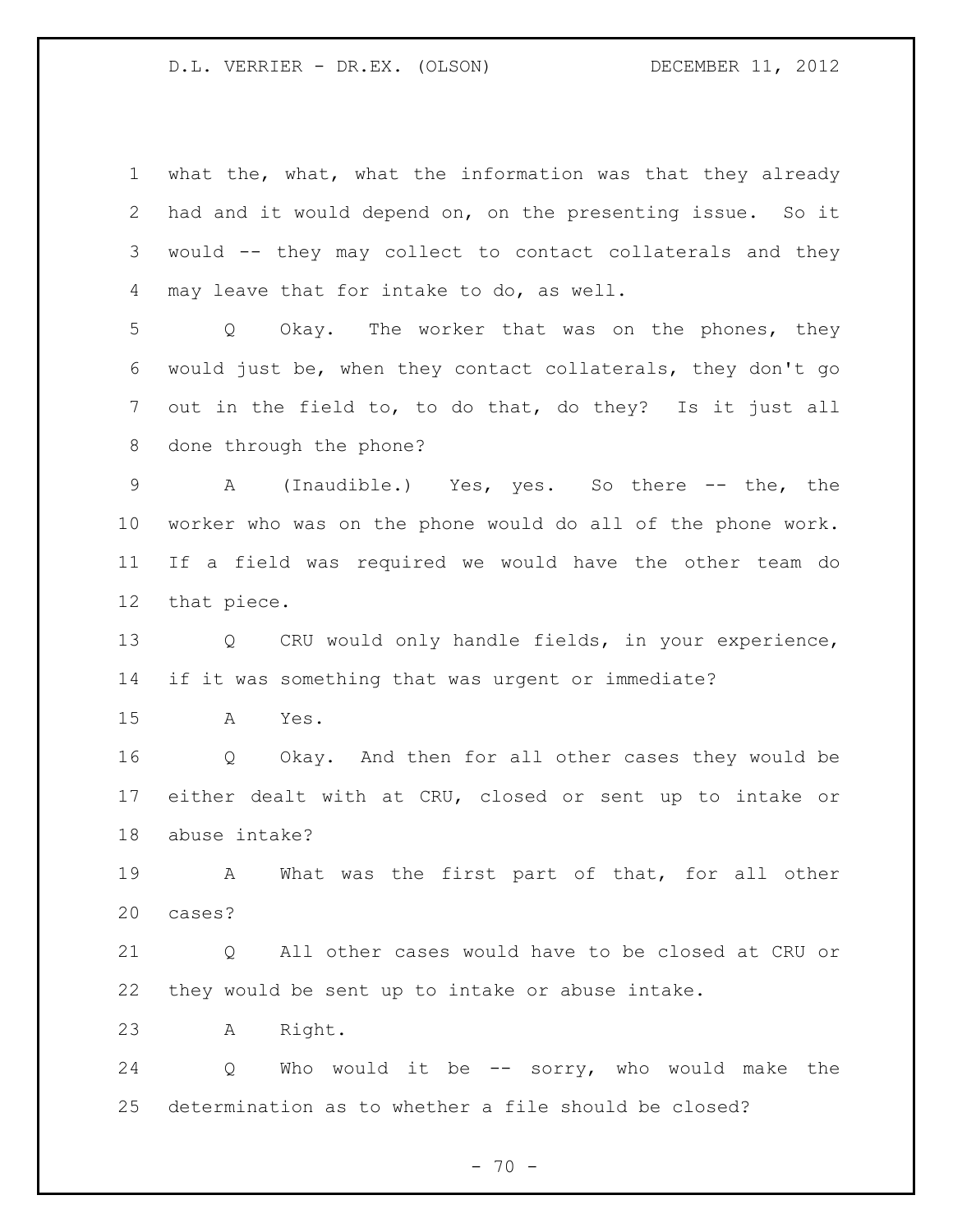A So the worker would make the recommendation and would provide the report to myself or to Diva and we would review it and if we agreed we could sign it off, if we -- if I disagreed I would take it back to the worker and let them know what other work needed to be completed. Q Okay. Is that the case, as well, for -- if, if, if a worker decides that a file should go to tier two intake, is it the same process in terms of you reviewing the recommendation they make? A Yes. So if I felt that we needed to go out on a call, I have -- I would say we needed to do it, we need to go out on it. If I agreed that it, it could go, it was appropriate to go to intake, I would sign it off and it would go to intake. Q Do you review the worker's report before a determination is made whether or not another worker has to go out immediately? 18 A Do -- sorry, I didn't catch the last part. Q Well, if the worker who takes the initial call determines that it's -- A Yes. Q -- it's something that needs immediate attention, so someone on the other shift is going to go out and, and do a field, at what point do you send the person out to do the field?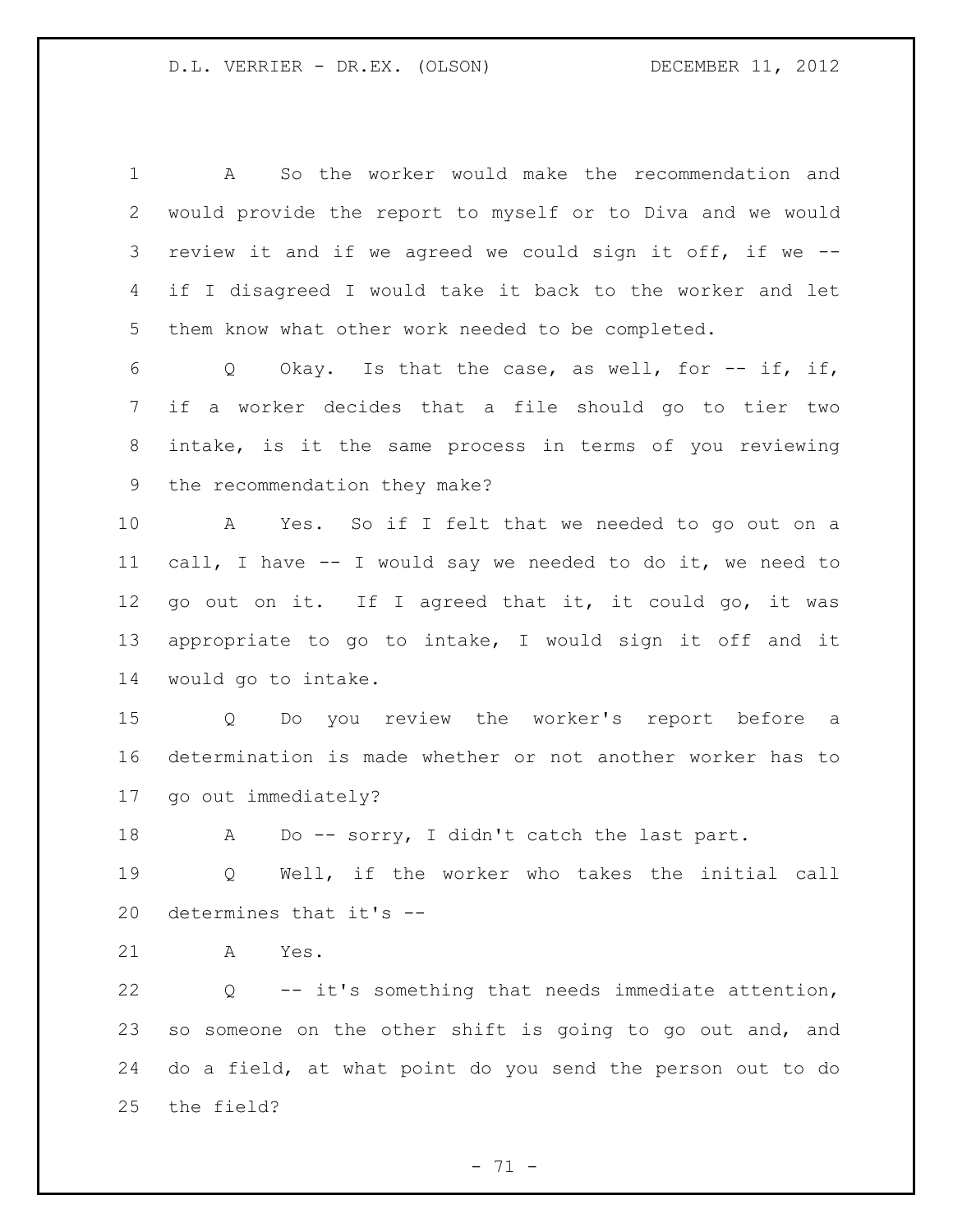1 A So if the, if the person, the person on the phone has come to their supervisor and their supervisor believes the field needs to be complete, they would have brought the -- they would bring it to the other supervisor and if we (inaudible) would send out the, the person who is on the field on the other team. 7 Did I hear your, your -- Q Yeah, that's -- 9 A -- question correctly? Q That was my question. So would there -- would the worker who took the initial call have provided you with a written report before the person is sent, the other -- A Yes. Q -- worker goes out? A Yes. Well, so they would bring that written report to the supervisor before the field was made. Q Okay. And then would you review that report immediately or would you review it with all the other reports from that day? A Immediately. So those would be walked to me and I would -- and they would say this one needs a field and I would review it immediately. Q Okay. And would that be the case if it was a 24 hour response time, that was, that was recommended? A I -- yes. It would be, it would be then a

- 72 -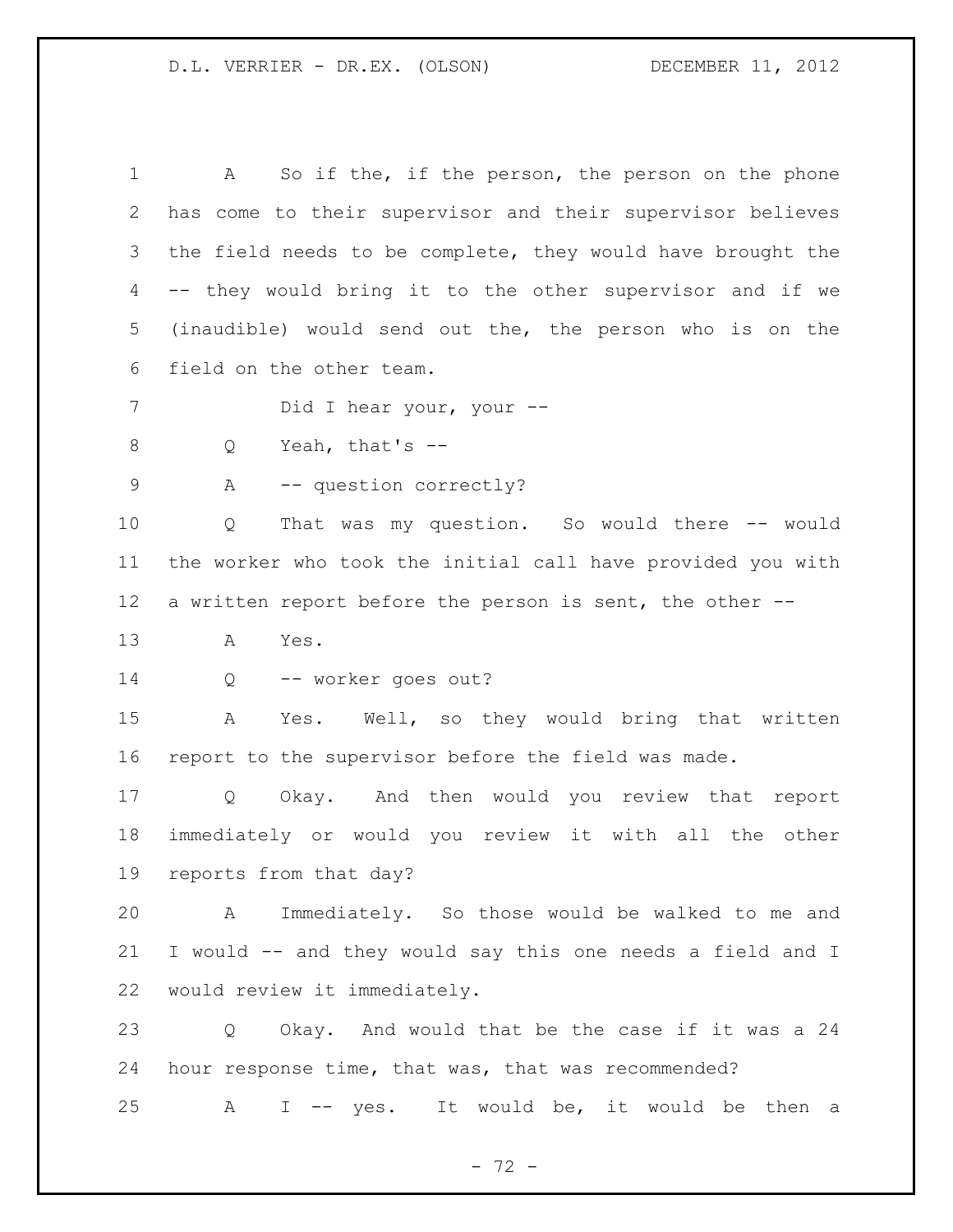immediate response was required and we needed to field out on it. Any report that we didn't need to do an immediate field, they would put in a area where we kept the reports to be reviewed.

 THE COMMISSIONER: Well, just let me ask this. Is an, an immediate requirement different than one requiring a 24 hours response. Are -- is there a difference between an immediate requirement and a 24 hour requirement?

 THE WITNESS: I would say yes, there may be instances when we want to go out within 24 hours so meaning the next day but certainly you don't need to go out this very instant so there may be instances where that would be the case certainly with CRU that we need to go out today.

## BY MR. OLSON:

 Q So in some cases CRU has to go out immediately and in those cases the worker would bring the report directly to you and you would assign someone to go out, provided you agree with that assessment?

 A So I, I didn't hear the first part, it flicked out a little bit. Could you repeat that?

 Q So if a worker determines that immediate response is required, that worker would bring the report to you -- A Okay.

- 73 -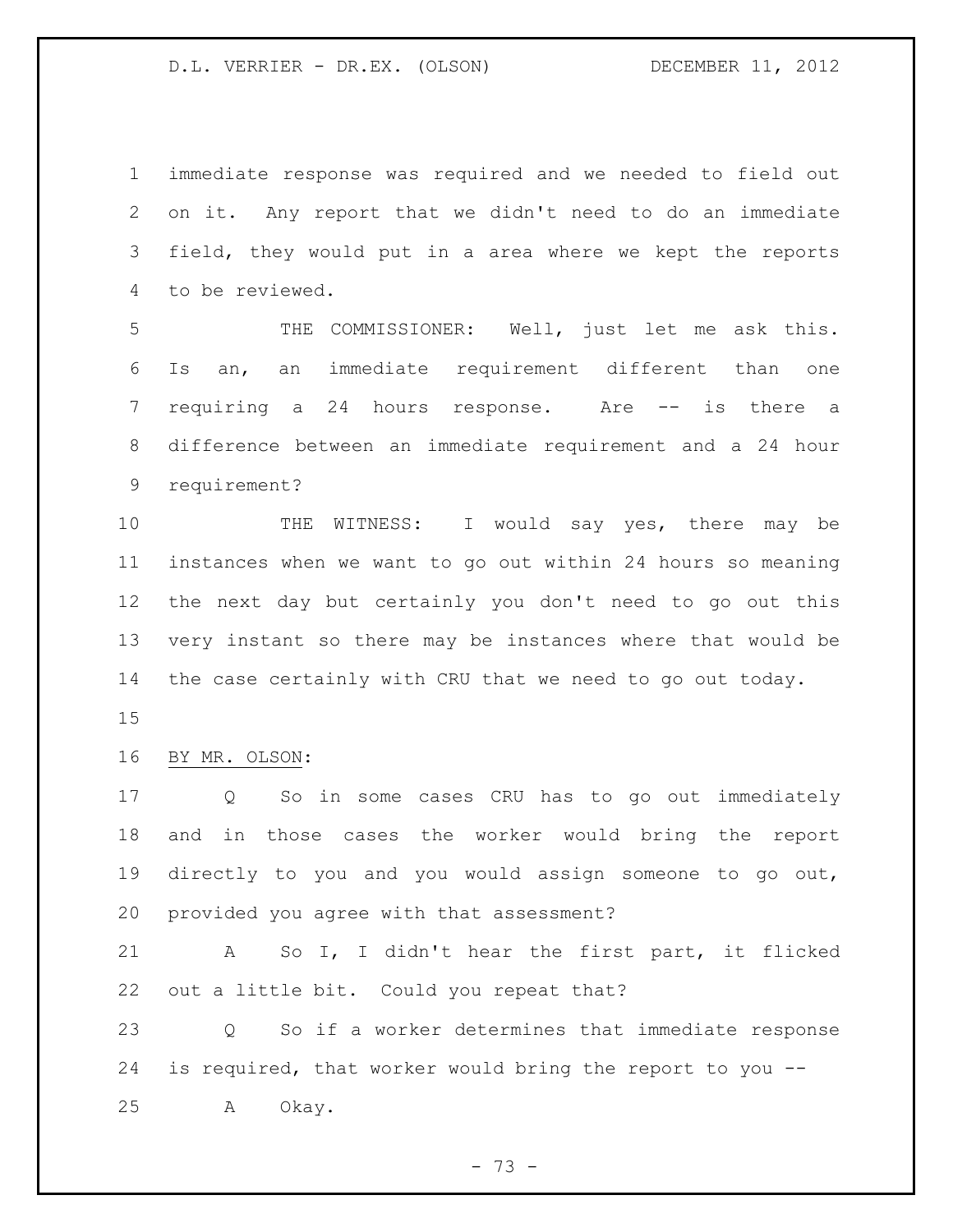Q -- with the recommendation and you would review it and then send someone out immediately?

A Yes.

 Q Okay. But in other cases where a worker determines that a 24 hour response is sufficient, so within 24 hours, the worker would -- would the worker hand in the report immediately then or just at the end of the day?

 A The worker would hand in the report, they had an ongoing area that they would put their reports and I would make visits throughout the day, I would come and collect the reports. So everything was not left to the end of the day but certainly they would put it -- as opposed to walking it to me they would put it into the report area.

 Q Okay. And then when you got the report, what would you do with it?

 A The, the regular report that was from the report area, when I would gather those, I would go back to my office and review them and sign them off and then give them for -- to our admin person to, to process for intake, to get them for intake.

 Q Okay. And so when the report is first handed in to you by the worker, you said the worker signs off on the report?

24 A Yes, the worker -- yes, there -- they would sign off on the report, yes.

- 74 -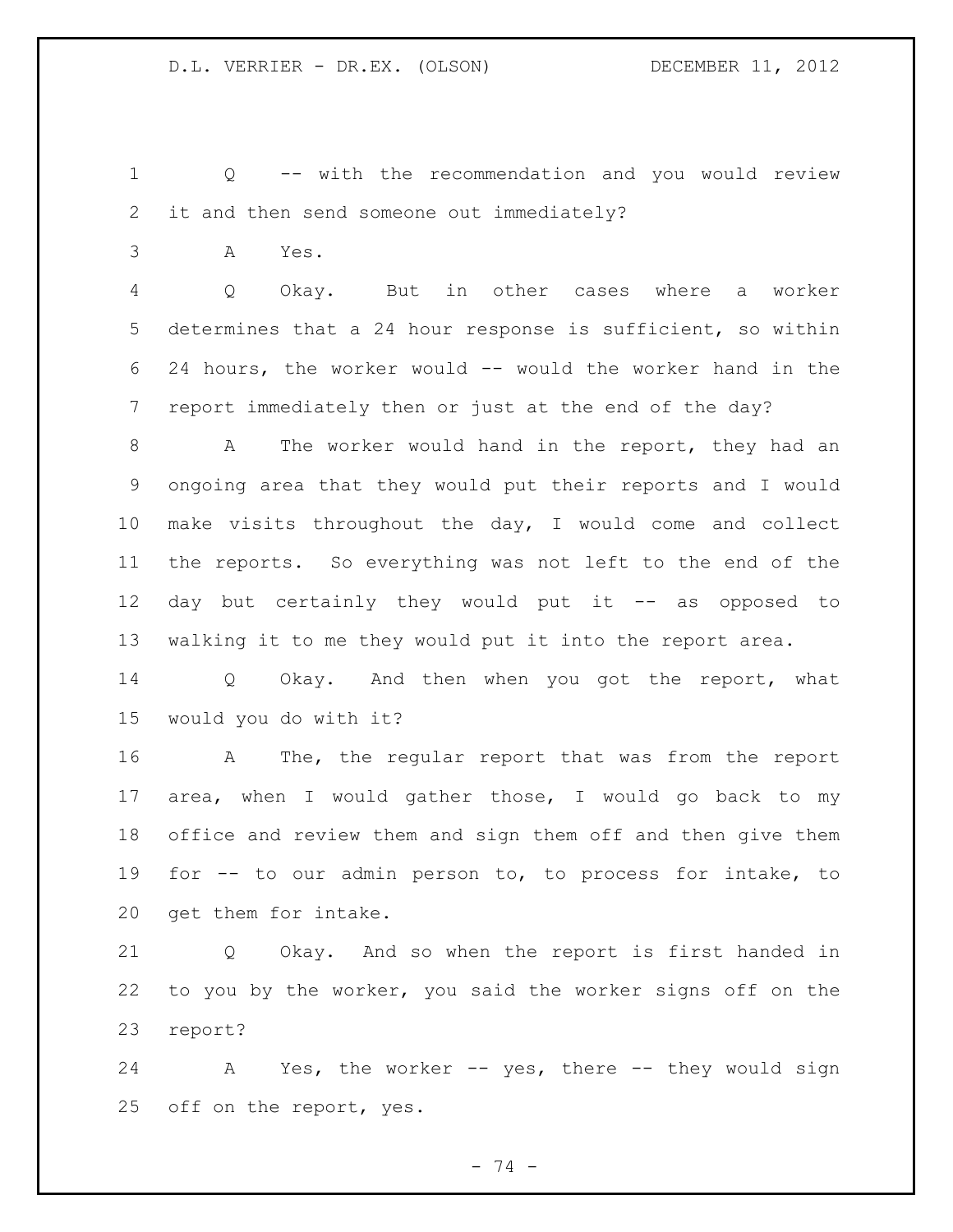Q Okay. And what does that indicate when a worker signs off on the report?

 A So it really indicates that they have finished their part of the report and so there's ending -- they're ending their part of the report and they're now passing it on to the next, the next team and/or to closing, one of the two but yeah, that they finished their, their work.

 Q Okay. As a supervisor, was it your expectation that the worker would always sign off on the report?

 A It was absolutely my preference that they would sign off on their report and there certainly may be instances where, for whatever reason, they did not but it was always my preference that they would sign off.

 Q Okay. At what point would you sign off on a report?

 A I would sign off when that -- it was ready to be closed, when I agreed with the closing, or when it was ready to be moved to the next team.

 Q And so when you sign off on the report, what are you indicating by that?

 A I'm indicating that I agree with the work that's been done, I agree with the plan, and, and so it's now ready to move to the next step, whatever that step is.

 Q Are there cases where you wouldn't agree with the plan or the recommendation?

 $- 75 -$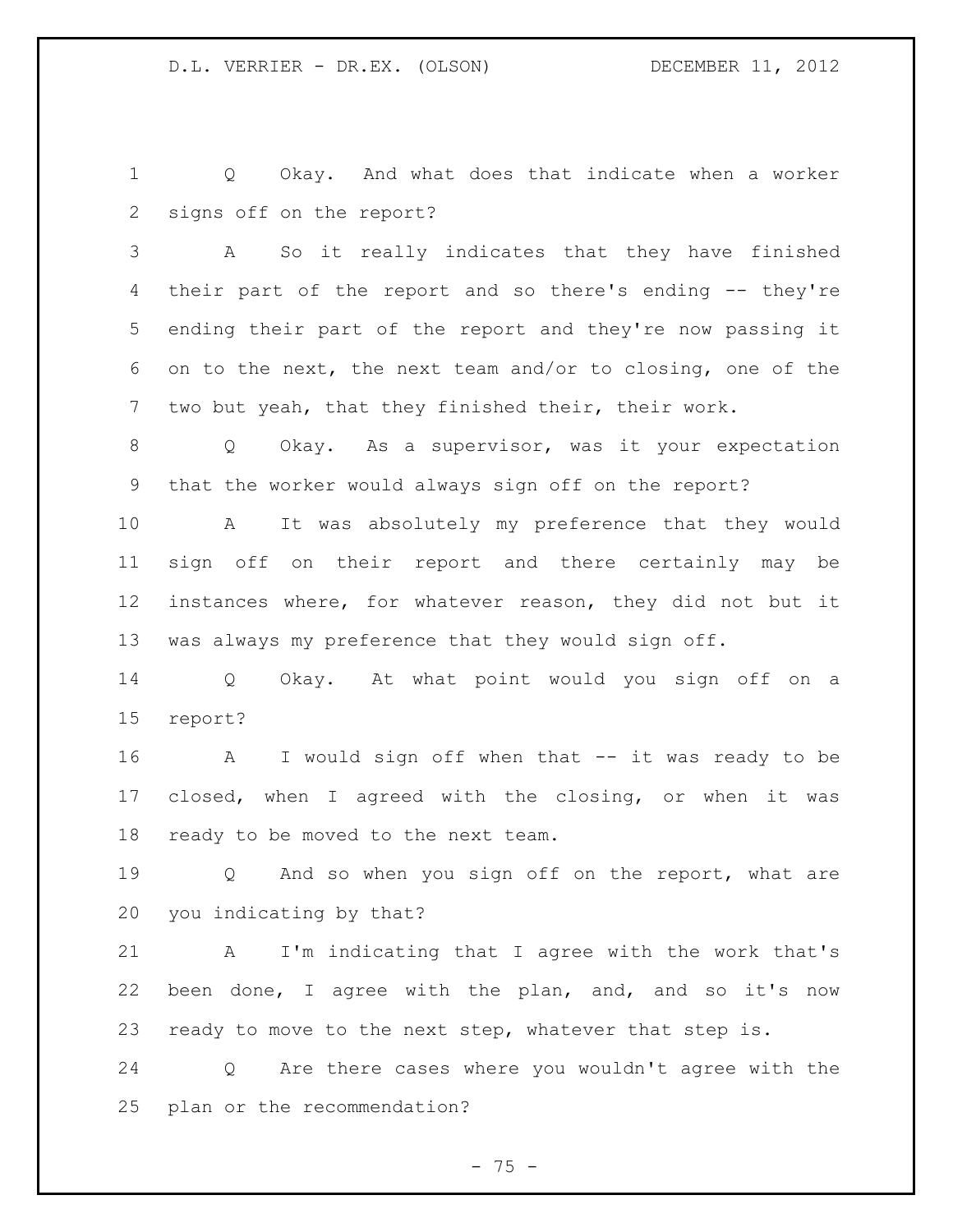1 A Absolutely. It's -- it was my role as the supervisor to ensure that we were doing the -- we had the plan that we needed to have, we had the response time we needed to have, and to ensure there weren't any mistakes in the report. And so if I did disagree, in terms of we needed to do more work on it, or we needed to open it to intake, at that point I would let the worker know.

 Q So you would, you would talk to the worker about that?

 A Certainly if they -- there were instances when I would review reports after the workers had all left but certainly in the majority of instances I would absolutely walk it back to the worker and let them know what my thoughts were.

 Q And would you do that before signing off on the report?

A I would, yes.

 Q Would you ask the -- sometimes request that the worker change the report after having input from you?

 A Yes. Certainly if it required a change in plan or if we needed to do more work on it, it would absolutely require the, the change. Those are probably really the, the two instances.

 Q Okay. And so could the worker go back into the, the report they prepared, I take it they prepared that

- 76 -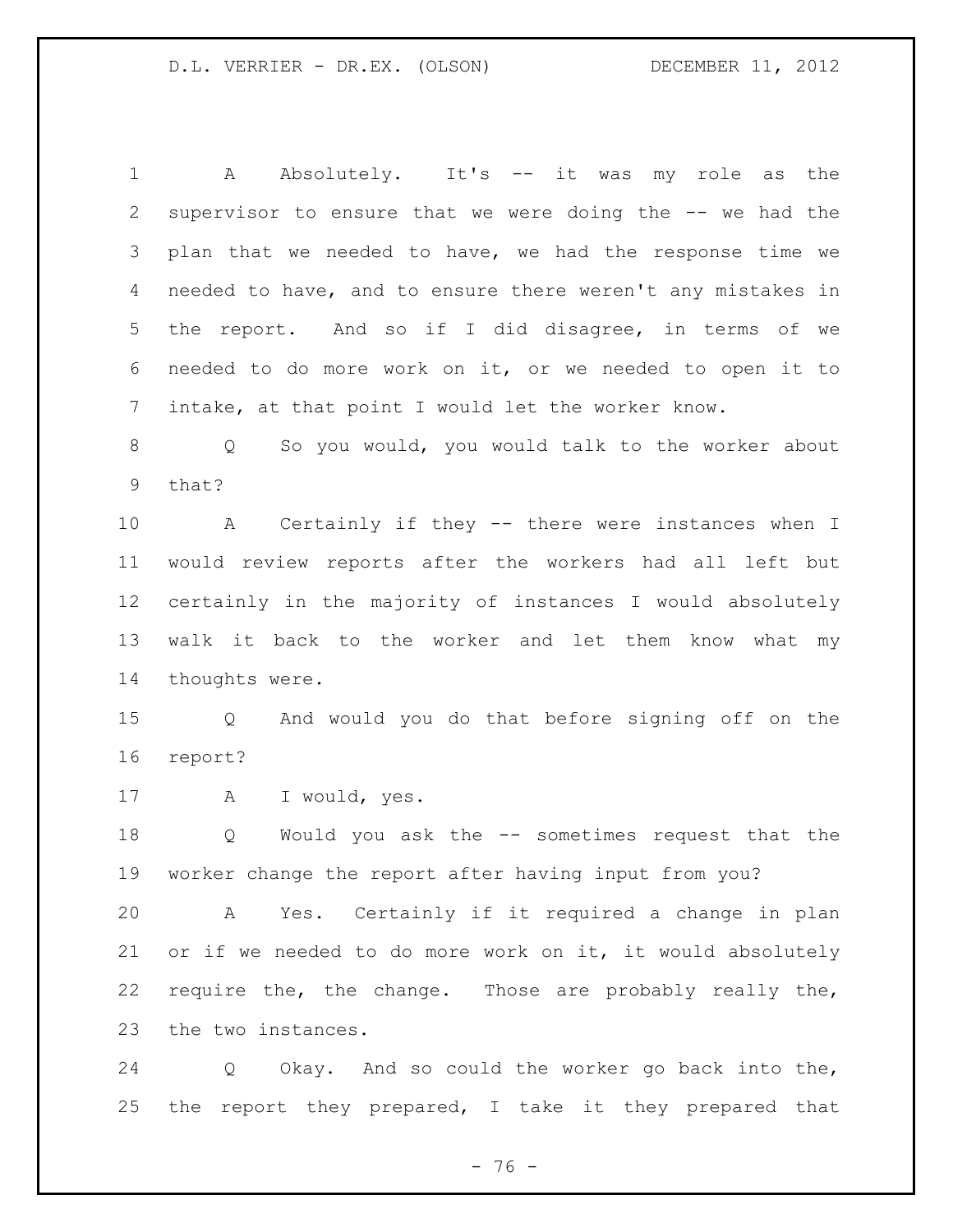electronically. Could they go back in and make whatever changes they needed to and then re-submit it to you? A They could, yes. Q Okay. A Yes. Q As a supervisor, did you have access to an electronic document, electronic report? A Yes. Q Okay. Could you also make changes to it, if you wanted to? 11 A If, if I wanted -- if the workers weren't there to change -- to make the changes, I would add a section onto the bottom, stating reviewed -- something like reviewed by supervisor, and then indicate what, what my plan was and then I would sign that off. Q Okay. So you have the ability to do, to do that then, to make the changes? A Yes. Yes. They were all kept in a shared drive so there was, there was a fair bit of access in terms of those reports. Q Okay. And I understand they're not actually entered onto CFSIS until you hand them into the administrator? A So I don't recall the specific process but that makes -- that does seem consistent.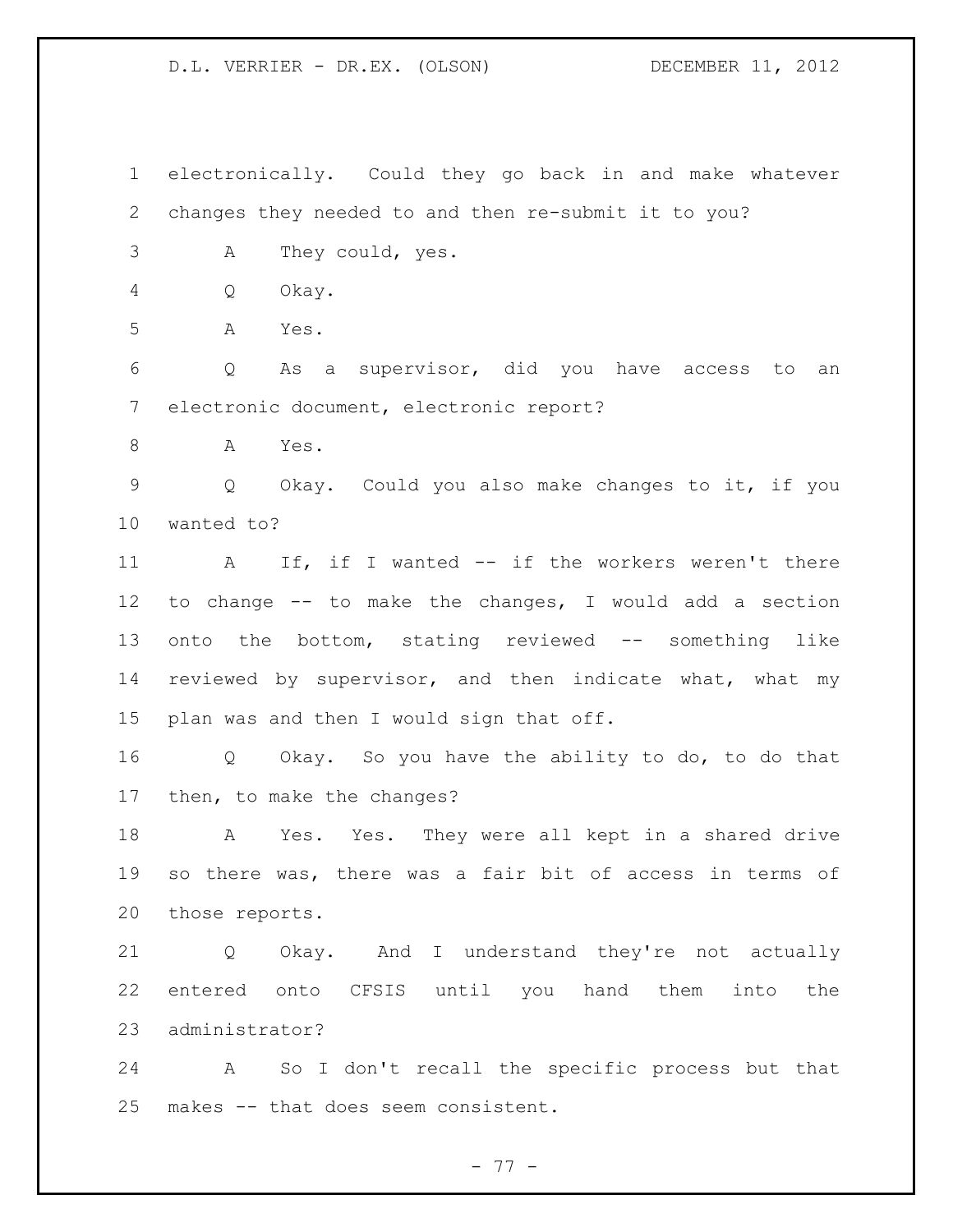Q Okay. So at least any time before that is done, changes can be made to the electronic document? A Sorry, can you repeat that? Q Any, any time before the actual file is attached to CFSIS, changes could be made to the electronic document? A Yes. Q Okay. You said that sometimes you might make 8 changes to a document if a worker was gone -- had gone home for the day. Is that right? A So if I was -- the majority of the time I was reviewing reports would be after all the workers had left. Q Okay. 13 A And so if there was pieces to add to those reports I would do it at that time. Q Okay. And you said you would indicate that somehow. How, how would you do that? A Pardon me? Q You, you said you would -- A I would, I would add, I would add a piece at the bottom, saying supervisor reviewed. Q And then would the report be submitted to the administrator to put it on to CFSIS? A Yes. Q Okay. But in that case you would always make some -- you would have some sort of indication that you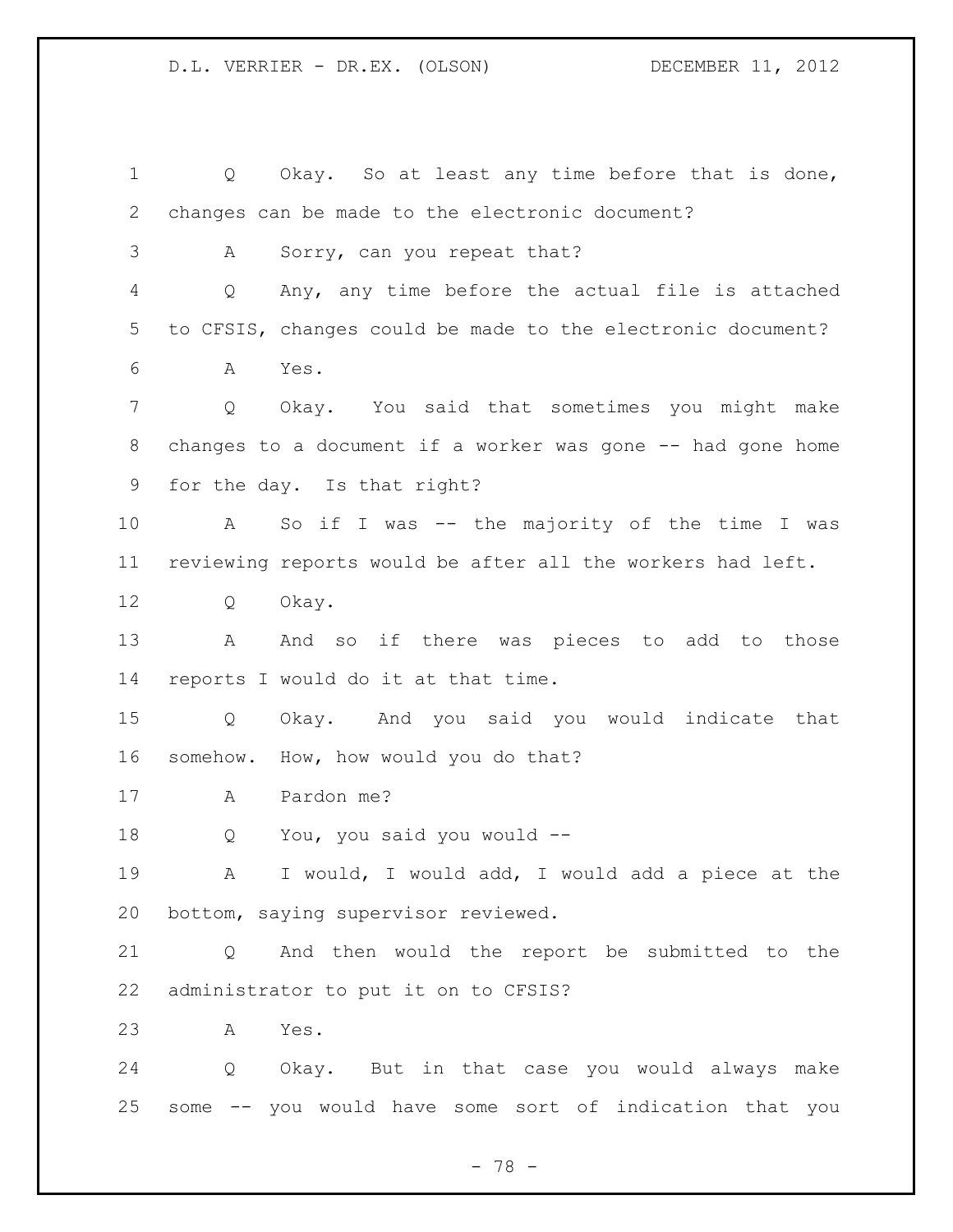reviewed it and made a change?

 A Yes. That -- it would have been a necessary piece to, to either make that change in the plan or, or change in where it was going in terms of it being addressed to. Q Would you ever change a worker's report without either discussing it first with the worker or indicating that you were making a change on the report, itself? A No. There would, there would be absolutely no need to make a change in, in a worker's report. You know, the final, in terms of as the, as the supervisor it's my 12 job to ensure that the report was accurate, there were no mistakes, and to sign off on the plan. And so certainly if I disagreed I would add that piece in there. So no changes would have been made other than in that way. Q Okay. So it would be obvious, you're saying, on the face of the report that the change had been made by you? A Pardon? A If you were going to make a change it would be obvious on the report that you made a change? A Yes. Q Okay. A Yes. Q Would you ever remove any information from a

- 79 -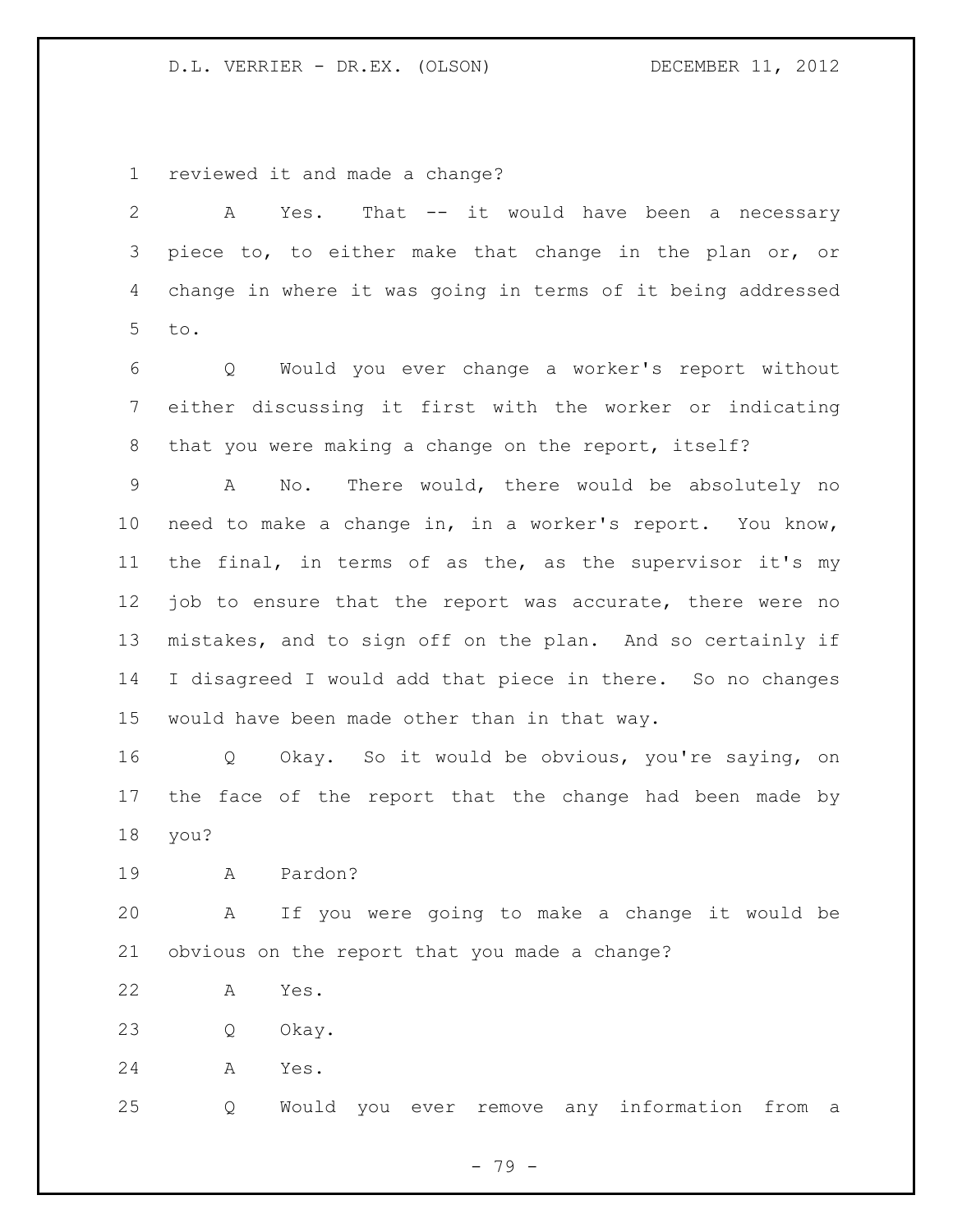worker's report?

| 2  | There would be absolutely no reason to<br>A<br>remove          |
|----|----------------------------------------------------------------|
| 3  | information from a worker's report. It would be really         |
| 4  | important that the, that the report have all the necessary     |
| 5  | information, that it was complete, and that it, it would be    |
| 6  | unethical to remove any information from the report. So        |
| 7  | absolutely not. There -- that would not fit with the role      |
| 8  | of ensuring that we have all the information that we needed    |
| 9  | to ensure kids were safe.                                      |
| 10 | Okay. Would it also be unethical to add to a<br>Q              |
| 11 | report without indicating you were making a<br>worker's        |
| 12 | change?                                                        |
| 13 | So as the, as the supervisor and as the person<br>$\mathbf{A}$ |
| 14 | who is signing off on that report, and doing the final sign    |
| 15 | on the plan, it is absolutely my job to make any<br>off        |
| 16 | additions to the report if I disagree with the plan or if I    |
| 17 | think more needs to be done.                                   |
| 18 | COMMISSIONER: But that didn't answer the<br>THE                |
| 19 | questions.                                                     |
| 20 | MR. OLSON: Right.                                              |
| 21 |                                                                |
| 22 | BY MR. OLSON:                                                  |
| 23 | The, the question was would it be unethical to<br>Q            |
| 24 | make a change to a report without indicating on the report     |
| 25 | that you had made the change?                                  |
|    | $-80 -$                                                        |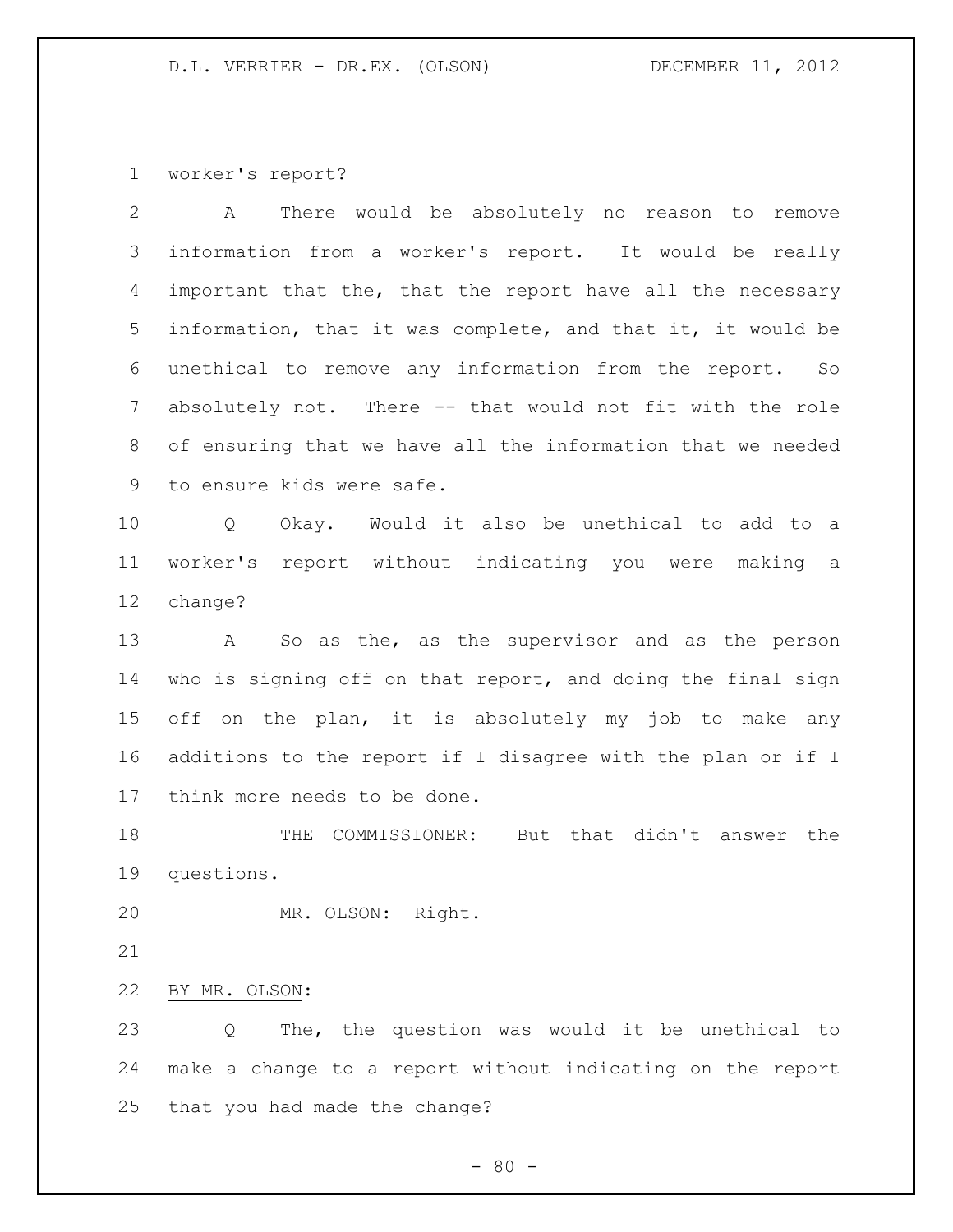A Oh, so it would be unethical to change the report without putting the changes on the report, yes. Q Because then it might look like the worker -- A Yes. Q -- that the worker had made that report when it was actually -- a portion was made by, by you? Right? A Right. Absolutely. And that's, that's why it was imperative that I wrote that it was reviewed by myself and then it was -- then I wrote that there. Because that, in fact, would be a change on the report that I would want documented. Q Okay. You're aware that Ms. De Gale has indicated she believes you changed her report? That's something you're aware of? MR. SAXBERG: I -- 16 THE COMMISSIONER: Well --17 MR. SAXBERG: -- I, I --18 THE WITNESS: Yes. 19 MR. SAXBERG: -- I am going to object to that. She, she did not indicate that Ms. Verrier changed her report, she's talking about the safety assessment which she said was changed and in which Ms. Verrier initialled her change. And I asked her specifically who she thinks did it. 25 THE COMMISSIONER: Well, wait a minute.

- 81 -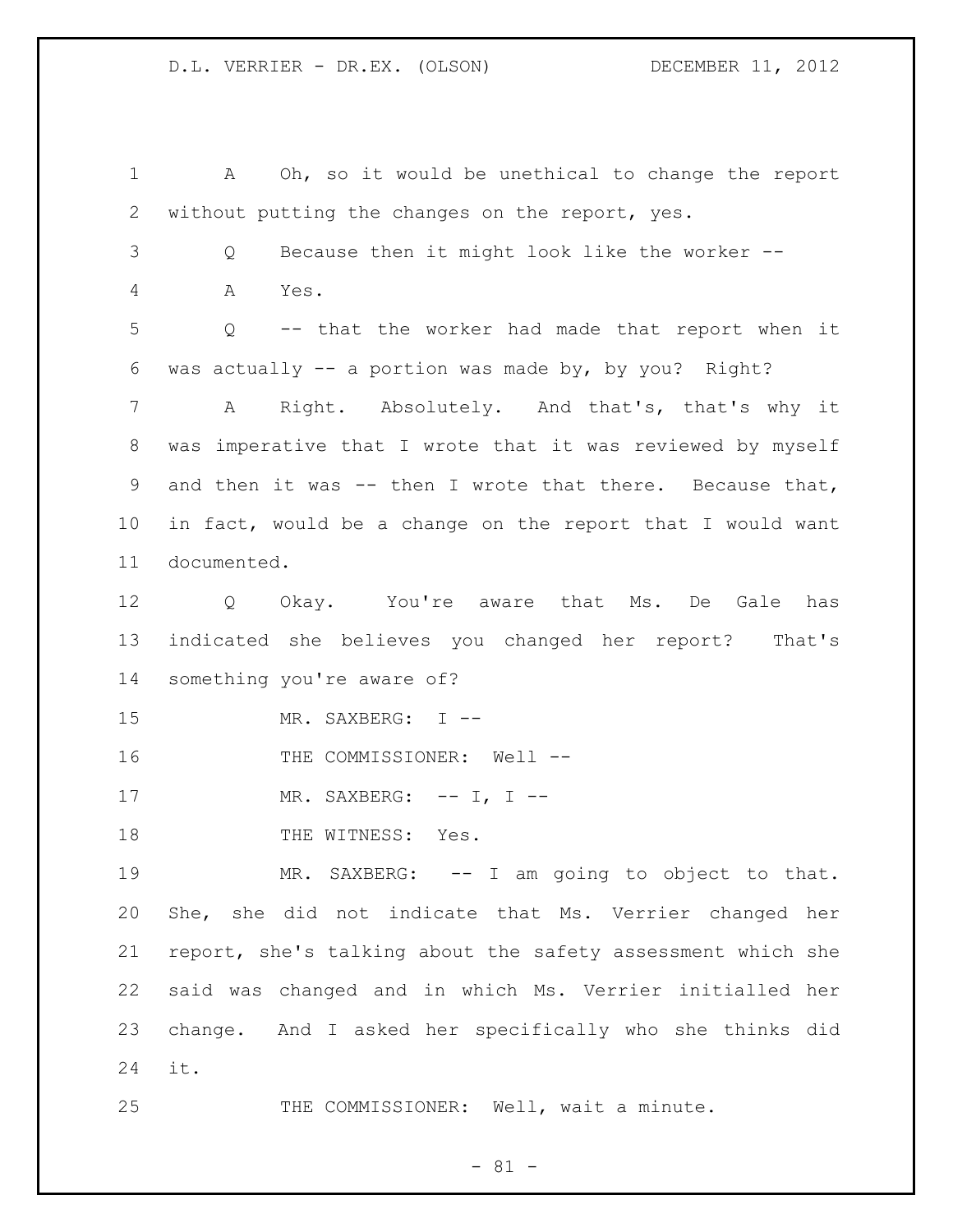1 MR. SAXBERG: You will remember that. THE COMMISSIONER: Just a minute now. Is there evidence from De Gale that what changes she thought were 4 made were, in fact, made by this witness? MR. OLSON: I may be mistaken on that. THE COMMISSIONER: I think maybe you are. 7 MR. OLSON: That could be. 8 THE COMMISSIONER: All right, so -- MR. OLSON: So I'll withdraw that question. THE COMMISSIONER: All right. You may want to rephrase it without reference to names. 12 MR. OLSON: Okay. BY MR. OLSON: Q The, the safety assessment that Ms. De Gale prepared, you're aware that she believes you changed that safety assessment? 18 THE COMMISSIONER: Well, no, is there evidence that, that -- is there, is there evidence that De Gale says that somebody changed it but did she identify who changed it? MR. OLSON: My understanding of the evidence was that the initials beside the change, she believed those were Ms. Verrier's. 25 THE COMMISSIONER: All right.

 $- 82 -$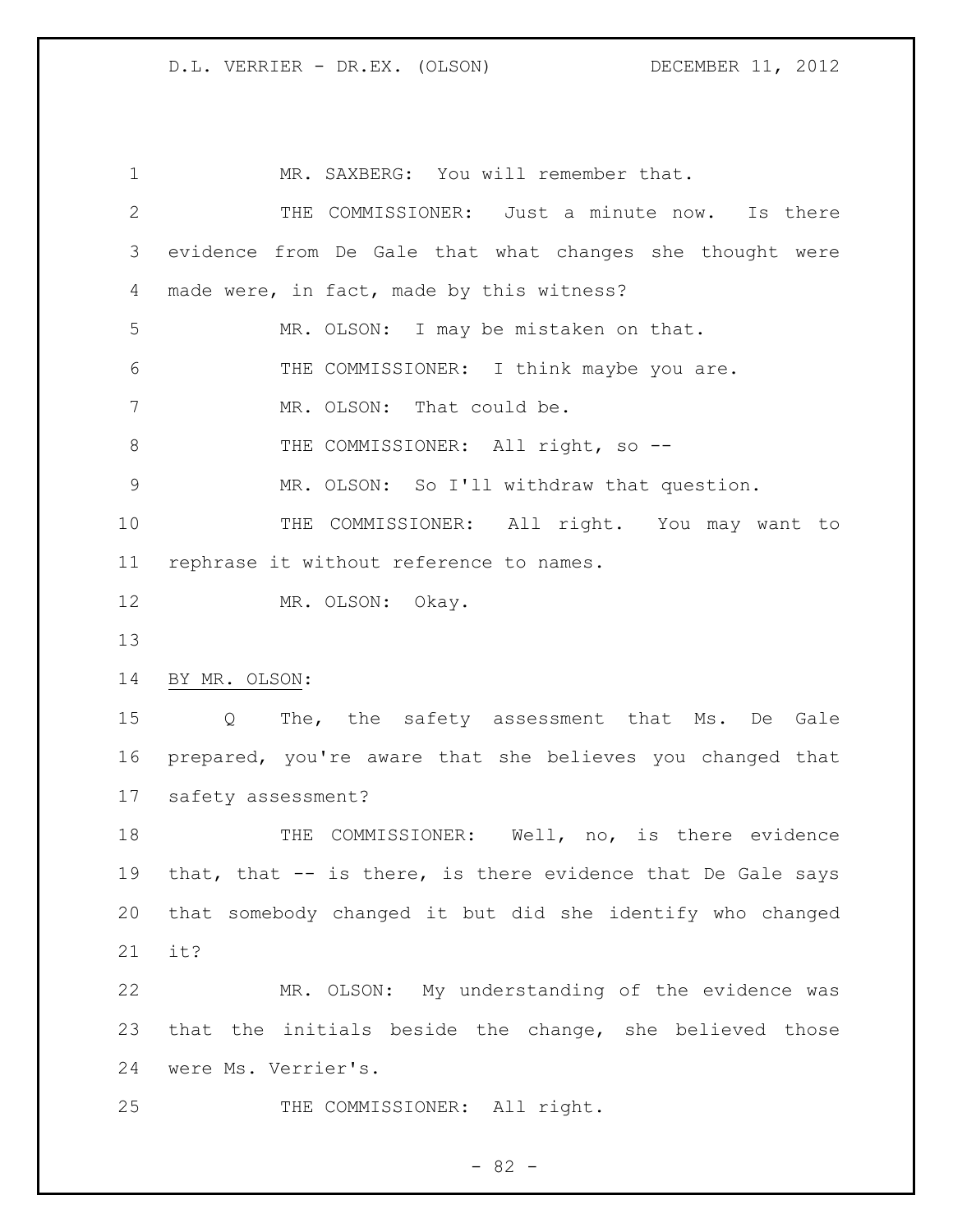1 MR. SAXBERG: Just to be clear, Mr. Commissioner, we're making the distinction between that safety assessment form and then the CRU intake report. THE COMMISSIONER: All right. I have them both here. All right, I, I follow you, indicating the identity of the person by virtue of the initials, that's -- MR. OLSON: Right. 8 THE COMMISSIONER: -- what you're saying. All right, I follow you. BY MR. OLSON: Q We expect to hear evidence from Shelly Willox, otherwise known as Shelly Wiebe. You were her supervisor? A No, I wasn't. Q You weren't. Did you supervise her from time to time? A If, if her supervisor, Diva Faria, was away I would be Diva's backup. Q Okay. We expect to hear evidence from her that there were concerns about reports being changed or altered without consultation first. Is that something you are aware of? 23 MR. SAXBERG: I, I, I have got to object to that because I have never heard that before, that's not in her witness statement. Is that in Shelly Wiebe's?

- 83 -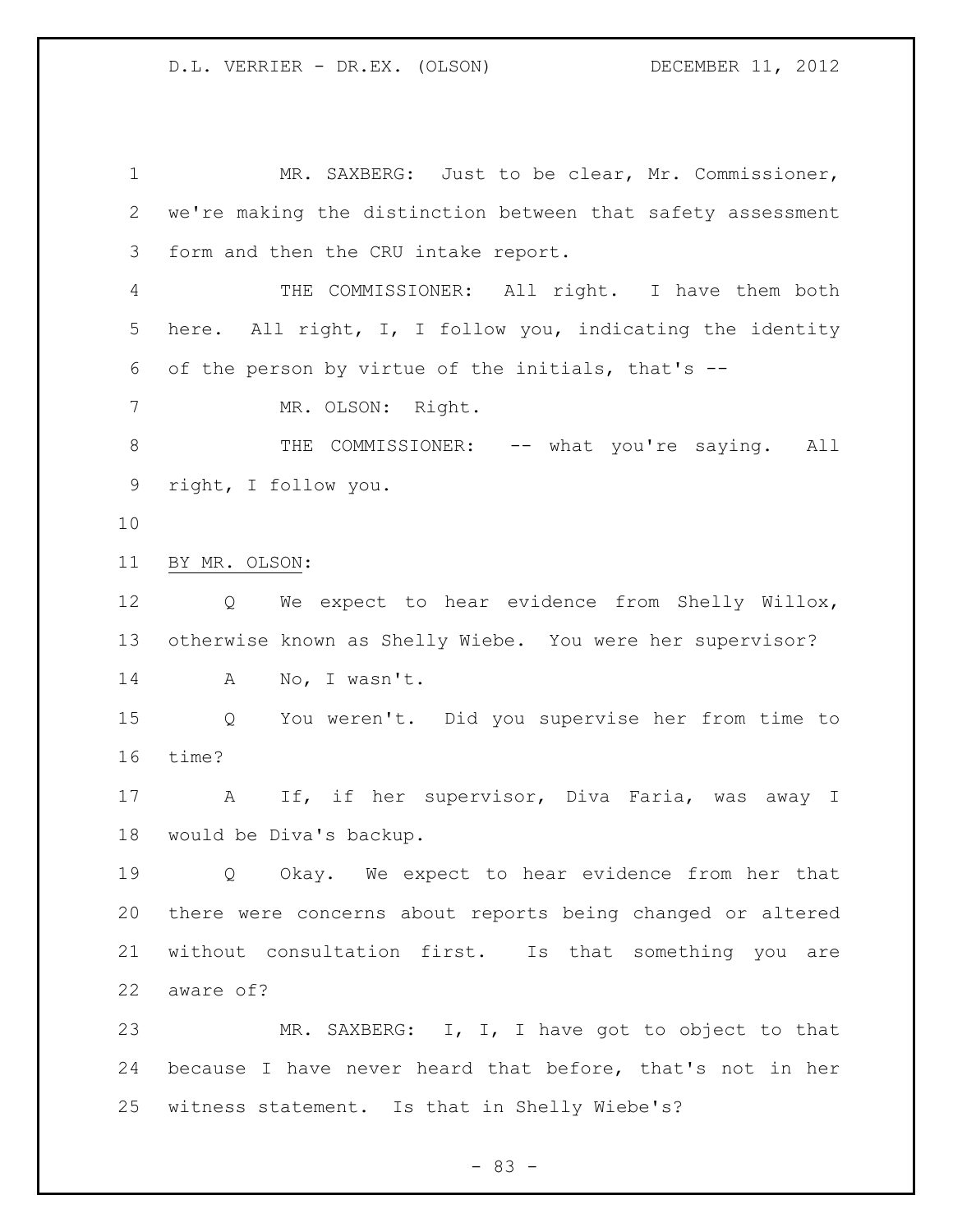MR. OLSON: Perhaps we could take a five minute break, just ... THE COMMISSIONER: That might help us move it along? MR. OLSON: Yes. THE COMMISSIONER: All right. Witness, we're going to give you a break for five minutes and then we'll -- 9 THE WITNESS: Okay. 10 THE COMMISSIONER: -- be back at it, or thereabouts. 12 THE WITNESS: Okay. (BRIEF RECESS) THE COMMISSIONER: Ready, I think, witness. 17 THE WITNESS: Okay, thanks. BY MR. OLSON: Q I just wanted to ask you some questions about your supervision of your workers before we get into the specifics of this file. Can you just tell me whether you had supervision meetings with your workers? A I, I absolutely had. They would consult with me

on an ongoing basis while they were doing their work and I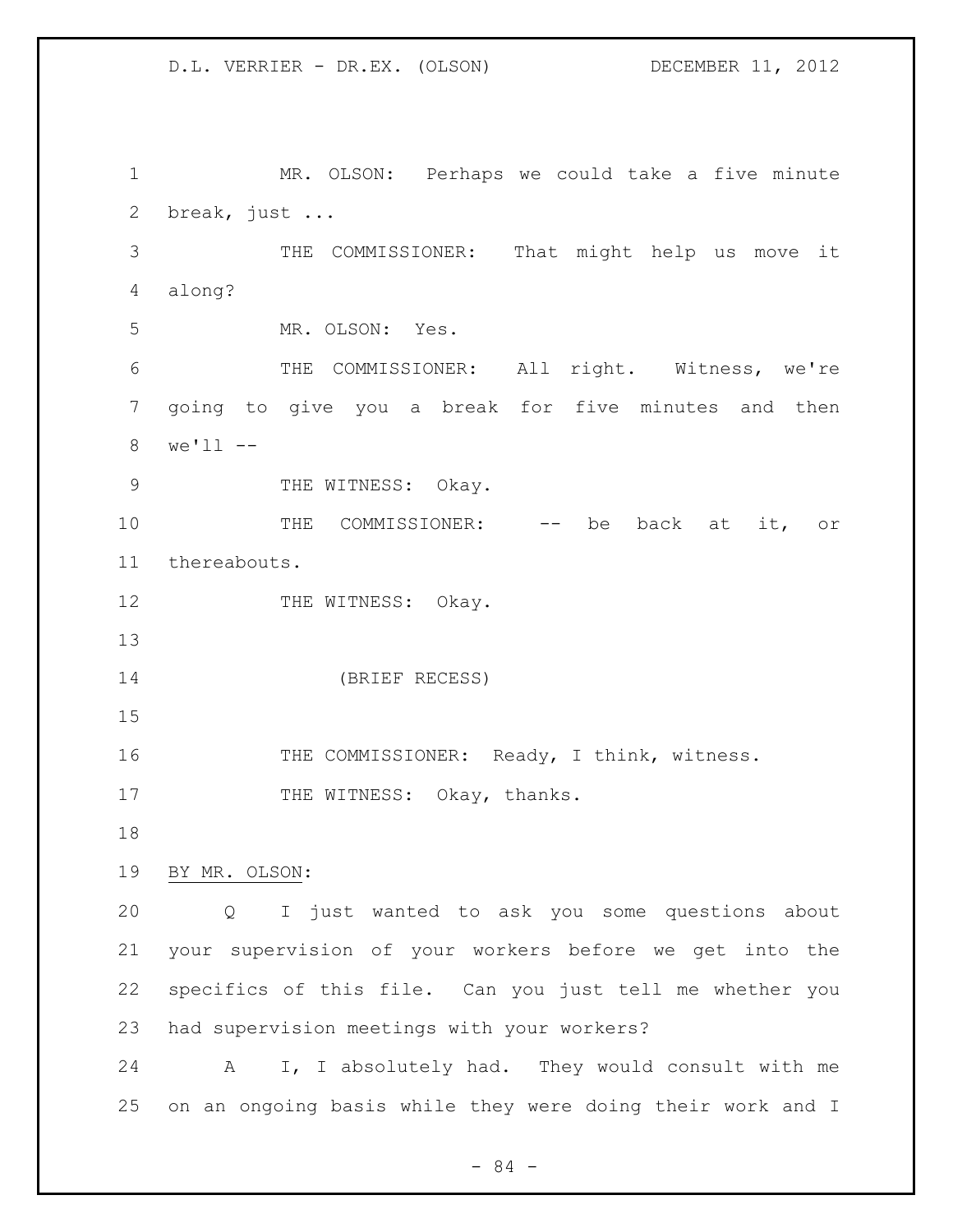would have supervision times with them, as well. Q And were those set supervision times? Was it scheduled? A I remember -- yes, if I remember correctly they were regular and ongoing. I don't remember the specifics but I believe they were regular and ongoing. Q Do you recall whether or not you kept notes of your supervision meetings? A So I did not keep any notes around the specifics of the supervision or any case notes but I certainly had some personal reminders for myself out of those meetings. 12 Q When you say personal reminders, what do you -- what, what do you mean by that? Can you give some examples? A So going to be wanting vacation on such and such a time or something going on in terms of a family member in hospital, those sorts of things. Q Something going on with family members being in the hospital you said? A Yes, something -- like something that was going on for the staff person that may impact operations or, or scheduling. Q So concerns that the workers you, you were supervising had, they raised with you in terms of personal issues. Is that ...

 $- 85 -$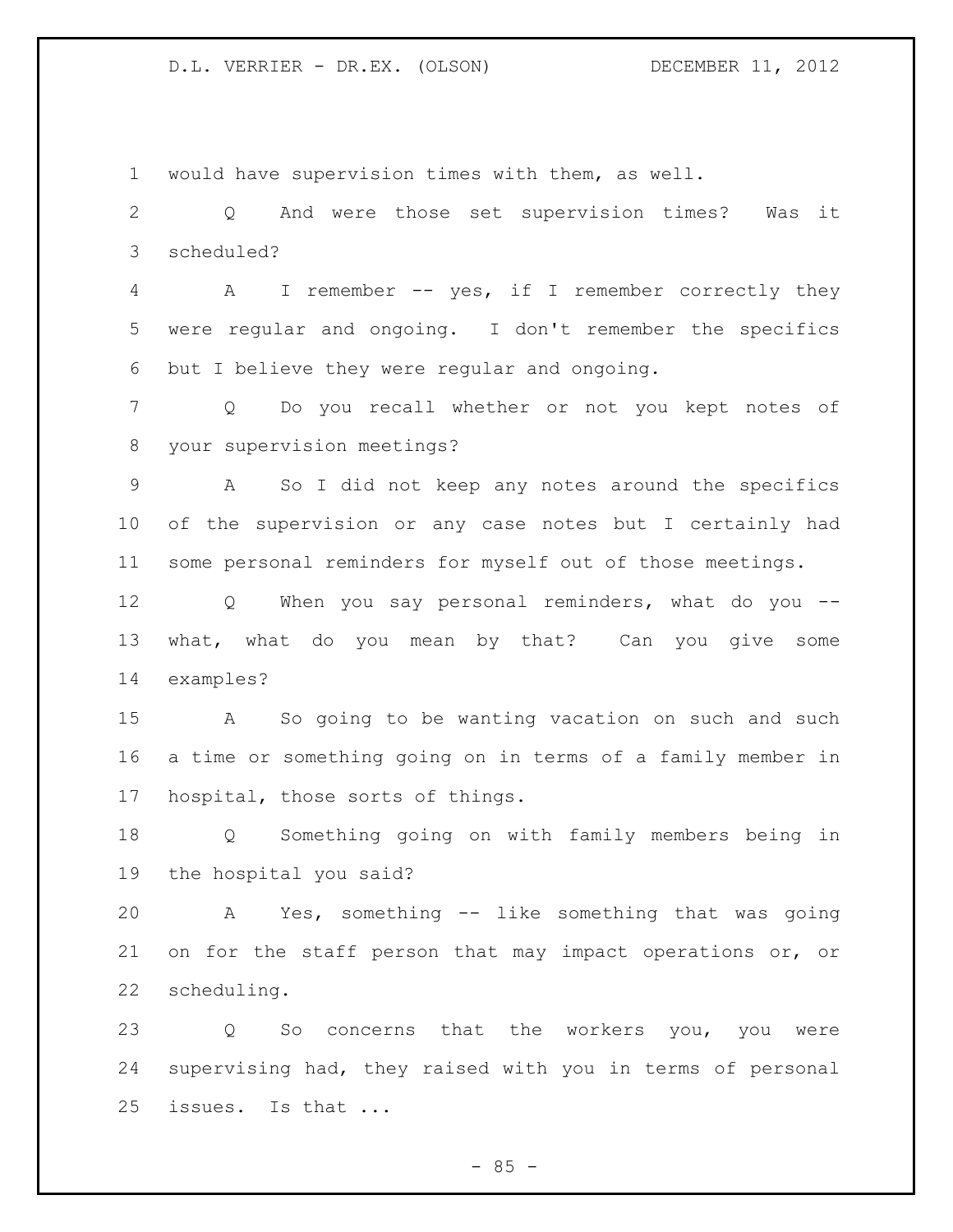A Yes. Well, informing me about any personal issues that might impact scheduling or operations, yeah.

 Q If you were talking specifically with the worker about a file, for example, you know appropriate response time, is that something you would make a note of in supervision?

 A So that conversation would not be something we would talk about in supervision. Any specifics around cases or files, would have been documented within the report, itself. So the CRU staff and the CRU supervision was different from family service supervision because we didn't have ongoing cases. So none of -- there wouldn't have been any discussion about case specific items during that time.

Q So what was the purpose of supervision then?

 A Supervision was to connect with the, the worker, sort of to have a one-to-one. To check in with how they were doing, to discuss anything that had come up for them in terms of how they were managing workload, those sorts of things. But no case specific discussion for our purposes in CRU.

 Q Was workload one of the issues that would come up during supervision?

 A I don't recall specifically. I, I imagine it may have. It was certainly something that the workers were

 $-86 -$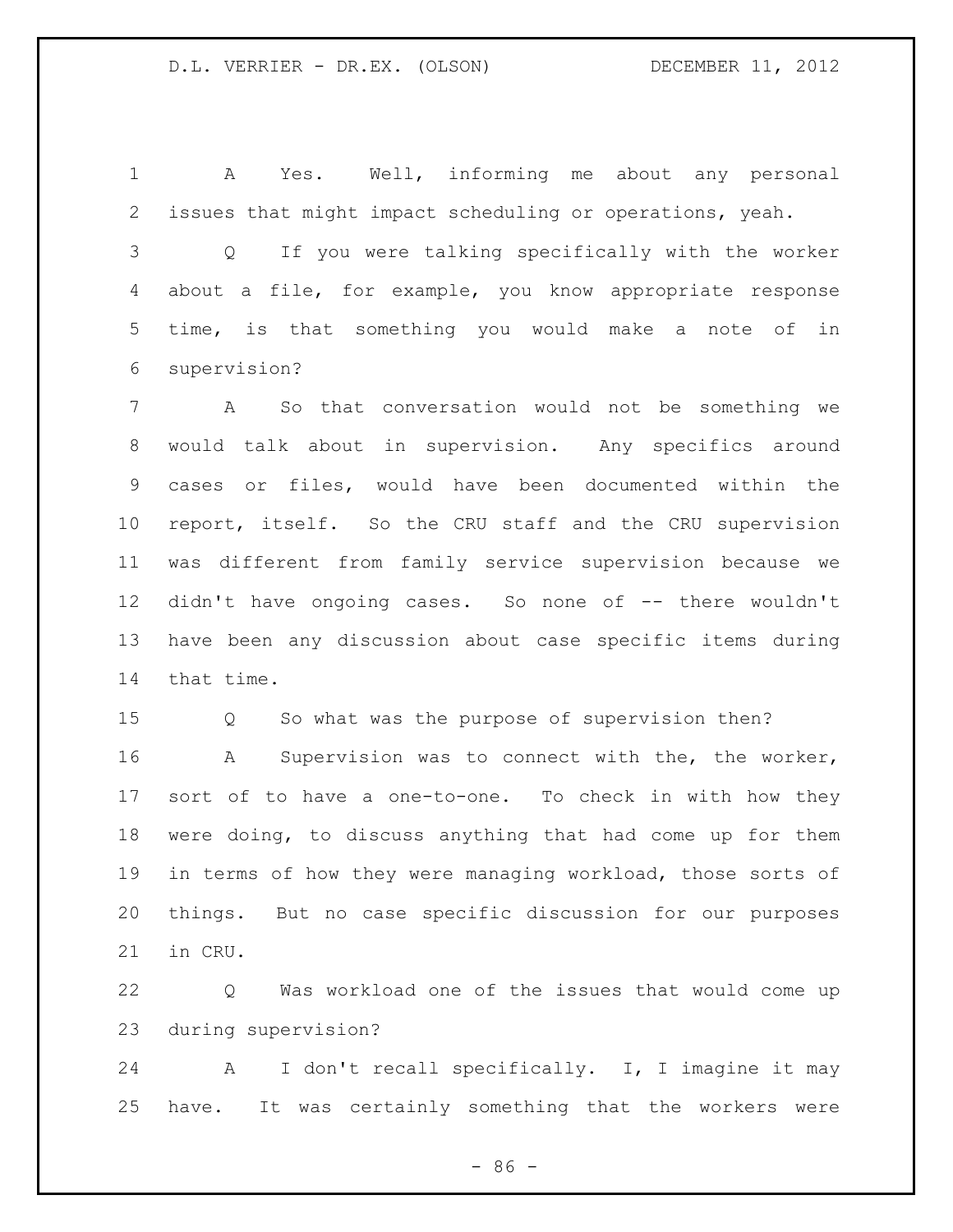working with on a, on a daily basis.

 Q Okay. And would that be in terms of complaining about the workload being too high? A I think it would be indicating that at times they certainly felt that there was more work and perhaps a higher level of work in terms of the complexity than maybe they felt they could stay on top of at times, yeah. 8 O Did you make notes of those sorts of concerns? A I don't recall. Q So you may have made notes about things like that? A I don't recall what I would have made notes about at that time. Certainly we would have had discussion about it. Q Okay. Do you know where your supervision notes are? 17 A So when I -- I don't, I -- when I left the organization I don't believe I had any supervision notes. Anything -- I didn't have any folks who were being performance managed and I didn't have any disciplinary issues. Anything that was specific to an employee was in a personnel -- or the performance evaluation so there wasn't any supervision notes that I can recall. Q So are you saying that during your meetings of supervision with workers you didn't, you didn't keep any

- 87 -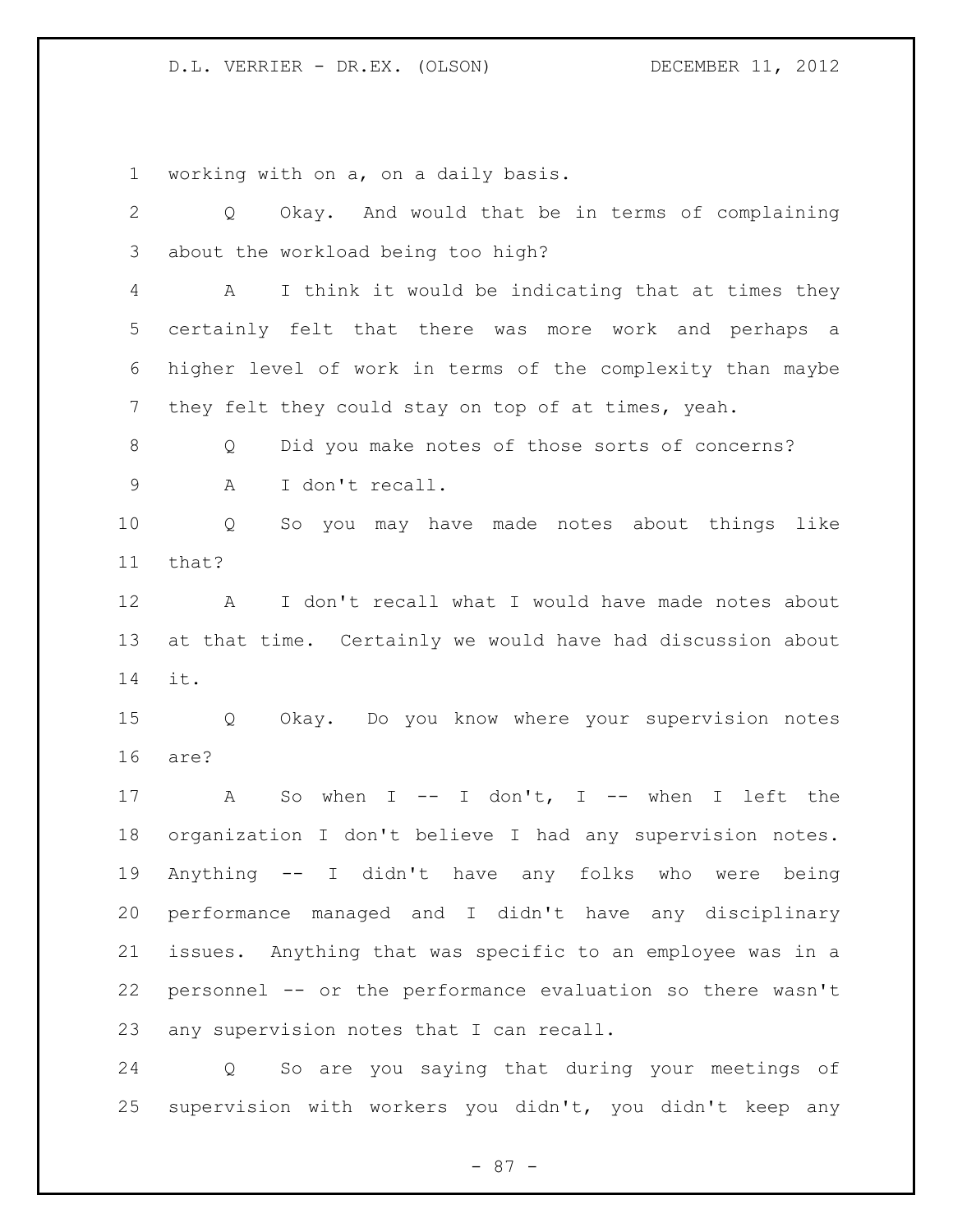notes at all?

 A I cannot -- I don't recall whether I did or not, I don't believe I did.

 Q Just in terms of workload and CRU over that period, 2003 to 2005, can you, can you describe what it was like?

 A It -- so it was a very constant and demanding sort of workload, meaning that the, the workers and, and the team have no control over what was coming through from the phone, the fax, in terms of referrals and so it was a matter of managing what was coming through. The number -- I can't speak to the number, specifically, I know it was an extremely busy unit and there was lots of work to be done.

 Q Okay. We've heard evidence that some days it would be crazy at CRU and other days it would be slow, is that -- was that your experience?

 A Certainly the, the demand of work came from external to, to the, the organization into the team so certainly there may have been some days that were slower than others. I suspect that there was a fair bit of work constantly but absolutely there would have been busier days than others.

 Q Did you notice any change in the workload from 2003 to 2005?

A I don't recall that specifically.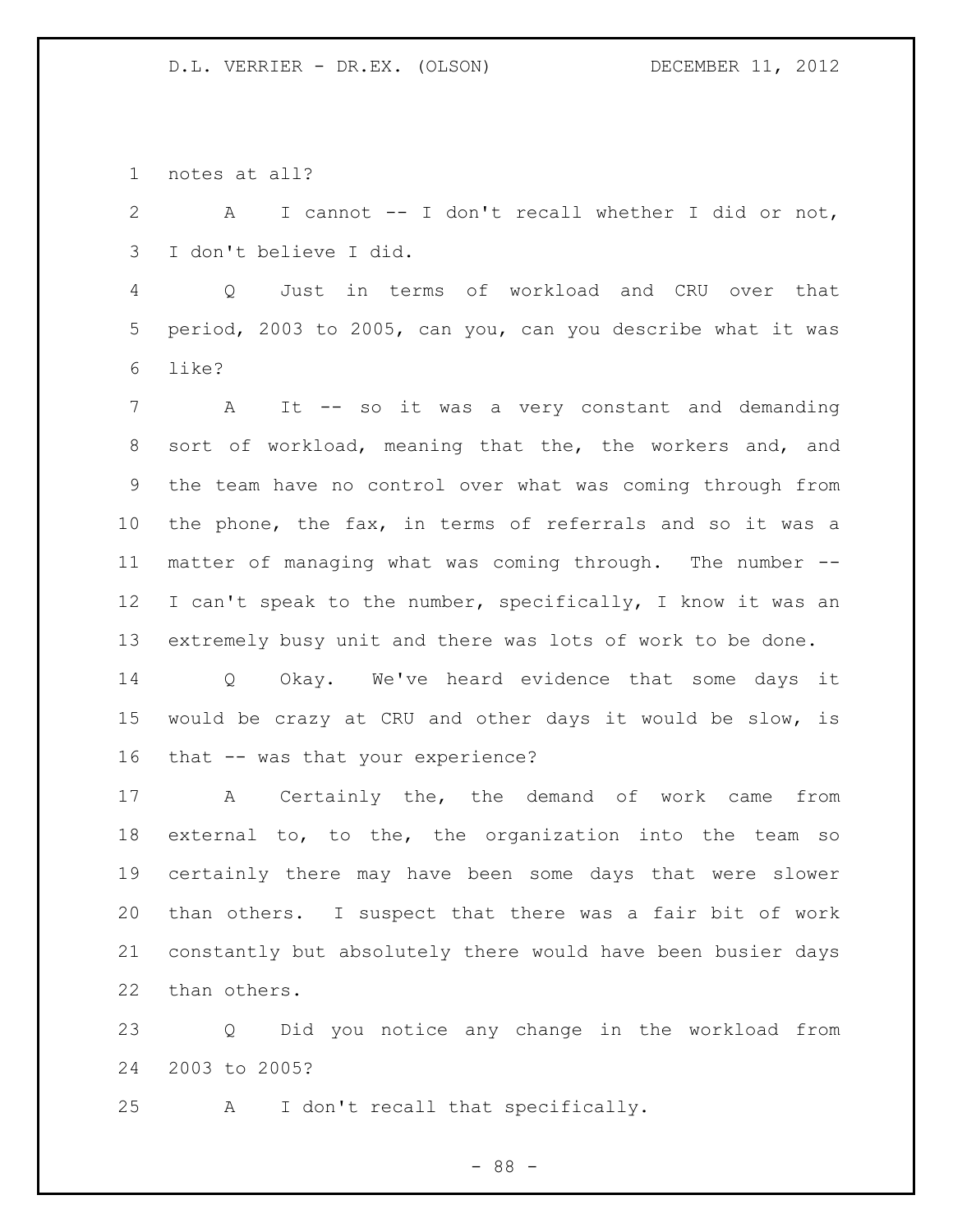Q As a supervisor did you do anything to address workload concerns?

 A I don't recall, certainly that would have been an ongoing challenge for not just CRU, for probably many teams within the organization and so I don't recall any specific actions that I took.

 Q Was the workload, while you were there, manageable for your, your staff and yourself?

 A I think that we certainly managed, I don't know if it was manageable. Certainly we would utilize the resources we had to the best of our ability by using, you know, the team that was on phone, the team that was on fields. I do remember that there were instances when I returned phone calls and did phone intake, so certainly I think we managed the best that we could. I don't know if it was a manageable workload.

 Q Did, did the workload impact the quality of services you were able to provide?

 A I don't know that it impacted the quality of service, I think certainly we needed to call -- look at where we could get additional resources at certain times and sometimes that might have been calling the police but certainly I think we managed the best that we could and we prioritized the calls as they needed to be.

Q Do you have any independent recollection of being

- 89 -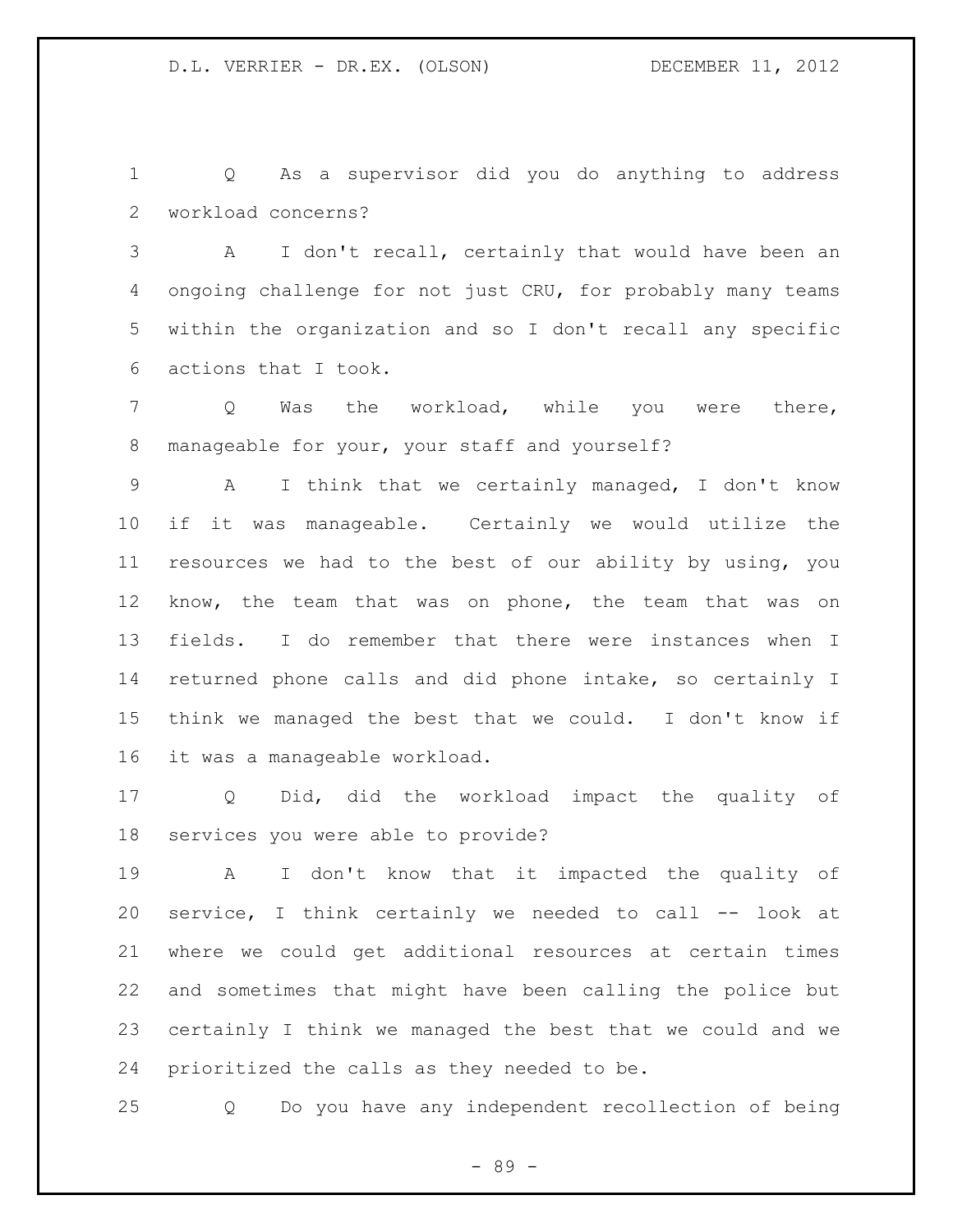involved with Phoenix Sinclair or her family? A No, I don't. Q I understand you were involved fairly early on. If we can pull up 37107. You should have that document, as well. A I do. Q Okay. So this relates to Phoenix's apprehension in April 24, 2000. You've had a chance to review -- A Yes. Q -- the document? A Yes. Q On page 37108, page 37108, underneath Cindy Murdoch's signature. A Yes. Q It says: "At 1745 Hrs. workers Diana Verrier and Dan Cianflone attended the hospital and met with Samantha 20 and Steve." Is that -- I take it that was you? A That was me. Q Okay. So you were involved in Phoenix's apprehension at birth then?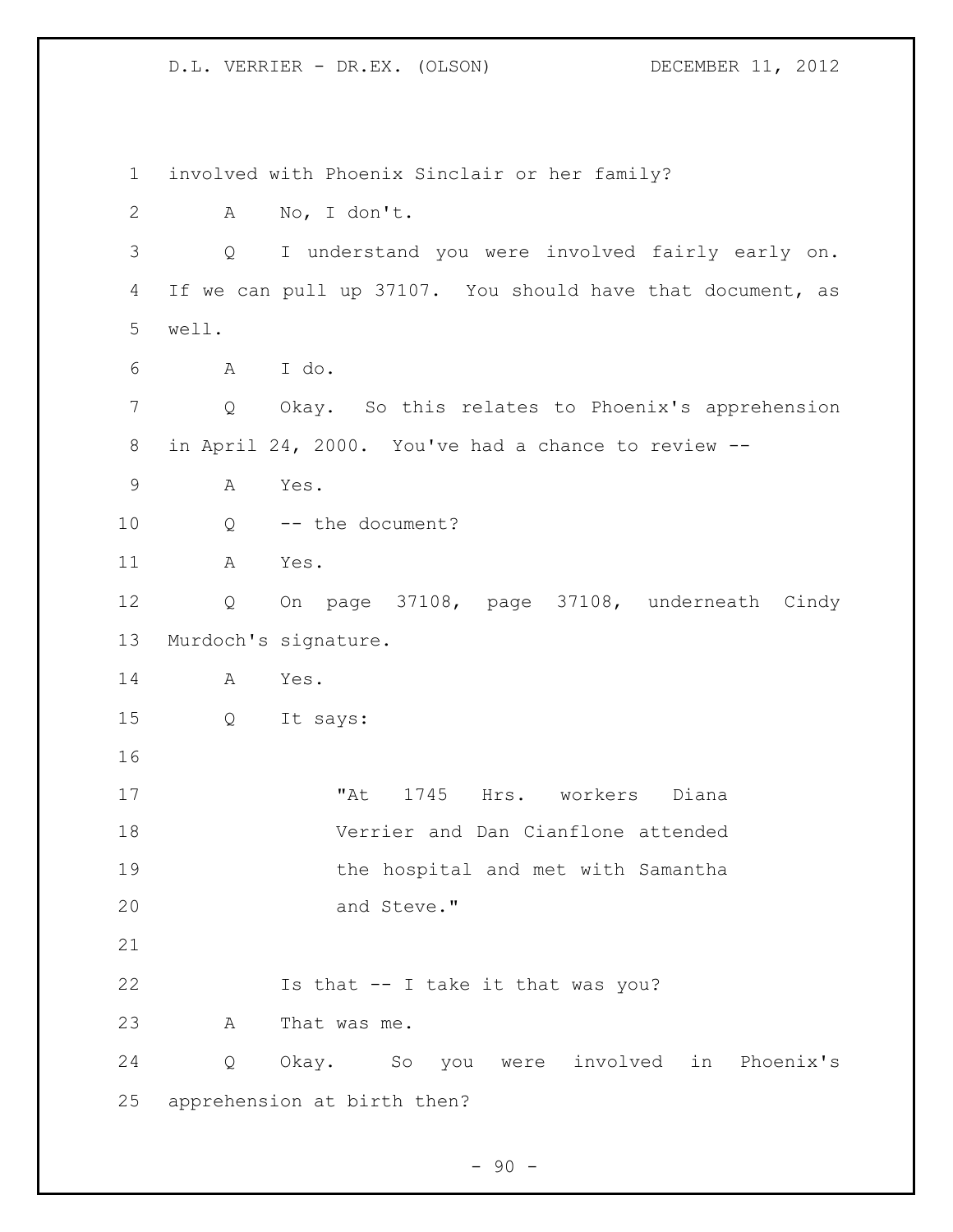A Yes, as per the report I was the one, along with my partner, who attended the hospital and apprehended Phoenix. Q Do you have any recollection of that? A I do not. Q You became involved in this file again in 2004 and I want to take you to the first involvement, page 36969 8 and this is from Samantha -- A Okay. Q -- Kematch's file. Do you, do you have it in front of you there? A I do. Q So just, just in terms of understanding the document, itself, if you go to page 36971, which is the last page. A Um-hum. Q There are two signatures here, one is from Barbara Klos, the worker. The other, underneath that, Ferrier -- sorry, Faria. A Yeah. Q Is that -- A Diva Faria. Q Diva Faria, sorry. Is that your signature? A So I have -- yes, I have signed it on her behalf. Q Okay. And, and why would you have signed this on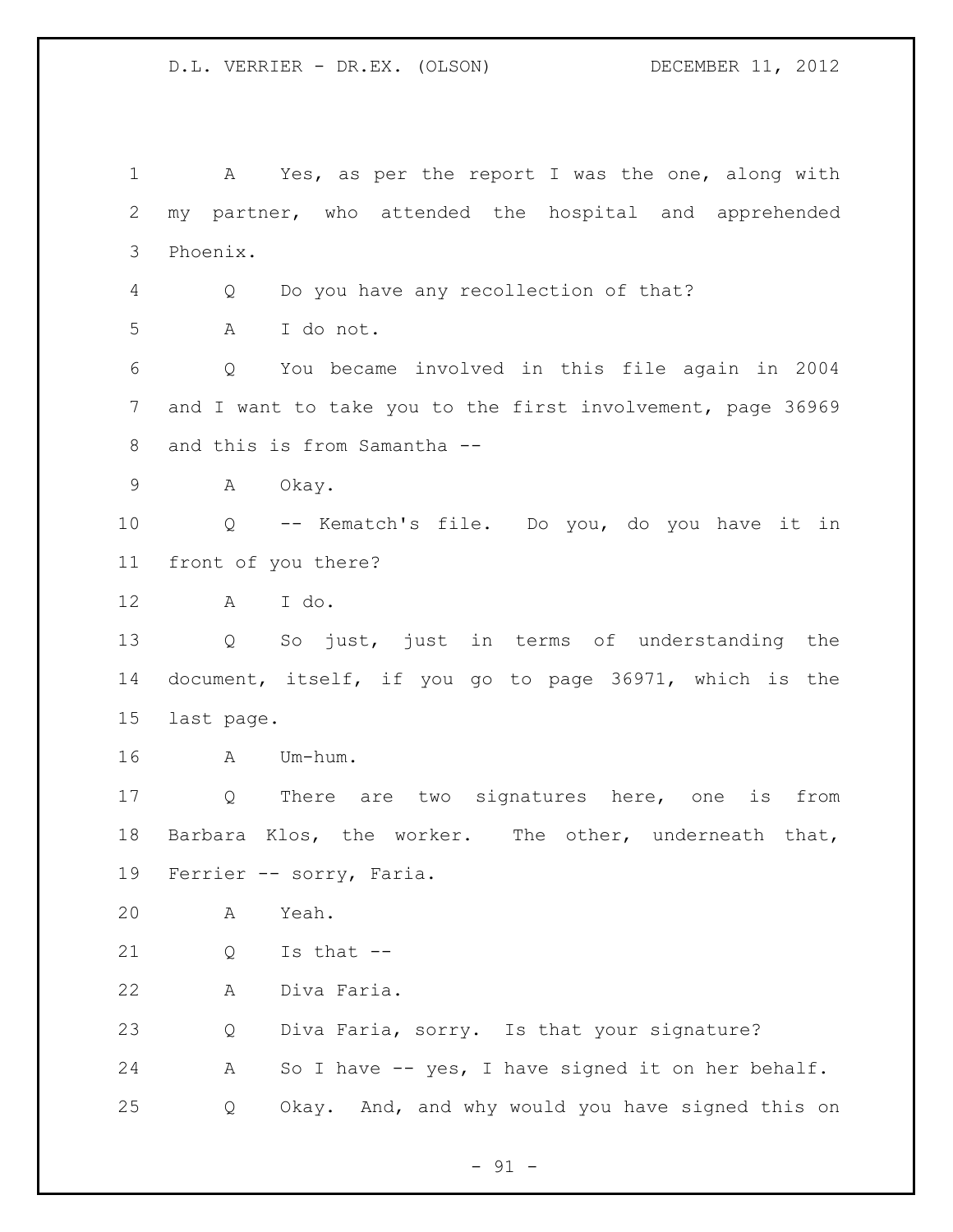her behalf? A So I'm guessing that, that Diva was away and so I was covering for her. Q Okay. And that's something you did from time to time? You would cover for her and she would cover for you? A Yes. 7 Q Go back to the first page, 36969. So this says it's -- this is a form that was prepared by Jacki Davidson from afterhours unit; right? A Yes. Q And so -- A Yes. Q -- she dealt with the initial call that came in on the 15th? A Correct. Q So -- and her information -- 17 THE COMMISSIONER: That's the 15th of what? 18 MR. OLSON: Of January. BY MR. OLSON: Q Is that right? A Correct. Q My understanding is the information she recorded continues to, in the middle of the page of page 36970, where it says --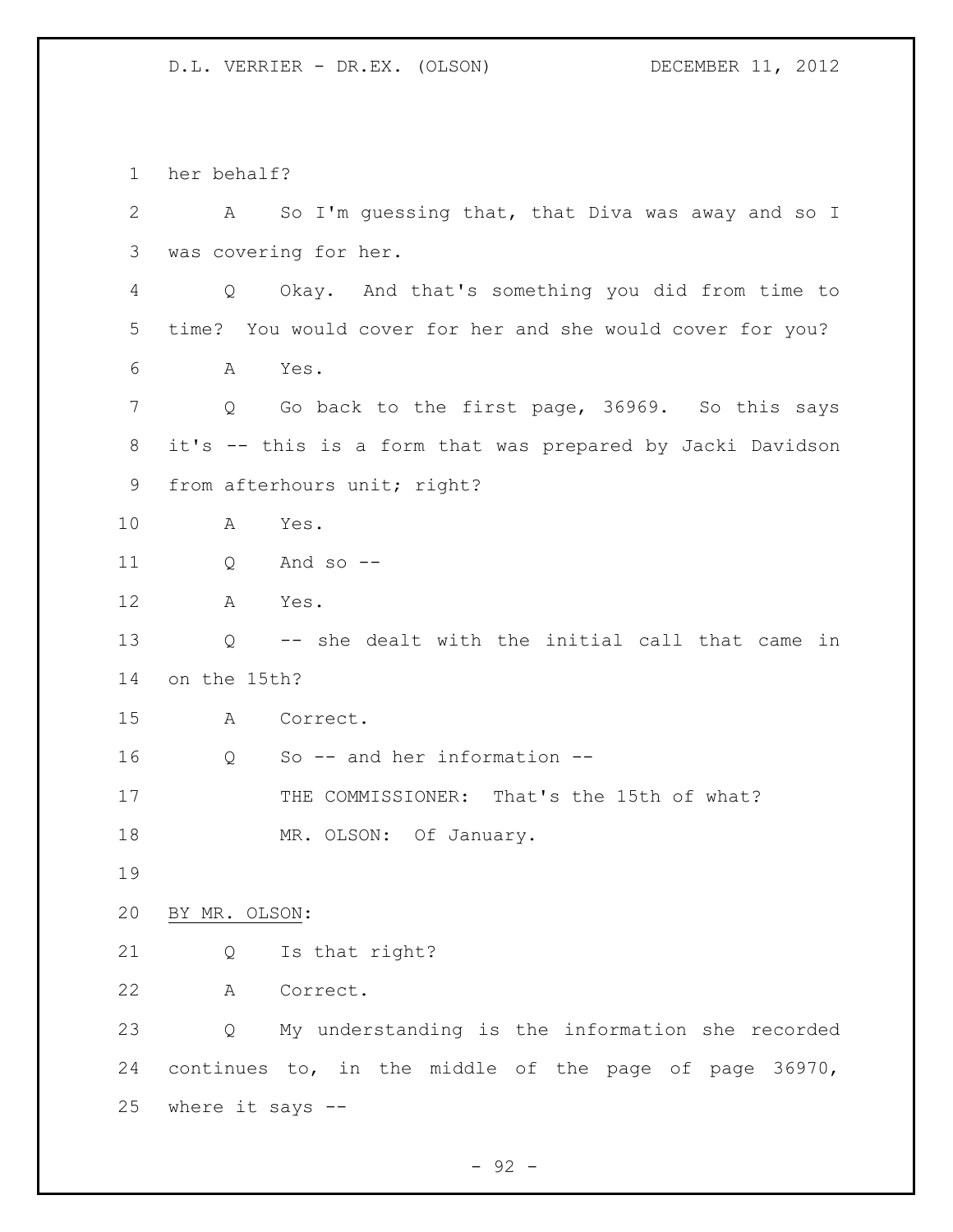A Right, yeah.

| 2               | Q -- where it says: "For follow up by CRU"? So                       |
|-----------------|----------------------------------------------------------------------|
| 3               | everything above that would have been prepared by Ms.                |
| 4               | Davidson. Is that right?                                             |
| 5               | It looks that way, it looks that way, yes.<br>A                      |
| 6               | And so she's -- as the afterhours worker, she's<br>$Q \qquad \qquad$ |
| 7               | taking the initial call that obviously came in when CRU              |
| $8\,$           | wasn't open?                                                         |
| 9               | A Right.                                                             |
| 10              | Q And so where it says: "For follow up by CRU" and                   |
| 11              | then it says: "Case opened to Central Area Intake for                |
| 12 <sup>°</sup> | further assessment", do you, do you know what happened and           |
| 13              | why, why this note is here?                                          |
| 14              | A So it appears, to me, that when that report was                    |
| 15              | received the next morning, that -- January the 16th, that            |
| 16              | it was determined by Diva, that's her name right there,              |
| 17              | that it would go to, it would go to intake.                          |
| 18              | Q Okay. So that's something that Ms. Faria would                     |
| 19              | have done?                                                           |
| 20              | I'm basing that purely on her name being there<br>A                  |
| 21              | with that phrase.                                                    |
| 22              | Do you have any understanding as to why the case<br>Q                |
| 23              | would be open to central area intake at that point?                  |
| 24              | I'm quessing so that would be based<br>Α<br>the<br>on                |
| 25              | address and the information within the report,<br>the<br>SO          |
|                 |                                                                      |

- 93 -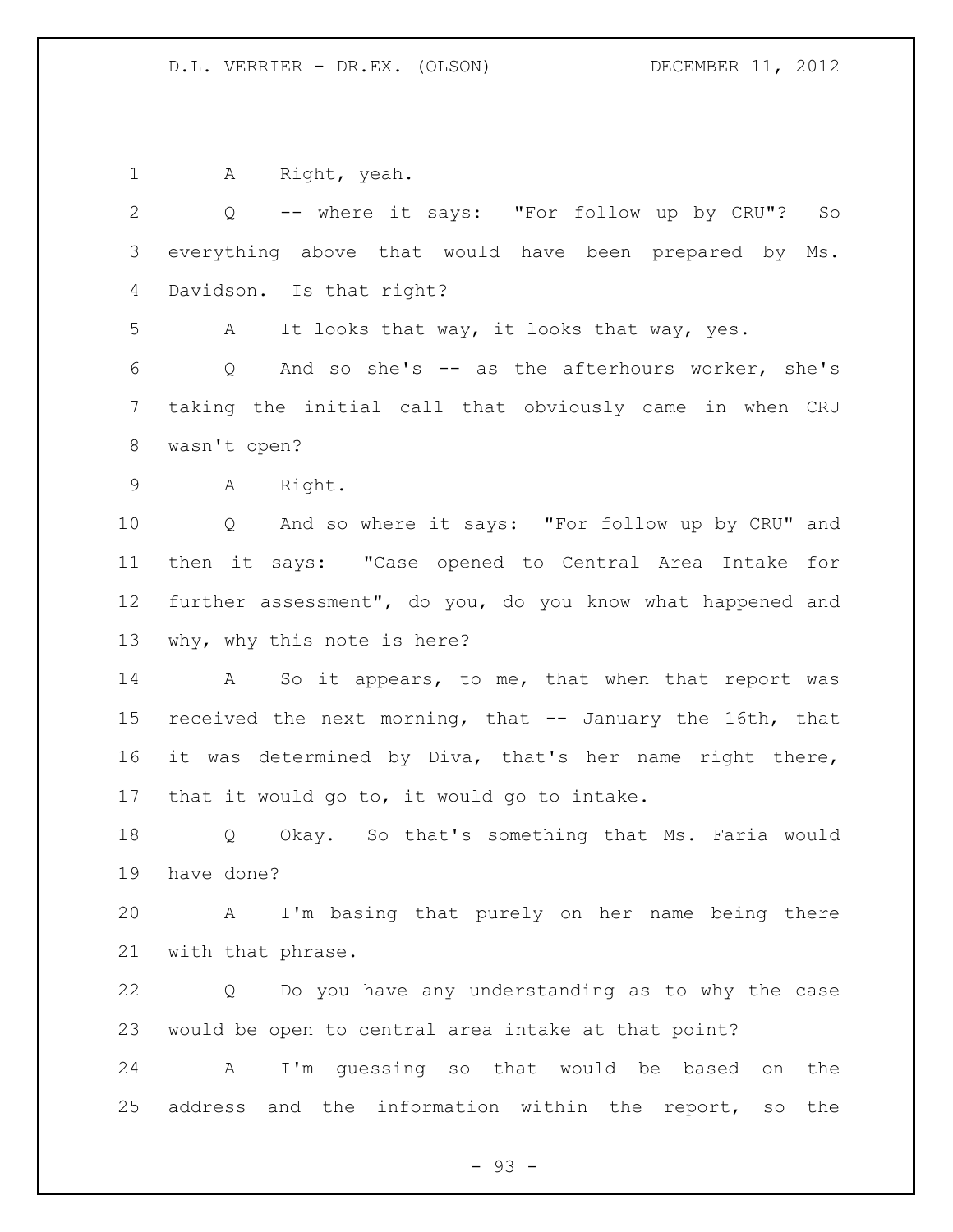presenting problem.

| $\overline{2}$ | Okay. And if you continue on we know that, we<br>Q        |
|----------------|-----------------------------------------------------------|
| 3              | know that this came back to CRU and you ultimately signed |
| 4              | off on the report prepared by Ms. Klos.                   |
| 5              | Right.<br>Α                                               |
| 6              | Right? Why --<br>Q                                        |
| 7              | Α<br>Yes.                                                 |
| $\,8\,$        | Do you know why it came back to CRU?<br>Q                 |
| $\mathsf 9$    | I, I don't. Short of what it says here, I, I<br>A         |
| 10             | mean, that's really all that I can go on.                 |
| 11             | Q And so here, when you say short of what it says         |
| 12             | here, you're referring to where it says that prior to the |
| 13             | case being assigned by -- to a central intake worker a    |
| 14             | request was made --                                       |
| 15             | A<br>Yes.                                                 |
| 16             | Okay. So there was a quest -- request made to<br>Q        |
| 17             | check with EIA to determine where, in fact, Phoenix was   |
| 18             | actually residing. Was it, was it unusual to get -- to    |
| 19             | have intake ask CRU to do further checks like this?       |
| 20             | It wasn't unusual for reports to come back down<br>Α      |
| 21             | to CRU, perhaps for this reason or perhaps for others but |
| 22             | yeah, I needed -- it wasn't unusual I would say, yes.     |
| 23             | Was that a concern at all for you as a supervisor<br>Q    |
| 24             | of CRU?                                                   |
| 25             | It, it would have been a concern.<br>Again, I'm<br>Α      |

- 94 -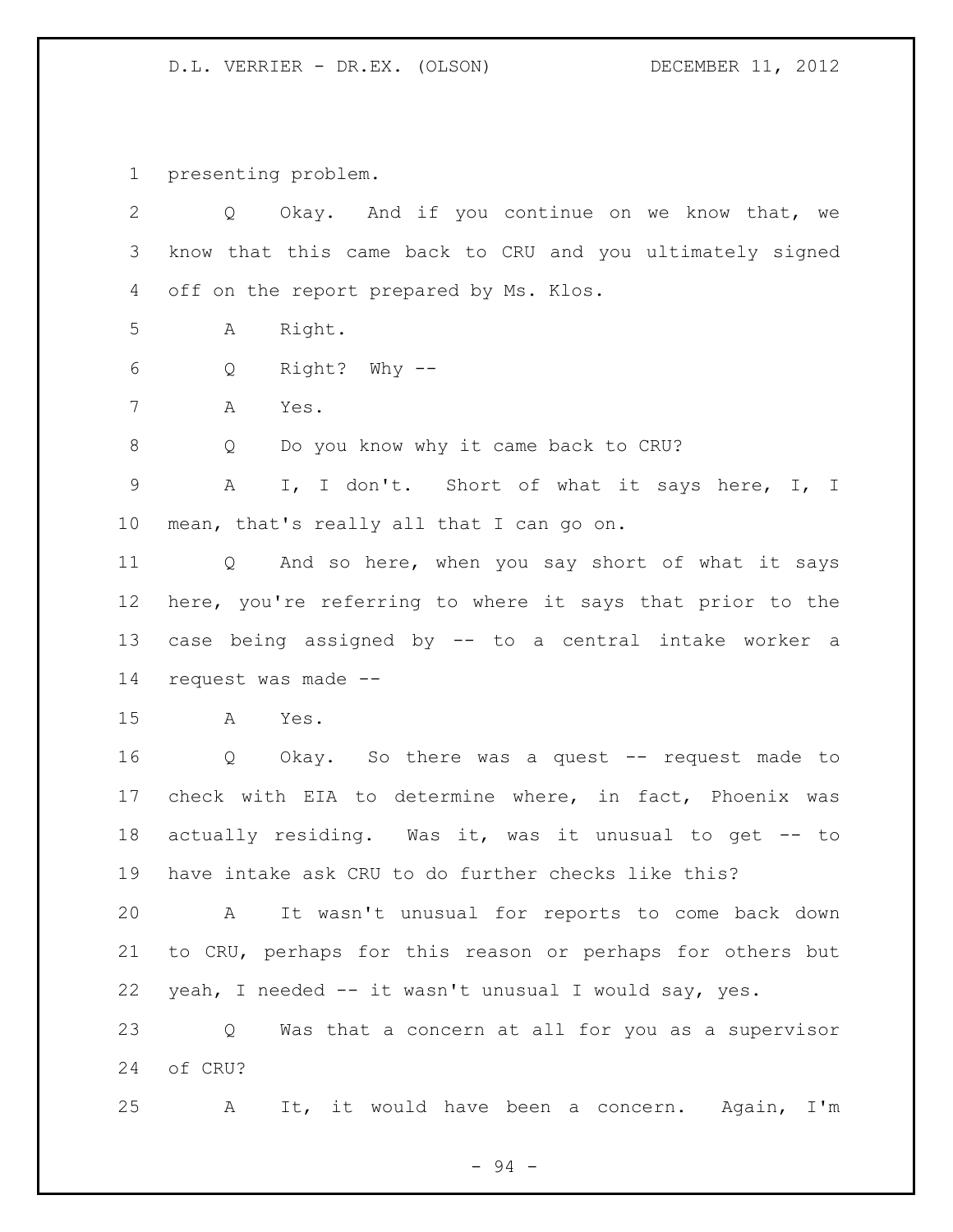recalling but certainly the belief would have been that once the report was sent up to intake it would have been followed up by that -- by the appropriate unit to do the assessment. Q That didn't happen because it came back to CRU? A Right. THE COMMISSIONER: Was Klos one of your workers, Barbara Klos? Was she -- THE WITNESS: No, she was one of, she was one of Diva Faria's workers. BY MR. OLSON: Q Would you have had any discussion with Ms. Klos before signing off on this intake? A So there's nothing in here to, to indicate that, that I was consulted by her so without that being present I, I don't recall whether -- I suspect that not, there was

no discussion but I, I don't recall.

 Q So if there was discussion between you and, and her, there would be some indication of that in the report?

 A If I would have -- I imagine it would say, you know, consulted with supervisor.

 Q Go to page 36971, which is the last page of the intake report.

A Right.

 $-95 -$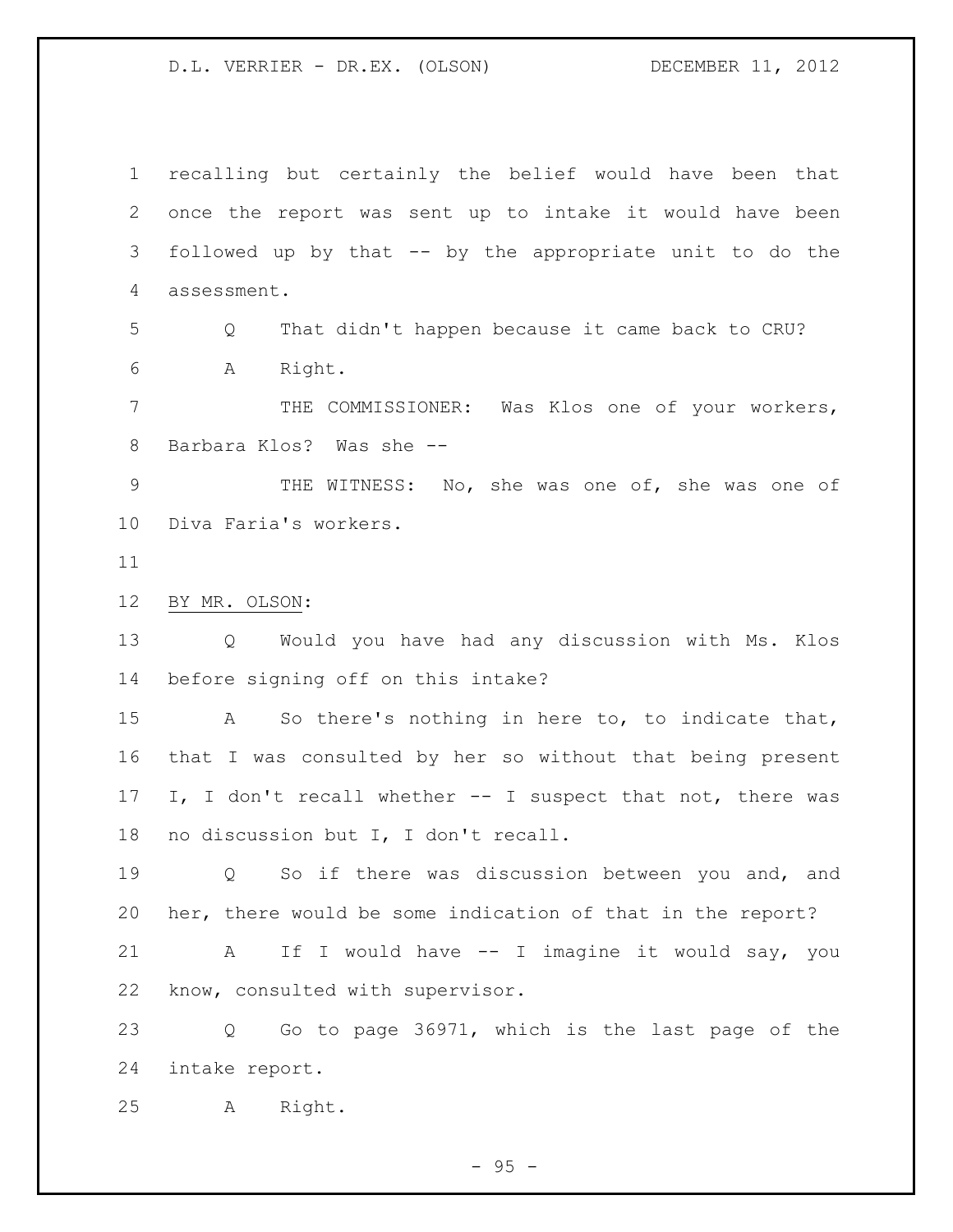Q It indicates that the file was being closed and that the Sinclair file was being reopened. Why, why would that be? A So this would be because the -- it's where the child's -- the guardianship lay, so because the child was under Mr. Sinclair's budget or -- that would have been where the file would be opened under his name and this file would have been closed. That was the practise of, of how we, how it would have been filed. Q Okay. So that was based on information that Ms. Klos received about employment insurance, having Sinclair as a recipient for Phoenix? A Right. Q If we go to page 37356. A Okay, I'm there. Q This is another CRU intake form prepared by Ms. Klos? A Yes. Q And it's dated January 16th, 2004. And this time it's created under Steven Sinclair's name? A Correct. Q And so this is, this is Ms. Klos opening the file for Mr. Sinclair at this point?

A Right.

Q And if we go to page 37359.

- 96 -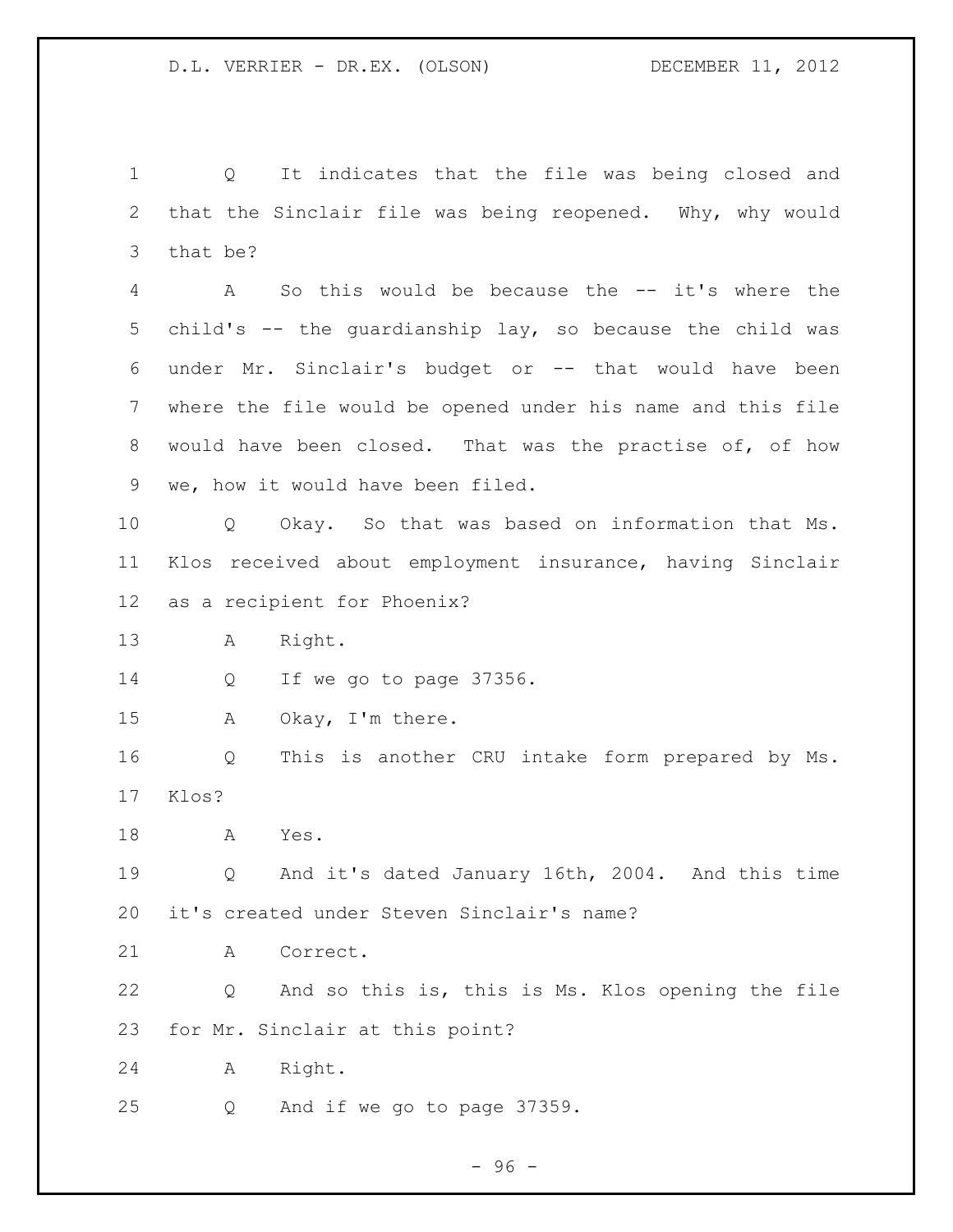1 A Okay.

 Q At the bottom there, underneath Diva Faria's signature, is that your signature?

A It is.

 Q Now, still on that page, if you look in the middle of the page, where it says: "Given that the guardianship of Phoenix is with Mr. Sinclair", do you see that?

A I do.

 Q Okay. Up to the end of that paragraph would be identical to what we had looked at in, in the CRU form in the Samantha Kematch file. And in the last two paragraphs there, starting with "Calls were made to Stan Williams," this would be the additional work that Ms. Klos did on this file; is that, is that your understanding?

16 A That's my understanding.

 Q So she's written that: "Calls were made to Stan Williams," who was Steve's former family service worker, as well as to the place of safety worker for the Stephensons. "In an attempt to find a more current phone number for the Stephenson family." And "neither was available."

 Is that something that you would have expected Ms. Klos to do at that point, is to try to get that additional information?

A So certainly I think that was just -- that was

- 97 -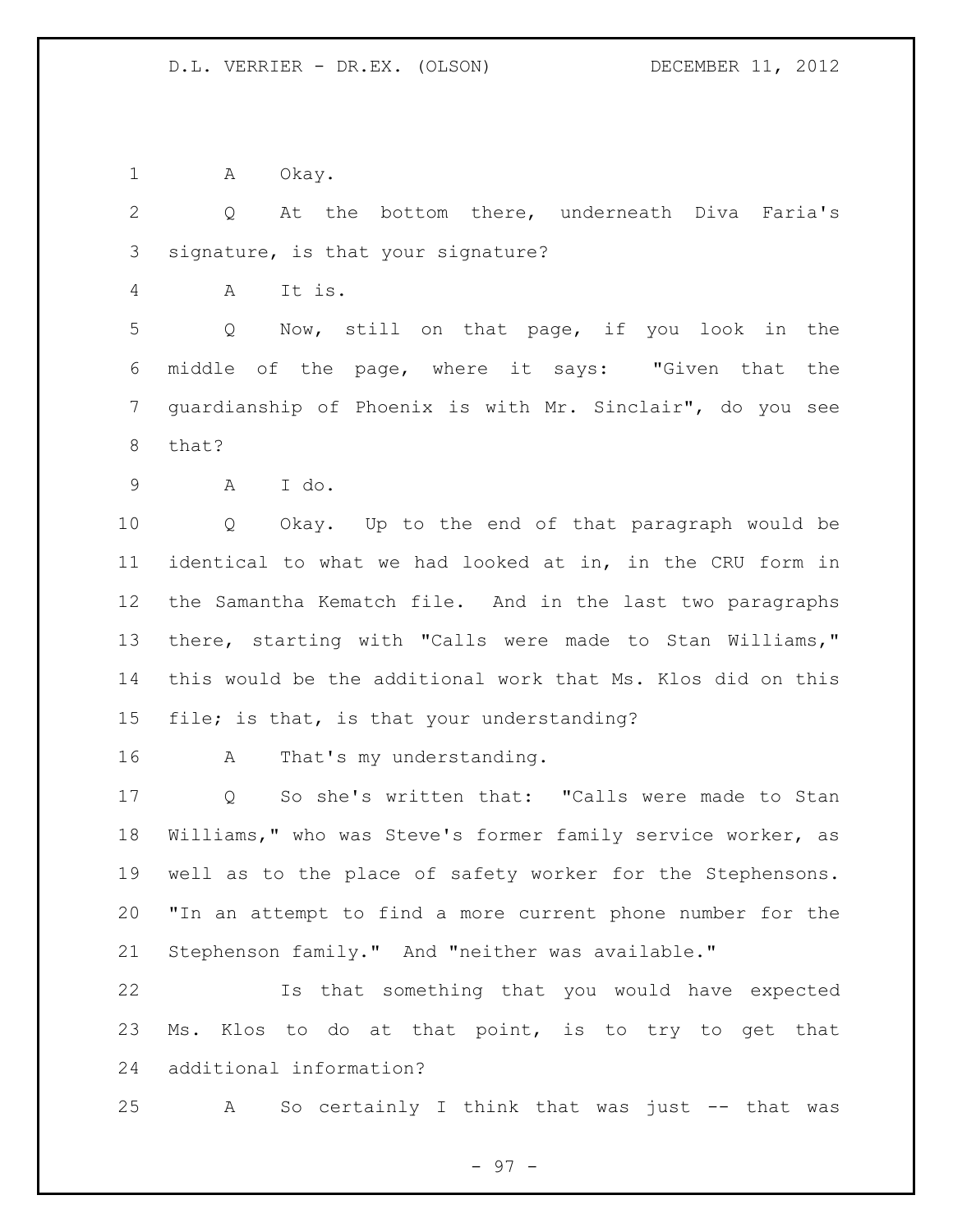| $\mathbf 1$  | some work she took on, on her own, just to -- once she     |
|--------------|------------------------------------------------------------|
| $\mathbf{2}$ | determined this information and so beyond accessing the    |
| 3            | information from Employment and Income Assistance, I, I    |
| 4            | don't know that I would have expected her to do this, I -- |
| 5            | it was, it was very good work.                             |
| 6            | You didn't expect her to do a field, at this<br>Q          |
| 7            | point, to go to anyone's home?                             |
| 8            | No.<br>A                                                   |
| $\mathsf 9$  | No. Okay. Then it says:<br>Q                               |
| 10           |                                                            |
| 11           | "Given that there is a possibility                         |
| 12           | of risk to young Phoenix and with                          |
| 13           | the uncertainty of where the child                         |
| 14           | actually is at this time, it is                            |
| 15           | recommended this file be opened to                         |
| 16           | Northwest Intake for investigation                         |
| 17           | assessment. Because this<br>and                            |
| 18           | situation has been an on-going                             |
| 19           | concern as it would appear from                            |
| 20           | discussion with [source<br>оf                              |
| 21           | referral], coupled with<br>the                             |
| 22           | history in both parents' files, a                          |
| 23           | 5 day response time is indicated."                         |
| 24           |                                                            |
| 25           | five day response time something you<br>that<br>Is         |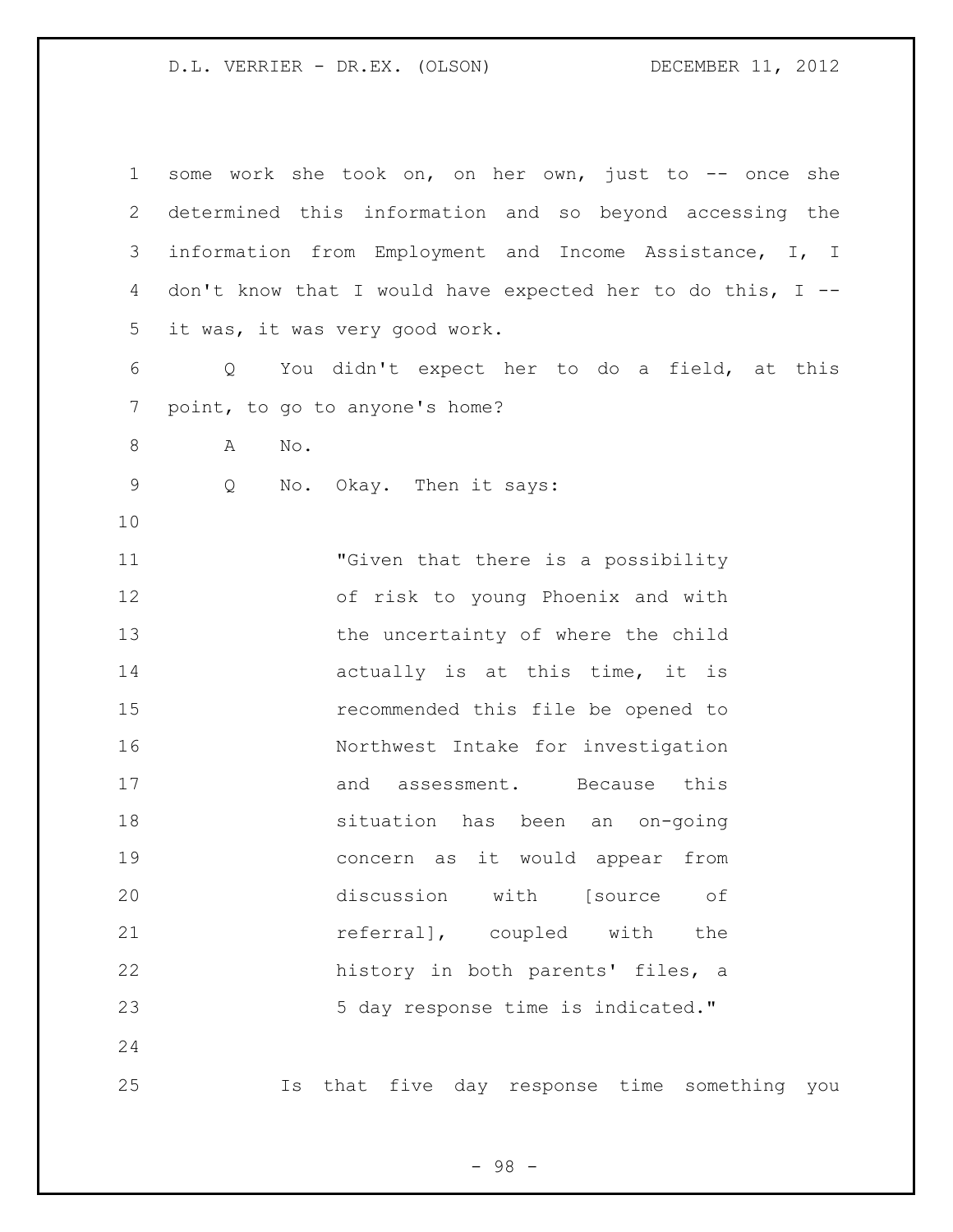agree with?

| $\mathbf{2}$   | I think, based on knowing Barbara Klos<br>A<br>as<br>a      |
|----------------|-------------------------------------------------------------|
| 3              | worker and knowing how diligent and competent she was,      |
| 4              | certainly if she felt that that was an appropriate response |
| 5              | time I would absolutely support that.                       |
| 6              | You've had a chance to read over the, the history<br>Q      |
| $\overline{7}$ | as recorded by Ms. Klos?                                    |
| 8              | Okay.<br>A                                                  |
| $\mathsf 9$    | Have you had a chance to do that?<br>Q                      |
| 10             | Α<br>Yes, yes.                                              |
| 11             | From reading that, as well as from the, the<br>Q            |
| 12             | concerns in the referral, did you feel -- do you feel that  |
| 13             | that five day response time was appropriate?                |
| 14             | A Certainly the, the history would be something             |
| 15             | that would not be typical for what we would see on the CRU  |
| 16             | unit so that was a, you know, a fairly average sort of      |
| 17             | history, combined with the fact that the child was -- it    |
| 18             | appeared was with the, the family who had come to pick up   |
| 19             | child. Certainly it seemed like it would be<br>the<br>a     |
| 20             | reasonable response time and certainly once intake had      |
| 21             | received it, if they saw anything differently here they     |
| 22             | would make their own assessment, as well, and determine     |
| 23             | whether they agreed or disagreed with us. But it seemed to  |
| 24             | be a reasonable response time based on what she identified. |
| 25             | Based on the information that Ms.<br>Okay.<br>Klos<br>Q     |

- 99 -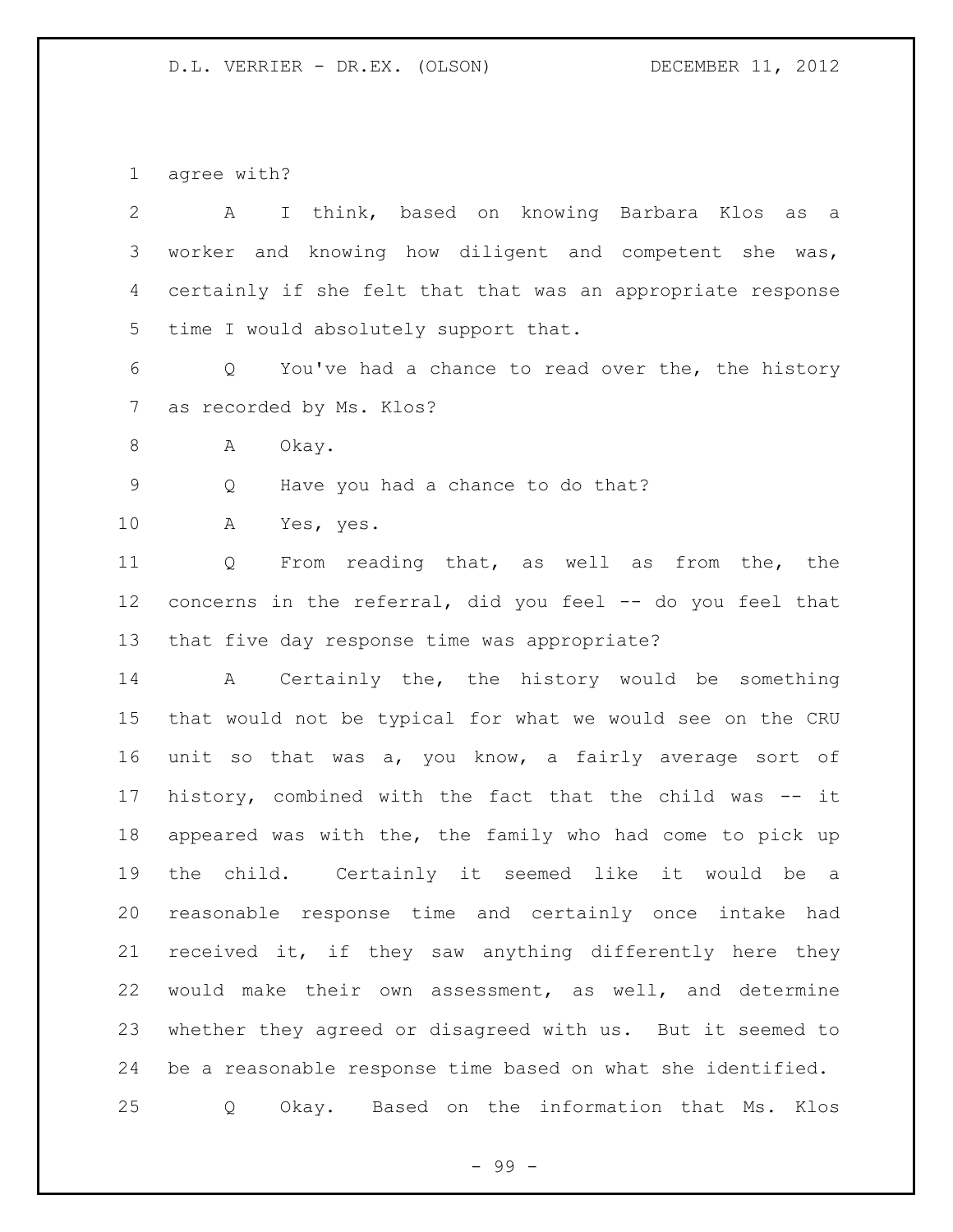had, was it known where Phoenix actually was at this point? Who she was with?

 A So it appeared that the belief was that a family who had picked her up, prior actually to this referral, if I am correct on the timing, and it was believed that she felt it likely the Stephenson family, the previous place of safety. So it looks to me as though she -- it was believed that the child was with, with them.

 Q Okay. That's the family she was unable to get in contact with?

11 A Right.

 Q When you look at the factors that would go into determining the risk in this case, what would be important from this history?

 A What would be important from this history. The -- can you -- so can you rephrase, I'm not sure what you're asking me.

 Q Well, when you -- when you're looking at this report as a supervisor, you have to make a determination --

A Right.

 Q -- as to whether or not the five day response time is, is appropriate; right?

A Um-hum. Yes.

 Q What is it that you look at to say yes, it is appropriate and then sign off on it?

 $- 100 -$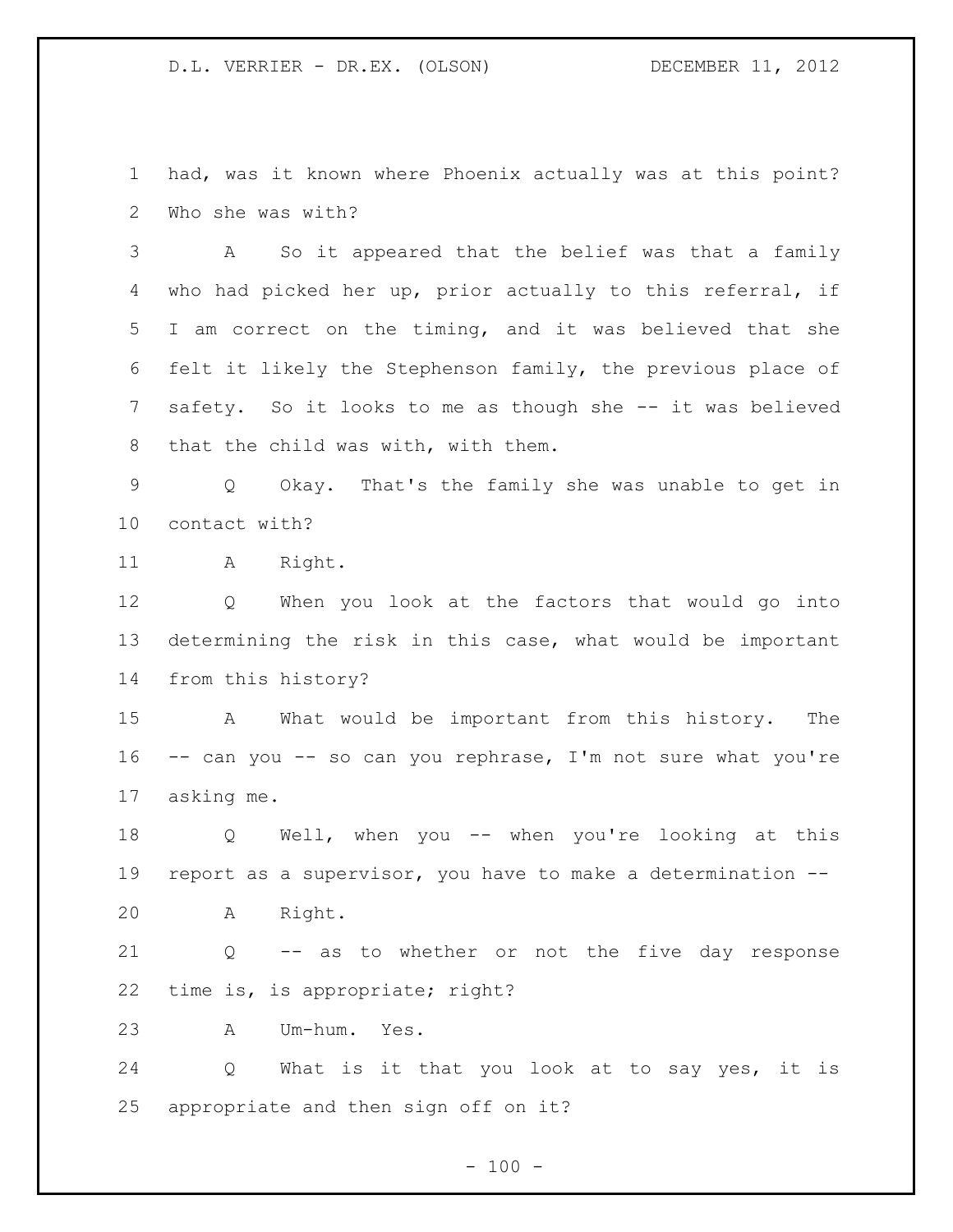A Okay. So I would be looking at is there any immediate risk. I would be looking at what if it -- you know, in terms of if -- do we believe we know where the child is. I would be looking at who is the child with. I would be looking at is there anything presently going on that we're aware of with caregivers that would cause us any concern. Those would be probably the top factors.

 Q And so you're saying when you look at those factors in the context of this report, that would require a five day response time or a five day response time would be adequate -- appropriate?

 A Yes. Yes. And that, combined with knowing that Barbara Klos is a social worker, and being confident her conversations with, with those that she spoke to and, and having confidence in her assessment.

 Q Okay. And what, what does a five day response time mean?

 A So, so just looking at this, it's my personal opinion, because I don't recall specifics, but I would say it would be within five days. So we don't want to be going any later than that, though, within five days.

 Q When does that five days start to run? A So from -- again this is a personal -- I don't recall the specifics so personally I would say from the day we received the report.

 $- 101 -$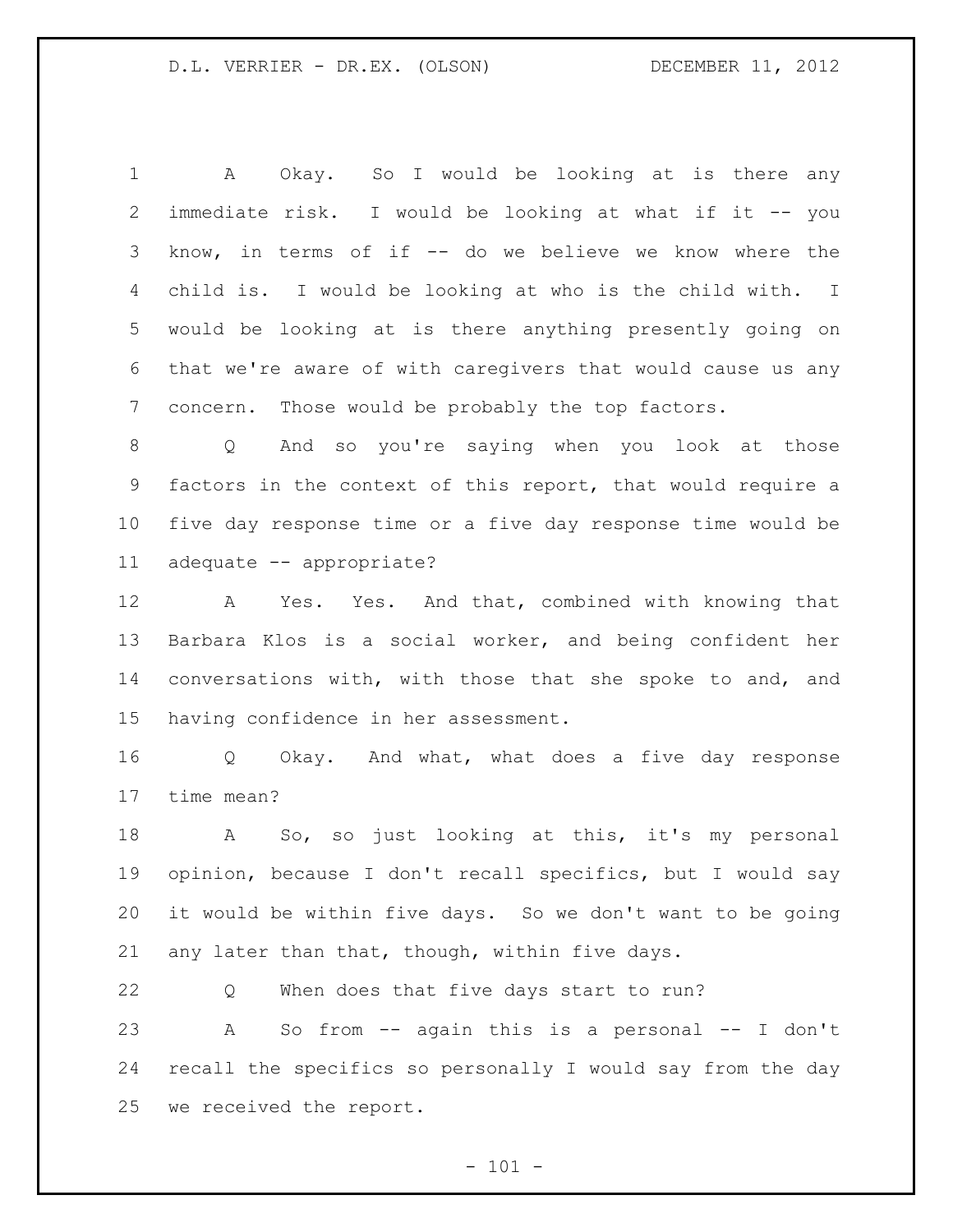Q The day you, you received the report? A The, the day that the report was started. Q And which report are you referring to, the report prepared by the worker? A So the -- I would, I would probably say the report that originally -- again my -- this is my own belief but from when the report originally came in. 8 Q So the, the referral, the, the concern? A The referral date, yeah, that's a better way to put it, sorry. Q When you say you don't -- you're not sure about that, is that something you, you would have been unsure about at the time you were supervising? A I'm unsure about it simply because it's been a number of years and I don't recall a lot of the specifics when it came to -- comes to CRU work. Q And until -- if you turn now to page 37344. 18 A 37344. 19 0 That's the May 11, 2004 report from Ms. De Gale. A Okay. Three, seven -- okay, yeah, I have it. Q Between the day you signed off on Ms. Klos' report and receiving Ms. De Gale's report, did you have any other involvement with this family? A Not that I'm aware of from, you know, the reports here.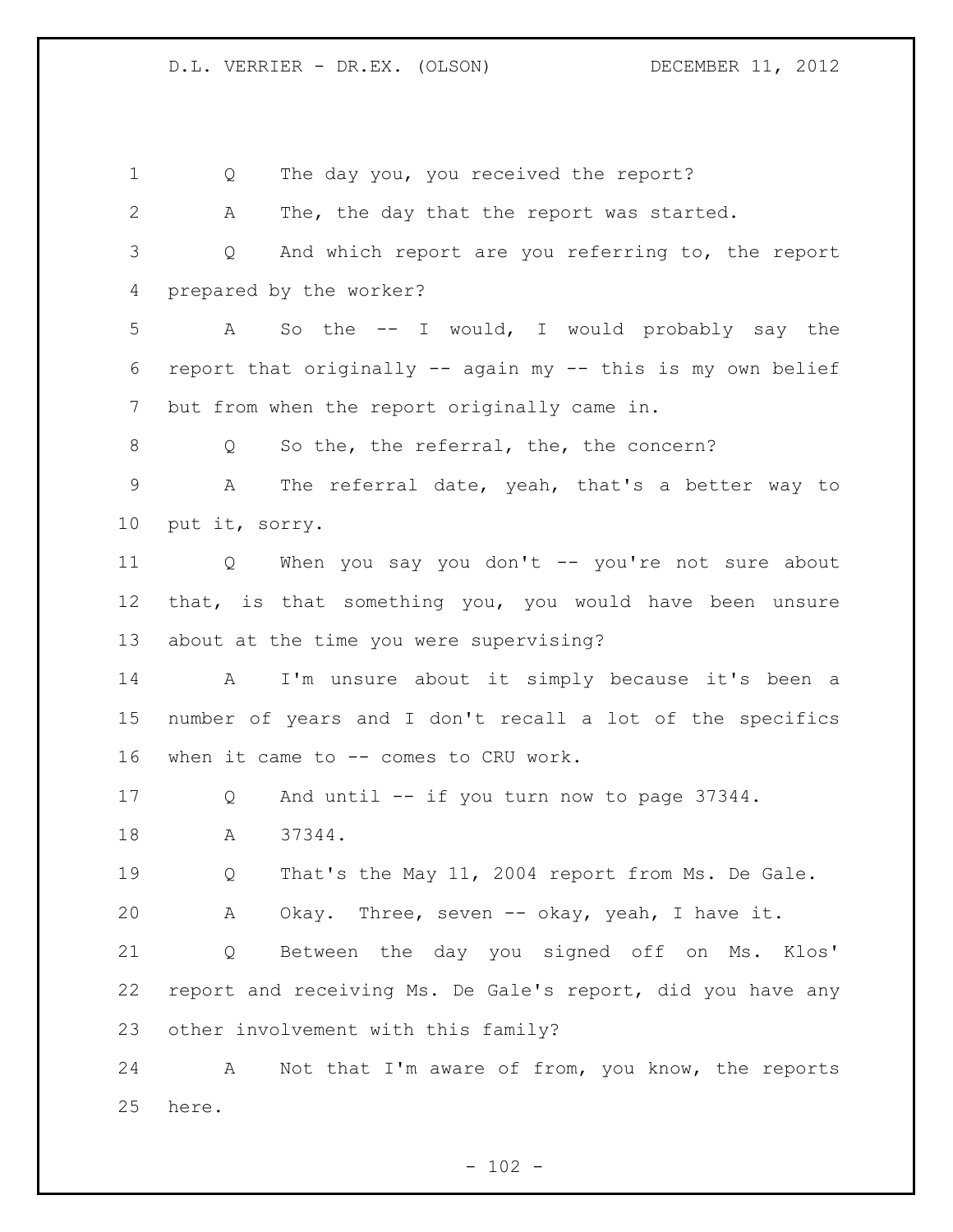Q The report by Ms. De Gale was dated May 11th, 2004.

A Correct, yeah.

 Q And if you turn to page 37347, is that your signature above your name?

A It is.

 Q And what does, what does your signature here indicate?

A It indicates that I've reviewed the report.

 Q Now, Ms. De Gale's signature isn't present. Do you know why that is?

12 A Correct. I, I don't know why that, why that is. Q So you have no idea, at this point, why her signature is not on the report?

 A If I could -- no, I don't have any specific reason why, why that would be. It may be she forgot, it may be -- I, I don't know, I would have to speculate but I, I don't know why her, her signature wouldn't be there.

 I noted the same was the case on the report from Jacki Davidson.

 Q The report here has just your signature on it. Would you, would you normally sign without having the worker's signature?

24 A If I agreed with the plan and you could -- and, and absolutely, if I reviewed the report, certainly to keep

 $- 103 -$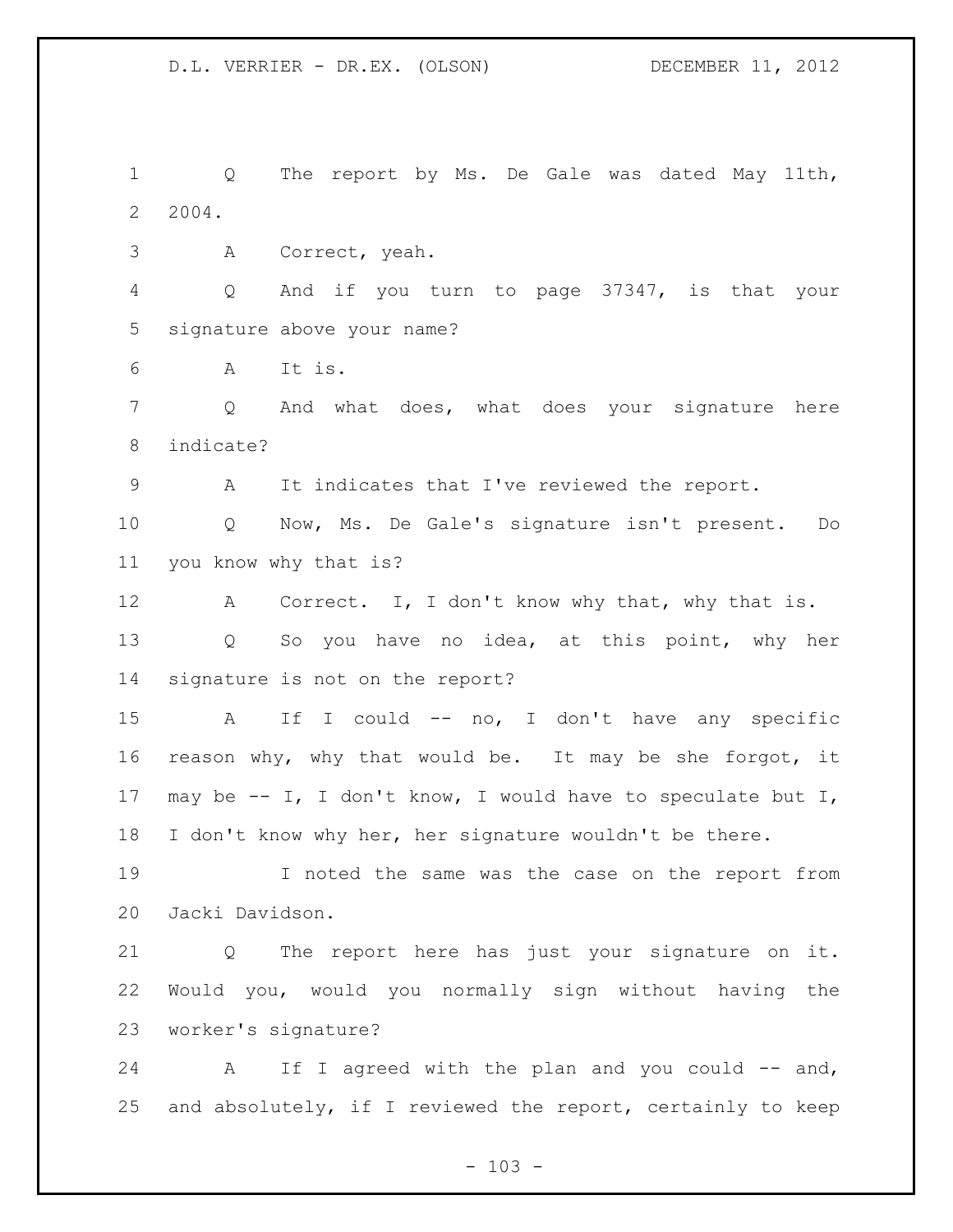| $\mathbf{1}$    | the reports moving and get them to where they needed to be, |
|-----------------|-------------------------------------------------------------|
| 2               | meaning you know, the next, the next steps for intake in    |
| 3               | this case, I absolutely would have reviewed it, and if I    |
| 4               | agreed and signed, signed off.                              |
| 5               | Do you have any recollection of this intake?<br>Q           |
| 6               | A<br>I do not.                                              |
| $\overline{7}$  | When did you have -- did you experience Ms. De<br>Q         |
| 8               | Gale not signing reports in the past or prior to this, or   |
| 9               | after this?                                                 |
| 10              | I, I don't recall. Certainly not having all<br>$\mathbf{A}$ |
| 11              | reports signed was something that, that did occur, it       |
| 12 <sup>°</sup> | wasn't a frequent occurrence but I do recall it occurred.   |
| 13              | I can't speak specifically to, to Debbie De Gale.           |
| 14              | Now, what was the, the concern in this particular<br>Q      |
| 15              | intake?                                                     |
| 16              | So the, the call $--$ the concern here was that<br>A        |
| 17              | Samantha had brought a letter from her lawyer to, it looks  |
| 18              | like Employee Income Assistance, stating that Phoenix was   |
| 19              | in her care and wanting to put her on her budget.           |
| 20              | Was that it?<br>Q                                           |
| 21              | So certainly up until that point the child had<br>Α         |
| 22              | been on the father's budget and -- so an employee at Income |
| 23              | Assistance, I believe was checking to determine should the  |
| 24              | child be in Samantha's care based on her previous contact   |
| 25              | she had with the previous worker, the previous Child and    |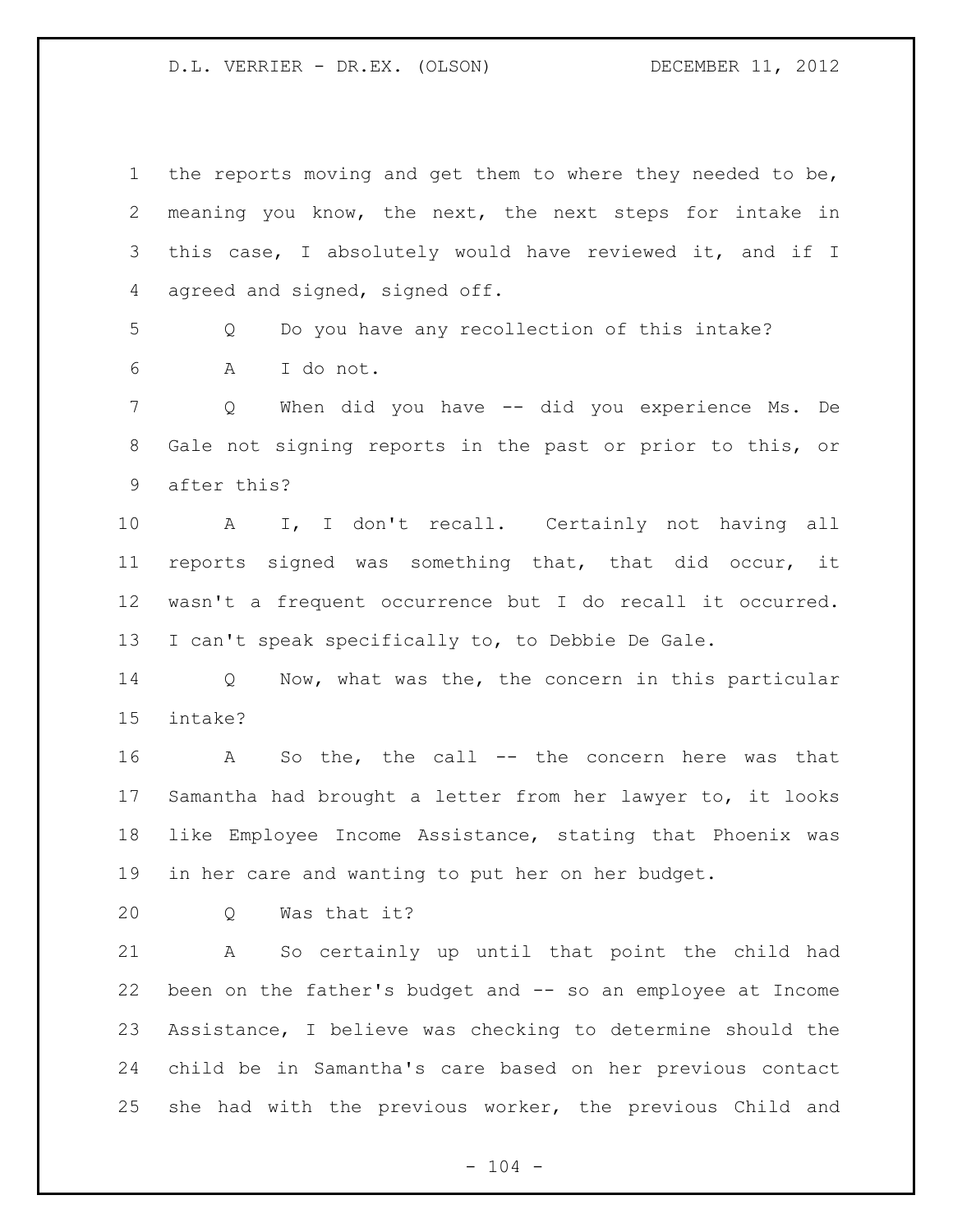Family Services worker.

Q It says the previous --

 A So there was a concern that, there was a concern that the previous CFS worker had stated that the EIA understood that she would be at risk in either her mother or her father's care.

 Q Was that -- having that sort of concern raised by Employment Insurance was that -- did that happen very often?

 A I don't recall if it happened that often, I don't recall a lot of the contact with Employment and Income Assistance. I suspect, I suspect this wasn't the only occurrence.

 Q Before I go through the rest of the intake with you, I would like you take a look at page 37445.

A 37445.

17 Q This is the safety, safety assessment.

18 A Three -- this three ...

Q It's the safety assessment.

A Oh, yes, I've found it. Sorry, yeah.

Q Can you just explain what this form is?

 A So I can but my recollection of this form is limited. But what I would say is it's a tool that was used to identify what a safety -- a response time would be, based on the safety assessment.

 $- 105 -$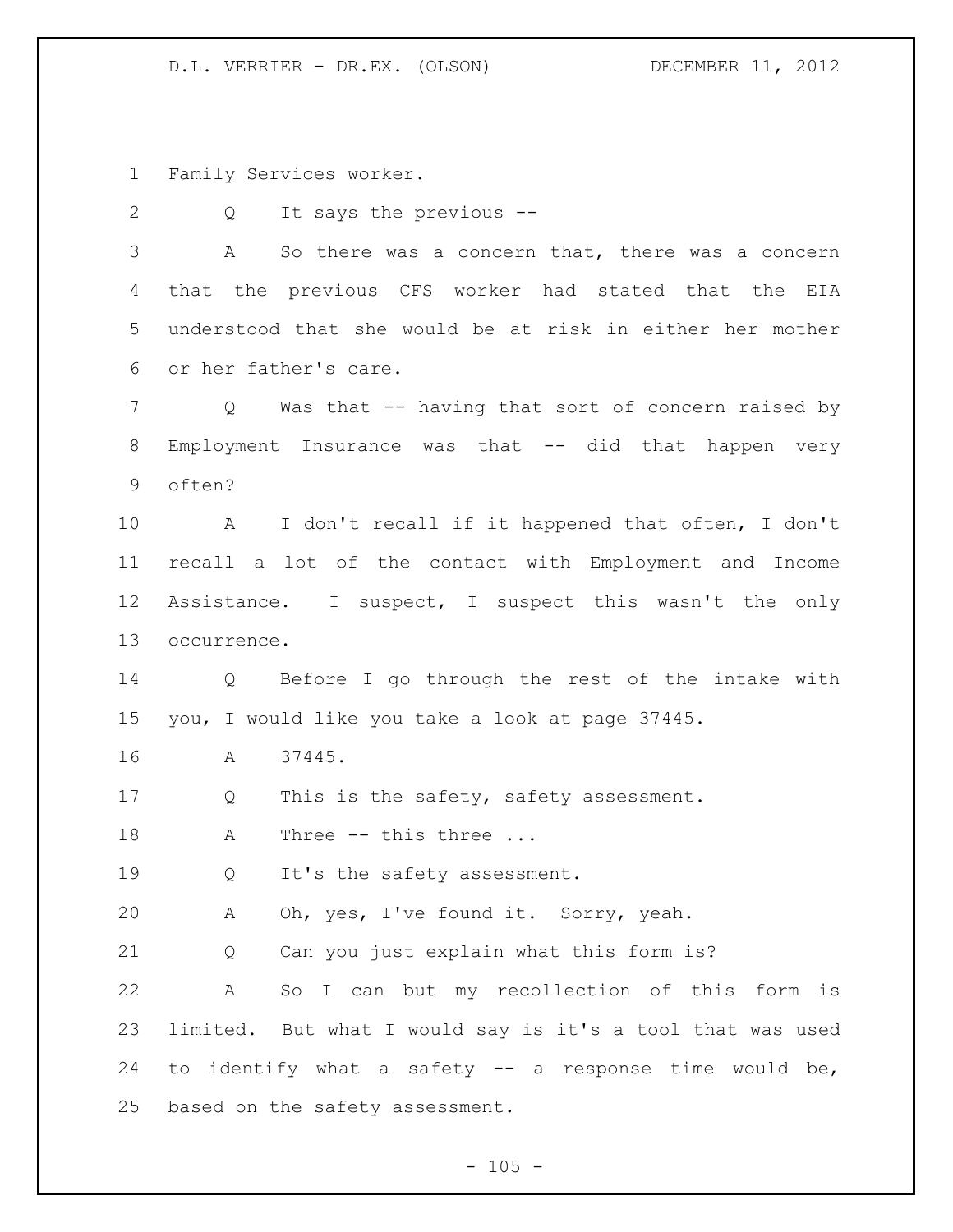Q Was it a form that workers were always required to fill out?

 A So it was a form that was filled out, yes, when the initial referral was taken and it was filled out by all CRU workers.

 Q When you say when the initial referral was taken, is that when the call comes in?

A Yes.

Q What's the purpose of the form?

 A So again, my, my recollection is limited but it's to, to assist the worker and identifying what an appropriate response time would be.

 Q We know that in this case Ms. De Gale did some calling around and some other investigation. Would, would you expect she would have filled out a safety assessment prior to doing that?

 A I would have expected that she would fill in the safety assessment once she was completed her work and was going to the next, the next step. So she would have done all that and then completed it.

21 0 So would that be at the same time that she was preparing the report to submit to you as her supervisor? A Yes. Well, it -- yes, it may be. It would be in and around the same time.

Q When you come up -- when the report has a

 $- 106 -$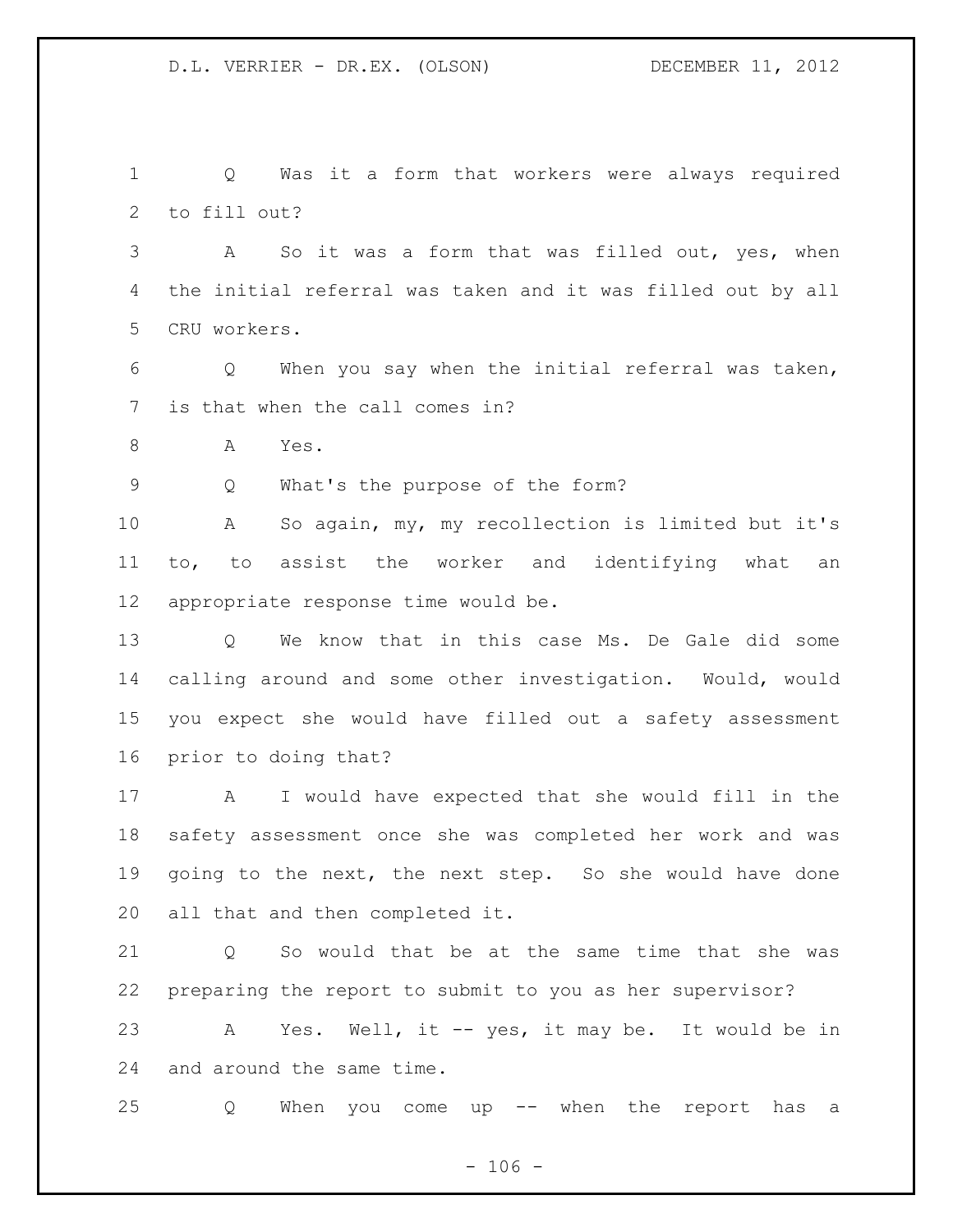recommended response time, if you go to page 37447. Sorry, maybe start on -- A All right. Q -- 37446 first. A Okay. Q This is Section B, it says: "Safety Decision". 7 A Am I on the same page as you, 37447 did you say? Q Yeah. If you go one page before that, 37446. A Okay, yeah. Q You see this is Section B, it says: "Safety Decision." A Right. Q And then when you look at that there's a check mark for immediate response, 24 hours response, 48 hours response, within five days response and more than five days? A Right. Q Were those response times -- first of all, who were they intended for? A I don't, again, recall if it's limited but I would suspect that it was to inform the next team taking over what the response time was that was recommended. Q So whoever would handle the referral after the CRU worker? A Yes. That's just my -- that, again, that's might

 $- 107 -$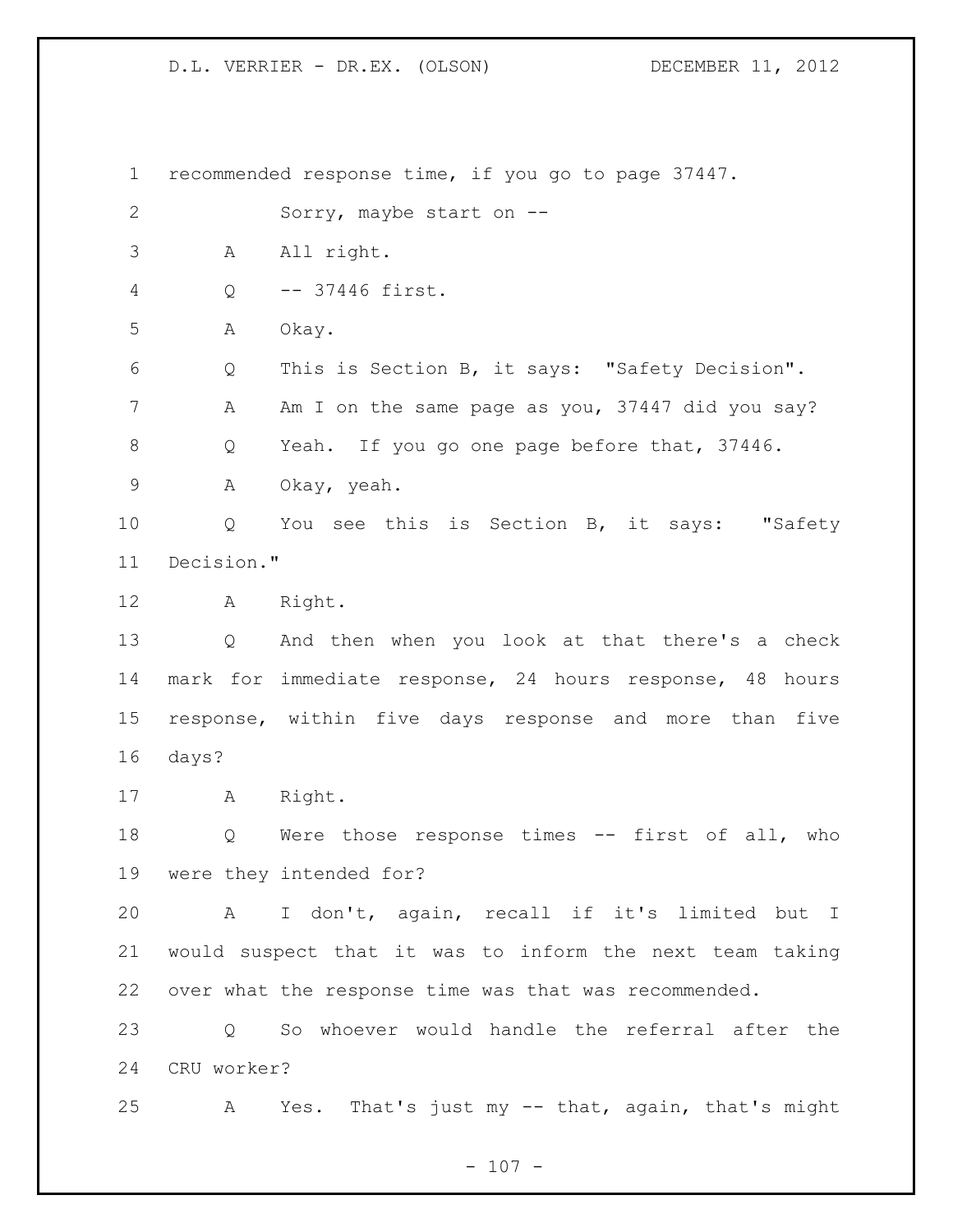be my view but that's how I interpret it.

 Q Did these response times typically match whatever the worker recommended in, in his or her report to you? A Yes. Q Was the response time that you and the worker agree upon, was that, was that -- was the next level required to follow that recommendation? A I -- that I can't speak to, I'm not sure what the expectations were of intake, in terms of response times. Q Did you give workers any direction in terms of filling out the safety assessment, how to properly fill it out? 13 A I don't, I don't recall the -- when I came in onto the team this practise was already in place and all the workers on the team were already in place so I don't recall but because they were there prior to me arriving I'm going to guess that that would have taken place prior to my arrival. Q All right. On page, on page 37447. A Yes? Q The 24 hour response time has a line through it. It's a long line and then there's some -- A Right. Q -- it looks like it's been marked out. And there are some initials beside it. Are those your initials?

 $- 108 -$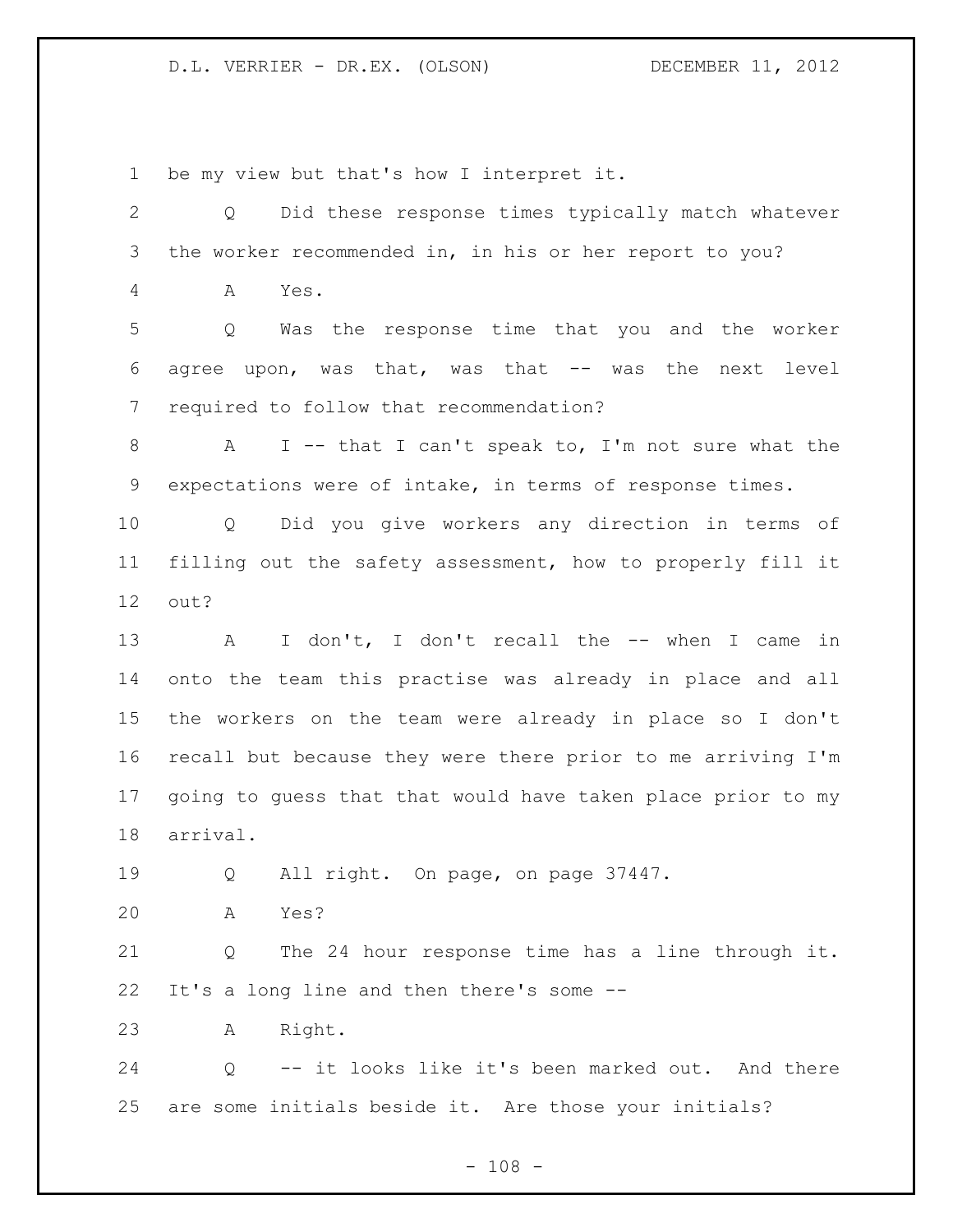A They, they may be, they certainly, certainly look they could be. I don't recall doing it but I certainly -- they look like they could be my, my initials.

 Q Ms. De Gale has a recollection of, of marking the 24 hour response time and it being later changed. Do you recall that?

 A I do not, however, when I look at what she has checked off on the, on the safety assessment, the two items that -- the one she's written in and the one she's checked off, fall under the 48 hour response. So it looks, to me, like it was a mistake that was corrected.

 Q Now, when you're saying it was corrected, you mean you would have corrected the mistake?

 A I don't know if I would have corrected it and put my initials or if I would have seen the correction and noted that there were no initials there and put mine beside it. I can't speak to which it would it be but clearly it was a mistake, it was an obvious mistake that was corrected.

 Q And you're saying that based on the check mark being under 48 hour response, starting at page 37445, on the next page under neglect?

 A Right. As well as the additional writing by other, yes.

Q Is that the sort of correction you would make as

 $- 109 -$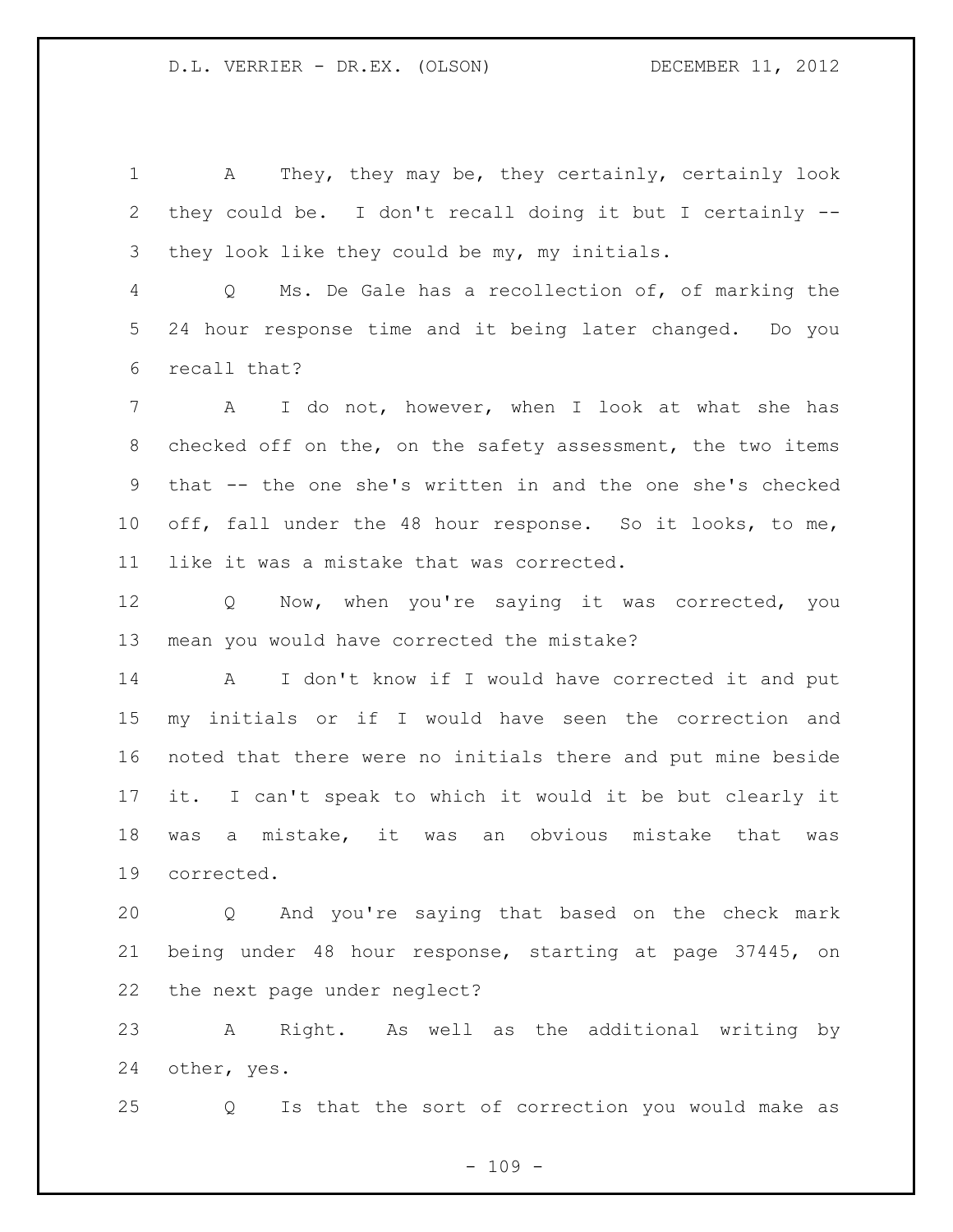a supervisor?

| $\mathbf{2}$ | So certainly one of the roles or one of the<br>A                  |
|--------------|-------------------------------------------------------------------|
| 3            | pieces of my job was, in fact, was to correct obvious             |
| 4            | mistakes and so this would be an example of that.                 |
| 5            | Would you have had a discussion with Ms. De Gale<br>$Q_{\rm max}$ |
| 6            | before assuming it was a mistake?                                 |
| 7            | So when I look at what she's written in the<br>A                  |
| 8            | report, and when I look at what she's checked off on the,         |
| 9            | the safety assessment, it is clear to me that it was a 48         |
| 10           | hours response that she was -- it's indicated in the report       |
| 11           | and it's indicated in her check marks.                            |
| 12           | THE COMMISSIONER: What was your question, Mr.                     |
| 13           | Olson?                                                            |
| 14           | MR. OLSON: Whether or not she would have                          |
| 15           | discussed this with Ms. De Gale before making a change. If        |
| 16           | it was her making the change.                                     |
| 17           | THE WITNESS: Right. So I, I suspect that it                       |
| 18           | would have depended on whether Debbie De Gale was present         |
| 19           | or whether this was occurring after the workers had already       |
| 20           | left. Certainly the matter would have been more important         |
| 21           | to get that up to intake and get it -- getting it assessed        |
| 22           | so certainly I can't speak to that.                               |
| 23           |                                                                   |
| 24           | BY MR. OLSON:                                                     |
| 25           | Go back to Ms. De Gale's report --<br>Q                           |

# - 110 -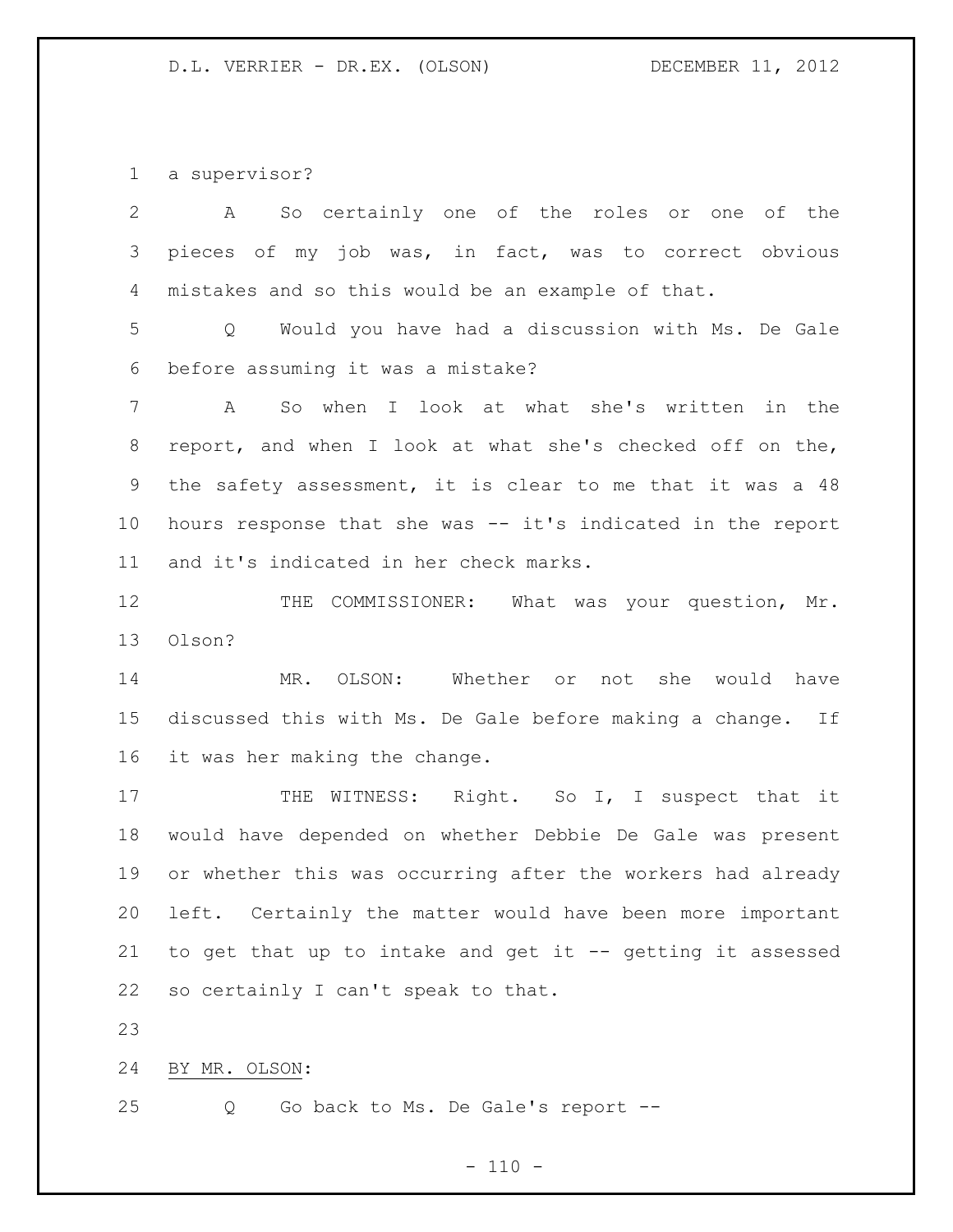1 A Okay.

 Q -- that's the one -- that's the May 11th, 2004 report, beginning at page 37344.

A Right. Okay.

 Q Page 37347. The last paragraph there. As a "safety assessment is assessed to be within a 48-hour follow up response."

8 A Right.

Q You see that?

A Yeah.

 Q First of all, based on, based on the presenting problem that was identified, would that 48 hour response be appropriate, in your view?

14 A It would, absolutely. Certainly based on what was being presented and the information that Debbie De Gale was able to, to gather, it would be an appropriate response time.

 Q Ms. De Gale believes that her initial report, that this, that this report had been modified, particularly that last paragraph, to change the response time from 24 hours to 48 hours. Are -- is that something you have any knowledge about?

 A I, I don't. Certainly when I look at the report 24 and I look at the response time, it fits and so certainly 25 the work and the recommendation here makes sense to me,

- 111 -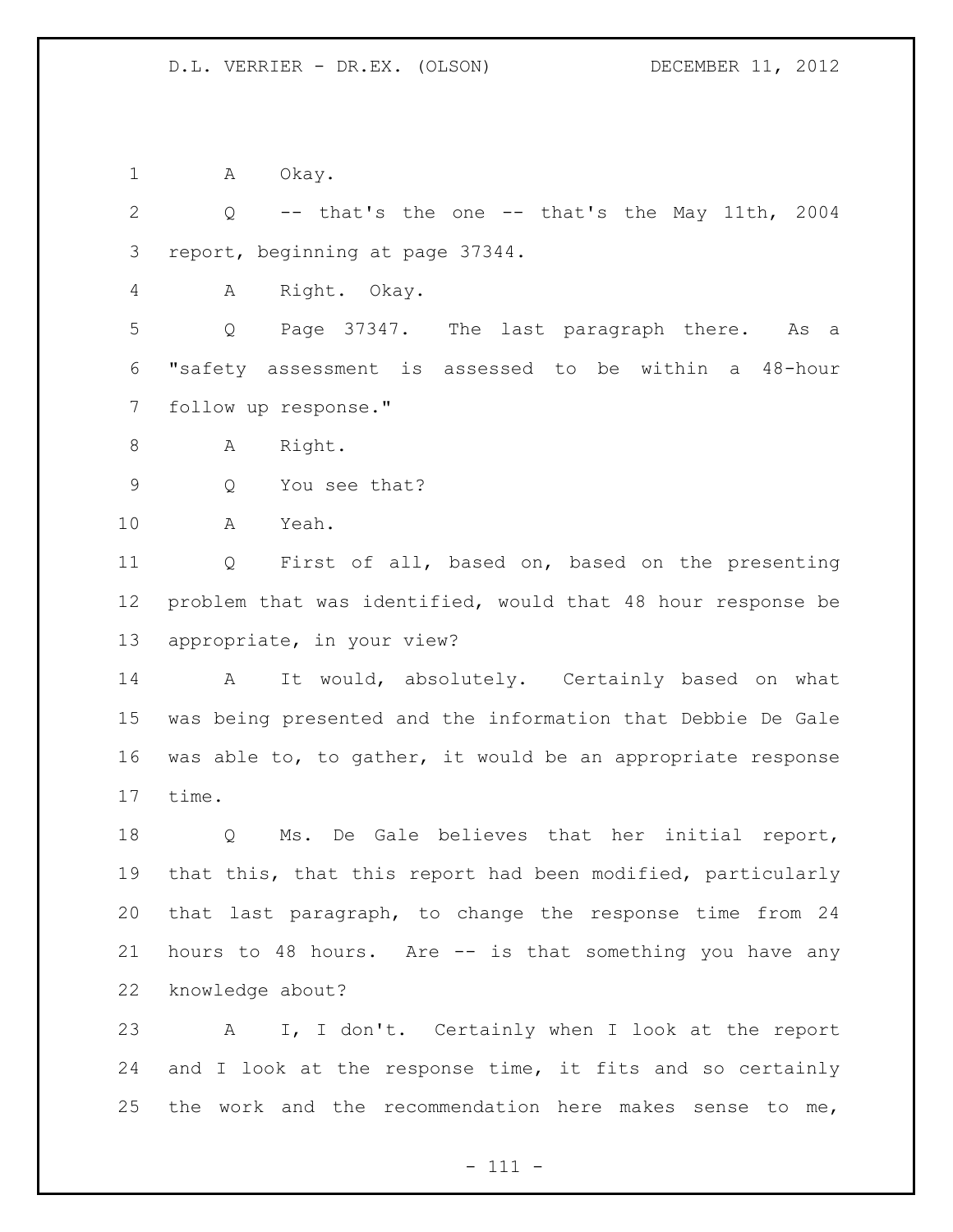they're, they're reasonable, based on what's presented. Q As a supervisor would you ever change the, the report of a worker to change the response time? A No. If I disagreed with that response time I would have added a section below it. Q So you would have indicated that somehow? A Yes. Q Ms. De Gale also recalls that there may have been more information in her report that has been removed. Would you ever remove information from a worker's report? A Absolutely not. There would be nothing to be gained by removing information from a report and certainly that would not be an appropriate practise, so yeah, there, there would be no need to remove information. Q Ms. De Gale recalled having some discussion with you, possibly in a supervision section, about concerns about your changing portions of her documents. Do you have any recollection of that conversation or that concern? A I don't, I don't have any recollections. It seems to me it's a conversation that I would recall but I have absolutely no recollection of that occurring. Q Is that something you would have made notes of in, in supervision?

 A I can't speak to that being that it was so long ago but yeah, so I don't recall.

- 112 -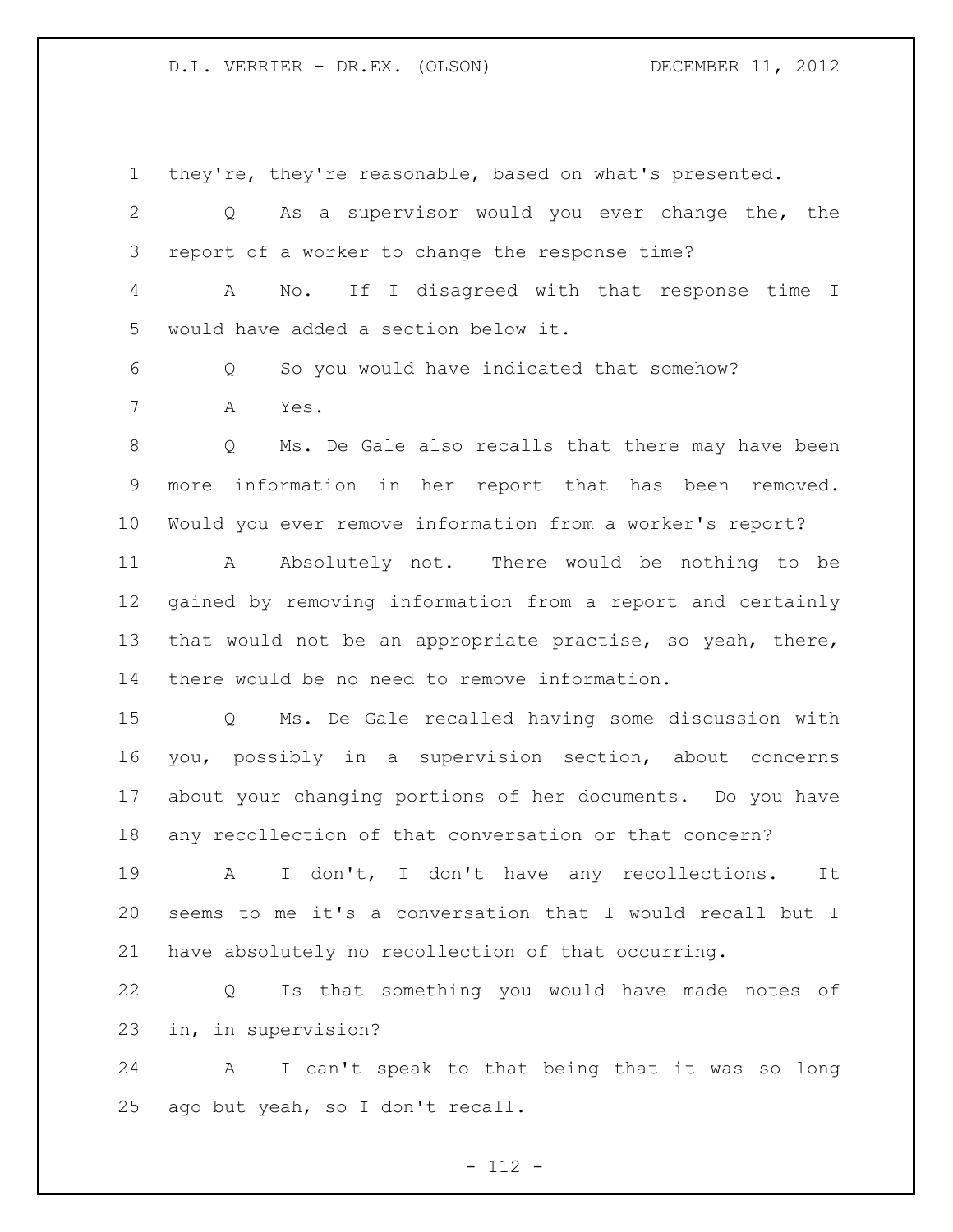Q If you could take a look at the history in the intake at page 37344. You've read that over before, this history?

A Yes.

 Q And was there anything unusual about this history in terms of other files you've, you've dealt with or your workers would deal with?

8 A This was a very -- again, a very typical history that came through on, on various files through CRU.

Q This is a very typical history?

A Yes.

 Q Ms. De Gale testified that she saw this as a, as a high risk situation. First, do you agree with that, that this was a high risk situation for Phoenix?

 A I don't know that I would agree that it's a high risk situation, there certainly were risks.

 Q She identified her concerns as being issues of neglect, substance abuse, I think she said prostitution. The story that Ms. Kematch was giving her didn't make sense. Phoenix was of a young age and particularly that the past worker indicated that Phoenix would be at risk if found with either Samantha Kematch or Steve Sinclair. Are those all factors that would go into a risk assessment?

 A Those are all factors that would go into the risk assessment and that were considered in that 48 hour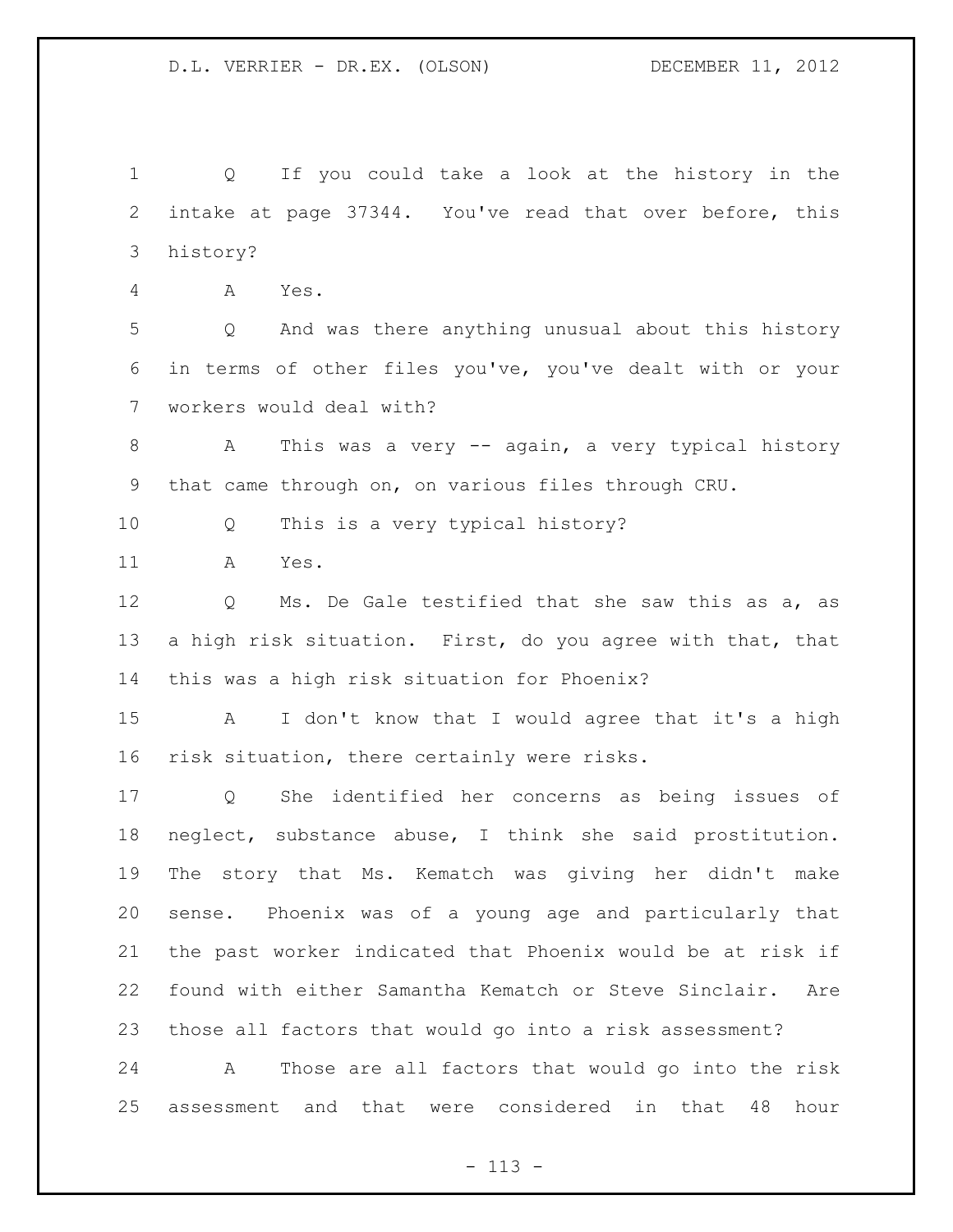response. Absolutely.

 Q And forgetting a minute about whether it's 24 hours or 48, would it still be -- would, would those factors not suggest it was a high risk situation?

 A So certainly those factors would suggest that there was a risk, however, at the time none of those factors were known to be occurring, in fact, Samantha had seen the EIU worker, Debbie De Gale had spoken to Samantha on the phone, and so certainly there was nothing imminent or currently causing immediate risk but an assessment did need to take place about should Phoenix be in Samantha's care or where should she be.

 Q When you mention that Ms. De Gale spoke with Samantha on the phone, one the things that Ms. De Gale mentioned was Samantha's tone with her really increased the level of risk, in her mind. Is that something, is that something that a worker -- that you would expect your workers to do when talking with a client, is --

19 A I -- so when we're, when we're speaking with clients, it's not unexpected or -- that they're going to be upset when questioned and so I think we absolutely would expect that people may get upset with us and that, in and of itself, would not be something that would necessarily escalate a risk.

Certainly it would inform it, but it would not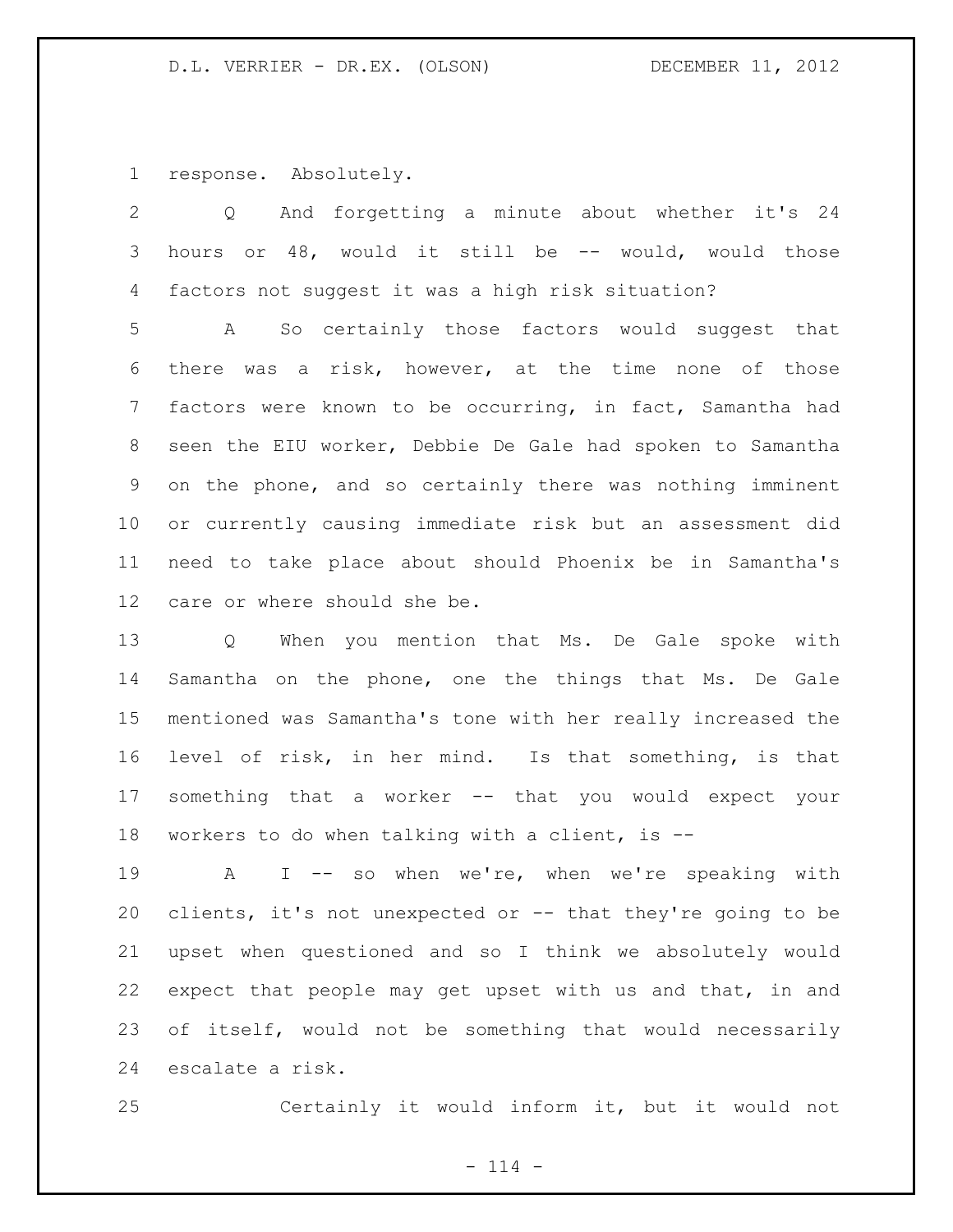necessarily escalate it.

 Q Based on the information that was here, do you agree that someone needed to get out there quickly to assess the situation?

 A I, I agree that, that the situation needed to be assessed and I do believe that the response time was appropriate but it needed to be definitely not today but it absolutely needed to be assessed and so 48 hours would have been the appropriate on it, within 48 hours.

 Q Within 48 hours from receiving the initial referral?

A Right.

 Q And is that what you would have expected the next worker who received the file to do, was to make that contact within that time?

 A That would have been my preference. Again not being my team, I'm not sure if I would have had an expectation but certainly my belief would have been that the next team would have followed up within, you know, that timeframe.

 Q At the point that Ms. De Gale wrote this, it was still unclear as to where Phoenix actually was; is that right? Is that your understanding?

 A No, it looks like Phoenix was in Samantha's care, if I'm reading this correctly. And had been since November

 $- 115 -$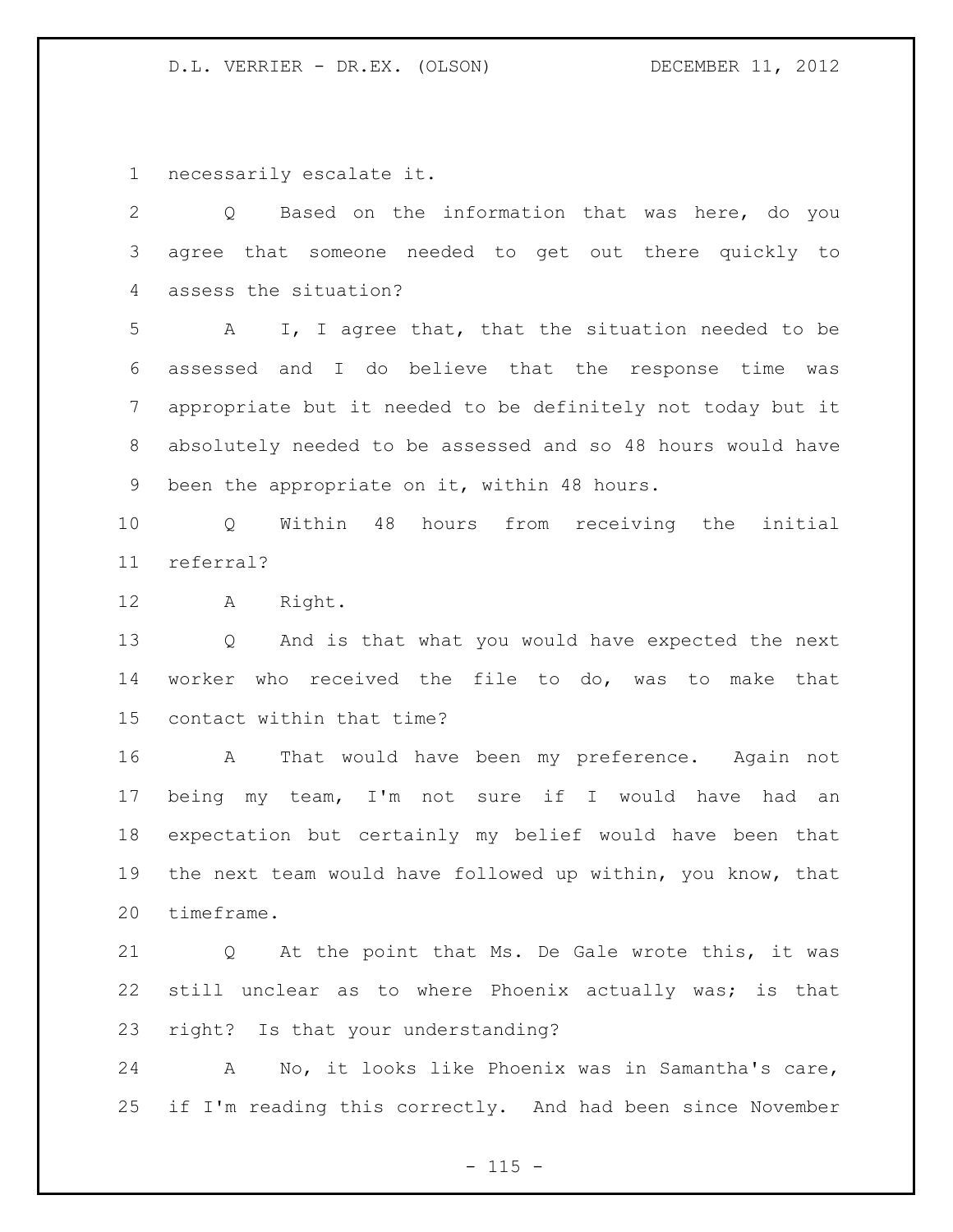of '03.

 Q So you were -- that was based on what Samantha would have told Ms. De Gale?

A Correct.

 Q What about the statement made by the previous worker that Samantha -- Phoenix would be at risk if found with either Samantha or Steve? Would that have, would that have increased the risk significantly?

 A That certainly would have informed the risk but by virtue of the fact that a permanent plan if there is -- that the child had been placed with a place of safety and that the file was no longer open would mean that that would need to be investigated a little bit more. So that would inform the risk but I don't think it would have, necessarily -- it wasn't a direct this and that. So it would have informed.

 Q Okay. Where -- when you -- after you signed off on this file, where did you expect that it would go?

A To intake.

 Q And when you say intake, would that mean the, the next level intake, the tier two?

 A Yes. So, so it was -- like it was addressed to Northwest intake, so a specific intake team and that would have been the, the -- not CRU but the next level which would have been intake.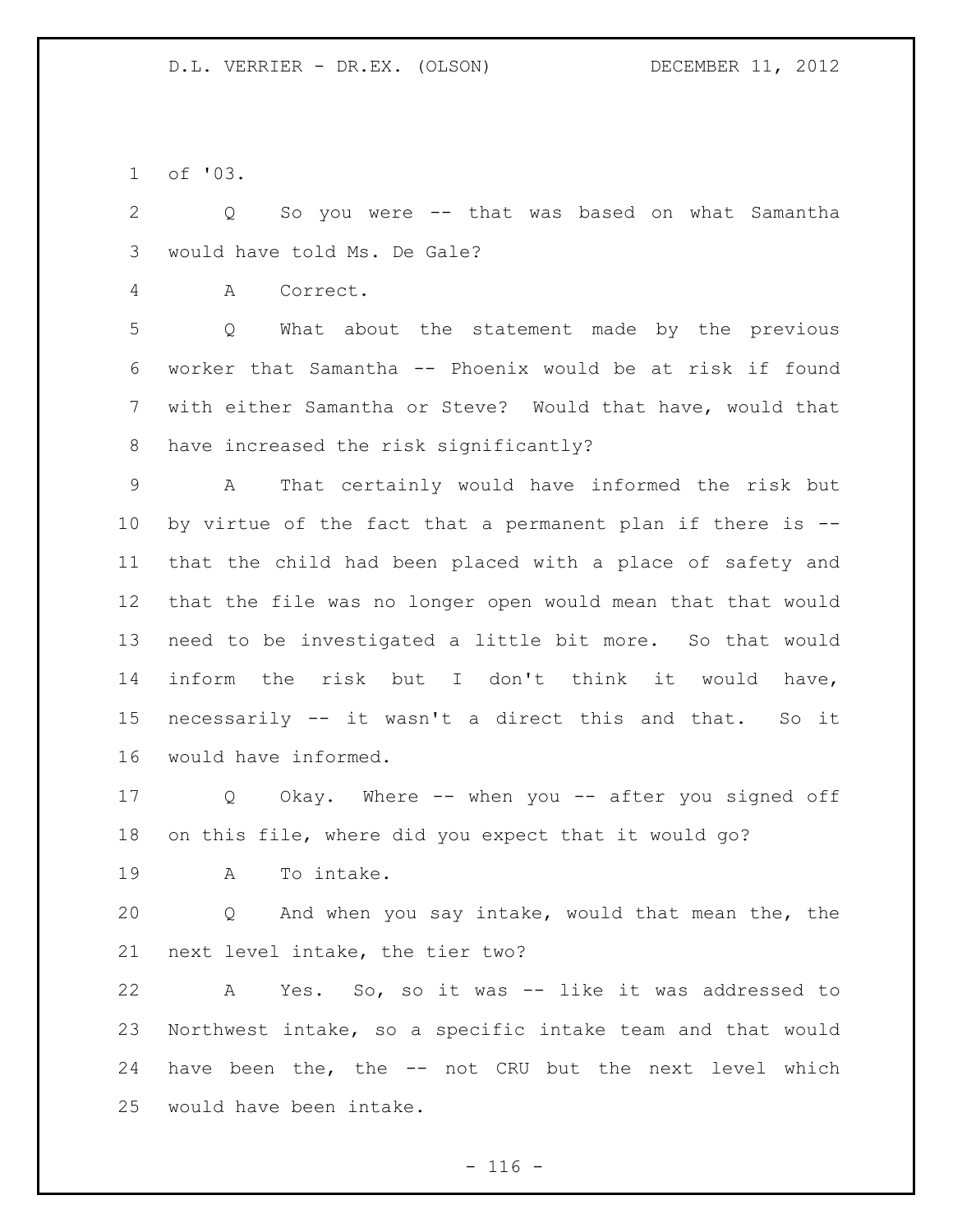Q If you look -- just want to take you back to the safety assessment, page 37448. A Okay. Q Under Section D, resulting case action taken. A Right. Q Where it says: Case 2 and intake is checked off? A Yes. Q Ms. De Gale testified that was her habit to select intake most times, whether it was going to go to a CRU worker to go check on the situation or upstairs to tier two. Do you recall that being the case? A So I don't but I do know that CRU is one of the check boxes there so we did refer to CRU and intake as two separate teams. Q And did some workers occasionally or did some workers always check intake and leave it up to you, as a supervisor, to determine whether to send it upstairs or keep it at CRU? A I don't recall but I don't, I don't see how that would happen or why that would occur being that there is the option there. So I, I don't recall but it, it definitely -- it's also addressed to Northwest intake and

 it's a 48 hour response so all of that is, is really reasonable and, and makes sense.

Q And just so it's, it's clear, when you say it's

- 117 -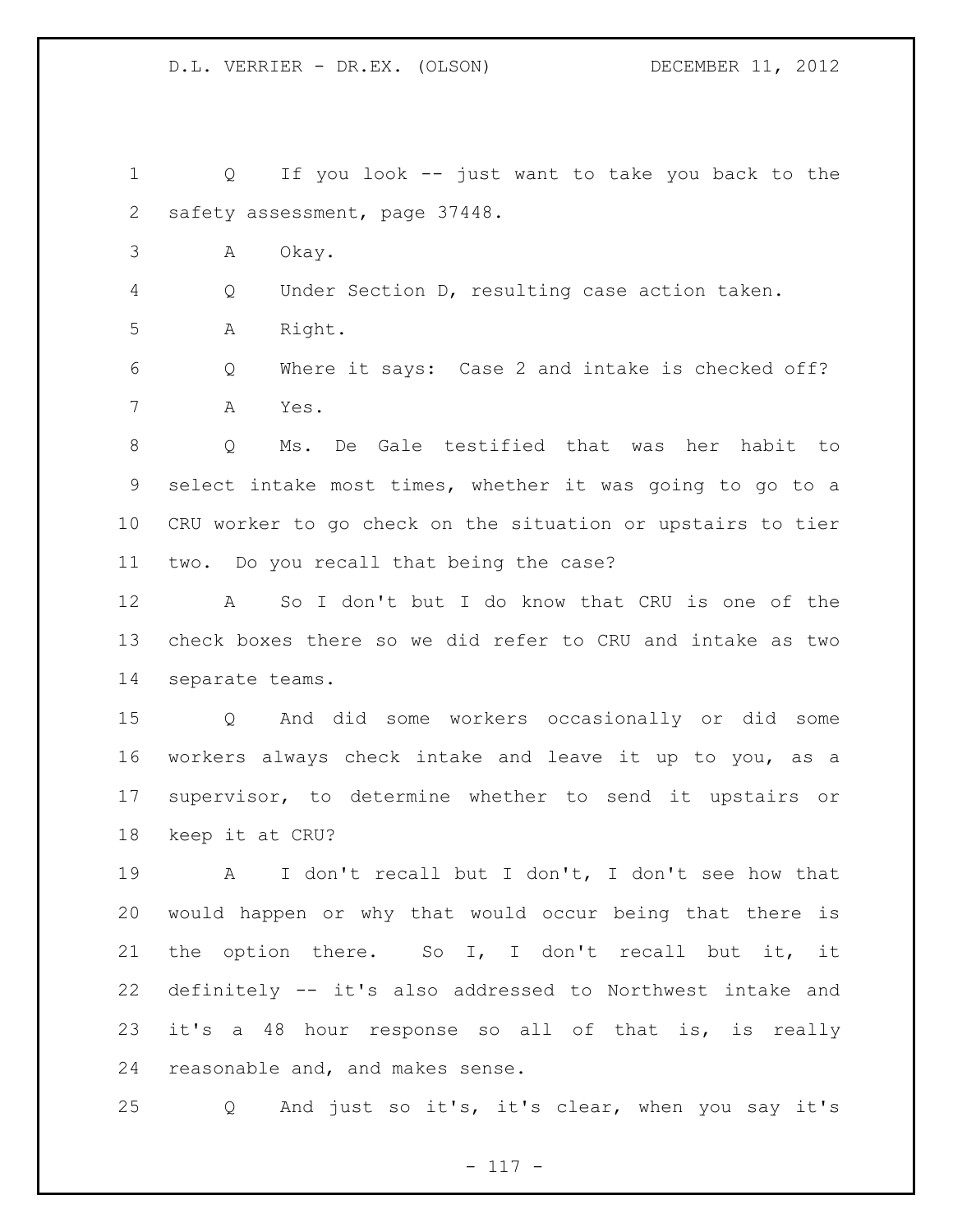addressed to Northwest intake, you're referring to page 37344? A Correct. Q And this is under the two, where it says Northwest intake? A Right, so that was a specific team. Q And is that, is that, is that normally determined by the worker filling out the report? A It is, yeah. Q Okay. A Between the (inaudible) on the address and, and the worker fills it in. Q There is another intake -- can you hear me still? It looks like we have technical problems. THE COMMISSIONER: Is our technician in the house? MS. WALSH: I just sent an e-mail to, I just sent an e-mail to Ms. Ewatski asking for technical assistance. MR. OLSON: Perhaps it might -- MR. SAXBERG: She's just, she's just texted me and let me know that she's been disconnected on her end, as well. 23 THE COMMISSIONER: That what? MR. SAXBERG: Diana has just texted me, has told me that she's disconnected on her end, as well.

## - 118 -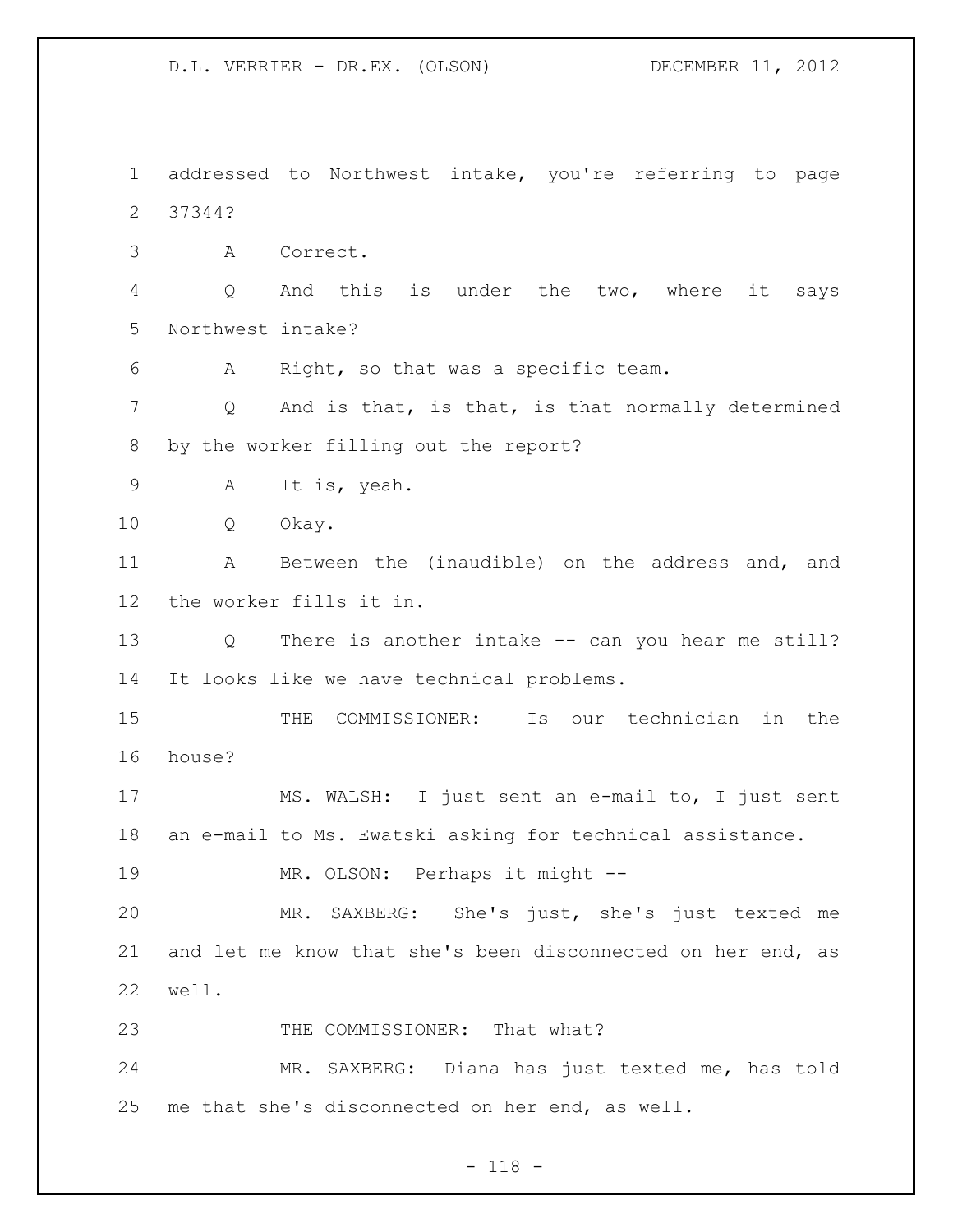PROCEEDINGS DECEMBER 11, 2012

| $\mathbf 1$    | MR. OLSON: I wonder if it might be a good time              |
|----------------|-------------------------------------------------------------|
| $\mathbf{2}$   | to take a short break until we can get this worked out.     |
| 3              | THE COMMISSIONER: All right. We'll hope it's                |
| 4              | not longer than 10 minutes but we'll, we'll rise till we    |
| 5              | get it straightened out.                                    |
| 6              |                                                             |
| $7\phantom{.}$ | (BRIEF RECESS)                                              |
| $\,8\,$        |                                                             |
| $\mathsf 9$    | MR. OLSON: So we have not been able to get the,             |
| 10             | the witness back on the monitor. She is scheduled to        |
| 11             | return to testify on January 10th.                          |
| 12             | THE COMMISSIONER: Well, this is unfortunate and,            |
| 13             | and blame it on technology, I guess, accept that.           |
| 14             | I, I don't like the idea of leaving the windup of           |
| 15             | this witness on this part of her testimony that long. I     |
| 16             | would -- I know we have a witness scheduled all day         |
| 17             | tomorrow and on Thursday morning and I notice you then have |
| 18             | a witness that starts on Thursday afternoon and continues   |
| 19             | on Monday. I -- if, if it can be arranged, I would like to  |
| 20             | see this witness back on Thursday afternoon. Do you think   |
| 21             | -- would that be possible, Mr. Saxberg? You don't know, I   |
| 22             | suppose?                                                    |
| 23             | MR. SAXBERG: Is, is she on the line right now?              |
| 24             | MS. WALSH: She's not.                                       |
| 25             | THE CLERK: No.                                              |

- 119 -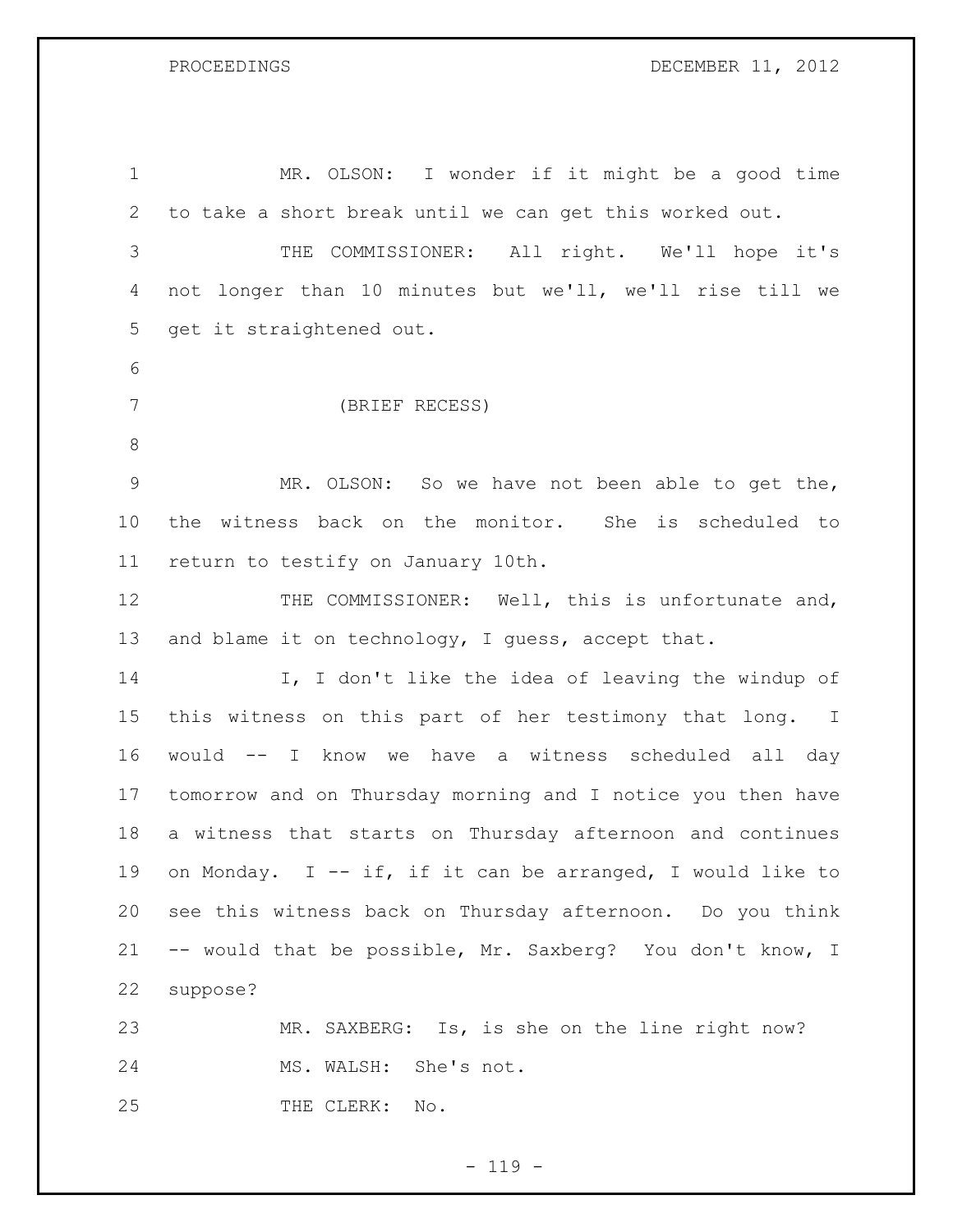MR. OLSON: Do we -- 2 THE COMMISSIONER: Well -- MR. SAXBERG: She lives, as you know, she lives in Alberta and works in a completely different field, with a completely different employer, who isn't as aware of this inquiry as, as people are in Manitoba and so, yes, she'll have to make arrangements. So I don't know whether she can or not but I can certainly ask her to try. THE COMMISSIONER: Well, I, I would ask Mr. Olson and Mr. Saxberg to confer and endeavour to, to have her continue her testimony on, on Thursday afternoon. That would be my preference. If that's not possible then we'll have to put her over to January. I gather she's going to give testimony on another -- something else all together? MR. OLSON: Yes. Well, she had other involvement in the file and she'll be testifying about that. THE COMMISSIONER: Well, I'd like, I'd like to keep it in a separate compartment, if we could, but I was wondering about next week but next week is the week before the week she's due back anyway so -- but I would like to make an effort to get her here Thursday. Mr. Ray, I see you're on your feet? MR. RAY: Oh, no, just getting some exercise. THE COMMISSIONER: Oh, okay, I thought you, I